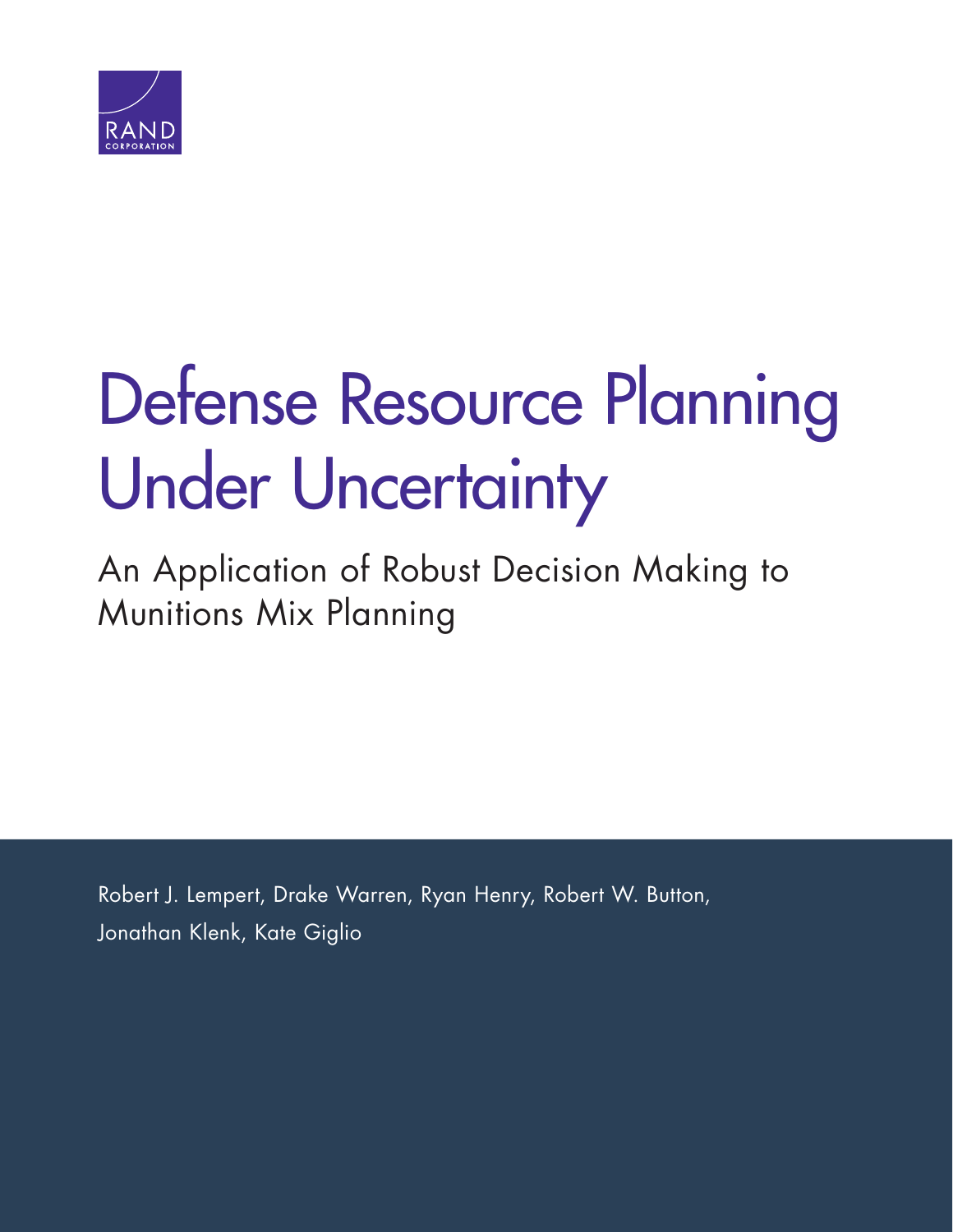For more information on this publication, visit [www.rand.org/t/RR1112](http://www.rand.org/t/RR1112)

Library of Congress Cataloging-in-Publication Data is available for this publication. ISBN: 978-0-8330-9167-3

> Published by the RAND Corporation, Santa Monica, Calif. © Copyright 2016 RAND Corporation RAND<sup>®</sup> is a registered trademark.

#### Limited Print and Electronic Distribution Rights

This document and trademark(s) contained herein are protected by law. This representation of RAND intellectual property is provided for noncommercial use only. Unauthorized posting of this publication online is prohibited. Permission is given to duplicate this document for personal use only, as long as it is unaltered and complete. Permission is required from RAND to reproduce, or reuse in another form, any of its research documents for commercial use. For information on reprint and linking permissions, please visit [www.rand.org/pubs/permissions.html.](http://www.rand.org/pubs/permissions.html)

The RAND Corporation is a research organization that develops solutions to public policy challenges to help make communities throughout the world safer and more secure, healthier and more prosperous. RAND is nonprofit, nonpartisan, and committed to the public interest.

RAND's publications do not necessarily reflect the opinions of its research clients and sponsors.

Support RAND Make a tax-deductible charitable contribution at [www.rand.org/giving/contribute](http://www.rand.org/giving/contribute)

[www.rand.org](http://www.rand.org)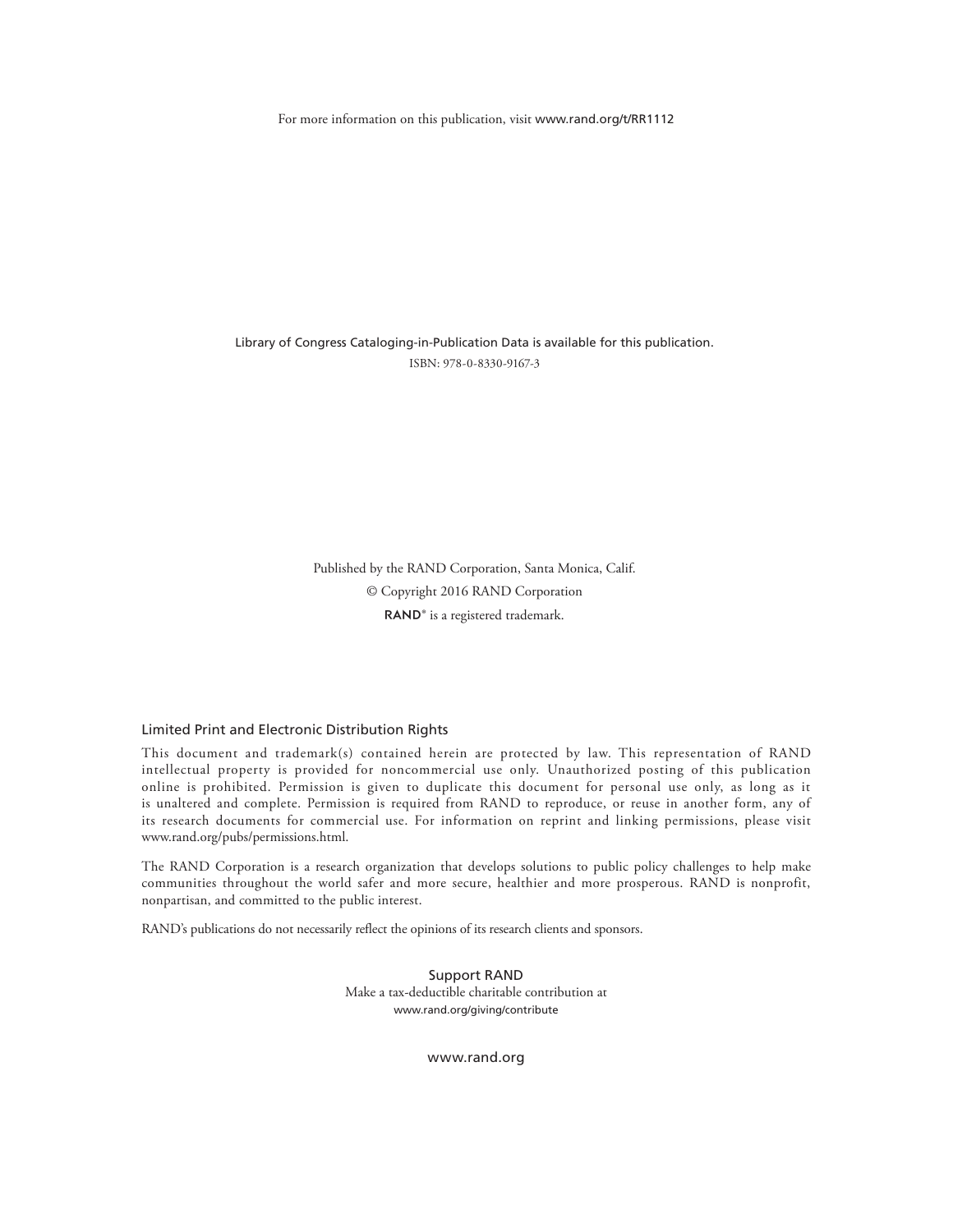# **Preface**

The goal of this project is to help improve the value and character of defense resource planning in an era of growing uncertainty and complex strategic challenges. Because it is impossible to predict what threats may arise and how defense funding will progress, a new approach is needed to develop robust resource strategies, that is, strategies that perform well over a wide range of threat and funding futures and thus are better at managing surprise.

To address this need, RAND researchers applied a proven approach to strategy discovery, Robust Decision Making, or RDM, to defense planning. RDM, a quantitative decision support methodology for informing decisions under conditions of deep uncertainty and complexity, has been applied to many policy areas in the last decade. This document explores how the RDM method may be applied to defense resource planning in an application to air-delivered conventional munitions mix planning.

This research was conducted under the sponsorship of the Cost Assessment and Program Evaluation (CAPE) Directorate within the Office of the Secretary of Defense (OSD) by the International Security and Defense Policy Center of the RAND National Defense Research Institute, a federally funded research and development center sponsored by the Office of the Secretary of Defense, the Joint Staff, the Unified Combatant Commands, the Navy, the Marine Corps, the defense agencies, and the defense Intelligence Community.

For more information on the International Security and Defense Policy Center, see [http://](http://www.rand.org/nsrd/ndri/centers/isdp.html) [www.rand.org/nsrd/ndri/centers/isdp.html](http://www.rand.org/nsrd/ndri/centers/isdp.html) or contact the Director (contact information is provided on the webpage).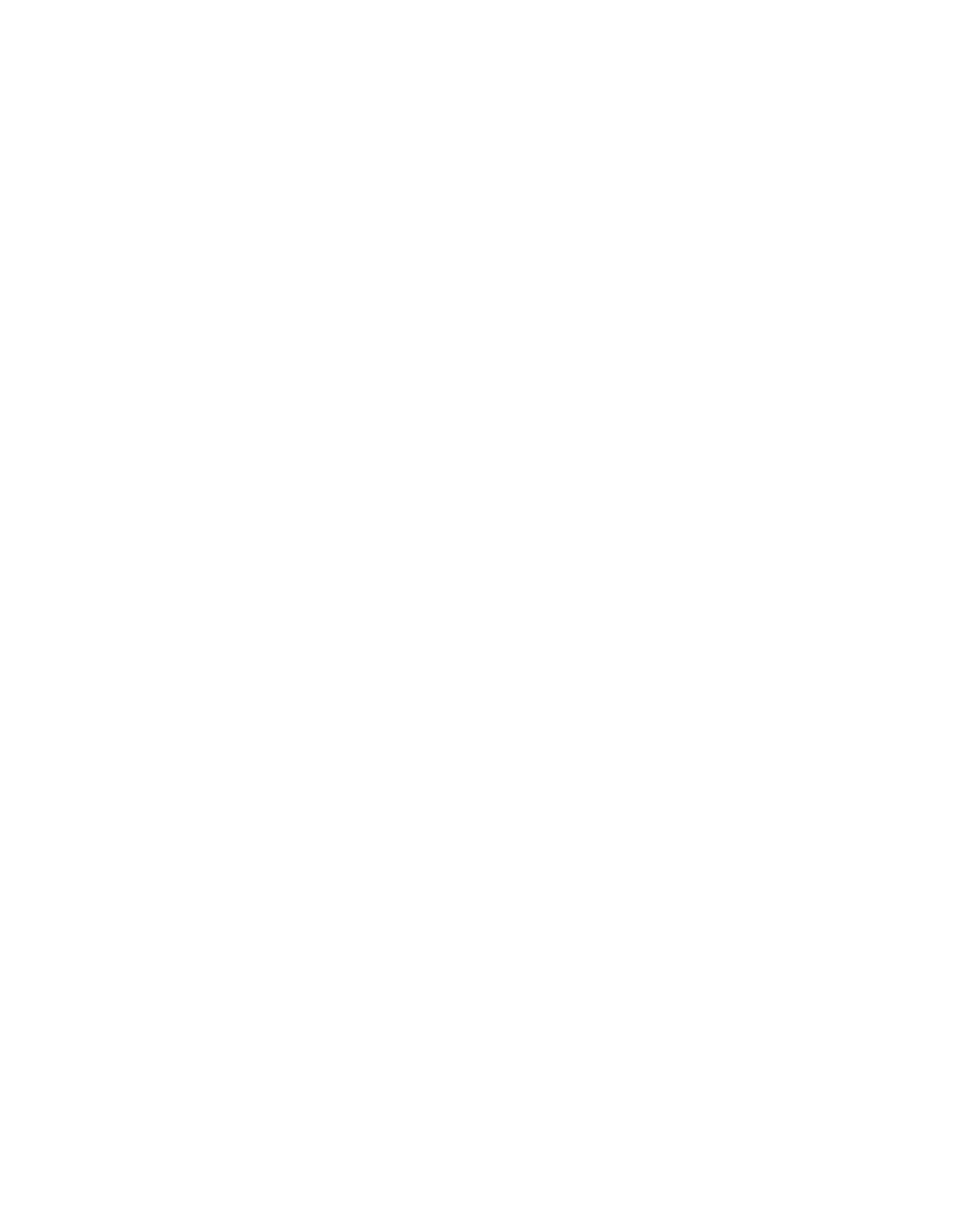# **Contents**

| <b>CHAPTER ONE</b>                                                             |  |
|--------------------------------------------------------------------------------|--|
|                                                                                |  |
|                                                                                |  |
|                                                                                |  |
|                                                                                |  |
|                                                                                |  |
| <b>CHAPTER TWO</b>                                                             |  |
|                                                                                |  |
|                                                                                |  |
| RDM Enables Decision Makers to Discover Robust Strategies Through Iteration  8 |  |
|                                                                                |  |
|                                                                                |  |
| <b>CHAPTER THREE</b>                                                           |  |
|                                                                                |  |
|                                                                                |  |
|                                                                                |  |
|                                                                                |  |
|                                                                                |  |
|                                                                                |  |
|                                                                                |  |
|                                                                                |  |
|                                                                                |  |
| <b>CHAPTER FOUR</b>                                                            |  |
|                                                                                |  |
|                                                                                |  |
|                                                                                |  |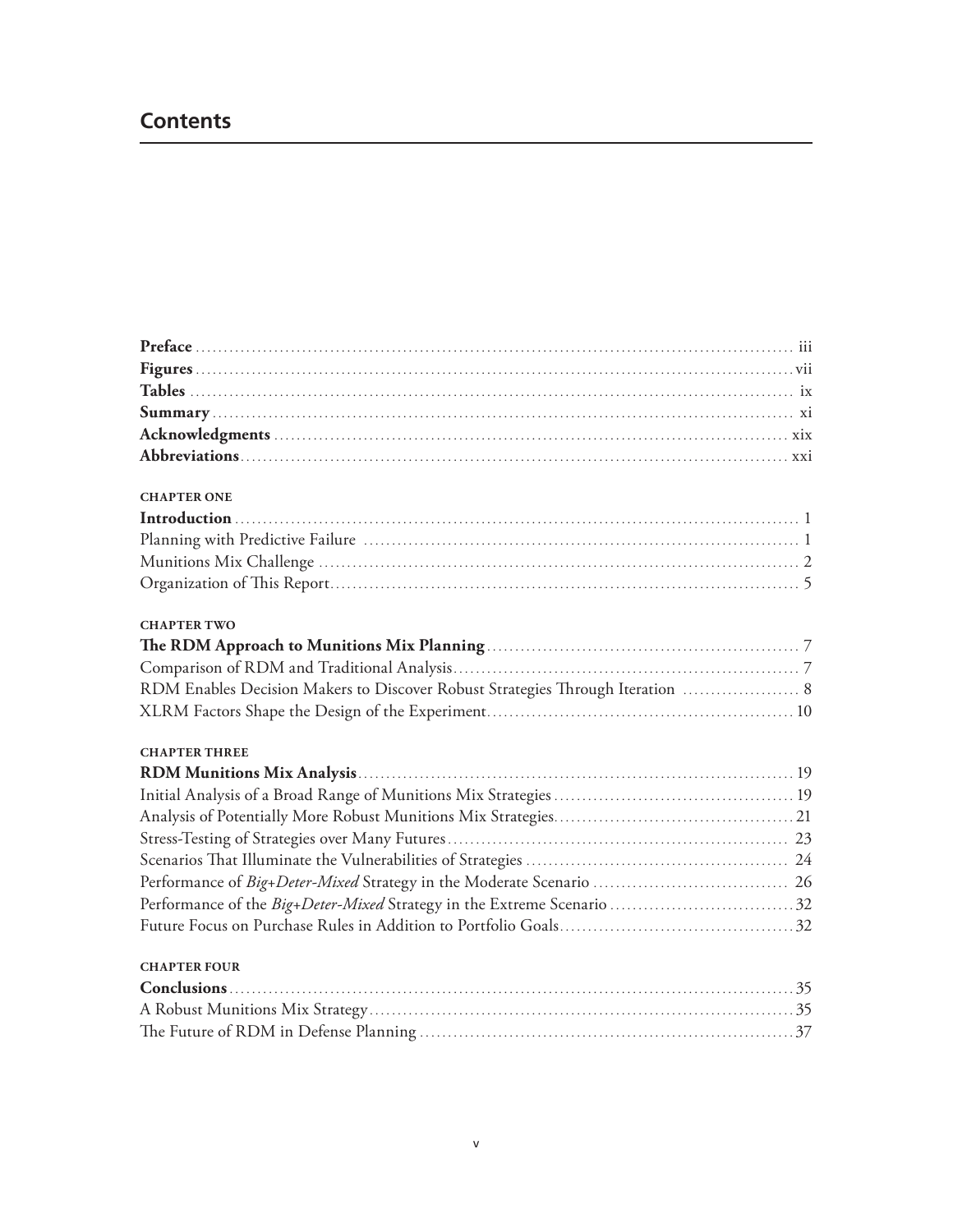#### **APPENDIXES**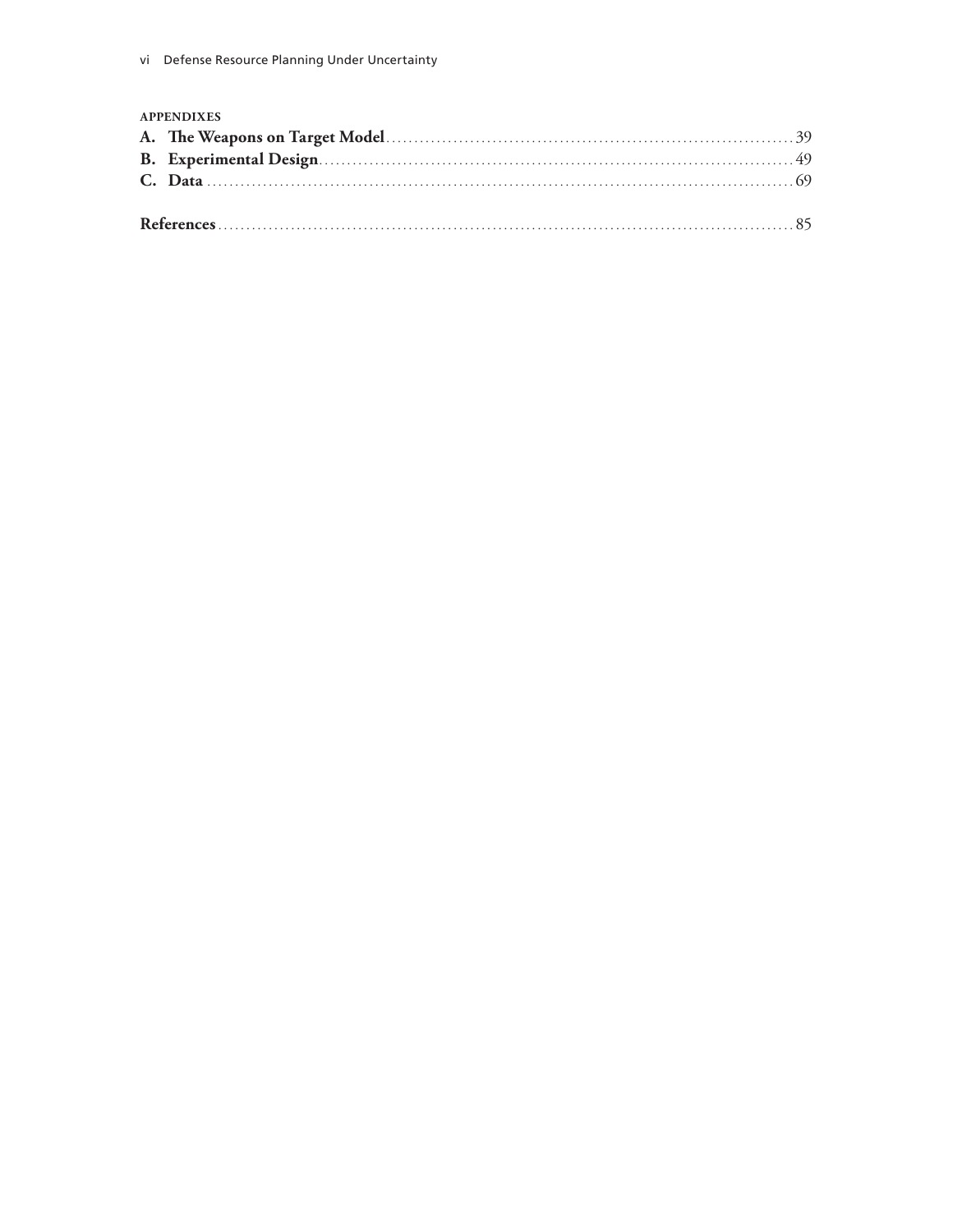# **Figures**

| S.1. |                                                                                     |    |
|------|-------------------------------------------------------------------------------------|----|
| S.2. | Days to Completion Regret, Success Regret, and Success Rates for the                |    |
|      | Big+Deter-Mixed Strategy for Each of the 361 Futures in the Moderate Scenario xvi   |    |
| 2.1. |                                                                                     |    |
| 2.2. |                                                                                     |    |
| 2.3. | Future Security Environments Used in the RDM Analysis  13                           |    |
| 2.4. | Flow of Information Between the WoT Model and the CG  14                            |    |
| 2.5. |                                                                                     |    |
| 3.1. | Relative Acquisition Costs of Weapons in Three Desired Portfolio Goals 23           |    |
| 3.2. | Average Success Rates and Average Costs of Munitions Expended Across Strategies  24 |    |
| 3.3. | Construction of the Moderate Scenario: Futures in Which Big+Deter-Mixed             |    |
|      |                                                                                     |    |
| 3.4. | Maximum Success Regret, Maximum Days to Completion Regret, and Maximum              |    |
|      |                                                                                     | 27 |
| 3.5. | Days to Completion Regret, Success Regret, and Success Rates for the                |    |
|      | Big+Deter-Mixed Strategy for Each of the 361 Futures in the Moderate Scenario 29    |    |
| 3.6. | Case Study of Future 1016 Comparing Big+Deter-Mixed and Big-Cost Strategies 30      |    |
| 3.7. | Case Study of Future 1152 Comparing Big+Deter-Mixed and Big-Cost Strategies31       |    |
| A.1. |                                                                                     |    |
| A.2. |                                                                                     |    |
| A.3. |                                                                                     |    |
| B.1. |                                                                                     |    |
| B.2. | Big+Deter-Time Total Cost Minimization: Cost/Time Tradeoff for Linear               |    |
|      |                                                                                     |    |
| B.3. | Big+Deter-Mixed Total Cost Minimization: Cost/Time Tradeoff for Linear              |    |
|      |                                                                                     |    |
| B.4. | Big+Deter/GPS-Mixed Total Cost Minimization: Cost/Time Tradeoff for Linear          |    |
|      |                                                                                     |    |
| B.5. |                                                                                     |    |
| C.1. |                                                                                     |    |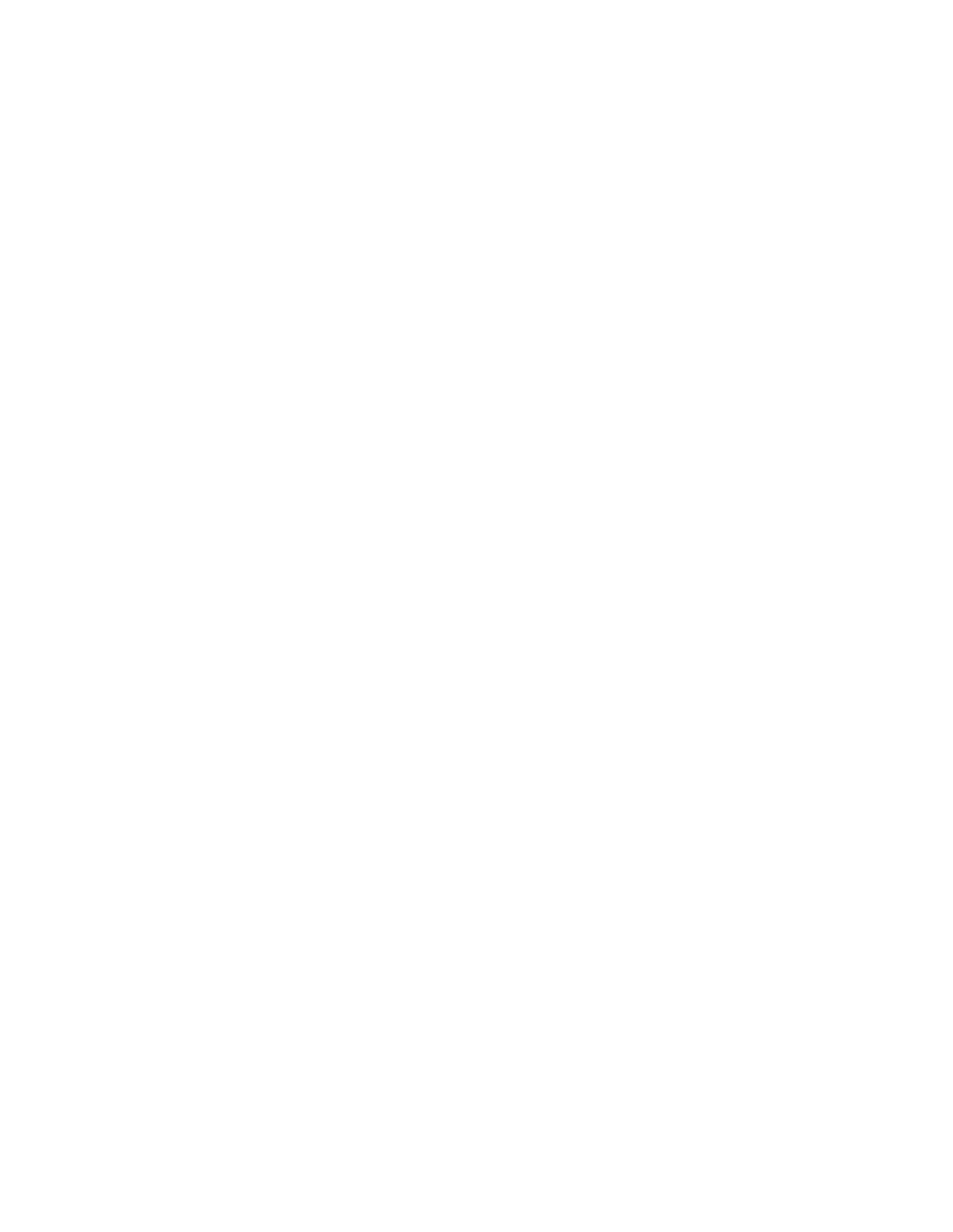# **Tables**

| 2.1.  | Factors Considered in the RDM Munitions Mix Planning Analysis 11          |  |
|-------|---------------------------------------------------------------------------|--|
| 2.2.  |                                                                           |  |
| 3.1.  |                                                                           |  |
| 3.2.  |                                                                           |  |
| 3.3.  |                                                                           |  |
| B.1.  |                                                                           |  |
| B.2.  | New Time- or Cost-Minimized Goals Used to Construct Second Phase          |  |
|       |                                                                           |  |
| B.3.  | New Time- or Cost-Minimized Goals Used to Construct Second Phase          |  |
|       |                                                                           |  |
| B.4.  |                                                                           |  |
| B.5.  |                                                                           |  |
| C.1.  |                                                                           |  |
| C.2.  | Campaigns Conducted Within Each Two-Year Period of a Security Condition70 |  |
| C.3.  |                                                                           |  |
| C.4.  |                                                                           |  |
| C.5.  |                                                                           |  |
| C.6.  |                                                                           |  |
| C.7.  |                                                                           |  |
| C.8a. |                                                                           |  |
| C.8b. |                                                                           |  |
| C.9a. |                                                                           |  |
| C.9b. |                                                                           |  |
| C.9c. |                                                                           |  |
| C.10. | DoD Budget as a Percentage of GDP, Based on the Security Environment in   |  |
|       |                                                                           |  |
| C.11. |                                                                           |  |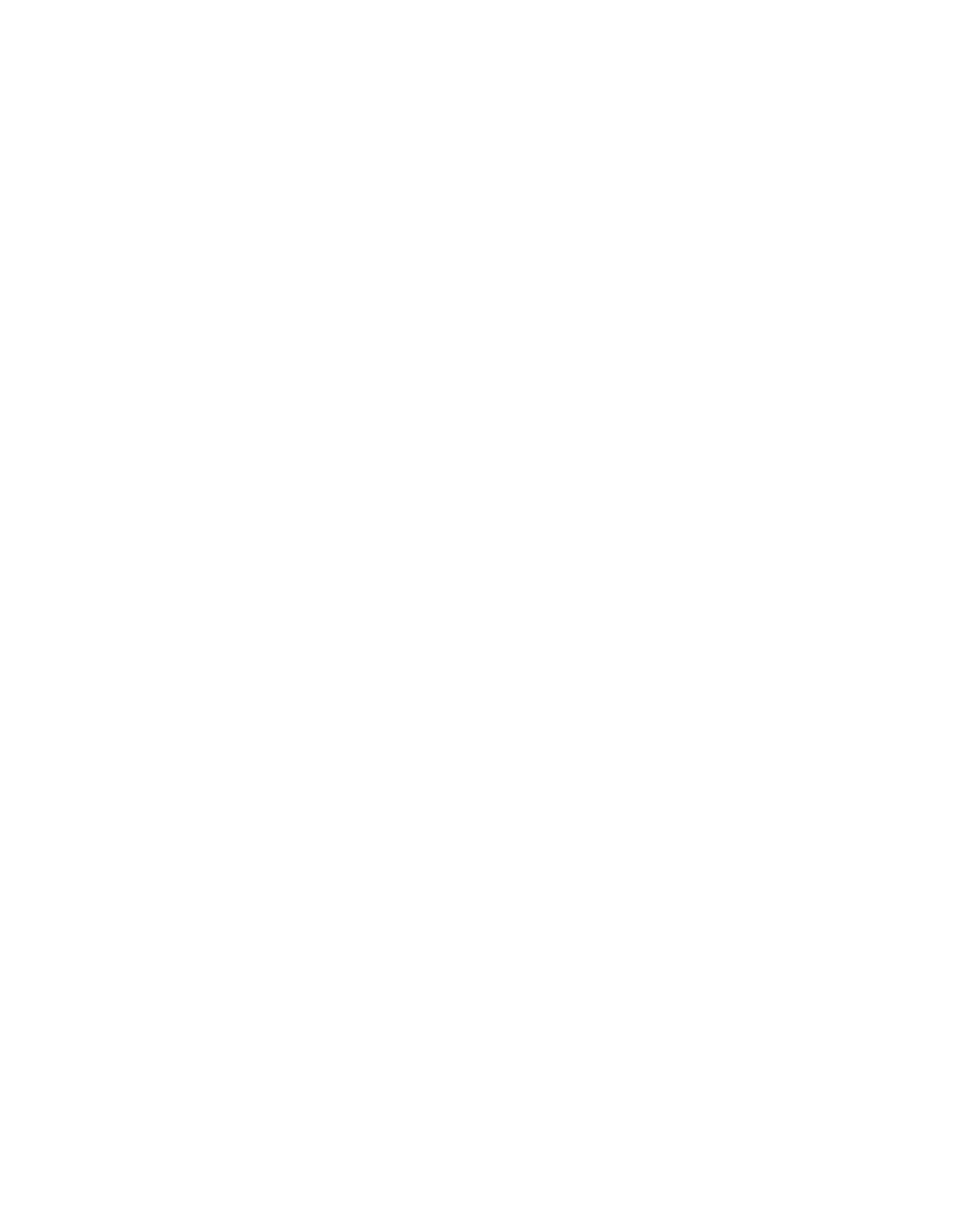This study applies Robust Decision Making (RDM)—an approach to management under conditions of deep uncertainty—to the challenge of defense resource planning. Defense planning faces many difficult and conflicting requirements. It must allow detailed comparisons among many complicated options, so that the nation can reliably and cost-effectively meet its military needs. Defense planning needs to enable coordination among large, complicated organizations. It needs to guide investments, some of which have years-long lead times. It is expected to provide transparency and accountability to the public. And it needs to recognize that most long-range predictions are wrong and that the future is sure to surprise.

Concerned that the current approaches to defense planning rest too heavily on assumptions that may not hold, the Cost Assessment and Program Evaluation (CAPE) Directorate within the Office of the Secretary of Defense (OSD) asked RAND to evaluate the utility of RDM. Although its distant origins lie in defense planning, RDM has more recently matured and has seen widespread application in the areas of energy, environment, climate, infrastructure, and insurance. As an initial test case, CAPE asked RAND to apply RDM and evaluate its utility for one of the archetypal challenges of defense planning under uncertainty: the munitions mix problem. This report addresses in detail how RDM might be applied to this specific problem, but the reader should bear in mind that the purpose of the report is not to present a recommended solution for managing the munitions mix but rather to investigate the applicability of RDM to a broad set of defense challenges involving deep uncertainty.

## **Planning with Predictive Failure**

Traditionally, the Department of Defense (DoD) has conducted defense resource planning by employing the *predict-then-act* approach. Analysts assemble available evidence into bestestimate predictions of the future and then use models and tools to suggest the optimal strategy given these predictions. Such methods work well when the predictions are accurate and not controversial. Otherwise, the methods can produce gridlock and lead to solutions that fail when the future turns out differently than expected.

Since the end of the Cold War, DoD has been operating in a security environment that has become one of surprise and uncertainty and is virtually certain to confound even the best predictions. Although DoD has taken steps to improve the range of its predictions, there is no guarantee that such improvements will keep pace with the inherent unpredictability of today's long-term national security challenges. Many defense analysts now argue that DoD plans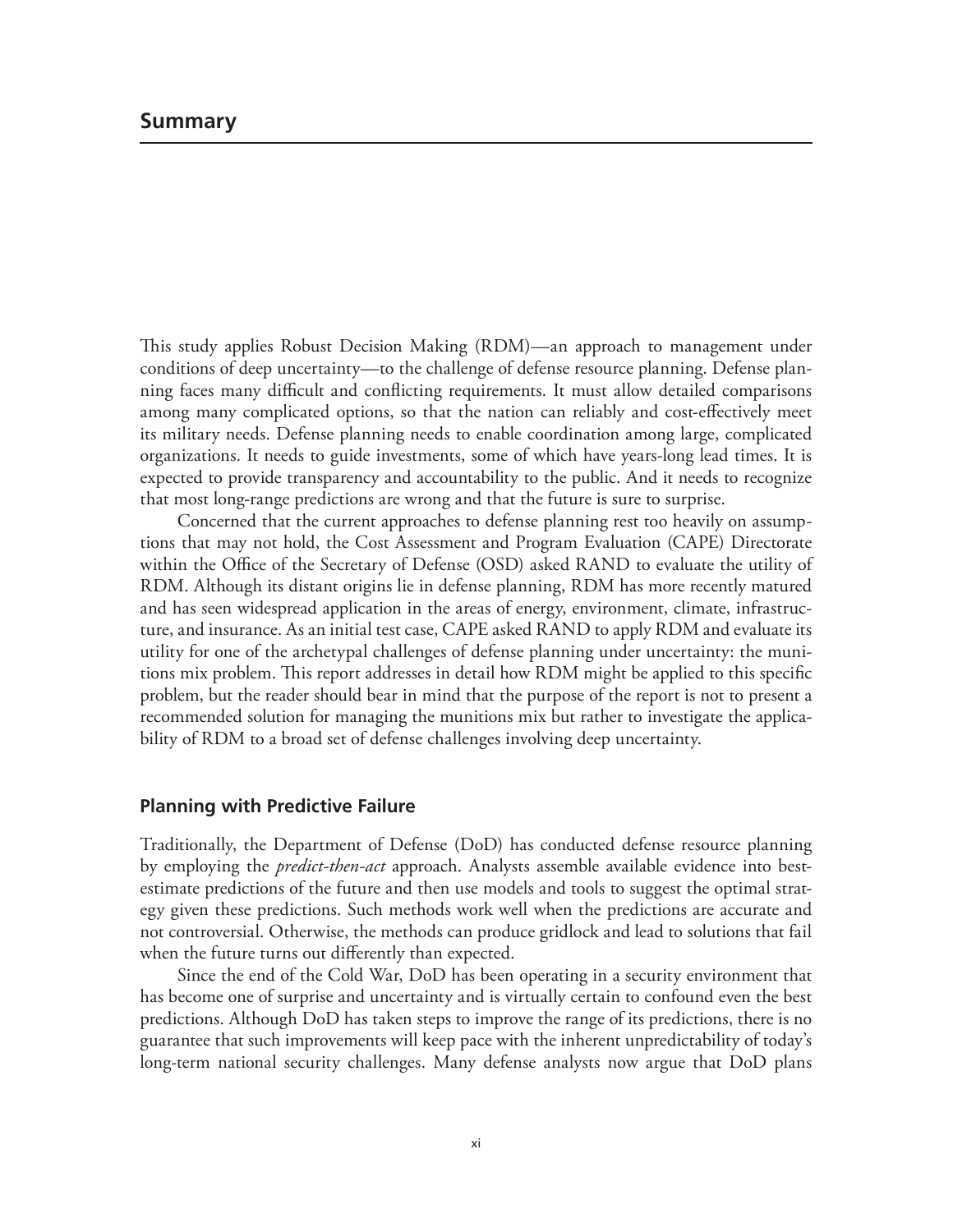should assume a high likelihood of predictive failure of any postulated future (e.g., Danzig, 2011).

RDM is an iterative, quantitative, decision support methodology designed to address the challenges of predictive failure. The approach has been applied to areas outside national security, such as flood risk (Fischbach, 2010; Lempert et al., 2013a) and water management applications (Groves and Lempert, 2007; Groves et al., 2008; Means et al., 2010) in situations where decision makers face conditions of deep uncertainty. Deep uncertainty occurs when the parties to a decision do not know—or agree on—the best model for relating actions to consequences or the likelihood of future events (Lempert, Popper, and Bankes, 2003).

RDM rests on a simple concept. Rather than using models, data, and constraining assumptions to describe a best-estimate future, RDM runs models using hundreds, thousands, or even millions of different sets of assumptions to describe how plans perform in many plausible futures. The approach then uses statistics and visualizations on the resulting large database of model runs to help decision makers identify those future conditions where their plans will perform well and poorly. This information can help decision makers develop plans that are more robust to a wide range of future conditions.

In contrast to the predict-then-act approach, RDM runs the analysis "backward," using a *vulnerability-and-response* approach. Analysts begin with one or more strategies under consideration (often a current plan) and then, using potentially the same models and tools, characterize a spectrum of future conditions, including some where a strategy fails to meet its goals (is vulnerable). This serves as a stress-test of strategies and helps decision makers identify "robust" strategies—those that perform reasonably well regardless of what the future brings—and identify the key tradeoffs among potential robust strategies. Often, the robust strategies identified by RDM are adaptive, designed to evolve over time in response to new information (Lempert, Popper, and Bankes, 2003).

The predict-then-act approach condenses information about a range of potential futures into a single best-estimate future (sometimes expressed as a probabilistic forecast) or a small number of planning scenarios. But RDM assembles the results of many hundreds, thousands, or even millions of computer simulation model runs and uses this database of runs to comprehensively explore and summarize the challenges and opportunities the future might bring. In particular, RDM provides a means to effectively communicate the information in these many runs by summarizing them as a small number of decision-relevant scenarios. By embracing many plausible futures, RDM can help reduce overconfidence and the deleterious effects of surprise, can systematically include imprecise information in the analysis, and can help decision makers and stakeholders with differing expectations about the future nonetheless reach consensus on action (Lempert and Popper, 2005; Groves and Lempert, 2007; Hallegatte et al., 2012).

# **Munitions Mix Challenge**

CAPE and RAND agreed to evaluate RDM by applying it to the air-delivered conventional munitions mix challenge. DoD must purchase sufficient weapons for its platforms to enable U.S. forces to complete their missions. Deciding which munitions to purchase is complicated because future conflicts and associated missions are uncertain, and many different types of weapons exist, each serving different purposes and carried by different platforms. Some weap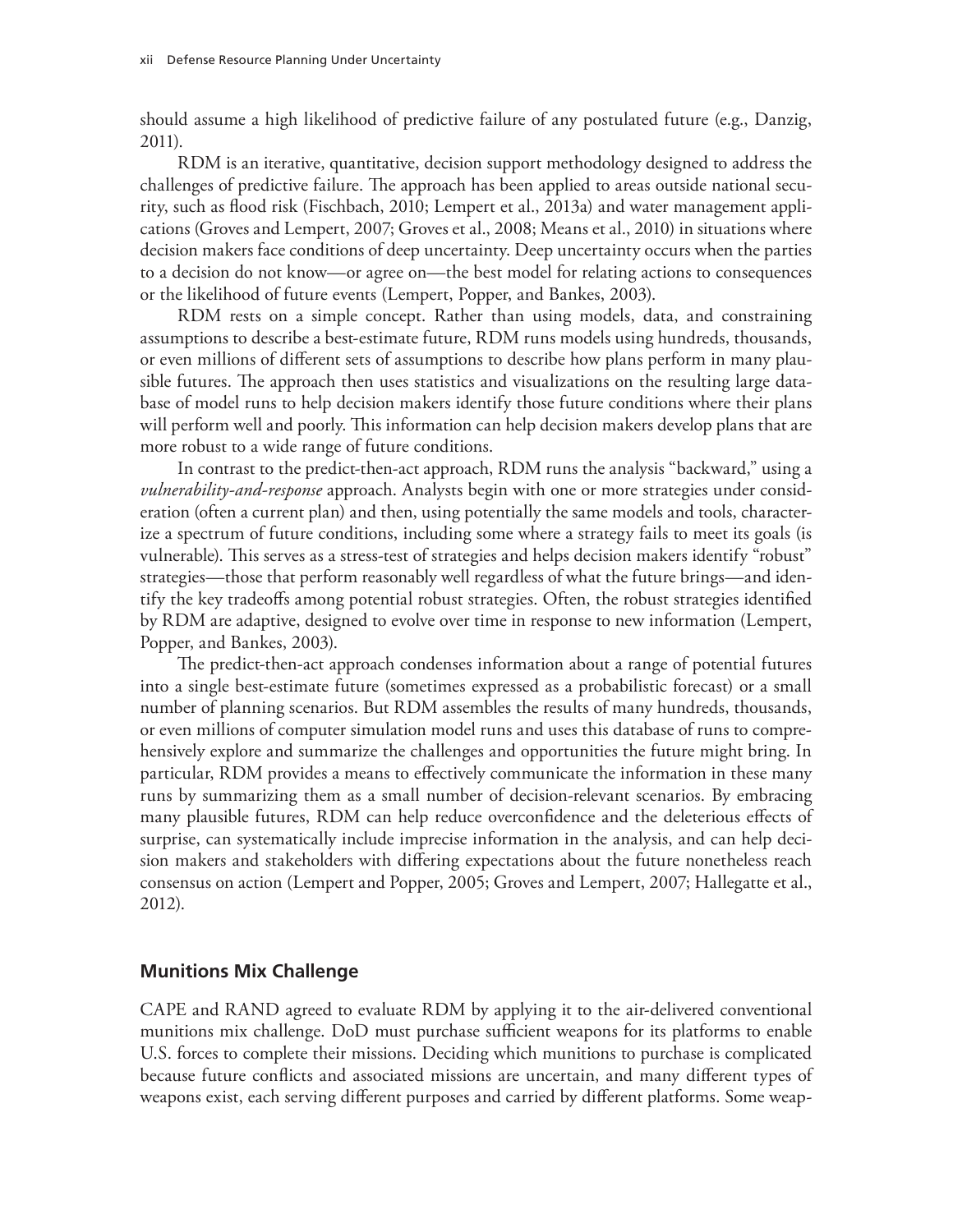ons are very expensive but others are less so; likewise, some are very sophisticated and some more rudimentary. Each campaign will typically require the use of specific weapons in particular ways, orchestrated across the entire campaign. For instance, many campaigns begin by using a relatively small number of expensive, standoff, precision-guided munitions (PGMs) to disable the adversary's air defenses. Subsequently, more numerous and less-expensive munitions destroy other targets.

Currently, DoD uses the Munitions Requirement Process (MRP) to inform its munitions purchase decisions. Each year, DoD and the services conduct the MRP to generate a total munitions requirement. The MRP first identifies a small number of specific scenarios called *illustrative planning scenarios* and then develops detailed target lists for each scenario. Each service—the Army, Navy, Air Force, and Marine Corps—then recommends its optimal weapons mix contingent on the planning scenarios and all the assumptions they contain.

The current MRP aims to avoid predictive failure in several ways. First, it includes a small number of alternative planning scenarios, whose goal is to approximate the range of relevant future conditions that DoD's munitions mix will need to address. A wealth of detail is added to each scenario to further reduce uncertainty. These details include specific limiting assumptions about global and regional security conditions, local operational conditions, various participants' alignment and force postures, and choices by a range of actors involving priorities, operations, and risk profiles. Finally, safety factors in the form of increased weapons requirements are added to compensate for those uncertainties not considered in the analysis.

The MRP is often criticized for overstating requirements and for purchasing inadequate quantities of some munitions. Further, the MRP provides little information to DoD regarding the security environments or specific contingencies for which its weapons mix is likely to prove sufficient and those for which it is likely to fall short. These shortcomings seem inherent in the predict-then-act approach that underlies the MRP, along with many other areas of defense planning. Each illustrative planning scenario contains hundreds to thousands of assumptions. These constraining assumptions decrease the flexibility of the analysis and thus its ability to explore over a wide range of security environments and contingencies. This limits the opportunities for participants in the process to tune assumptions so that the analysis generates robust policy recommendations.

### **A More Robust Munitions Mix Strategy**

This study conducted two iterations of an RDM analysis. The first iteration focused on a broad array of munitions mix strategies developed to address relatively simple planning scenarios. The second iteration included strategies that were based on the findings of the first but focused on a narrower range specifically designed to be robust over a wide range of futures.

CAPE staff participated actively in both iterations of the analysis, helping to define the munitions mix strategies considered, the uncertainties they face, and the metrics and models used to evaluate their success.

Many uncertain factors may affect the success of a munitions mix strategy. In particular, this study aims to examine potential interplays between large- and small-scale factors. Traditional defense planning scenarios are generally differentiated by large-scale factors, such as the size of the campaign (small or large), where it is fought (e.g., Asia, the Middle East), and the military nature of the enemy (developing country or near-peer). But each scenario also contains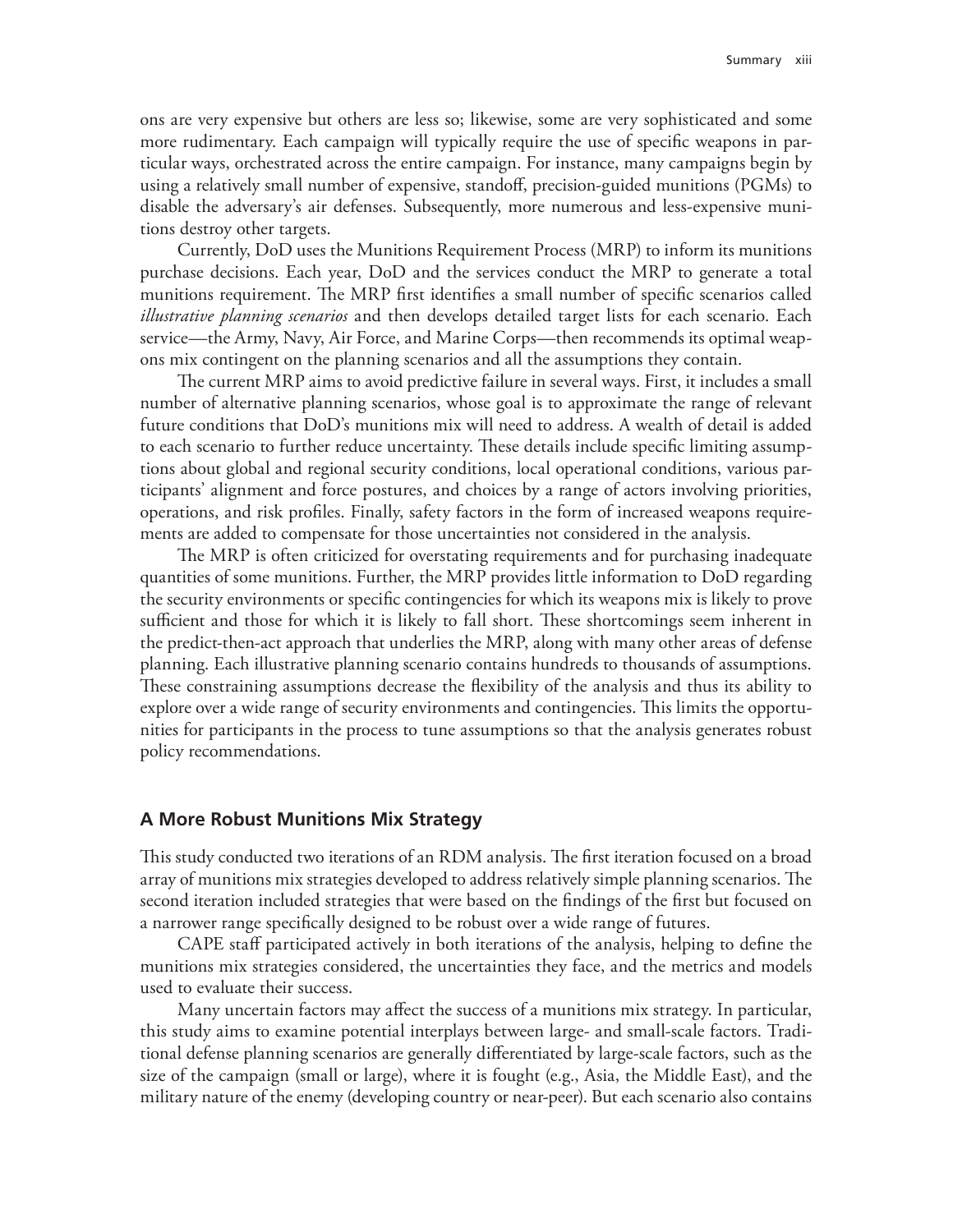numerous small-scale assumptions, such as the effectiveness of particular weapons against particular targets or the resilience of the enemy. The extent to which policy implications drawn from such scenarios depend on the large- or small-scale factors, or some combination, may not be clear. This study thus considers many futures that explore alternative combinations of large- and small-scale factors. In particular, we characterized potential future security environments by assembling a list of the 35 conflicts fought by the United States over the last century and grouped these conflicts into six categories of increasing intensity. We then constructed 25 alternative future security environments, each a 20-year window (covering most munitions' life cycle) of different combinations of conflicts in these six security environments, as shown in Figure S.1. The first of these security environments represents a repeat of the last 20 years. The other 24 were chosen to provide a diverse range of environments. For each security environment, we considered 50 randomly chosen combinations of parameters representing the smallscale factors, for a total of 1,250 futures against which to stress-test the munitions strategies.

We built two coupled models for this study to link policy choices to outcomes. The weapons on target (WoT) model uses weapons inventories to fight individual campaigns. The campaign generator (CG) generates 20-year sequences of campaigns and provides the munitions to fight them. The WoT model simulates individual campaigns on a day-to-day basis, using an optimization algorithm to match munitions and delivery vehicles to targets. WoT is similar to such campaign models as the Air Force's Combat Forces Assessment Model and related models used by CAPE, but with less detail. The CG provides a series of campaigns and their attributes

|                                | <b>SE</b>      | 2014           | 2016           | 2018         | 2020           | 2022           | 2024 | 2026           | 2028           | 2030           | 2032           |
|--------------------------------|----------------|----------------|----------------|--------------|----------------|----------------|------|----------------|----------------|----------------|----------------|
| Last 20 years                  | 21             | A              | A              | B            | D              | E              | D    | D              | D              | C              | B.             |
| Benign                         | 1              | A              | $\overline{A}$ | B            | B              | B              | A    | A              | A              | A              | A              |
| Moderate to benign             | 23             | Ċ              | Ċ              | $\mathsf{C}$ | Ċ              | A              | A    | A              | A              | A              | $\overline{A}$ |
| Benign to challenging          | 24             | $\overline{A}$ | $\overline{A}$ | A            | $\overline{A}$ | A              | B    | B              | B              | D              | D              |
| Benign+                        | $\overline{2}$ | $\overline{A}$ | B              | B            | B              | E              | A    | $\overline{A}$ | C              | $\mathsf{C}$   | $\overline{A}$ |
| Challenging to benign          | 22             | E              | E              | $\mathsf{C}$ | C              | $\overline{A}$ | A    | A              | A              | $\overline{A}$ | $\overline{A}$ |
| Moderate                       | 20             | Ē              | B              | B            | B              | A              | A    | B              | B              | В              | E              |
| Volatile                       | 25             | A              | E              | A            | E              | E              | A    | E              | A              | $\overline{A}$ | $\overline{A}$ |
| Moderate (steady)              | 4              | B              | B              | B            | D              | D              | B    | B              | B              | D              | D              |
| Moderate (spikes)              | 3              | A              | E              | B            | B              | B              | E    | A              | C              | $\mathsf{C}$   | E              |
| Moderate                       | 17             | Ċ              | Ċ              | F            | F              | A              | B    | B              | B              | B              | B.             |
| Benign to challenging          | 19             | A              | B              | B            | B              | B              | B    | B              | F              | F              | D              |
| Difficult (steady)             | 5              | E              | D              | D            | $\mathsf{C}$   | C              | B    | B              | B              | $\mathsf{C}$   | $\mathsf{C}$   |
| Difficult (surge)              | 6              | C              | C              | F            | F              | B              | B    | B              | A              | $\overline{A}$ | E              |
| Difficult (surge) 2            | 8              | C              | C              | B            | B              | B              | F    | F              | A              | $\overline{A}$ | E              |
| Difficult                      | 14             | E              | B              | B            | B              | D              | D    | E              | A              | C              | C              |
| Difficult (increasing          | 13             | B              | B              | B            | B              | B              | B    | F              | F              | D              | D              |
| Moderate                       | 16             | C              | C              | B            | B              | B              | E    | C              | C              | Е              | D              |
| Difficult (varied)             | 10             | D              | D              | A            | E              | A              | F    | F              | B              | B              | B.             |
| Difficult (varied, increasing) | 12             | $\overline{A}$ | $\overline{A}$ | A            | F              | F              | E    | $\overline{A}$ | D              | D              | D              |
| Challenging +                  | 7              | F              | F              | $\mathsf{C}$ | $\mathsf{C}$   | B              | B    | B              | $\overline{C}$ | $\mathsf{C}$   | E              |
| Challenging $+2$               | 9              | $\mathsf{C}$   | C              | F            | F              | B              | B    | B              | Ċ              | $\mathsf{C}$   | E              |
| Challenging $+3$               | 11             | D              | D              | A            | $\overline{A}$ | F              | G    | E              | Ċ              | $\mathsf{C}$   | B              |
| Challenging (increasing)       | 15             | B              | B              | в            | F              | F              | D    | D              | A              | D              | D              |
| Challenging (increasing)       | 18             | Ē              | B              | B            | B              | A              | D    | D              | F              | F              | D              |

#### **Figure S.1 Future Security Environments Used in the RDM Analysis**

NOTES: Security environments (SEs) are ordered so that the last 20 years are listed first, and then entries are ordered according to increasing severity. SE A is the most benign and SE F is the most stressful. **RAND** *RR1112-S.1*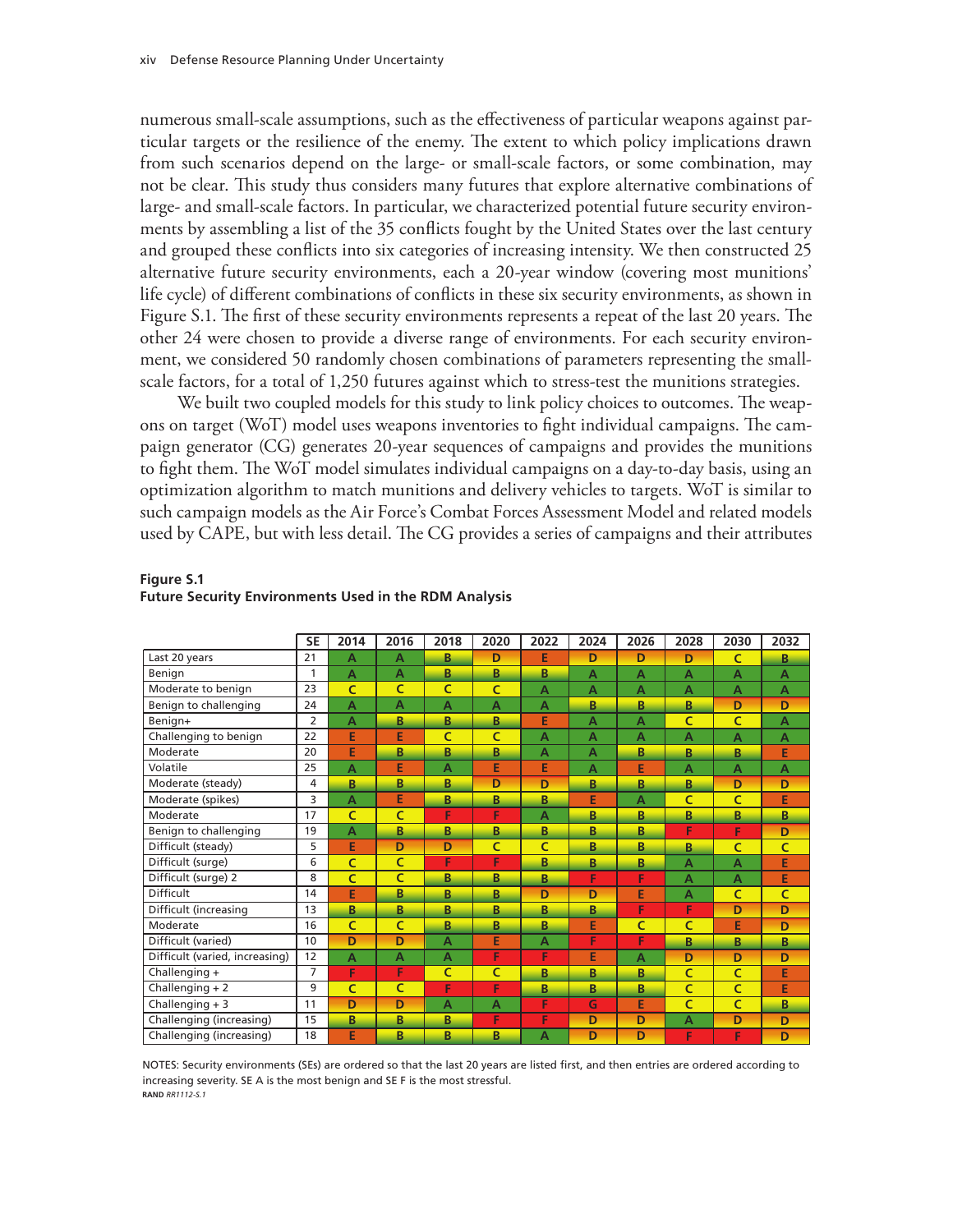to the WoT model. The two models are configured so that we can run thousands of alternative futures for each of several munitions mix strategies.

As with many policies, munitions mixes are adaptive, adjusting over time in response to new information. Much less often are policies designed to be adaptive. A strategy so designed takes near-term actions with explicit consideration of how they might be subsequently adjusted. A strategy designed to be adaptive may also include systematic consideration of how it will gather information and respond to it in the future. Traditionally, analyses of munitions mix strategies have not considered how such mixes might adjust over time. Rather, they focus on describing some single best mix at a single point in time. This study takes a first step toward considering adaptive munitions mix planning strategies. We characterize each strategy with two components: *desired portfolio goals* that specify the number of each type of munition that policymakers would like to have in the U.S. stockpile and *purchasing rules* that describe how munitions will be purchased to replenish the stockpile when it is depleted during one or more campaigns. The portfolio goals are related to the alternative force sizing constructs often used in DoD planning. We find consideration of purchasing rules important. In many futures in our analysis, munitions mix strategies fail because they do not appropriately restock inventories between closely spaced campaigns.

To compare the performance of alternative munitions purchasing strategies in each of the many futures, this RDM analysis uses two measures: cost and military sufficiency (i.e., campaign success rates and the amount of time to complete successful campaigns).

The findings of this analysis emerge from simplified models and unclassified data, so at best are suggestive rather than definitive. Nonetheless, this analysis finds that a munitions mix strategy that we call *Big+Deter-Mixed* is robust over a wide range of plausible futures. The *Big+Deter-Mixed* strategy consists of a portfolio goal, which specifies the desired number of weapons of each type, and a purchase rule, which specifies the order in which munitions will be replaced when the stockpile is depleted. We constructed the portfolio goal by using a WoT optimization model to give the weapons mix that provides the best balance between weapons' acquisition cost and time to completion for two planning scenarios: (1) a deterrence campaign with a small number of targets accessible only to standoff weapons and (2) two back-to-back medium-size campaigns. We chose this set of planning scenarios through an iterative process of stress-testing strategies with portfolio goals derived from alternative sets of planning scenarios. *Big+Deter-Mixed* uses a purchase rule we call replenishment, which restocks weapons inventories in proportion to shortages in the inventories. We considered two alternative purchase rules and chose replenishment as the superior one.

We stress-tested *Big+Deter-Mixed* and five alternative strategies over a wide range of futures that combine assumptions about both large-scale factors—alternative security environments with varying levels of severity—and small-scale factors—alternative values for parameters representing weapons effectiveness, adversary's capabilities, and tactical decisions. We evaluated the strategies using three measures of performance: their ability to complete campaigns (success rate), the speed with which they complete campaigns (days to completion), and the total cost of acquiring and replenishing the weapons portfolio (cost).

A scenario discovery statistical cluster analysis, applied to the model-generated database of thousands of futures, identifies two important scenarios around which we organize our comparisons of the strategies. The Moderate Scenario contains those futures in which *Big+Deter-Mixed* has a generally high success rate (greater than 90 percent) and the Extreme Scenario contains those futures where *Big+Deter-Mixed* has a generally low success rate (less than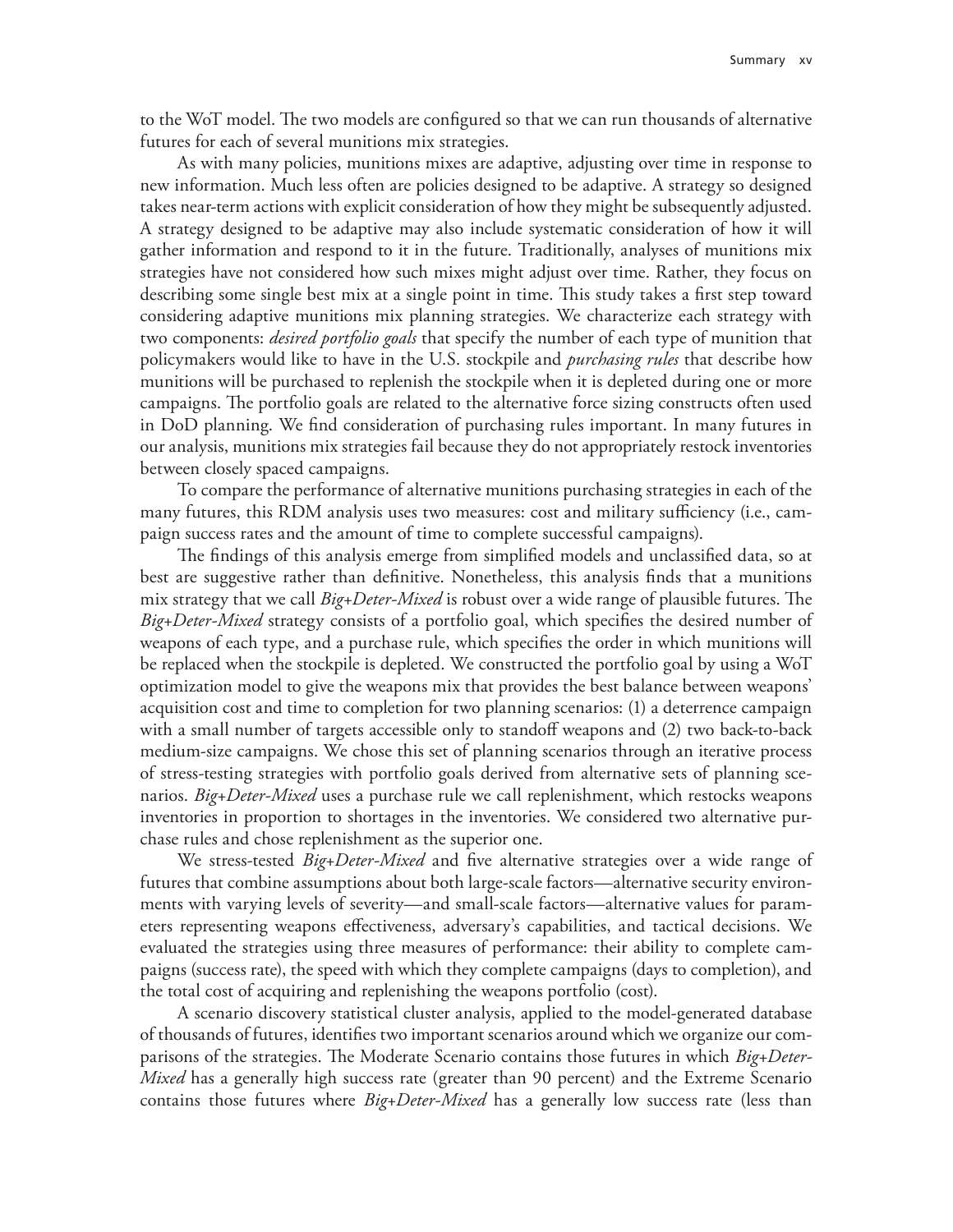90 percent). The most important uncertainties distinguishing these two scenarios are the severity of the security environment and the effectiveness of Global Positioning System (GPS) weapons. These two scenarios—Moderate and Extreme—suggest that with a high level of GPS effectiveness and in security environments up to the severity level of the last 20 years, *Big+Deter-Mixed* will have a generally high success rate over a wide range of assumptions about other uncertainties. If GPS effectiveness is low, the *Big+Deter-Mixed* strategy will have high success rates only in security environments about half as severe as those in the past 20 years. The scenarios produced by this analysis helped organize the rest of the study and also demonstrate how in RDM analyses the planning scenarios are *outputs of* rather than *inputs to* the analysis.

Of the six strategies considered in this analysis, *Big+Deter-Mixed* is the most robust in both scenarios, in the sense that it performs better than the alternatives for each of the three measures—success rate, completion time, and cost—over a wide range of futures.

Figure S.2 summarizes the strengths and limitations of *Big+Deter-Mixed* over the wide range of futures in the Moderate Scenario. Each dot in the figure represents the performance of the *Big+Deter-Mixed* strategy in one future. The horizontal axis shows the days to comple-

**Figure S.2 Days to Completion Regret, Success Regret, and Success Rates for the** *Big+Deter-Mixed* **Strategy for Each of the 361 Futures in the Moderate Scenario**



NOTES: Days to completion regret is calculated by comparing *Big+Deter-Mixed* days to completion against the days to completion of other strategies with the same or better success rate. For overlapping points, the whiskers show the number of overlapping points. No regret cases shows the distribution of points at the origin (zero days to completion regret and zero success regret). **RAND** *RR1112-S.2*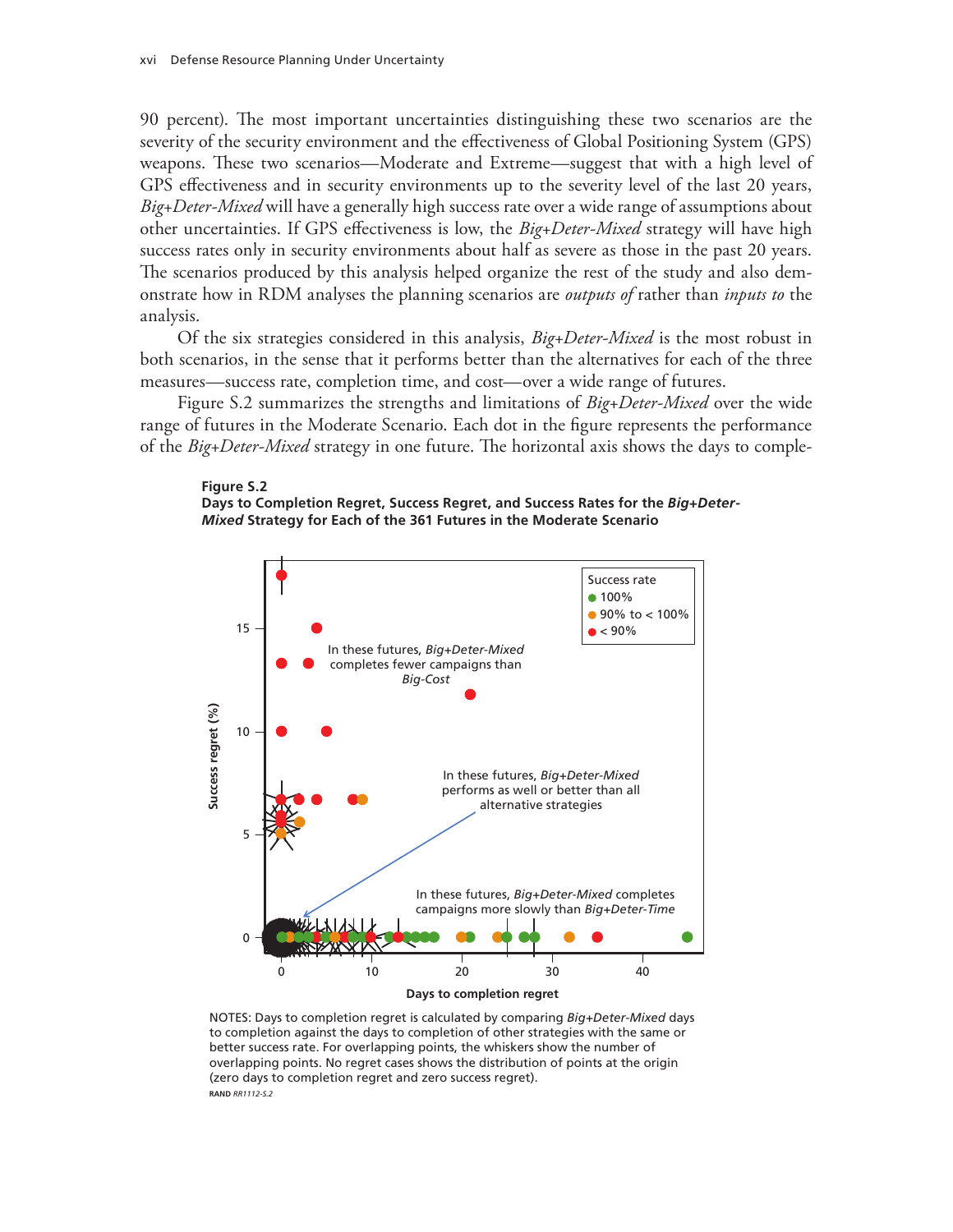tion regret, that is, how much longer *Big+Deter-Mixed* takes to complete its campaigns than the strategy in the future that completes them the fastest. The vertical axis shows the success rate regret, that is, how much lower *Big+Deter-Mixed*'s success rate is than the strategy with the highest success rate in that future. The color of each dot shows *Big+Deter-Mixed*'s success rate (without comparison to any other strategy). The black "whiskers" indicate the number of overlapping dots.

Figure S.2 shows some important patterns. First, *Big+Deter-Mixed* has zero regret in most futures in the Moderate Scenario. In 208 of these 361 futures, *Big+Deter-Mixed* performs as least as well or better than the other five strategies in both success rate and time to completion. This is the basis of our finding that *Big+Deter-Mixed* is the most robust munitions mix strategy considered in this study.

However, in a small number of futures, *Big+Deter-Mixed* does not perform as well as the alternatives. In the futures along the horizontal axis, a strategy we call *Big+Deter-Time* completes campaigns faster than *Big+Deter-Mixed*. This makes sense, because the former strategy has a portfolio optimized to complete campaigns quickly. But although slower, *Big+Deter-Mixed*'s success rate is at least as good as that of *Big+Deter-Time* in these futures. In the futures along the vertical axis, however, a strategy we call *Big-Cost* has higher success rates than *Big+Deter-Mixed*. This is surprising; *Big-Cost* has a portfolio optimized to save money, so that the strategy costs about a fourth as much as *Big+Deter-Mixed*.

Analyzing in detail the futures along the vertical axis helps explain this vulnerability of the *Big+Deter-Mixed* strategy. In futures with closely spaced conflicts, the strategy spends its resources purchasing expensive PGMs after the first conflict and has not sufficiently replenished its stockpiles when the second campaign begins. In contrast, *Big-Cost* purchases a large number of economical PGMs after the first campaign and is more quickly ready for the second.

This RDM vulnerability analysis usefully suggests ways to adjust *Big+Deter-Mixed*'s purchasing rule that might eliminate this vulnerability with respect to the *Big-Cost* strategy. In particular, it suggests that a step-wise purchase rule that first invests toward the *Big-Cost* portfolio and—once achieved—switches toward purchasing more expensive weapons might eliminate many of the vulnerabilities of the *Big+Deter-Mixed* strategy.

In the Extreme Scenario, *Big+Deter-Mixed* generally performs better than the alternative strategies but has insufficiently high success rates, because the scenario's campaigns require far more weapons than can be purchased. To reduce these vulnerabilities, the United States could spend more on munitions or consider other policy options, such as developing a surge capability in the munitions industrial base or ensuring sufficient warning time to increase munitions spending well in advance of large campaigns.

### **The Future of RDM in Defense Planning**

This initial application of RDM to the munitions mix challenge provides a proof of concept showing how RDM might be employed for defense planning. This application demonstrates that RDM can provide the types of analytic information DoD might find useful in identifying robust and flexible strategies that can achieve success despite predictive failure.

Future RDM defense planning applications would need to address a number of challenges. First, they might need to draw on more powerful computational resources than were available for this study. The analysis here used relatively simple simulation models with no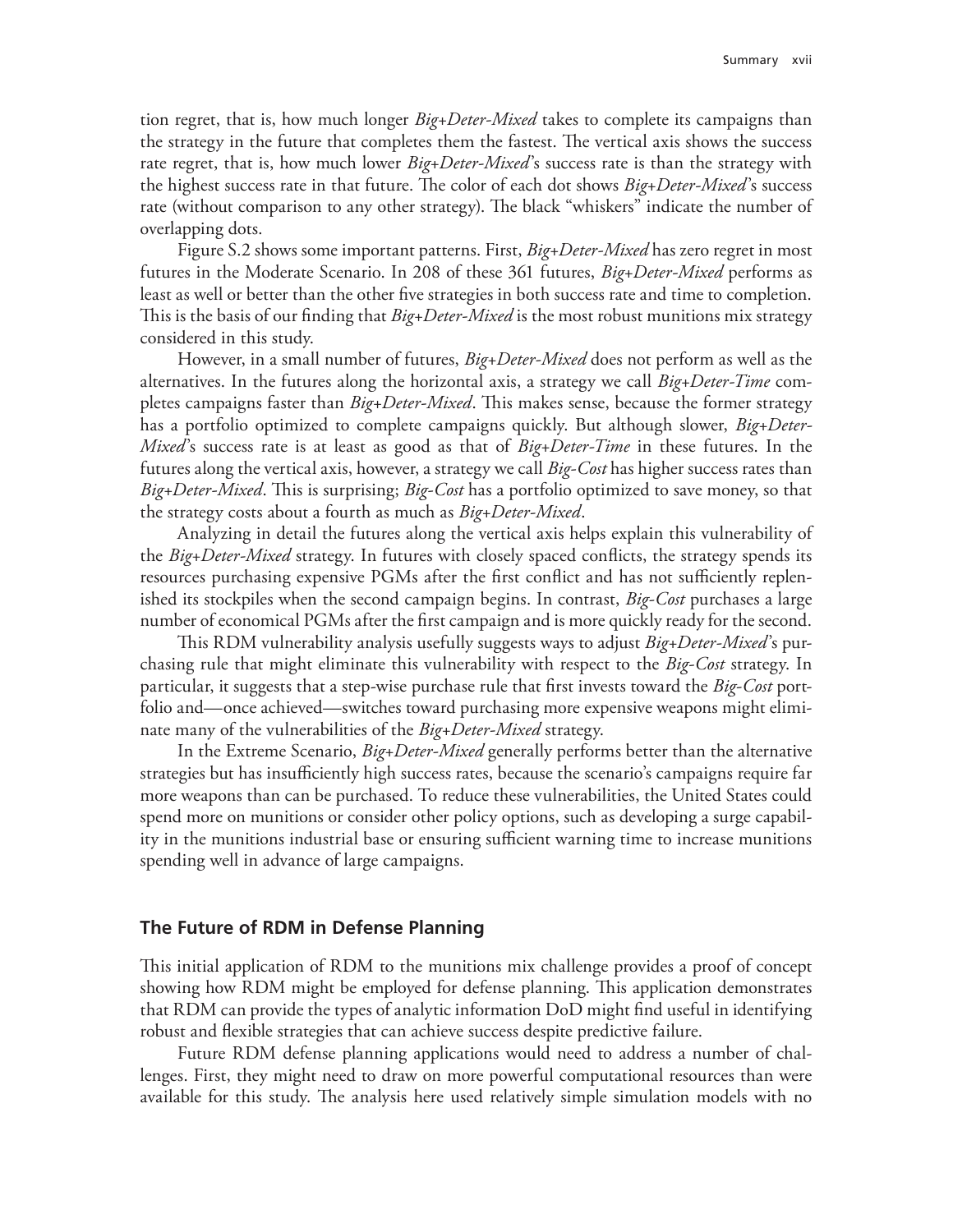classified data but still faced computational constraints. In particular, using complex models, it could take several weeks to conduct each iteration of the analysis, which reduces the rate at which we could design and explore new strategies. DoD and RAND have access to more capable computational platforms, such as the defense computing resources (e.g., DoD's High Performance Computing Modernization Program). But as RDM is integrated into defense planning, the computational requirements are likely to also increase as the models used become more complex.

Second, future RDM applications might need to employ a wider set of models, and ones not of the type currently used in formal DoD planning exercises. For instance, the importance of purchasing rules in the Moderate Scenario and the demands of the Extreme Scenario suggest that in seeking robust strategies, an RDM munitions mix analysis might usefully consider policies that affect the munitions industrial base and logistics system, in addition to WoT campaign models. Traditionally, the MRP employs only campaign models, so a more complete RDM analysis might call for a significant expansion of the elements of the full system considered in DoD's munitions mix studies.

Finally, integrating RDM into defense planning could raise a number of organizational challenges. Initially at least, and perhaps as a permanent approach, RDM might be used as a precursor to or in parallel with traditional processes. For instance, RDM could stress-test munitions mix strategies generated by the current MRP over a much wider range of futures and suggest new scenarios in which these strategies might be considered. In addition, RDM could provide guidelines for potential robust strategies, which could then be tested and fleshed out using traditional tools for defense planning. Alternatively, RDM analyses with very simple models might serve as useful screening tools to situate more traditional, detailed analyses. Future research and experience might help clarify the situations in which RDM analyses might use simpler or more complicated models as part of overall, integrated planning processes.

Above and beyond these challenges of conducting and integrating different types of analysis, RDM might raise challenges of process and communication for DoD. For instance, RDM often stress-tests strategies until they break. This provides useful information, but DoD might have to employ security-sensitive procedures to internally and externally manage and communicate information regarding the vulnerabilities of their proposed policies.

We recommend that RDM be used to initially supplement current defense planning. As RDM continues to validate itself in the national security analytical realm, as it has in infrastructure planning, it can be better integrated into the planning, programming, and budgeting system and deliberative planning activities. Shifting the defense planning processes to a more balanced approach, through the integration of RDM, would involve issues of adjustment, but we expect that RDM's benefits will far exceed its costs—to the benefit of the Pentagon, the Congress, and the nation. RDM would improve defense planning by enabling DoD to examine its strategies, policies, plans, programs, and budgets over a wide range of futures; identify vulnerabilities; and design responses that reduce those vulnerabilities. This in turn would improve DoD's ability to design and evaluate robust and flexible strategies. RDM can help DoD more successfully achieve its goals in a world in which surprise and uncertainty are virtually certain to lead to predictive failure.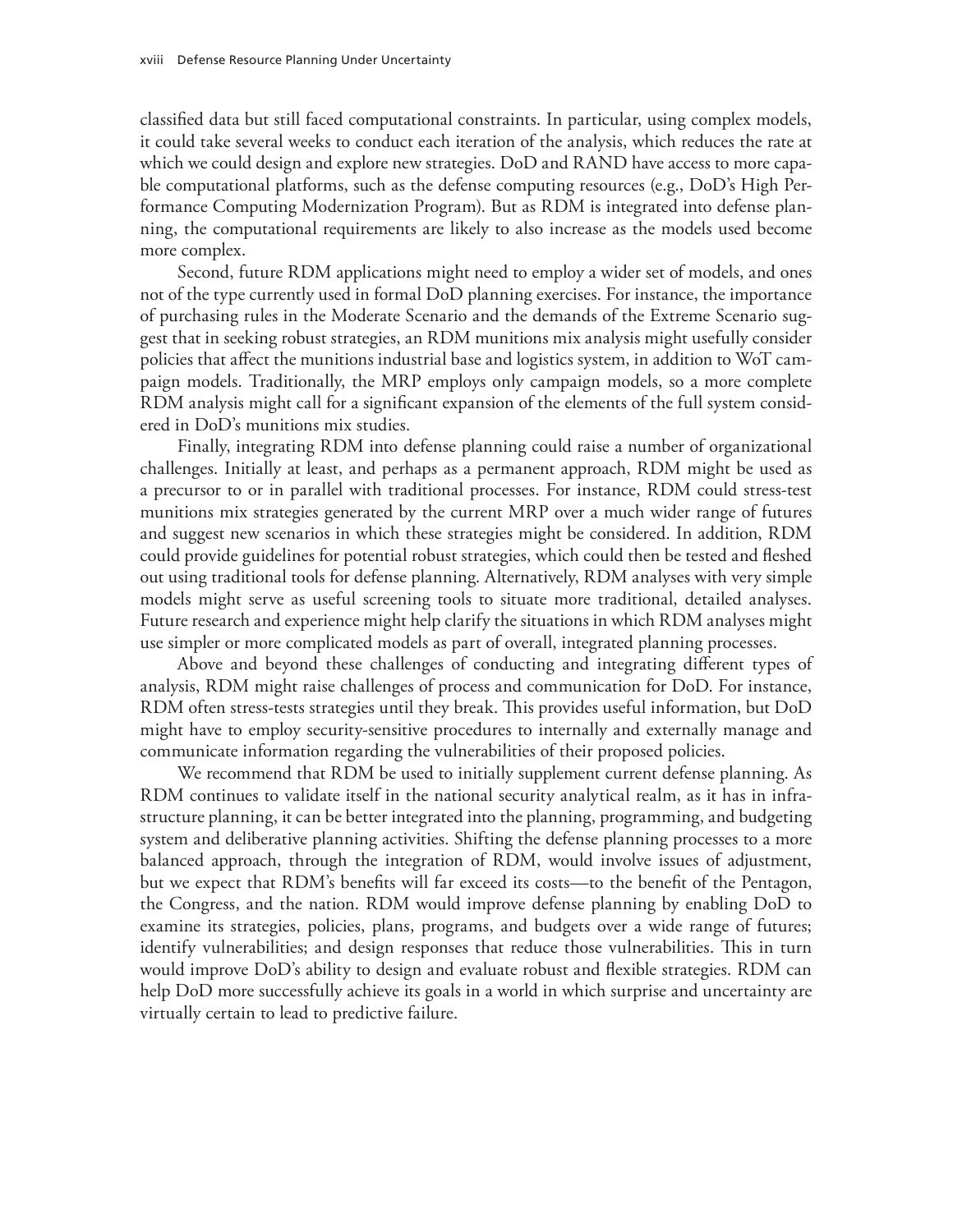# **Acknowledgments**

We are grateful to Web Ewell and Kay Sullivan in the Cost Assessment and Program Evaluation Directorate, Office of the Secretary of Defense, for their mentorship in conducting this research project. We thank our two reviewers, Preston Dunlap and Joel Predd, for their exceptionally thoughtful and helpful reviews.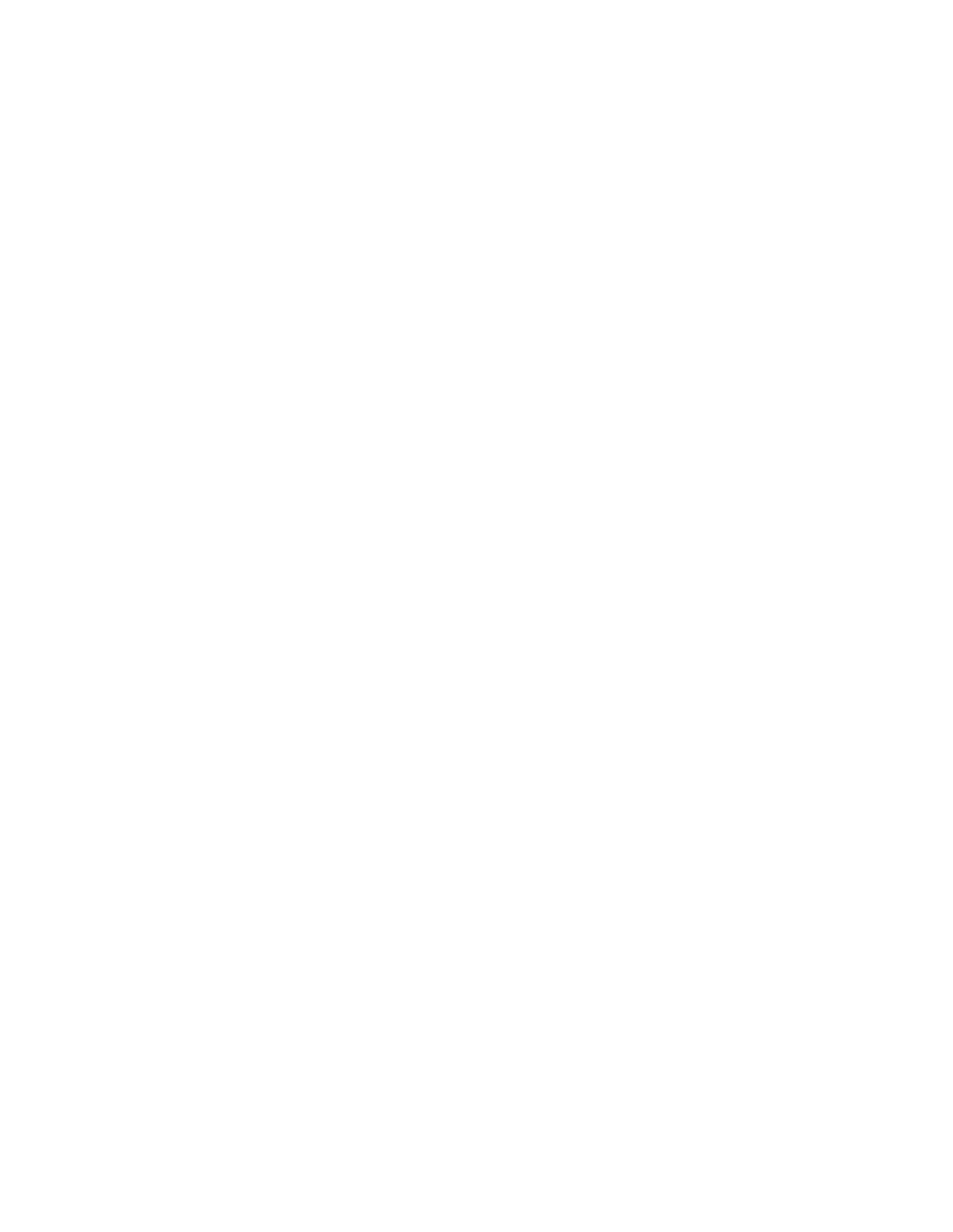# **Abbreviations**

| <b>AARGM</b>   | <b>Advanced Anti-Radiation Guided Missile</b> |
|----------------|-----------------------------------------------|
| <b>ATACMS</b>  | Army Tactical Missile System                  |
| <b>BDA</b>     | bomb damage assessment                        |
| C <sub>2</sub> | command and control                           |
| <b>CALCM</b>   | Conventional Air-Launched Cruise Missile      |
| <b>CAPE</b>    | Cost Assessment and Program Evaluation        |
| CG             | campaign generator                            |
| <b>COIN</b>    | counterinsurgency operations                  |
| <b>DMPI</b>    | designated mean point of impact               |
| DoD            | Department of Defense                         |
| DR             | delivery rate                                 |
| ER             | extended range                                |
| <b>GAM</b>     | Global Positioning System Guided Munition     |
| <b>GDP</b>     | gross domestic product                        |
| <b>GPS</b>     | Global Positioning System                     |
| <b>GWoT</b>    | global war on terror                          |
| <b>HARM</b>    | High-Speed Anti-Radiation Missile             |
| <b>JASSM</b>   | Joint Air-to-Surface Standoff Missile         |
| <b>JDAM</b>    | Joint Direct Attack Munition                  |
| <b>JSOW</b>    | Joint Standoff Weapon                         |
| <b>MF</b>      | munitions funding                             |
| <b>MOP</b>     | massive ordnance penetrator                   |
| <b>MRP</b>     | <b>Munitions Requirements Process</b>         |
|                |                                               |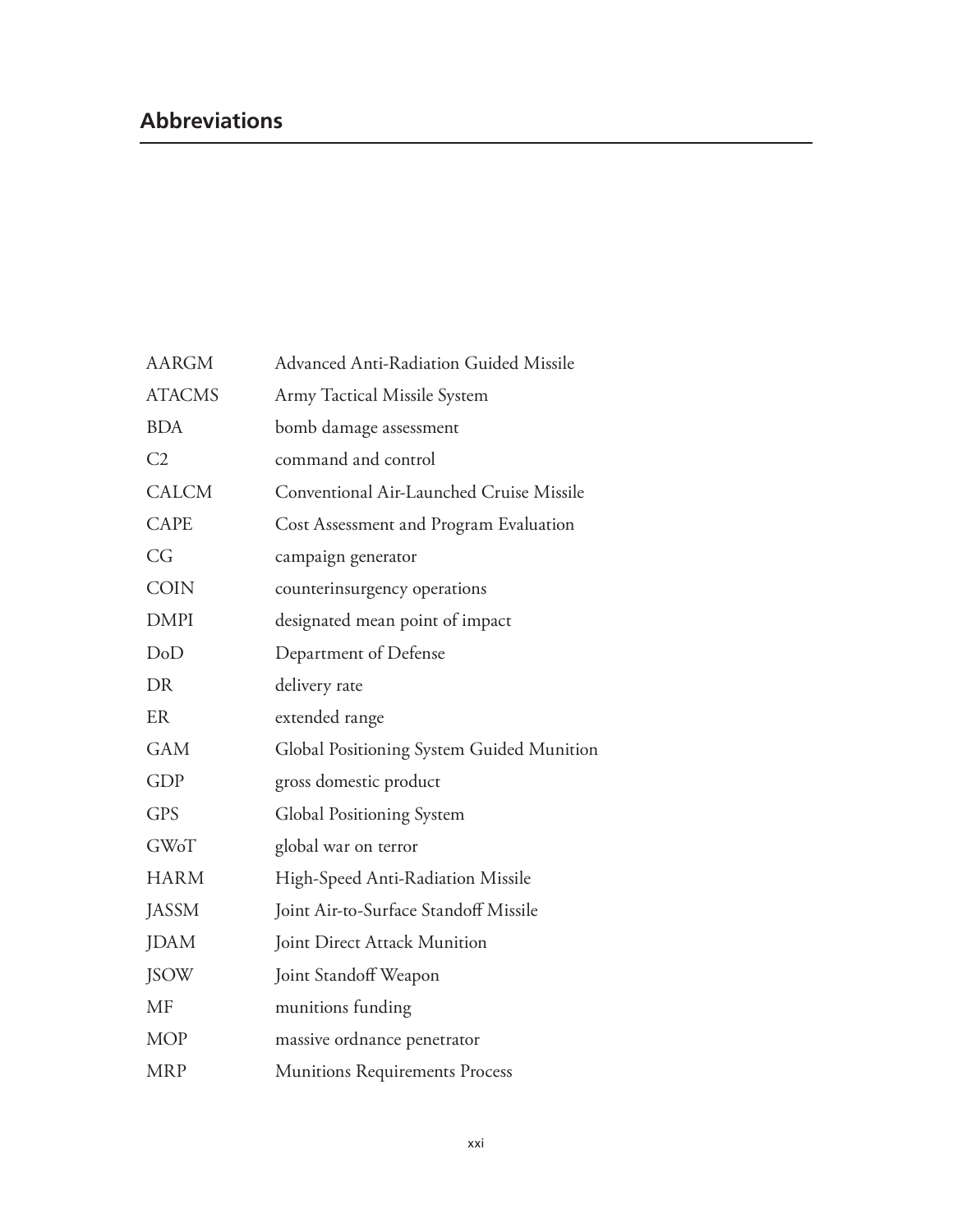| OpTempo     | operations tempo                                      |
|-------------|-------------------------------------------------------|
| <b>OSD</b>  | Office of the Secretary of Defense                    |
| <b>PGM</b>  | precision-guided munition                             |
| Pk          | probability of kill                                   |
| POL         | petroleum, oil, lubricants                            |
| <b>PPBS</b> | planning, programming, and budgeting system           |
| <b>RDM</b>  | <b>Robust Decision Making</b>                         |
| <b>RF</b>   | radio frequency                                       |
| <b>SAM</b>  | surface-to-air missile                                |
| <b>SDB</b>  | small diameter bomb                                   |
| <b>SE</b>   | security environment                                  |
| <b>SLAM</b> | Standoff Land-Attack Missile                          |
| <b>TLAM</b> | <b>Tomahawk Land Attack Missile</b>                   |
| <b>WMD</b>  | weapons of mass destruction                           |
| <b>WoT</b>  | weapons on target                                     |
| XLRM        | uncertainties, policy levers, relationships, measures |
|             |                                                       |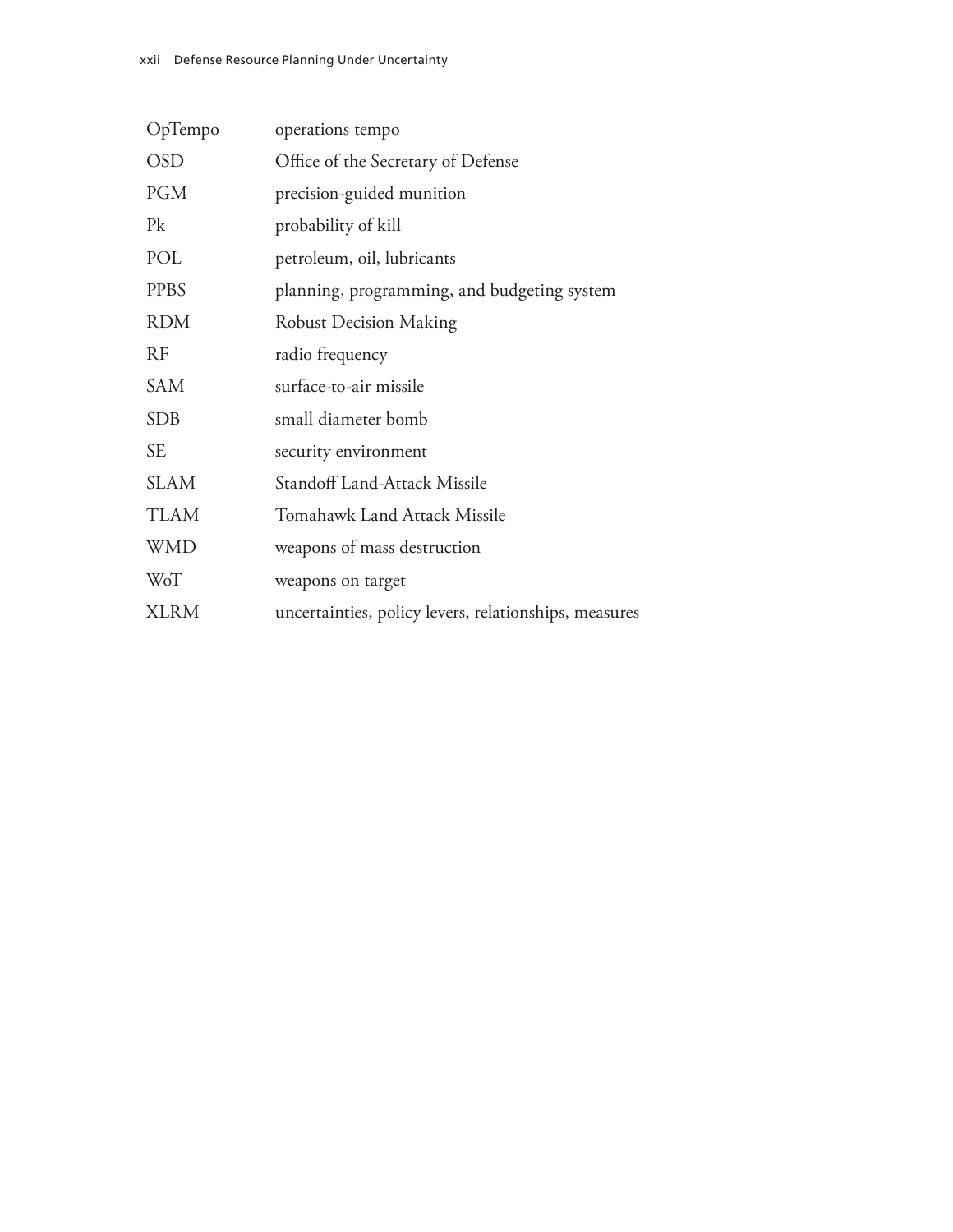This study aims to apply Robust Decision Making (RDM)—an approach to management under conditions of deep uncertainty—to the challenge of defense resource planning. Defense planning faces many difficult and conflicting requirements. It must allow detailed comparison among many complicated options, so that the nation can reliably and cost-effectively meet its military needs. Defense planning must enable coordination among large, complicated organizations. It must guide investments, some of which have years-long lead times. It must provide transparency and accountability to the public. And it must recognize that most long-range predictions are wrong and that the future is sure to surprise.

Concerned that the current approaches to defense planning rest too heavily on assumptions that may not hold, the Cost Assessment and Program Evaluation (CAPE) Directorate within the Office of the Secretary of Defense (OSD), asked RAND evaluate the utility of RDM. Although its origins lie in defense planning,<sup>1</sup> RDM has more recently matured and has seen widespread application in the areas of energy, environment, infrastructure, and insurance. As an initial test case, CAPE asked RAND to apply RDM and evaluate its utility for one of the archetypal challenges of defense planning under uncertainty: the munitions mix problem.

# **Planning with Predictive Failure**

In a recent essay, Richard Danzig, Former Secretary of the Navy, faults the Department of Defense (DoD) for an overreliance on prediction in its planning (Danzig, 2011). He notes that "the propensity to make predictions—and to act on the basis of predictions—is inherently human" and that this propensity "is especially deeply embedded at the highest levels of DOD" owing in part to the long and relatively successful Cold War competition against a reasonably predictable adversary. But today's security environment has become one of "surprise and uncertainty" that is virtually certain to confound any predictions. While lauding attempts to improve predictive accuracy, Danzig warns that there is no guarantee that such improvements will keep pace with the inherent unpredictability of today's long-term national security challenges. Rather, he argues, DoD plans should assume a high likelihood of predictive failure.

Fortunately, Danzig notes several types of practical strategies that DoD can pursue to achieve its goals even when its predictions prove wrong. DoD already employs many such strategies to some degree, as do planners in many other fields. Danzig suggests that DoD could

See, for instance, Bankes (1993) and Dewar (2002).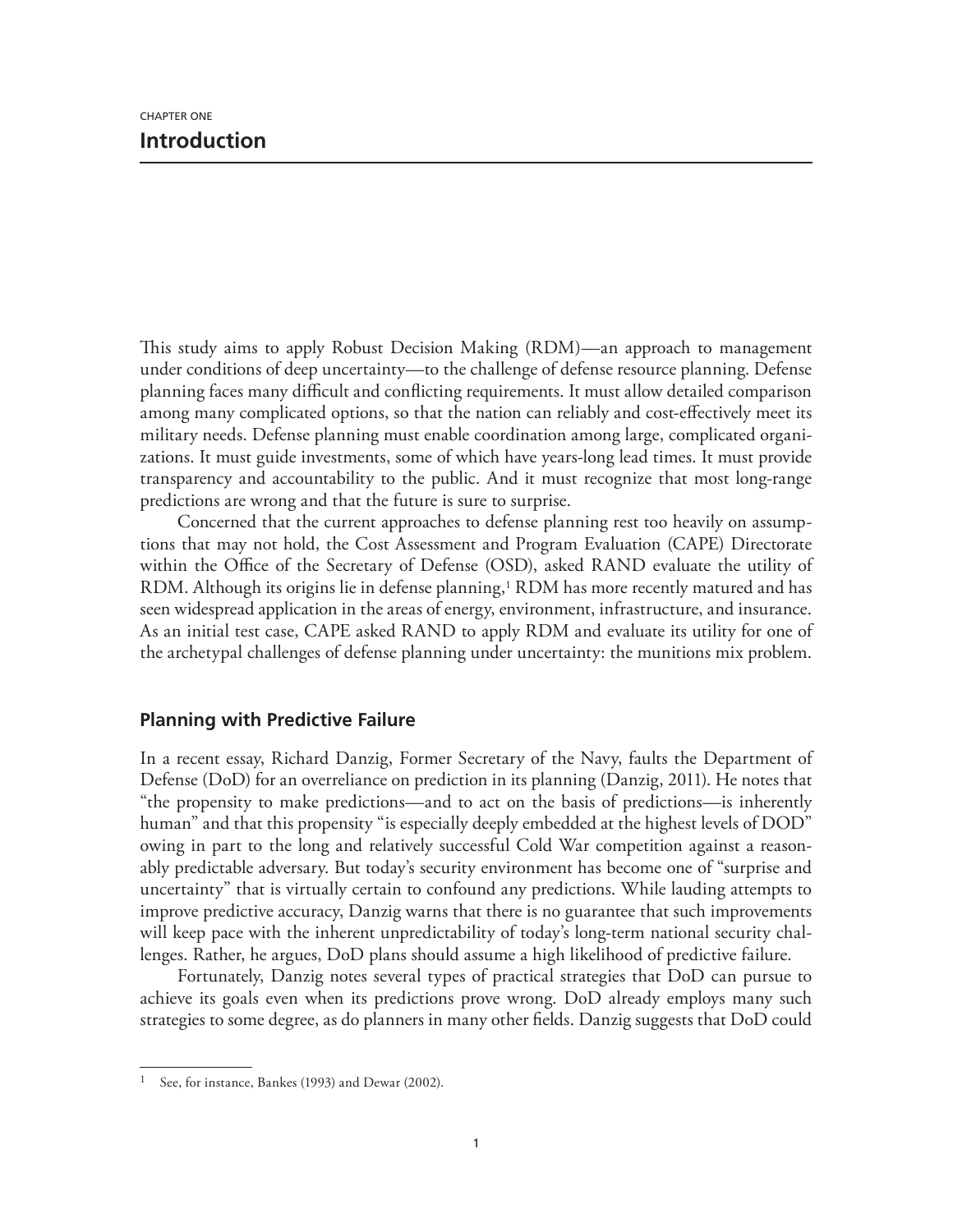accelerate the tempo of its decision making processes, while delaying some decisions. It could increase the agility of production processes, prioritize investments in the equipment that is most adaptable, build more for the short term, and nurture diversity and competition. In brief, Danzig argues that DoD should plan to succeed in the face of predictive failure by emphasizing flexibility and robustness in its investments and planning processes.<sup>2</sup>

Achieving such robustness and flexibility may require that DoD incorporate new methods and tools for planning. RDM may provide one such approach. An iterative, quantitative decision support methodology, RDM is designed to help decision makers identify and compare robust strategies—ones that perform better than the alternatives over a wide range of plausible futures (Lempert, Popper, and Bankes, 2003; Lempert et al., 2006). The approach begins with one or more strategies under consideration. The analysis then runs a simulation model over many (hundreds to millions) of plausible paths into the future to create a database of model results. Visualization and cluster analysis tools then succinctly summarize those future conditions that best distinguish those in which the strategy meets its goals from those in which it does not. The analysis then helps decision makers use this information to identify potential responses to any vulnerabilities and the tradeoffs among them. The RDM process can reduce overconfidence by challenging analysts and decision makers to explore a wide range of plausible futures. RDM's design facilitates stakeholder deliberation and consensus by providing an analytic framework in which parties can agree on near-term actions without agreeing on long-term expectations and values. As one important attribute, RDM often helps decision makers to design adaptive (flexible) strategies, designed to evolve over time in response to new information, whose components may not be obvious at the onset.

RDM appears to have many attributes that could enable DoD to better implement Danzig's call to reduce risks from predictive failure by adopting flexible and robust strategies. In the past decade, RDM has increasingly served this role for organizations concerned with energy and environmental management. But as Danzig notes, defense planning has its own unique attributes and challenges. This study thus examines how RDM might fare in this context.

## **Munitions Mix Challenge**

CAPE and RAND, after reviewing several options,<sup>3</sup> agreed to evaluate RDM by applying it to the air-launched munitions mix challenge. DoD must purchase sufficient weapons for its aircraft to enable U.S. forces to complete their missions. Deciding which munitions to purchase is complicated because future missions are uncertain, and many different types of weapons exist, each serving different purposes and carried by different platforms. Some weapons are very expensive, but others are less so. Each campaign will typically require the use of specific weapons in a particular sequence. For instance, many campaigns begin by using a relatively small

<sup>&</sup>lt;sup>2</sup> Many others have criticized defense planning in the United States. For example, Davis and Khalilzad (1996) said that "Traditional 'threat-based planning". . . is no longer an adequate basis for mid- and long-range planning" in the post–Cold War world and that defense planning should "confront head-on the reality of substantial uncertainty in many dimensions." More generally, Tetlock (2006) found that experts' predictions across a variety of issues were only slightly better than chance.

 $3$  CAPE and RAND also considered using RDM to examine solutions to the intelligence, surveillance, and reconnaissance (ISR) force mix investment problem and the weapons of mass destruction (WMD) failed state problem.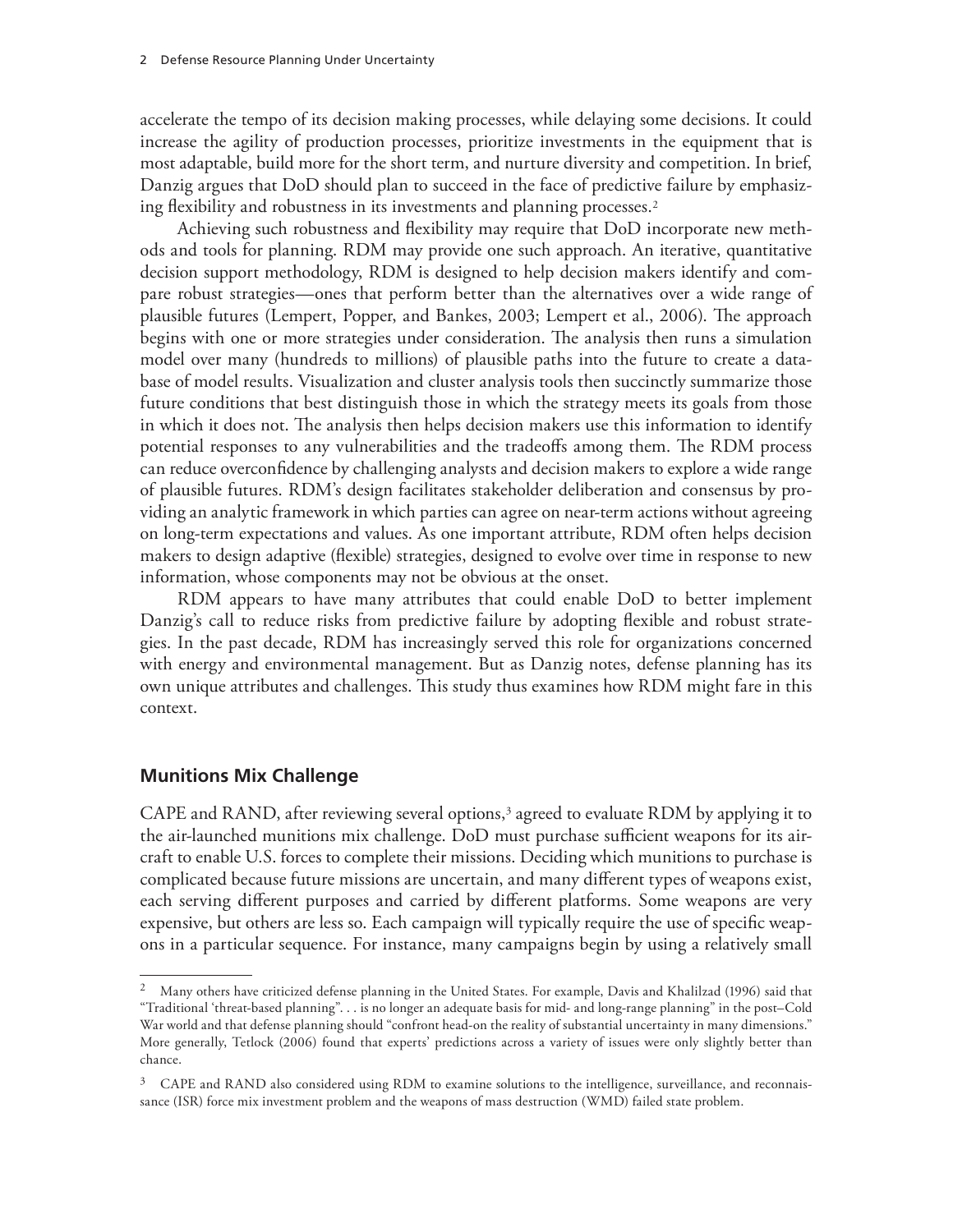number of expensive, standoff, precision-guided munitions (PGMs) to disable the adversary's air defenses. Subsequently, more numerous and less-expensive munitions destroy other targets.

Currently, DoD uses the Munitions Requirements Process (MRP) to inform its munitions purchase decisions.4 Each year, DoD and the services conduct the MRP to generate a total munitions requirement. The MRP first identifies a small number of specific scenarios called *illustrative planning scenarios* and then develops detailed target lists for each scenario. Each target list is divided among the military services: Army, Navy, Air Force, and Marine Corps. Each service calculates the munitions required to cover its targets. Although each employs a unique methodology, all represent *predict-then-act* analytics. In each case, the service recommends an optimal weapons mix contingent on the planning scenarios and all the assumptions they contain.

The current MRP aims to avoid predictive failure in several ways. First, the MRP considers a small number of alternative illustrative planning scenarios that aim to approximate the range of relevant future conditions that DoD's munitions mix will need to address. Since the end of the Cold War, such scenarios have become more numerous and reflect a wider range of contingencies. Second, the process aims to reduce uncertainty by adding a wealth of details to each scenario, based on specific assumptions about global and regional security conditions, local operational conditions, various participants' alignment and force postures, choices by a range of actors involving priorities, operations, risk profiles, etc. Third, the MRP adds safety factors in the form of increased weapons requirements to compensate for uncertainties not considered in the analysis.

The MRP is often criticized for overstating requirements and for purchasing inadequate quantities of some munitions. In addition, no plan is ever foolproof, but the MRP provides little information to DoD regarding the contingencies for which its weapons mix is likely to prove sufficient and the contingencies in which it is likely to fall short. These shortcomings seem inherent in the predict-then-act approach that underlies the MRP. As noted by Loeb (2005), each illustrative planning scenario embodies a large number of assumptions, not only regarding the campaigns the United States will be called on to fight, but also on details of each campaign, such as the probability of kill (Pk) of weapons against particular targets, when forces will arrive in theater, the tactics commanders will employ, and the weather they will encounter. Typically, the analysis emphasizes a best estimate for hundreds to thousands of such factors. Efforts to reduce uncertainty by increasing the detail in the analysis can help ground some estimates in more concrete data and experience. But increasing the detail can also increase the number of factors for which the future is assumed to be similar to the past, can decrease the flexibility of the analysis and thus its ability to explore over a wide range of contingencies, and can increase the opportunities for participants in the process to tune assumptions so that the analysis generates the desired policy recommendations. In addition, although safety factors can provide robustness against the failure of some assumptions, they may fail to adequately address others. Furthermore, such safety factors may not prove to be a particularly cost-effective means to achieve robustness.

In past years, RAND has applied uncertainty-sensitive approaches to aid in defense planning.5 These approaches include precursors to RDM that address the munitions mix chal-

<sup>4</sup> Chapter 2 of Loeb (2005) provides a useful overview of the MRP.

<sup>5</sup> See, for example, Davis and Khalizad (1996) and Camm et al. (2009).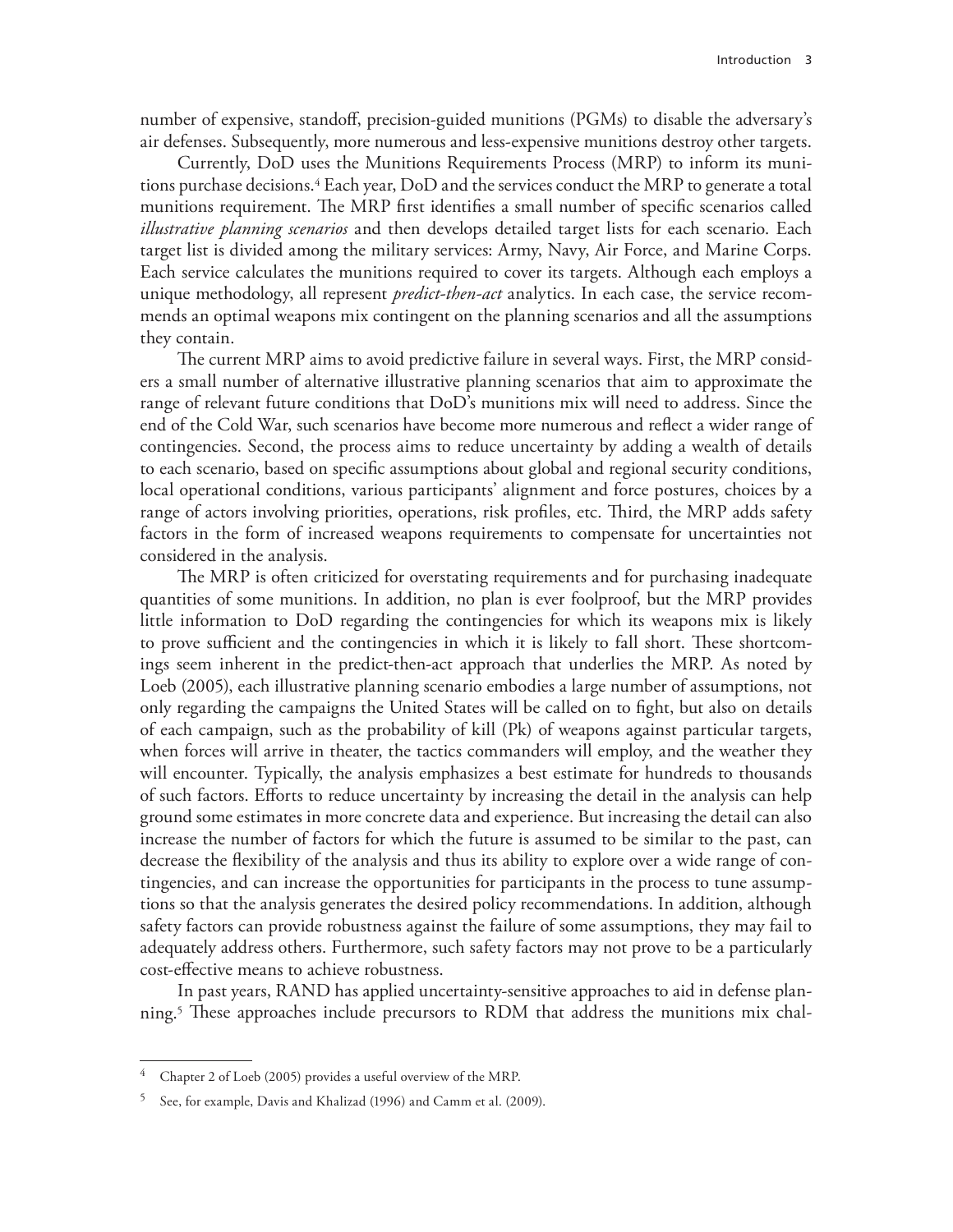lenge. Brooks, Bennett, and Bankes (1999) apply "exploratory analysis" to munitions planning. They characterize DoD's predict-then-act approach as a "traditional analysis" that accounts for uncertainty by performing sensitivity analyses of parameters used in the predicted scenarios. They show that the optimal solution can be very sensitive to the choice of assumptions in ways that can be confusing and misleading to planners attempting to choose portfolios of weapons. Thus, rather than search for optimal solutions, they employ the idea of satisficing solutions (Simon, 1956)—ones that are nearly but not quite optimal. Their exploratory analysis conducts a search for such satisficing solutions (using the number of days to complete the campaign as the measure of merit) in a munitions problem with three types of air-launched weapons. They find a large set of such solutions, which is invariant to the uncertainties. This set of satisficing solutions is thus significantly more robust than the optimal solution originally generated by the analysis. In addition, they argue that this set of solutions is easier to explain than any particular optimal solution, so that the set provides much more useful input into the decision making process.

Loeb (2005) applies a capabilities-based approach to PGM planning as an alternative to the prediction-based, "point scenario planning" approach currently used in the MRP. The capabilities approach that he uses finds strategies that "work across a wide variety of scenarios and uncertainties while operating within an economic framework" (p. 3). Loeb conducts an illustrative analysis of a capabilities approach to munitions planning that has four types of targets and five types of PGMs. He initially accounts for uncertainty by examining four scenarios with different mixes of targets but concludes that planning against the scenario with the most targets provides the most robust strategies. Next, he constructs five variants of this most stressing scenario, each with a different relative mix of targets. He finds that the optimal munitions portfolio for any particular scenario will fail to successfully cover all targets in the other scenarios. To identify portfolios that are more robust, Loeb randomly generates 10,000 weapons mixes for a given budget constraint and identifies the portfolios with the lowest total regret in terms of numbers of weapons used. He also explores extensions of this analysis that look at reductions in budgets and production constraints.

Davis, Shaver, and Beck (2008) looked at a similar problem of investing in capabilities to conduct global strike campaigns, which are campaigns that involve one to hundreds of weapons or, in some cases, special operations forces. They identified a number of "building blocks" to conduct global strike, which are binary choices of qualitative options, e.g., whether B-2s will be based forward and whether a conventional intercontinental ballistic missile would be developed. They created a "building blocks to composite options tool" that measured the effectiveness and cost of each possible combination of building blocks to identify an efficient frontier of options where a level of effectiveness can be reached at a minimum cost. Recognizing the uncertainty inherent in the future and the fact that many combinations of building blocks were about as effective at similar cost, they constructed "spanning sets of scenarios"<sup>6</sup> that they believed characterized future uncertainty. Using "portfolio analysis tools," they examined where each portfolio of building blocks was vulnerable and showed how effectiveness was calculated for each portfolio and scenario.

 $^6$  A spanning set is defined as "a set of test scenarios chosen so that if alternative proposed systems are tested against them, the systems will be 'stressed' in all the appropriate ways. Systems that do well across these test cases should do well in the situations that arise in the real world" (Davis, Shaver, and Beck, 2008, p. 26).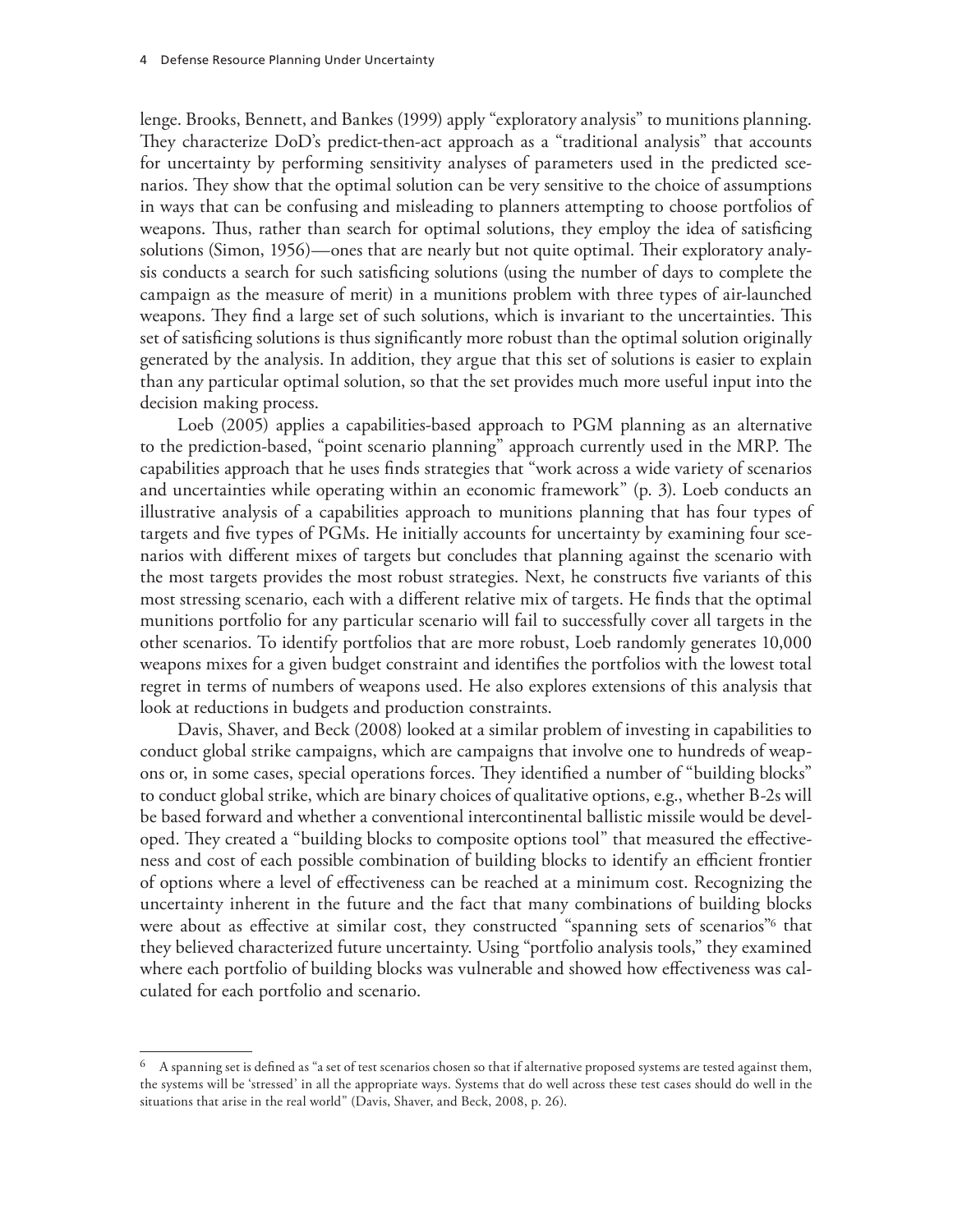These previous studies provide valuable insights and precedent but do not reach a level of realism or capability suitable for actual DoD planning processes. However, RDM tools and methods have advanced significantly since the Brooks, Bennett, and Bankes and Loeb studies and now may be closer to the capabilities required for practical implementation. In particular, the RDM process now emphasizes an iterative process of characterizing the vulnerabilities of proposed strategies and using this information to suggest more robust responses and the tradeoffs among them. In addition, RDM's ability to address multiple measures of merit has also improved, along with its ability to examine adaptive strategies, which achieve robustness by being designed to evolve over time in response to new information. Finally, the increased speed and memory of available computers and the power of data analysis and visualization tools has enabled RDM analyses to employ more complex models.

The present study thus expands on these previous studies by employing more detailed models, considering adaptive munitions mix strategies and more explicitly identifying the comparative vulnerabilities of these strategies. For instance, this study uses a more realistic number of weapons (30) and representative targets (30) than the previous studies. Although these mixes of weapons and targets are still an abstraction from reality, the greater variety better reflects the tradeoffs that exist between weapons in terms of cost, effectiveness, and applicability across substantially different targets.7 By increasing this realism, this study is able to assess some of the benefits and costs of purchasing a wide variety of weapons versus focusing purchases on a subset of weapons. Second, this study considers how munitions mix strategies perform over a wide range of 20-year security environments, each filled with different types and sequences of campaigns. In contrast, the previous studies consider single campaigns. Considering dynamic, multiyear sequences of campaigns both provides a more realistic and stressing analysis of proposed munitions mix strategies and enables consideration of the ways in which munitions mix strategies might most effectively adjust over time to changing circumstances. As demonstrated in this study, the ways in which such strategies change over time often prove as important as the desired munitions mix itself in meeting U.S. national security goals.

### **Organization of This Report**

In the remainder of this document, we demonstrate how RDM can be used to help decision makers identify robust strategies for air-delivered conventional munitions mixes. In the next chapter, we more fully describe RDM and then use the approach to scope the munitions mix planning challenge. In Chapter Three, we describe the RDM analysis, the robust munitions mix strategies it identifies, and the performance of these strategies over a wide range of plausible futures. The concluding chapter offers initial thoughts on how DoD might incorporate RDM into its planning processes.

Three appendixes support this study. The first describes the weapons on target (WoT) model used to simulate the future campaigns. The second offers more information on our experimental design, and the third presents the data used to conduct this work.

 $7$  The 30 targets differ in their mobility, their hardness, their ability to be targeted in nonpermissive environments, the limitations they impose on weapons size to avoid collateral damage, their dispersion, and their time criticality. Table C.7, below, details these differences.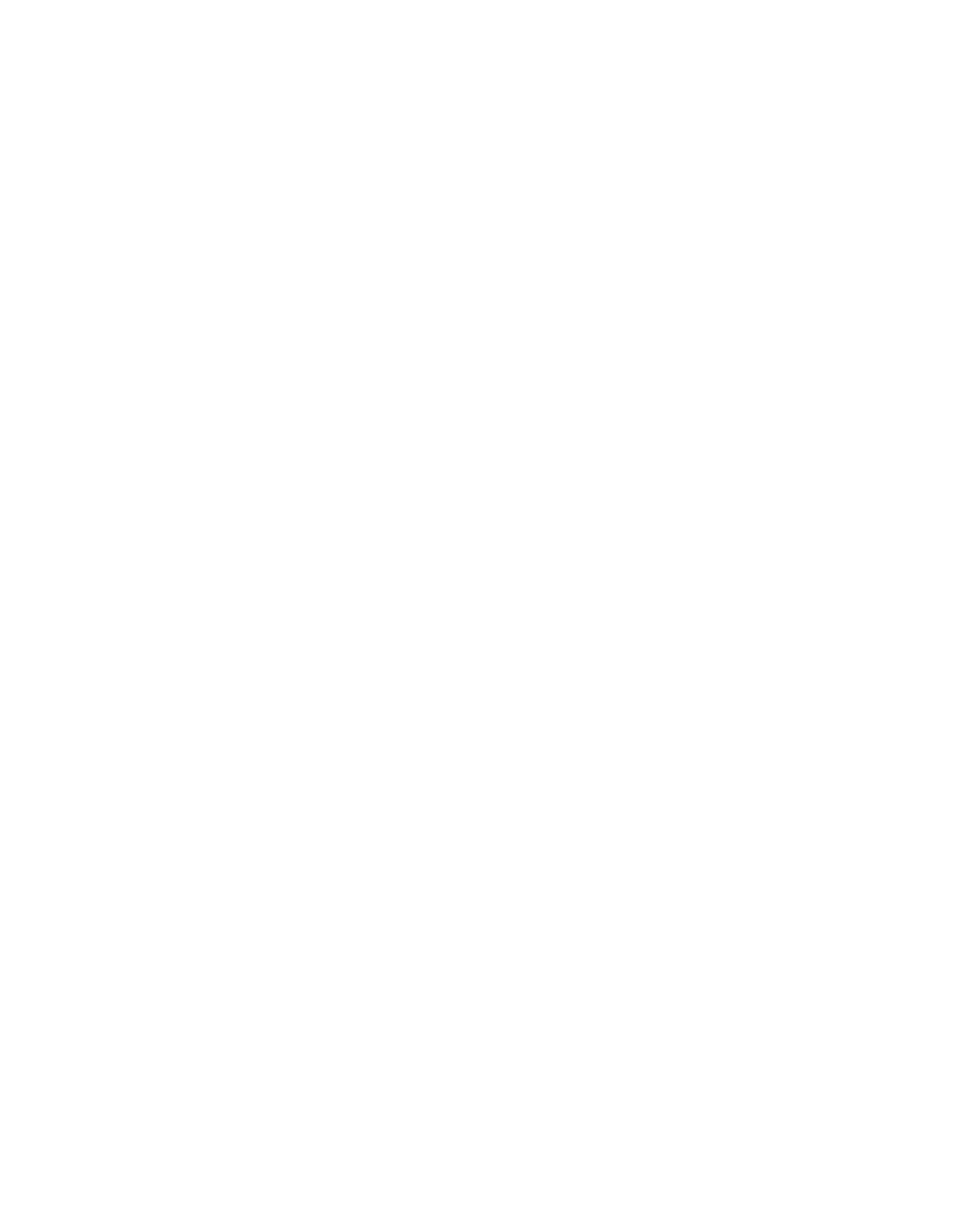Decision makers concerned with the proper munitions mix for U.S. forces face a significant and ubiquitous challenge. Effective policy choices require quantitative analysis of future risk and of the effectiveness of alternative munitions mix strategies. But given the fast-paced, transformative, and often surprising changes facing U.S. national security, the quantitative methods and tools commonly used to inform decisions could prove counterproductive and misleading. Any assessment of the effectiveness of future munitions mix strategies will depend on assumptions regarding the campaigns the United States is called on to wage, the capabilities of adversaries, the progress of technology, and the strategies and tactics used. But many of these factors are intrinsically hard to predict. Munitions mixes designed for one set of assumptions may prove inadequate if another future comes to pass.

# **Comparison of RDM and Traditional Analysis**

RDM is an iterative, quantitative, decision support methodology designed to address such challenges. The approach has been applied to areas outside national security, such as flood risk (Fischbach, 2010; Lempert et al., 2013a) and water management applications (Groves and Lempert, 2007; Groves et al., 2008; Means et al., 2010) in situations where decision makers face conditions of deep uncertainty. Deep uncertainty occurs when the parties to a decision do not know—or agree on—the best model for relating actions to consequences or the likelihood of future events (Lempert, Popper, and Bankes, 2003).

RDM rests on a simple concept. Rather than using models and data to describe a bestestimate future, RDM runs models over hundreds, thousands, or even millions of different sets of assumptions to describe how plans perform in many plausible futures. The approach then uses statistics and visualizations on the resulting large database of model runs to help decision makers identify those future conditions where their plans will perform well and poorly. This information can help decision makers develop plans that are more robust to a wide range of future conditions.

This simple concept contains two particularly important ideas. First, much quantitative risk and decision analysis (in particular, DoD's planning) typically uses a *predict-then-act* approach. Analysts assemble available evidence into best-estimate predictions of the future and then use models and tools to suggest the best strategy given these predictions. Such methods work well when the predictions are accurate and not controversial. Otherwise, the methods can produce gridlock and lead to solutions that fail when the future turns out differently than expected.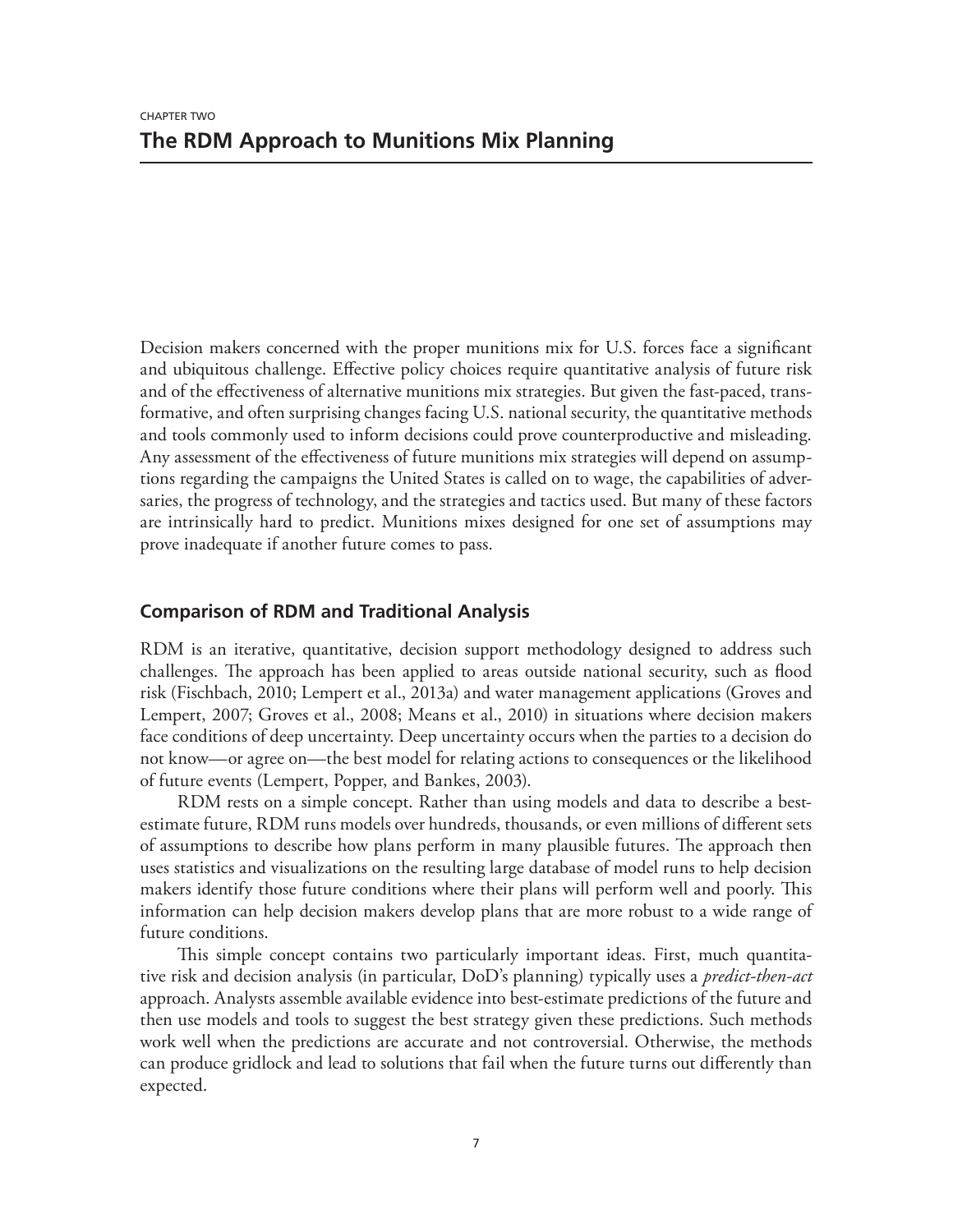In contrast, RDM runs the analysis "backward," using a *vulnerability-and-response* approach. Analysts begin with one or more strategies under consideration (often a current plan) and then, using potentially the same models and tools, characterize a spectrum of future conditions, including some where a strategy fails to meet its goals (is vulnerable). This serves as a stress-test of strategies and helps decision makers identify "robust" strategies—those that perform reasonably well regardless of what the future brings—and identify the key tradeoffs among potential robust strategies. Often, the robust strategies identified by RDM are adaptive, designed to evolve over time in response to new information (Lempert, Popper, and Bankes, 2003).

Second, traditional risk and decision analysis condenses information about a range of potential futures into a single best-estimate future (sometimes expressed as a probabilistic forecast) or a small number of planning scenarios. But RDM assembles the results of many hundreds, thousands, or even millions of computer simulation model runs and uses this database to comprehensively explore and summarize the challenges and opportunities the future might bring. In particular, RDM provides a way to effectively communicate the information in these many runs by summarizing them as a small number of decision-relevant scenarios. By embracing many plausible futures, RDM can help reduce overconfidence and the deleterious effects of surprise, systematically include imprecise information in the analysis, and help decision makers and stakeholders with differing expectations about the future nonetheless reach consensus on action (Lempert and Popper, 2005; Groves and Lempert, 2007; Hallegatte et al., 2012).

# **RDM Enables Decision Makers to Discover Robust Strategies Through Iteration**

To implement the above concepts, RDM uses sophisticated analytic tools embedded in an explicit process of participatory stakeholder engagement (Lempert et al., 2006; Lempert and Collins, 2007). As shown in Figure 2.1, RDM follows an interactive series of steps consistent with the "deliberation with analysis" decision support process recommended by the U.S. National Research Council (2009). Deliberation with analysis begins with the participants to a decision working together to define the policy questions and develop the scope of the analysis to be performed. Subsequent steps involve expert data collection, modeling, and analysis, along with deliberations based on this information in which choices and objectives are revisited.

The RDM process begins at the top of Figure 2.1 (see Lempert et al., 2013b) with a participatory scoping activity in which decision makers define the objectives and metrics of the decision problem, strategies or options that could be used to meet these objectives, the uncertainties that could affect the success of these strategies, and the relationships that govern how strategies would perform with respect to the metrics (Step 1). This scoping activity often uses a framework called "XLRM," described below, which helps to collect and organize the information needed for the simulation modeling.

In Step 2, analysts use the resulting simulation model to evaluate the strategy or strategies in each of many plausible futures. This generates a large database of simulation model results. In Step 3, analysts and decision makers use visualizations and "scenario discovery" (Bryant and Lempert, 2010) to explore the data and identify the key combinations of future conditions in each candidate strategy that might not meet decision makers' objectives. For example, a munitions mix strategy may fail to meet U.S. goals if the security environment is more severe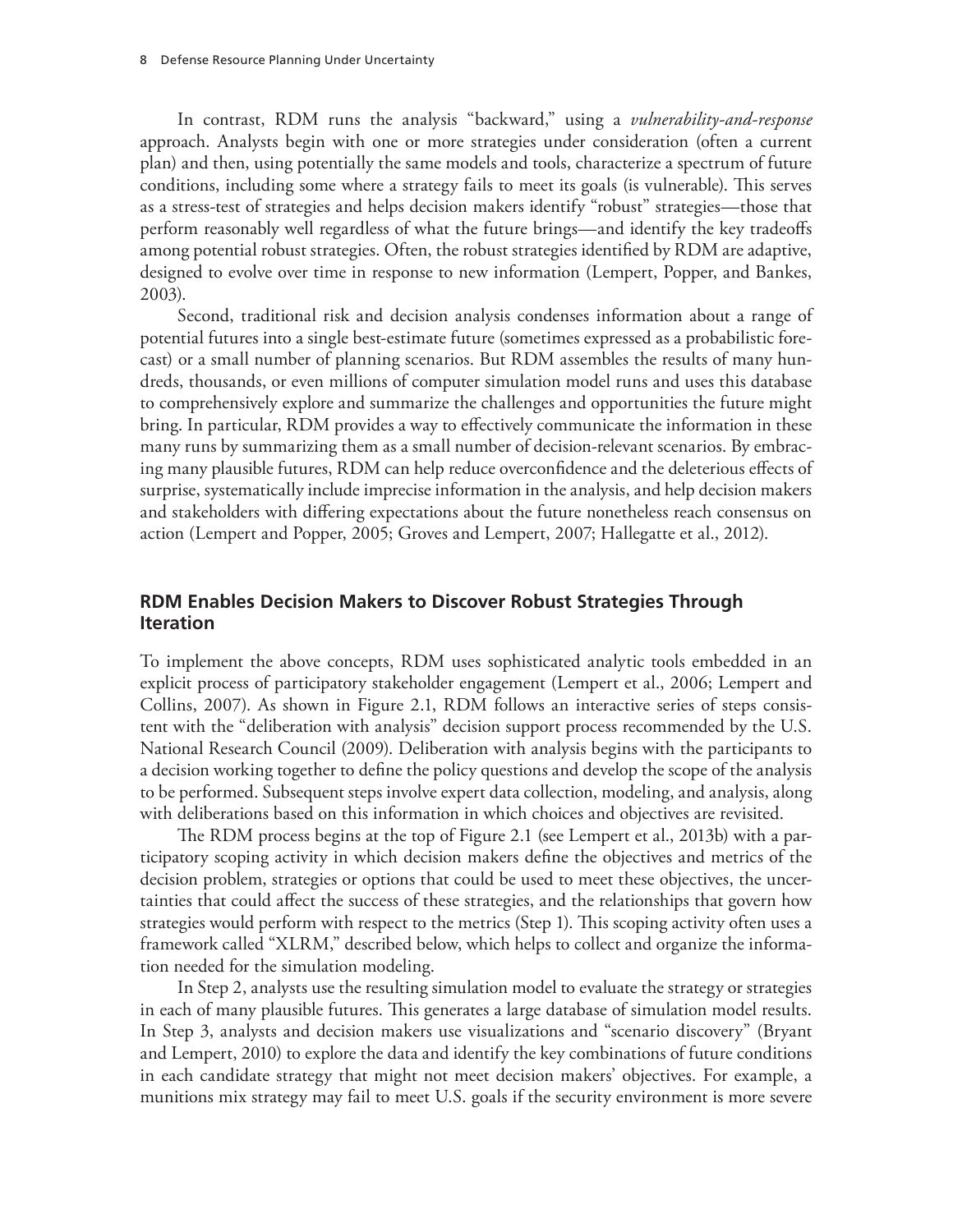

than expected and if some key technology has less-than-hoped-for capabilities. Such a scenario ("severe security environment and poor technology performance") may concisely capture the vulnerabilities of the munitions mix strategy.<sup>1</sup>

Having identified a scenario in which a strategy fails to meet its goals, decision makers can turn to available evidence to consider whether the scenario is sufficiently likely as to warrant modifications to the strategy. For example, decision makers may conclude that the risk of a severe security environment and technology shortcomings is sufficiently high to justify strategy or policy changes.

These scenarios also provide the foundation for developing, evaluating, and comparing potential modifications to the alternative strategies that might reduce these vulnerabilities (Step 4). Knowing that a particular munitions mix strategy may fail to meet goals under a particular set of conditions might help decision makers decide to modify that policy with an alternative mix of weapons. Scenario discovery on this new alternative would reveal the conditions to which it is vulnerable.

Using a tradeoff analysis, decision makers may decide on a robust strategy. Or, they may decide that none of the alternative strategies under consideration proves sufficiently robust and return to the scoping exercise, this time with deeper insight into the strengths and weaknesses of the strategies initially considered.2

Specialized software tools are available to help analysts implement these steps. For example, this study used a scenario discovery toolkit to conduct the scenario discovery analysis (Bryant, 2014).

There are also other paths through the RDM process. Information in the database of model results might help identify the initial candidate strategy, or information about the vulnerabilities of the candidate strategy may lead directly to another scoping exercise to revisit objectives, uncertainties, or strategies.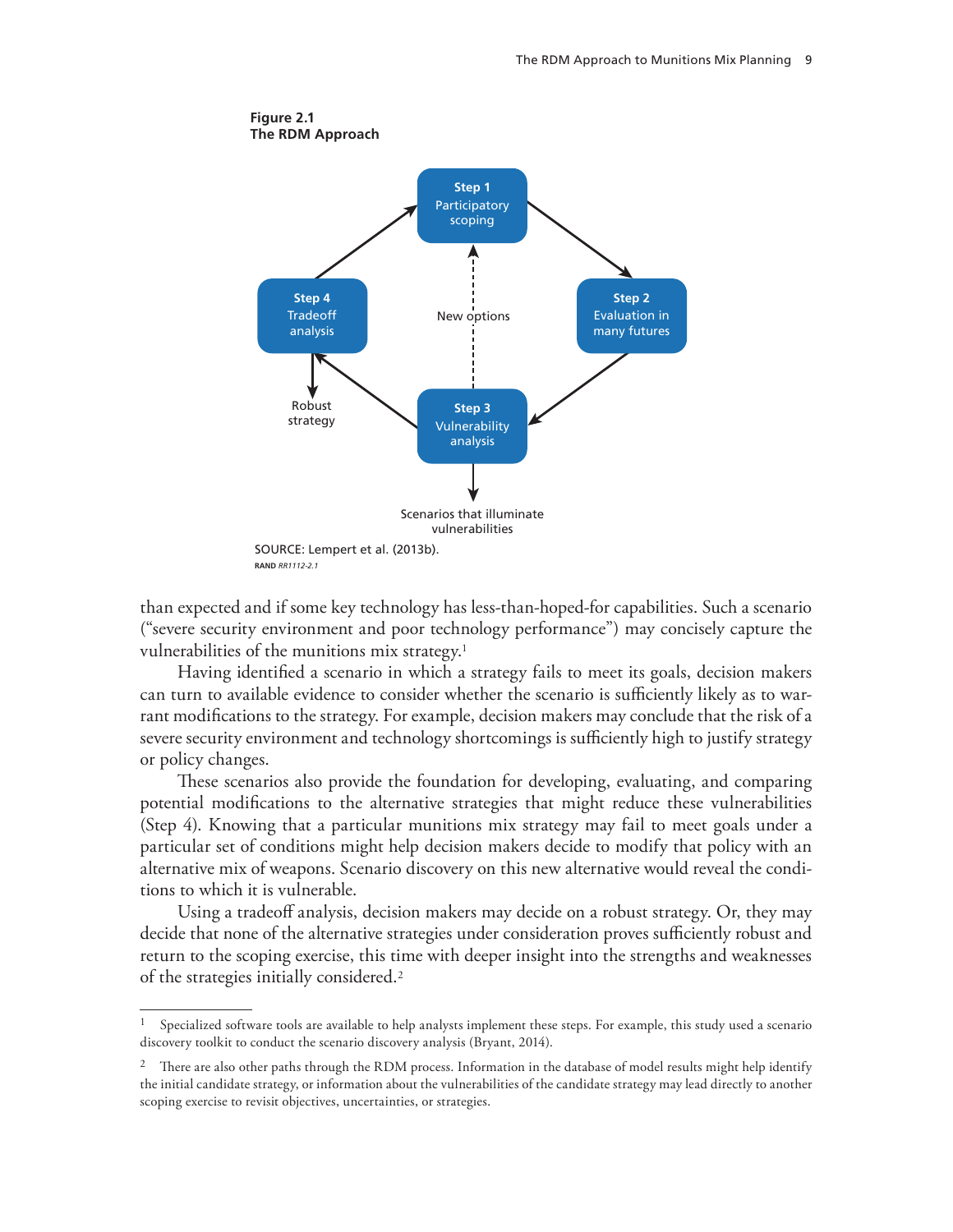As will be described in Chapter Three, this project conducted two iterations of the process shown in Figure 2.1.

# **XLRM Factors Shape the Design of the Experiment**

As with many RDM exercises, this project employed a framework called "XLRM" (Lempert, Popper, and Bankes, 2003) to help guide model development and data gathering. Throughout the course of this study, we conducted 12 meetings with CAPE staff to review results and plan next steps in the analysis, generally using the XLRM framework to organize and document the discussions. We expect that any future RDM exercises with CAPE would also use this approach.

The letters X, L, R, and M refer to four categories of factors important to an RDM analysis:

- **• Exogenous uncertainties (X)** are factors outside the control of decision makers but that may affect the ability of near-term actions to achieve decision makers' goals.
- **• Policy levers (L)** are near-term actions that decision makers want to consider—in this case, the munitions they intend to purchase and how they make those purchases over time.
- **Relationships (R)**, generally represented by simulation models, describe how the policy levers perform, as measured by the metrics, under the various uncertainties.
- **• Metrics (M)** are the performance standards used to evaluate whether or not a choice of policy levers achieves decision makers' goals.

In essence, RDM compares the performance of alternative combinations of policy levers, as evaluated by the metrics, over a wide range of uncertain futures using the relationships or models. Among its benefits, the XLRM framework helps distinguish among the basic elements of any good decision process: decision makers' goals, the actions they can take to achieve those goals, and external factors that might influence their ability to achieve their goals.

This chapter is organized around this XLRM framework, as summarized in Table 2.1.3 It first describes the exogenous uncertain factors (X) that might affect the success of munitions mix strategies. It then describes the simulation models, the relationships (R) used in this project, the alternative munitions mix strategies (L), and the measures (M) used to evaluate them. A more detailed explanation of the experimental design and the models used in the study is provided in Appendix B.

### **Uncertainties (X)**

Many uncertain factors may affect the success of a munitions mix strategy. In particular, this study aims to examine potential interplays between large- and small-scale factors. Traditional defense planning scenarios are generally differentiated by large-scale factors, such as the size of the campaign (small or large) and where it is fought (e.g., Asia, the Middle East). But each scenario also contains numerous small-scale assumptions, such as the effectiveness of particular

<sup>&</sup>lt;sup>3</sup> Many RDM studies use the XLRM framework, although in many cases, including this study, the exposition of the factors flows more smoothly when presented in an order that is different from the framework's proper name.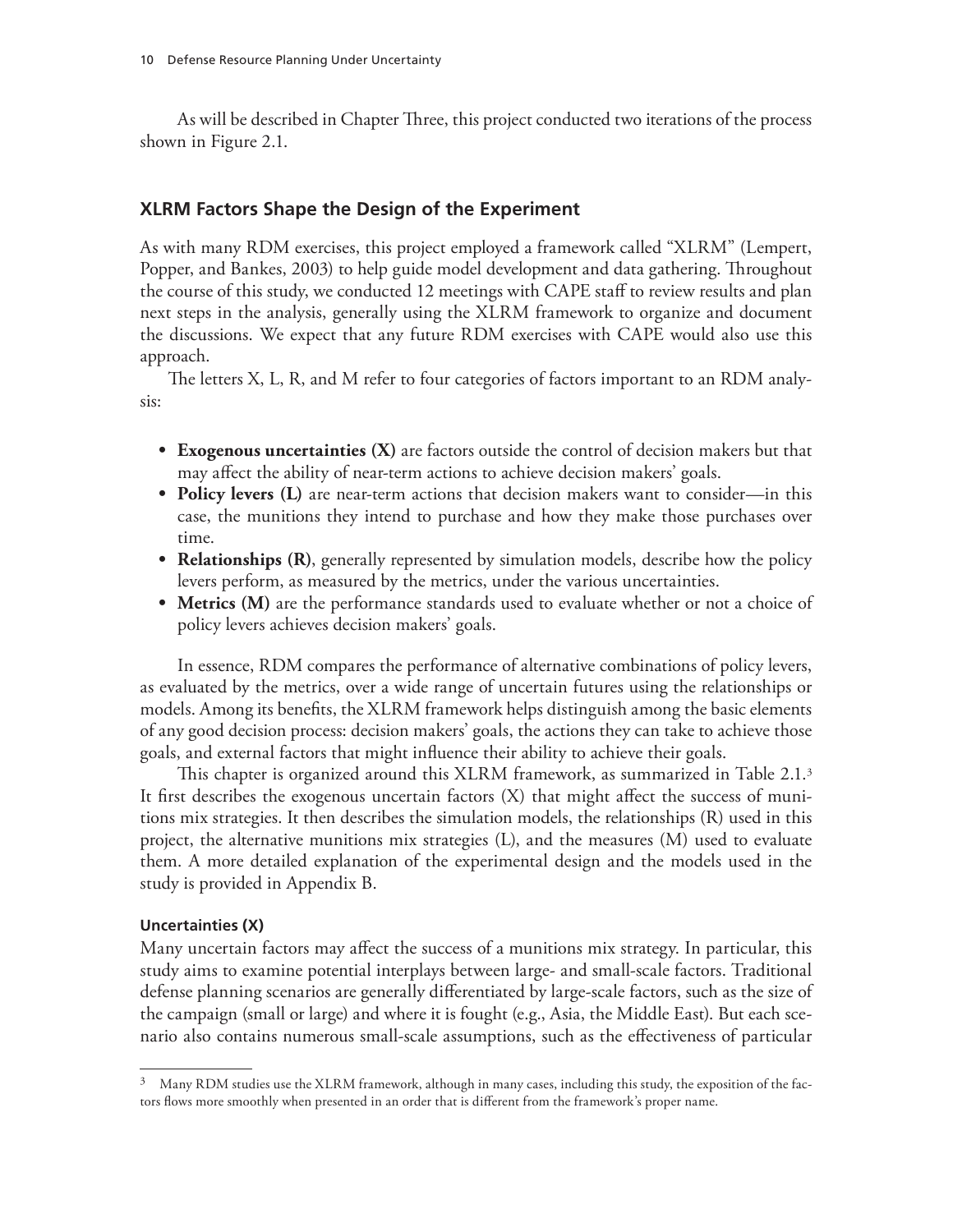| Uncertainties (X)                                                     | <b>Policy Levers (L)</b>                                       |
|-----------------------------------------------------------------------|----------------------------------------------------------------|
| Security environment                                                  | Munitions acquisition policy                                   |
| Defense funding level                                                 | Campaign guidance for each conflict                            |
| Technology impact                                                     |                                                                |
| Character of conflict                                                 |                                                                |
| <b>Relationships (R)</b>                                              | <b>Measures (M)</b>                                            |
| Analytica campaign generator (CG) of<br>defense and operations layers | Sufficiency<br>Success rate<br>Days to completion of campaigns |
| WoT model of tactical layer                                           |                                                                |
|                                                                       | Cost<br>20-year acquisition                                    |

**Table 2.1 Factors Considered in the RDM Munitions Mix Planning Analysis**

weapons against particular targets. It may not be clear the extent to which policy implications drawn from such scenarios depend on the large- or small-scale factors, or some combination.

This study thus considers many futures that explore alternative combinations of largeand small-scale factors. As described in Chapter Three, these factors will be combined together into 1,250 alternative futures. Each future will represent a specific set of assumptions about the large- and small-scale factors. The analysis will then stress-test alternative munitions mix strategies against these futures. We thus design this set of futures and the factors that constitute them to provide the most policy-relevant stress-test possible within the computational and modeling constraints of this analysis.

To characterize potential future security conditions, we first assembled a list of the 35 conflicts fought by the United States over the last century and grouped these conflicts into six categories of increasing intensity, as shown in Figure 2.2. We then constructed 25 alternative future security environments, each a 20-year sequence of different combinations of conflicts of these six security conditions, as shown in Figure 2.3. The first of these security environments represents a repeat of the last 20 years. The other 24 were chosen to provide a maximally diverse set. As described in Appendix B, we randomly generated many thousands of alternative 25-member sets of different future security environments. We then chose the set that was most diverse according to three patterns: average severities (i.e., average overall conflict intensity across all the time periods), variability (i.e., the extent of rapid switching between benign and extreme environments), and trend (i.e., the change in average intensity over time). These differing patterns seemed important to the success of munitions mix strategies and thus the most important to include in a set of security environments designed to stress-test alternative munitions mix strategies.

Each two-year period of conflict within the security environments consists of one to three military campaigns of varying intensity. We characterize each of these campaigns by varying numbers of 30 representative targets types, described in detail in Appendix C. In addition, we characterize each campaign with five attributes, representing uncertain, small-scale factors potentially important to munitions mix planning. Shown in Table 2.2, these factors were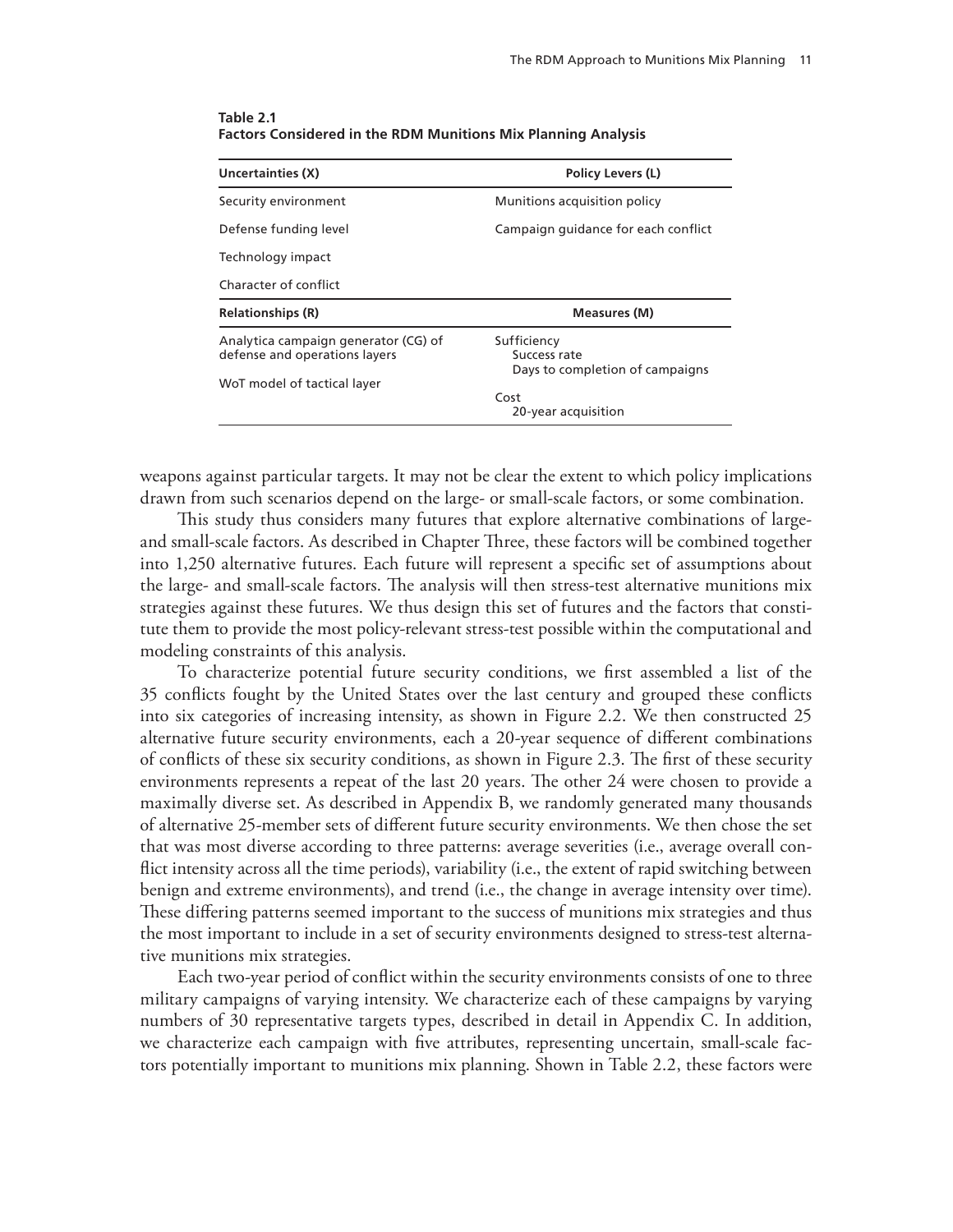## **Figure 2.2 Historical Security Conditions**

| Date        | Conflict                    | <b>Type</b>             |                    |                                                |                 |                 |
|-------------|-----------------------------|-------------------------|--------------------|------------------------------------------------|-----------------|-----------------|
| 1912        | Cuba (Banana War)           | Incident                |                    |                                                |                 |                 |
| 1912-33     | Nicaragua (Banana War)      | Incident                |                    |                                                |                 |                 |
| 1914-14     | Veracruz (Banana War)       | Incident                |                    |                                                |                 |                 |
| 1915-34     | Haiti (Banana War)          | Incident                |                    |                                                |                 |                 |
| 1916-24     | Dom Rep (Banana War)        | Incident                |                    |                                                |                 |                 |
| 1917-18     | <b>WWI</b>                  | Massive regional        | Lowest 20-year     |                                                |                 |                 |
| 1918-21     | <b>Russian Civil War</b>    | Incident<br>↞           | OpTempo            |                                                |                 |                 |
| 1941-45     | WWII (30+ campaigns)        | Global war              | Highest surge      |                                                |                 |                 |
| 1946-49     | <b>Greek Civil War</b>      | Incident                |                    |                                                |                 |                 |
| 1947-91     | Cold War                    | Deterrence              |                    |                                                |                 |                 |
| 1950-53     | Korea                       | Major regional          |                    | <b>Future Security Environments: 2013-2033</b> |                 |                 |
| 1958        | Lebanon                     | Incident                |                    |                                                |                 |                 |
| 1958        | Matsu/Quemoy                | Incident                |                    | <b>Type of security</b>                        |                 | <b>Historic</b> |
| 1962        | <b>Cuban Missile Crisis</b> | Incident                |                    | environment                                    | <b>Duration</b> | example         |
| 1964-73     | Vietnam                     | Major regional          |                    | A) Quiescent with                              |                 |                 |
| 1965-66     | Dom Rep                     | Incident                |                    | incidents                                      | 2 years         | $(-1917-37$     |
| 1980        | <b>Tehran Hostages</b>      | Incident                |                    | <b>B)</b> Deterrent with                       |                 |                 |
| 1982-84     | Lebanon                     | Incident                |                    | incidents                                      | 6 years         | $(1947 - 91)$   |
| 1983        | Grenada                     | Campaign                |                    | C) Major regional                              |                 |                 |
| 1986        | Libya                       | Incident                |                    | campaign                                       | 4 years         | (WWI, Korea,    |
| 1987-88     | <b>Tanker War</b>           | Incident                |                    |                                                |                 | Vietnam)        |
| 1989-90     | Panama                      | Campaign                |                    | D) Major regional<br>and campaign              | 2 years         | $(2002 - 2004)$ |
| 1990-91     | Desert Storm                | Major regional          |                    |                                                |                 |                 |
| 1991-02     | Northern Watch              | Campaign                | Highest<br>20-year | E) Multiple major<br>regional                  | 2 years         | $(1999 - 2003)$ |
| 1992-94     | Somalia Civil War           | Incident                | OpTempo            |                                                |                 |                 |
| 1994        | Haiti                       | Incident                |                    | F) Global war<br>-multiple                     |                 |                 |
| 1998        | Iraq / Desert Fox           | Incident                |                    | theaters/                                      |                 |                 |
| 1998        | Sudan and Afghanistan       | Incident                |                    | campaigns                                      | 4 years         | (WWII)          |
| 1999        | Kosovo                      | Campaign                |                    |                                                |                 |                 |
| $2002 - 13$ | Afghanistan                 | Regional and COIN       |                    |                                                |                 |                 |
| $2002 - 13$ | GWoT                        | Global incident         |                    |                                                |                 |                 |
| 2003-09     | Iraq                        | Major regional and COIN |                    |                                                |                 |                 |
| 2003        | Liberia                     | Incident                |                    |                                                |                 |                 |
| 2006-08     | Somalia                     | Incident                |                    |                                                |                 |                 |
| 2011        | Libya                       | Campaign                |                    |                                                |                 |                 |

#### **Previous Conflicts: 1912–2012**

**RAND** *RR1112-2.2*

chosen in conversations among CAPE staff and our analysis team. Discussed in greater detail in Appendixes B and C, they include the

- effectiveness of Global Positioning System (GPS) weapons, which could become more effective or degraded by future technological changes
- ability of adversaries to blind PGMs with seeker heads
- permissiveness of adversaries' air defense, as reflected in the number of each adversary's surface-to-air missiles (SAMs) that must be destroyed before a full range of U.S. weapons can be used against targets
- adversaries' political will represented in the model as the percentage of targets that must be destroyed to defeat an adversary
- campaign operations tempo (OpTempo), represented by the delivery rates of weapons.<sup>4</sup>

<sup>&</sup>lt;sup>4</sup> To simplify the model, we assumed four broad types of delivery platforms: nonstealth aircraft, stealth aircraft, naval ships, and ground-based launchers, and we assumed that each weapon can be delivered by only one platform.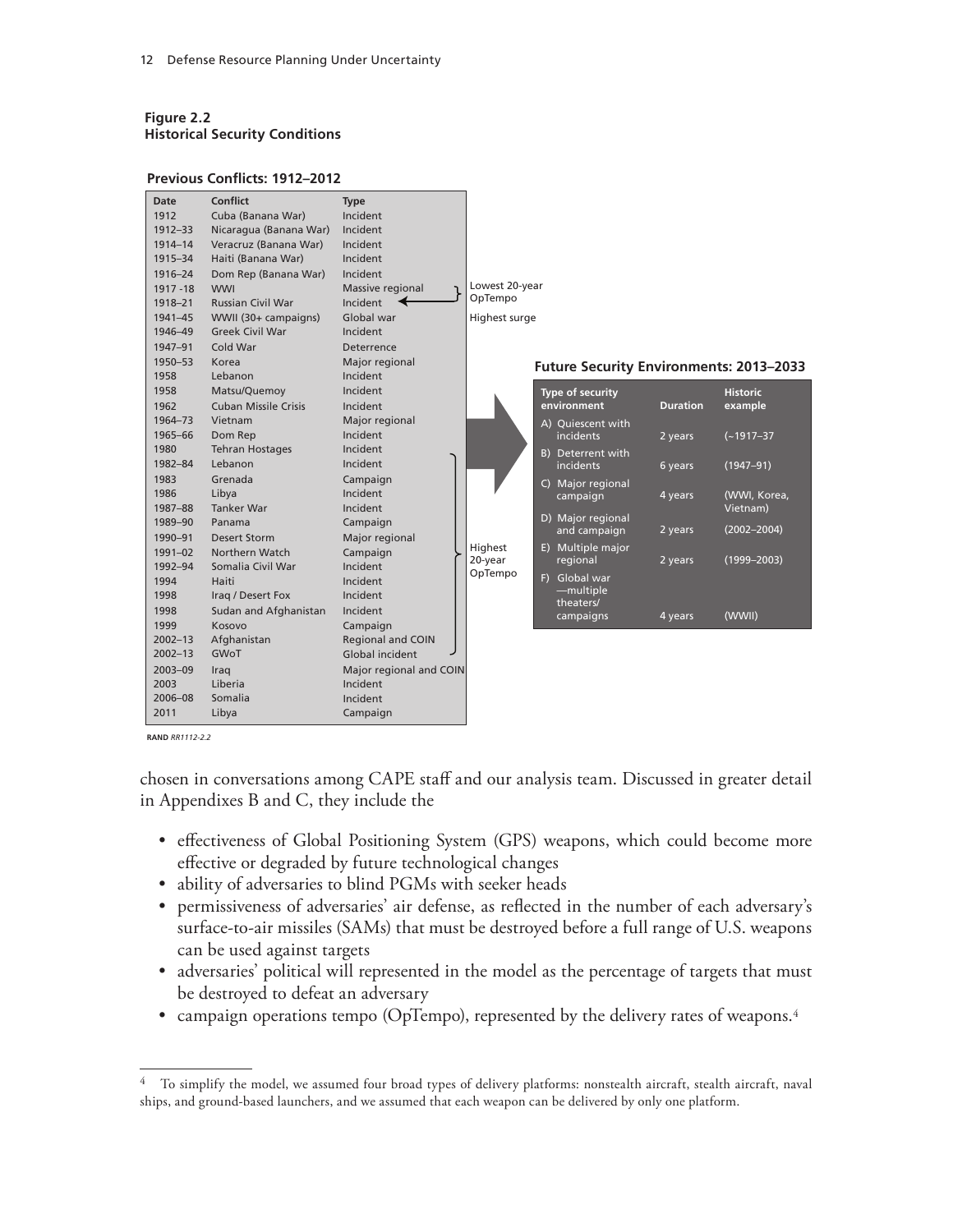|                                | <b>SE</b>      | 2014           | 2016           | 2018         | 2020         | 2022           | 2024           | 2026           | 2028         | 2030           | 2032           |
|--------------------------------|----------------|----------------|----------------|--------------|--------------|----------------|----------------|----------------|--------------|----------------|----------------|
| Last 20 years                  | 21             | A              | A              | в            | D            | E              | D              | D              | D            | C              | B              |
| Benign                         | 1              | A              | A              | B            | B            | B              | A              | A              | A            | A              | A              |
| Moderate to benign             | 23             | $\mathsf{C}$   | c              | $\mathsf{C}$ | C            | A              | $\overline{A}$ | $\overline{A}$ | A            | $\overline{A}$ | A              |
| Benign to challenging          | 24             | A              | A              | A            | A            | A              | B              | B              | в            | D              | D              |
| Benign+                        | $\overline{2}$ | $\overline{A}$ | в              | B            | B            | Ë              | A              | $\overline{A}$ | C            | $\mathsf{C}$   | A              |
| Challenging to benign          | 22             | E              | E              | C            | $\mathsf{C}$ | $\overline{A}$ | $\overline{A}$ | $\overline{A}$ | A            | $\overline{A}$ | A              |
| Moderate                       | 20             | E              | B              | B            | B            | A              | $\overline{A}$ | B              | B            | B              | E              |
| Volatile                       | 25             | $\overline{A}$ | E              | A            | E            | E              | A              | E              | A            | $\overline{A}$ | $\overline{A}$ |
| Moderate (steady)              | 4              | B              | B              | B            | D            | D              | B              | B              | в            | D              | D              |
| Moderate (spikes)              | 3              | A              | E              | B            | B            | B              | E              | A              | C            | $\mathsf{C}$   | E              |
| Moderate                       | 17             | $\mathsf{C}$   | Ċ              | F            | F            | A              | B              | B              | B            | B              | B              |
| Benign to challenging          | 19             | A              | B              | B            | B            | B              | B              | B              | F            | F              | D              |
| Difficult (steady)             | 5              | E              | D              | D            | $\mathsf{C}$ | C              | B              | B              | B            | $\mathsf{C}$   | $\mathsf{C}$   |
| Difficult (surge)              | 6              | Ċ              | c              | F            | F            | B              | B              | B              | A            | A              | E              |
| Difficult (surge) 2            | 8              | $\mathsf{C}$   | Ċ              | B            | B            | B              | F              | F              | A            | $\overline{A}$ | E              |
| Difficult                      | 14             | E              | B              | B            | B            | D              | D              | E              | A            | $\mathsf{C}$   | C              |
| Difficult (increasing)         | 13             | B              | B              | в            | B            | B              | B              | F              | F            | D              | D              |
| Moderate                       | 16             | $\mathsf{C}$   | c              | B            | B            | B              | E              | $\mathsf{C}$   | $\mathsf{C}$ | E              | D              |
| Difficult (varied)             | 10             | D              | D              | A            | E            | A              | F              | F              | B            | B              | B              |
| Difficult (varied, increasing) | 12             | $\overline{A}$ | $\overline{A}$ | A            | F            | F              | E              | $\overline{A}$ | D            | D              | D              |
| Challenging +                  | $\overline{7}$ | F              | F              | $\mathsf{C}$ | Ċ            | B              | B              | B              | C            | C              | E              |
| Challenging $+2$               | 9              | $\mathsf{C}$   | C              | F            | F            | B              | B              | B              | Ċ            | Ċ              | E              |
| Challenging $+3$               | 11             | D              | D              | A            | A            | F              | G              | E              | Ċ            | C              | B              |
| Challenging (increasing)       | 15             | B              | B              | B            | F            | F              | D              | D              | A            | D              | D              |
| Challenging (increasing)       | 18             | E              | B              | B            | B            | A              | D              | D              | F            | F              | D              |

#### **Figure 2.3 Future Security Environments Used in the RDM Analysis**

NOTES: Security environments (SEs) are ordered so that the last 20 years is listed first, and then entries are ordered according to increasing severity. SE A is the most benign and SE F is the most stressful. **RAND** *RR1112-2.3*

## **Table 2.2 Uncertain Campaign Attributes**

| Weapons characteristics  | GPS technology                          | Performance of GPS weapons improves or<br>degrades by $\pm 50\%$                                 |
|--------------------------|-----------------------------------------|--------------------------------------------------------------------------------------------------|
| Weapons characteristics  | Blinding (B)                            | Performance of PGMs with seeker heads<br>degrades by 0% to 75%                                   |
| Adversary capability     | Permissiveness of air defense<br>(PERM) | Number of SAM targets increases or decreases by<br>±50%                                          |
| Adversary political will | Adversary's political will (WILL)       | Adjust the percentage of targets destroyed<br>required to end campaign (normally 80%) by<br>±20% |
| OpTempo                  | Delivery rate (DR)                      | Adjust delivery rates (both surge and steady-<br>state) by $\pm 50\%$                            |

## **Relationships (R): Models**

We built two coupled models for this study to link policy choices to outcomes, as shown in Figure 2.4. The WoT model uses weapons inventories to fight individual campaigns. The CG generates 20-year sequences of campaigns and provides the munitions to fight them. The two models are configured so that we can run thousands of alternative futures for each of several munitions mix strategies.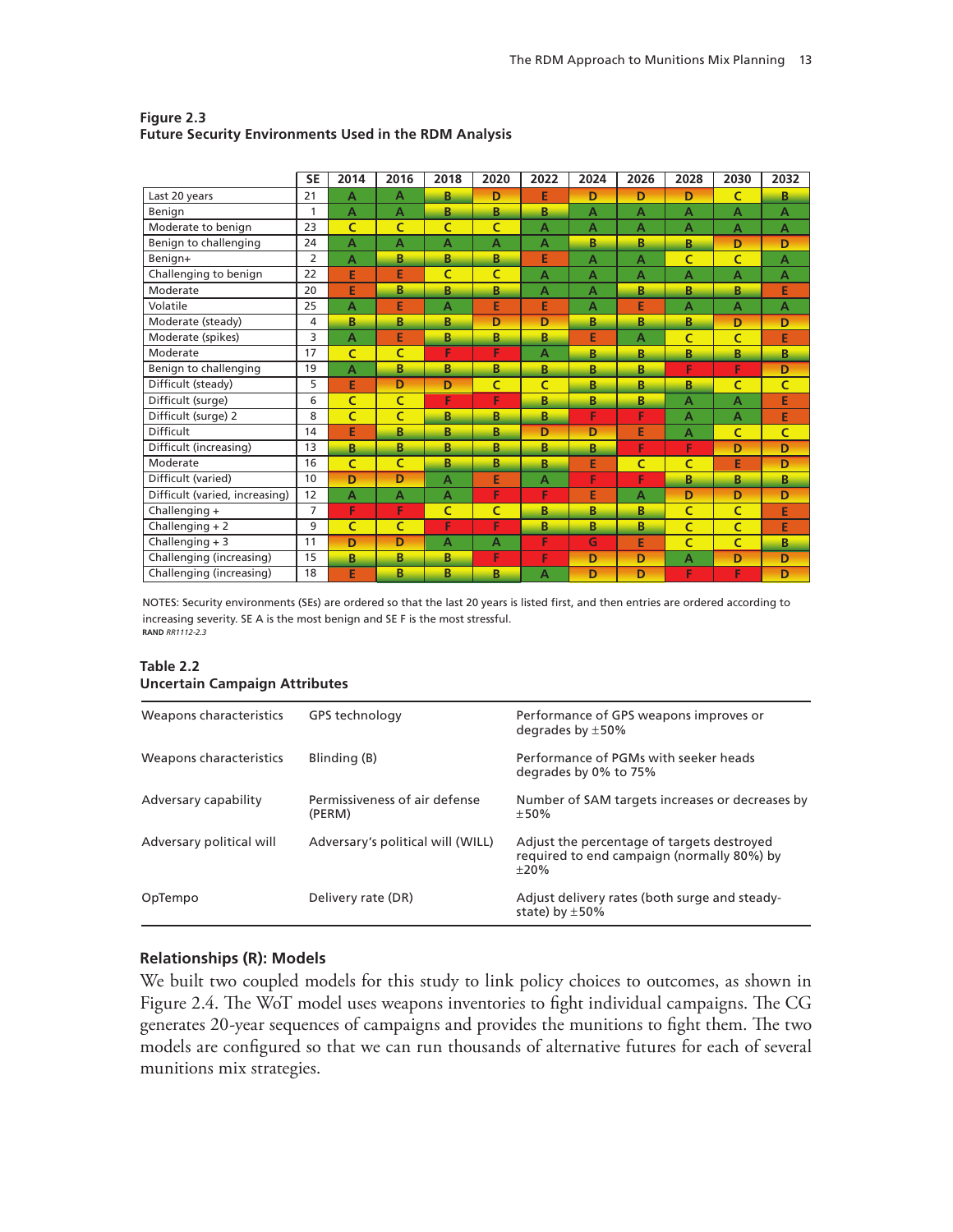The WoT model simulates individual campaigns on a day-to-day basis, using an optimization algorithm to match munitions and delivery vehicles to targets.5 WoT uses stochastic Pks to determine whether targets have been destroyed. WoT is similar to such campaign models as the Air Force's Combat Forces Assessment Model and related models used by CAPE, but with less detail. WoT's simplicity provides significant advantages in run-time. It can run a large, complex campaign in at most a few minutes on a modern desktop computer, compared to hours or days for a more complex campaign model.However, WoT cannot simulate campaigns with the same fidelity as that of more detailed models.

WoT requires inputs that specify the details of each campaign. For example, it requires a target set with different attributes for the targets, a weapons portfolio with different attributes for each weapon, and a Pk table that describes the likelihood that any weapon will destroy any given target. Appendix A provides a detailed overview of how WoT works and its data requirements. WoT uses probabilistic Pks, so the analysis uses 100 stochastic runs of WoT for each campaign and reports summary statistics on the outcomes.

The CG provides a series of campaigns and their attributes to the WoT model. Each case considered in the RDM analysis consists of one munitions strategy tested against one future. The CG constructs a future by beginning with one of the security environments in Figure 2.3 and a specific set of values for the campaign attributes in Table 2.2. Together, these constitute the uncertainties (Xs) described above. As described in the next section, we use a statistically chosen experimental design to create the thousands of combinations of alternative security environments and campaign attributes. For each future and using one of the munitions strategies—the policy levers (Ls) described below—the CG sends one campaign at a time to WoT, along with information on the available munitions. WoT reports back the campaign outcomes, including the number of weapons used. The CG adjusts U.S. weapons inventories, purchases additional weapons using available funding, and the sends WoT another campaign.





<sup>5</sup> WoT's treatment of delivery vehicles and munitions is currently highly simplified. WoT assumes that each munition can be delivered by only one type of four broad classes of delivery vehicle (nonstealth and stealth aircraft, sea, or land). In addition, WoT does not reserve any vehicles or munitions for day-to-day noncontingency use. Increases in fidelity of how WoT simulates delivery vehicles will be considered for future research, especially when real data are used.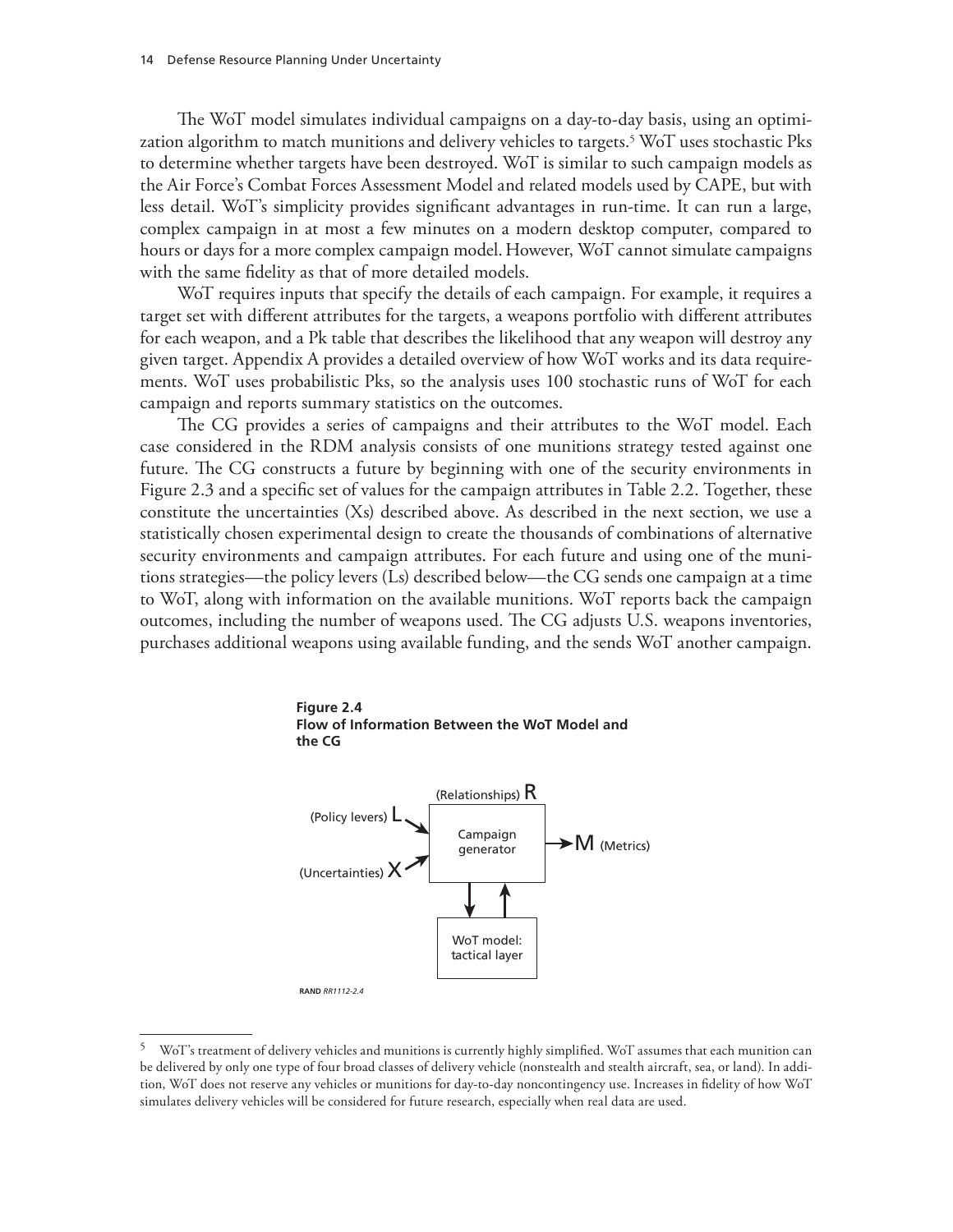At the end of the 20-year sequence the CG summarizes the outcomes, using the metrics (Ms) discussed below.

### **Policy Levers and Strategies (L)**

In practice, most policies are adaptive, adjusting over time in response to new information. Much less often are policies designed to be adaptive. A strategy so designed takes near-term actions with explicit consideration of how they might be subsequently adjusted. A strategy designed to be adaptive may also include systematic consideration of how it will gather information and respond to it in the future.

Traditionally, analyses of munitions mix strategies have not considered how such mixes might adjust over time. Rather, they focus on describing some single best mix at a single point in time. This study takes a first step toward considering adaptive munitions mix planning strategies. We characterize each strategy with two components:

- **• Desired portfolio goals** that specify the number of each type of munitions that policymakers would like to have in the U.S. stockpile. These portfolio goals are related to the alternative force sizing constructs often used in DoD planning.
- **• Purchasing rules** that describe how munitions will be purchased to replenish the stockpile when it is depleted during one or more campaigns.

This study considers a variety of alternative desired portfolio goals. We consider a baseline portfolio, which aims to represent the current DoD portfolio.<sup>6</sup> In addition, we consider a variety of alternative portfolios, constructed by running an optimization routine with the WoT model for specified campaigns and objective functions.

During the course of a simulation run weapons will be expended across the various campaigns. Our munitions mix strategies thus also include purchasing rules for replenishing the stockpile. We assume that total defense funding varies with the severity of the security environment in the previous period, representing the historically observed lag times between changes in observed threat and changes in the defense budget. We assume that 0.85 percent of defense funding is available for munitions purchases, consistent with historical averages. During each time period, the strategy allocates the funding available to purchase munitions to replenish the stockpile based on alternative purchasing rules. For instance, the strategy might prioritize weapon purchases on the basis of the number of each weapons type used in the last campaign or on the ratio in which those weapons appear in the desired munitions mix.

As a result of these rules, the munitions mix at any particular time in any particular simulation run depends on how the future unfolds. As suggested by Figure 2.5, in some futures, the munitions mix stays close to the desired numbers of each type of munition. In other futures, it may deviate significantly. As discussed in Chapter Three, the rules for purchasing weapons after they are depleted can be as important to the success of a munitions mix strategy as the desired portfolio goals themselves.

 $^6$  All weapons data in this study were taken from unclassified sources or were estimated after reviewing information in the unclassified literature. Greater fidelity of weapons attributes could likely be achieved by using classified data sources that are available to DoD. Furthermore, by limiting the study to 30 weapons and 30 types of targets, the study may have overlooked other combinations of weapons and targets that DoD planners recognize as important but that are not well known in open sources.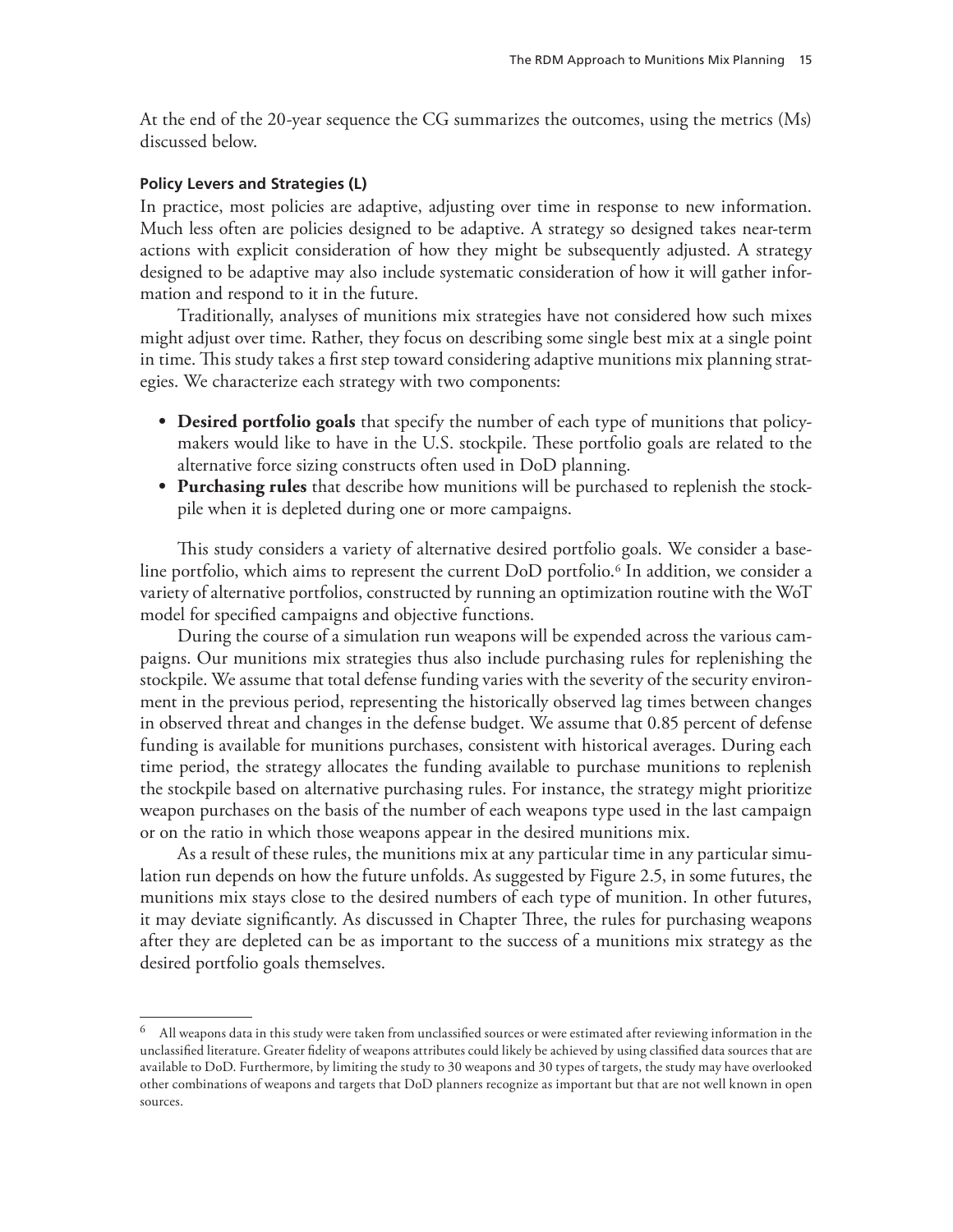

**Figure 2.5 Evolution of an Adaptive Strategy**

This study did not consider in its relationships or in its policy levers a wide range of munitions industrial base issues that might prove relevant, in particular to the adaptive strategies considered here. For instance, we did not consider policies that might make it possible to more quickly increase production of some munitions or how the size or rate of purchase might affect costs. Our analysis does impose a two-year latency on all munitions purchase decisions, which may soften the effect of these assumptions. However, expanding this analysis to include such industrial base issues could be a valuable direction for future work.

#### **Measures (M)**

To compare the performance of alternative munitions purchasing strategies in each of the many futures, this RDM analysis uses two measures: cost and military sufficiency.

Cost is measured in two ways. For each simulation run, cost is measured as the purchase cost of all the weapons expended across all campaigns in a simulation run. This includes the purchase cost of the existing munitions expended throughout the run and the purchase cost of newly purchased munitions expended throughout the run. More generally, the cost of each munitions purchasing strategy can be compared through the acquisition cost of each strategy's desired munitions portfolio, which is the total cost of purchasing all weapons in the portfolio.

The analysis uses two measures of military sufficiency: success rate and days to completion. The success rate records the percentage of campaigns won. Campaigns are won when the required targets are destroyed within a maximum campaign length of 200 days.7 Days to completion records the number of days required to win a campaign. A shorter time is desirable because it reduces other, nonmunitions-related costs of the campaign.

In general, decision makers would prefer a low-cost munitions mix strategy that can win all campaigns and win them quickly, across a wide range of plausible futures. However, as discussed in the next chapter, there are often tradeoffs among these objectives.

<sup>7</sup> A limit of 200 days was placed on each campaign. If a campaign went over 200 days, it was deemed unsuccessful. In practice, this 200-day limit was rarely binding; campaigns that lasted 200 days had usually run out of usable weapons.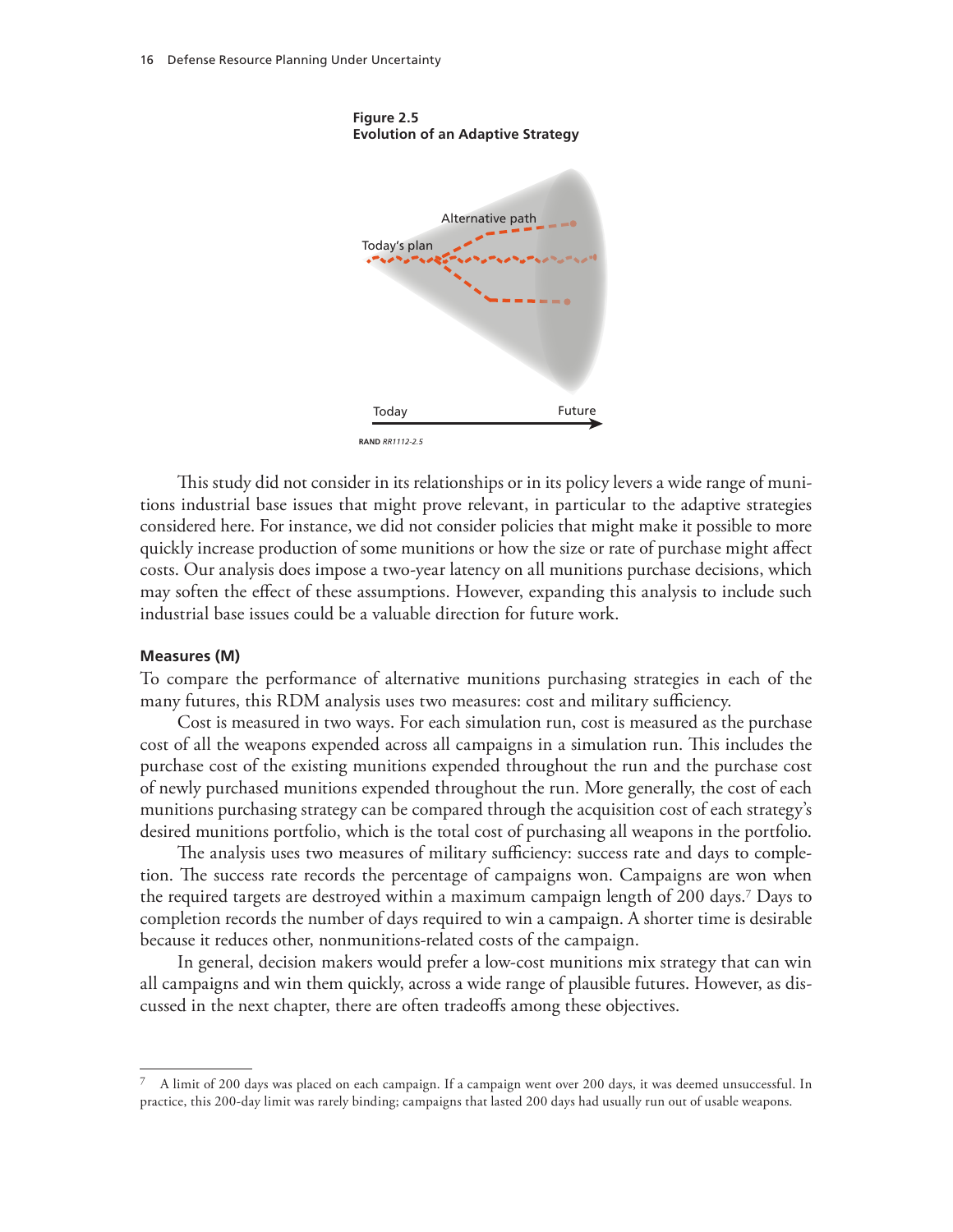It is worth noting that although success rate and days to campaign completion correspond to key goals of Pentagon leaders, analysts and decision makers often distrust these two measures as useful ways to quantify military sufficiency. In part, this distrust owes to the obvious difficulty of predicting these quantities with any confidence. However, using success rate and days to campaign completion in an RDM analysis may render them more useful because such an analysis does not predict, but rather evaluates, how these quantities depend on a wide range of assumptions and alternative policy choices.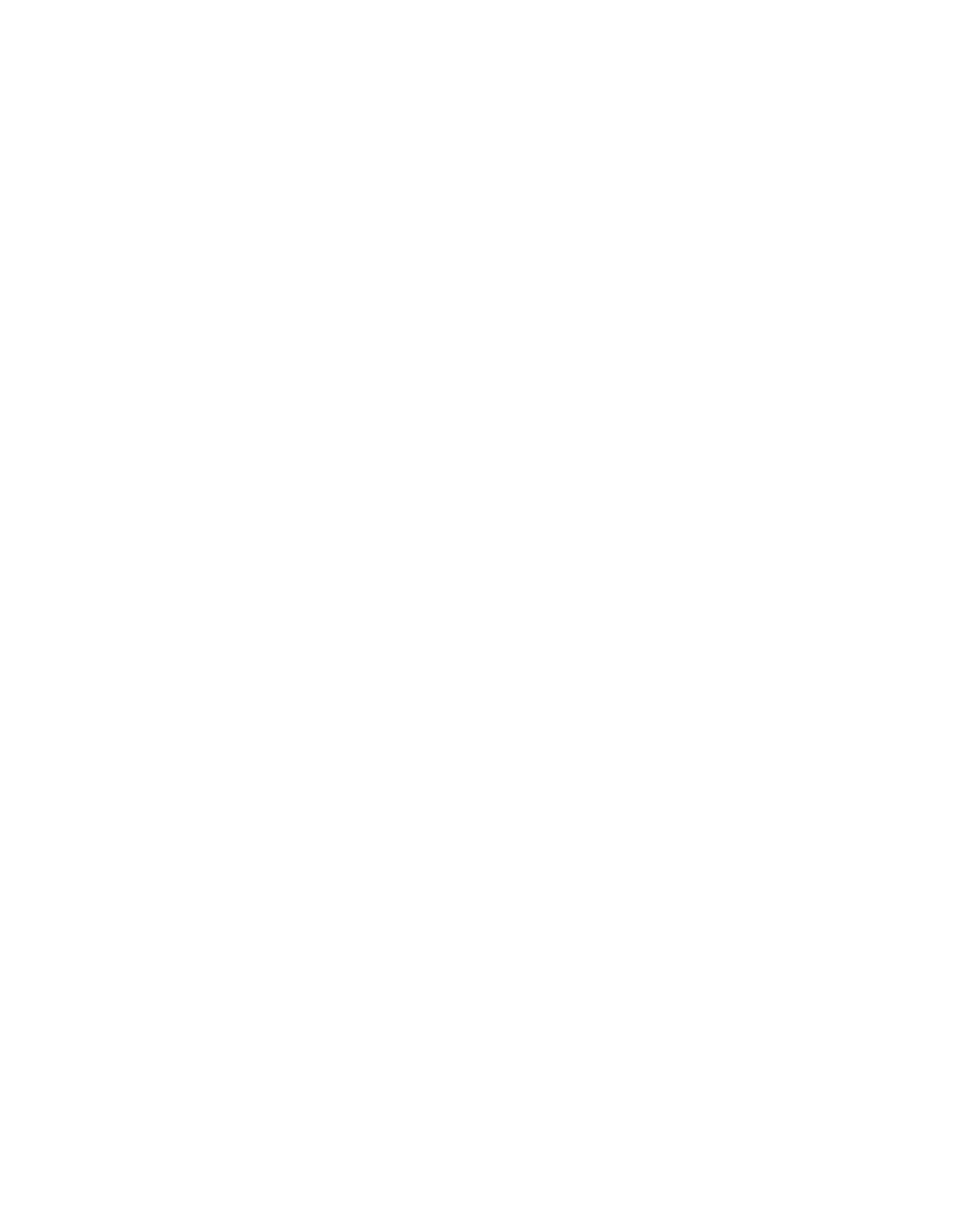We can now use the simulation model and data presented in Chapter Two to conduct the munitions mix RDM analysis. We conducted two iterations of the loop shown in Figure 2.1 during the course of the project. The first iteration focused on a broad array of strategies developed to address relatively simple planning scenarios. The second iteration, whose strategies were based on findings from the first, focused on a narrower range of strategies more specifically designed to be robust over a wider range of futures. This chapter will briefly summarize the analysis of the first set of strategies and then will present the analysis of the second set in more detail.

# **Initial Analysis of a Broad Range of Munitions Mix Strategies**

As described in the previous chapter, we consider adaptive munitions mix strategies that have both a *desired portfolio goal* that specifies desired number of weapons of each type and a *purchasing rule* that specifies the order in which munitions will be purchased when the stockpile is depleted. In the initial scoping of strategies (Step 1), we considered five portfolio goals and two purchasing rules for a total of ten strategies. We choose these goals and strategies, in consultation with CAPE, to provide a broad scan of the performance of alternative strategies.

The five portfolio goals are derived from alternative DoD force sizing constructs. In particular, we considered

- *• Baseline*, representing the current munitions portfolio
- *• Small-Cost*, which purchases weapons designed to fight—at least cost—a Small War planning scenario with prolonged irregular campaigns
- *• Small-Time*, which purchases weapons designed to fight—as quickly as possible—a Small War planning scenario with prolonged irregular campaigns
- *• Big-Cost*, which purchases weapons designed to fight—at least cost—a Big War planning scenario with two back-to-back, medium-size campaigns
- *• Big-Time*, which purchases weapons designed to fight—as quickly as possible—a Big War planning scenario with two back-to-back, medium-size campaigns.

For all but the *Baseline*, the study used the WoT model to find the optimum munitions portfolio for the specified planning scenario (Small War or Big War) and objective function (least cost or least time). This process—with its planning scenarios and optimization goals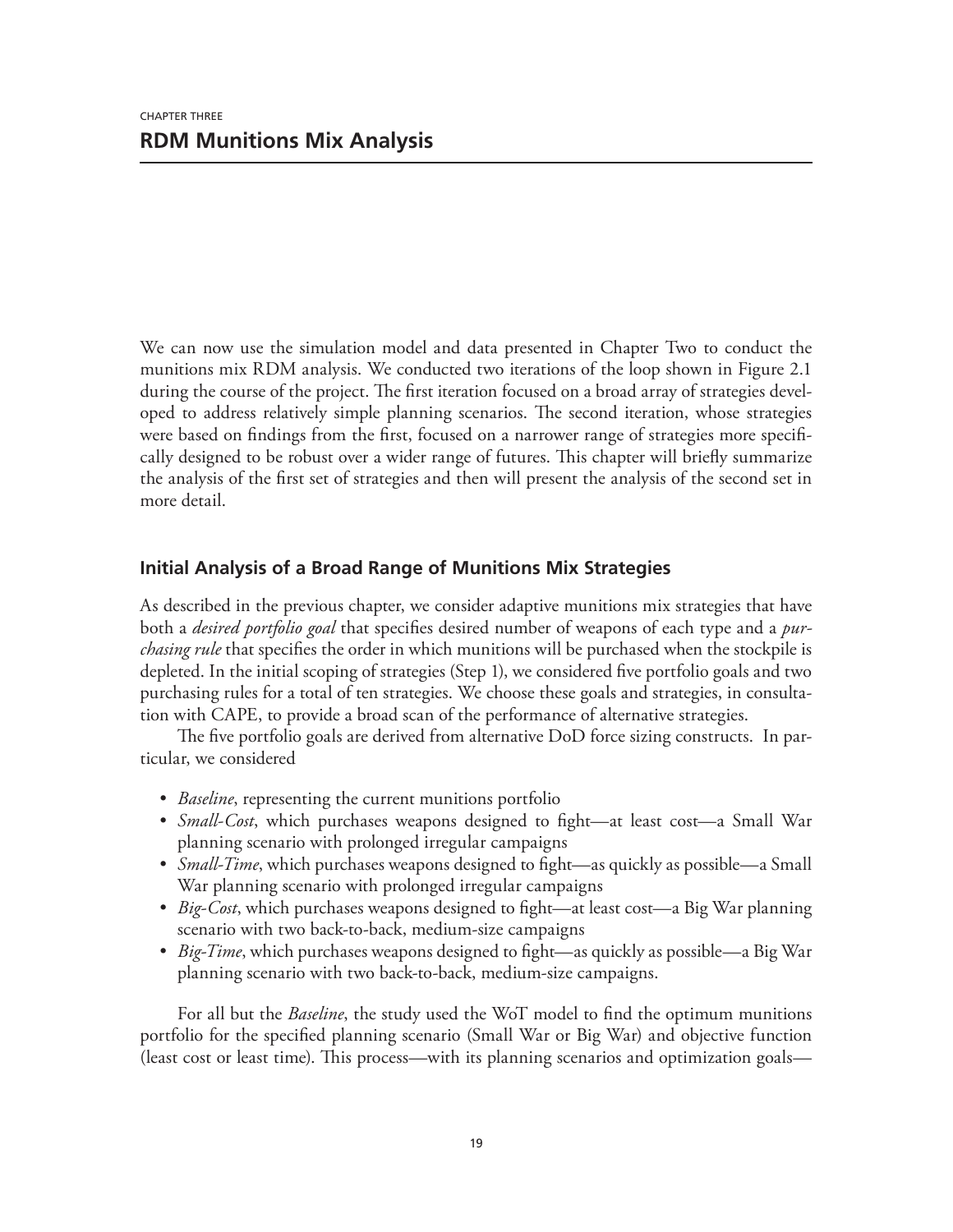aims to approximate the current DoD predict-then-act approach to munitions planning. The appendixes of this report provide more details on these calculations.

For the two purchasing rules, we considered

- *• Stockpile*, which spends all available funding in proportion to the portfolio goals, and continues purchasing weapons as long as funding is available, and
- *• Replenishment*, which purchases only until the desired portfolio goal has been reached. If funding is insufficient to fully meet the portfolio goals, the replenishment rule spends in proportion to the shortages in the goals.

Note that the stockpile rule can continue purchasing weapons beyond the portfolio goals, so in some futures, many more weapons may be purchased than the replenishment goal. The replenishment rule focuses munitions purchases on replacing weapons that were heavily used in the previous period; that is, the rule shifts purchasing priorities dynamically as information is learned about which weapons have proven most useful to combat commanders. Even with the same portfolio goal, the two purchasing rules can lead to very different weapons inventories.

The team next evaluated the ten strategies over a wide range of plausible futures (Step 2). Each future consisted of one security environment and one combination of each of the smallscale uncertainties shown in Table 2.2. The computational resources available to this study gave us the ability to consider analyses with about 10,000 total cases, representing about a week of run time on RAND's ten-core cluster computer. We allocated those 10,000 cases by pairing 20 security environments with 50 alternative combinations of assumptions about the smallscale uncertainties, $1$  so that each of the ten strategies was tested in 1,000 different futures.

This database of runs supported an initial vulnerability analysis of the ten strategies, which RAND and CAPE staff used to refine the strategies considered in the second iteration of the analysis. In particular, this initial vulnerability analysis suggested the following.

First, the strategies based on the Small War planning scenarios, *Small-Cost* and *Small-Time*, had very poor success rates (that is, they rarely destroy the required number of targets) in any but the least-stressing security environments. Not surprisingly, these strategies seemed appropriate only if defense planners were confident that larger contingencies were exceedingly unlikely.

Second, the strategies with stockpile purchasing rules generally outperformed the strategies with replenishment purchasing rules, as might be expected because the stockpile rule purchases more munitions. But, surprisingly, in many futures, the replenishment rule outperformed the stockpile rule. The replenishment rule performed better in those futures in which a series of campaigns closely spaced in time would significantly deplete weapons inventories and insufficient funding was available to replace them quickly. In such futures, the replenishment rule spent its limited funding in a smarter way. It focused its funding on munitions that had been heavily used in the previous period, whereas the stockpile strategy bought a constant proportion of weapons no matter what had been used in the previous period.

Third, the cost-minimizing portfolio goal, *Big-Cost*, often had higher success rates than the time-minimizing portfolios' goals, *Big-Time*. We expected that the *Big-Cost* strategy, which purchases fewer weapons that are less capable than does *Big-Time*, would trade lower cost for

<sup>1</sup> The 50 combinations were selected using a Latin Hypercube experimental design that randomly samples parameter values but spaces them to ensure a relatively uniform distribution of parameters.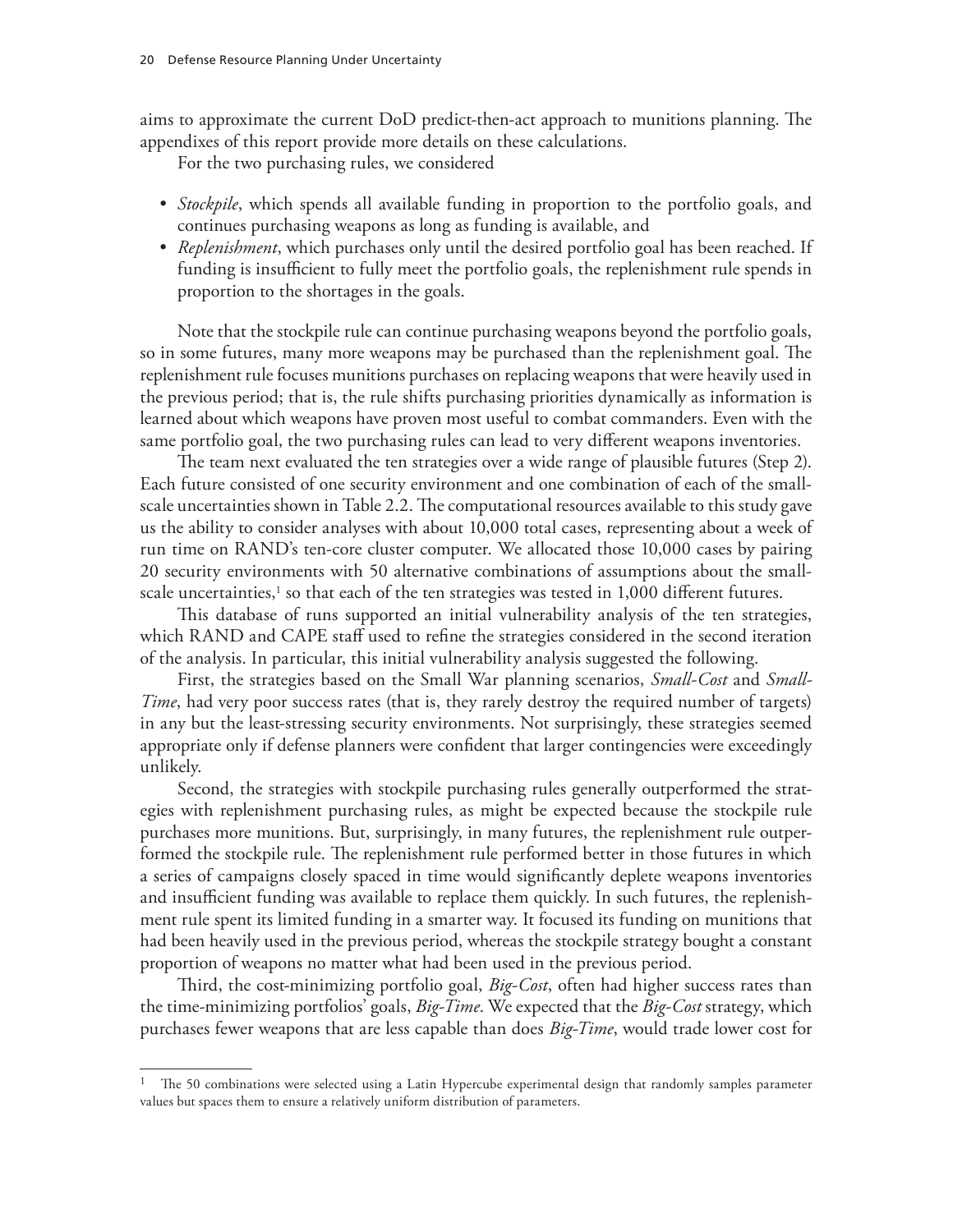less success and longer campaign completion times. This did occur in some futures. In some futures, both *Big-Cost* and *Big-Time* had high success rates. In these futures, *Big-Time* completed the campaigns more quickly. In some futures, *Big-Cost* failed to complete campaigns because it ran out of standoff weapons before it rendered the security environment permissive. But surprisingly, in a relatively large share of futures, *Big-Cost* completed campaigns that *Big-Time* did not. In such futures, repeated campaigns would deplete weapons inventories. *Big-Cost* strategies, with their less-expensive weapons, had sufficient funding to replenish their stockpiles before the next campaign began. *Big-Time*, with its more expensive weapons, could not and was thus unready to complete the campaign.

Fourth, the vulnerability analysis identified two types of futures in which both *Big-Cost* and *Big-Time* performed poorly. These strategies proved vulnerable in futures with degraded GPS performance. These strategies also failed against deterrence campaigns, which, although relatively small, require high-performance weapons. Deterrence campaigns (characterized by numerous short-duration campaigns, employing high-tech standoff PGMs at a high usage rate) are thus not lesser-included cases of the Big War planning scenarios.

### **Analysis of Potentially More Robust Munitions Mix Strategies**

We next developed a new set of alternative strategies in consultation with CAPE and using the findings from the first round of vulnerability analysis. As in the initial analysis, each strategy consists of desired portfolio goals and purchasing rules. However, the portfolio goals for these strategies were specifically designed to be robust over a wider range of futures.

In particular, we used the WoT model to find portfolios with optimal performance in each of several carefully constructed planning scenarios, each designed to address specific vulnerabilities identified in the initial analysis. We also eliminated the Small War portfolios, which performed too poorly in the initial analysis to warrant continued consideration.

Both the *Big-Time* and *Big-Cost* portfolios from the initial analysis had poor performance in deterrence campaigns, which, although smaller in size, did not represent a lesser-included case of the Big War planning scenario. Each of the three additional strategies thus added a deterrence campaign to the Big War planning scenario. In addition, rather than optimizing portfolio goals for either minimum cost or time, we optimized for various mixes of these two objectives. As described in Appendix B, the *Big+Deter-Time* strategy, heavily weighted (95 percent) toward the time-minimized portfolio, provided the best mix of the existing time- and cost-minimized objectives. The two other new strategies address specific vulnerabilities identified in the initial analysis. *Big+Deter-Mixed* addresses the vulnerability of cost-minimized portfolios to running out of expensive standoff weapons by using planning scenarios where it can employ only standoff weapons. This increases the costs but pushes the strategy to use cost-effective standoff weapons. *Big+Deter/GPS-Mixed* addresses the vulnerability to low GPS effectiveness by using a planning scenario with a 33 percent reduction in the effectiveness of GPS weapons, which results in a strategy with larger inventories of munitions.

For this new set of alternative strategies, we also used only the replenishment purchasing rule from the initial analysis, in which weapons are purchased in proportion to *shortages* in portfolio goals. This new set of strategies did not include the stockpile purchasing rule, in which weapons are purchased in proportion to portfolio goals. The initial analysis suggested the replenishment purchasing rule performed better than the stockpile purchasing rule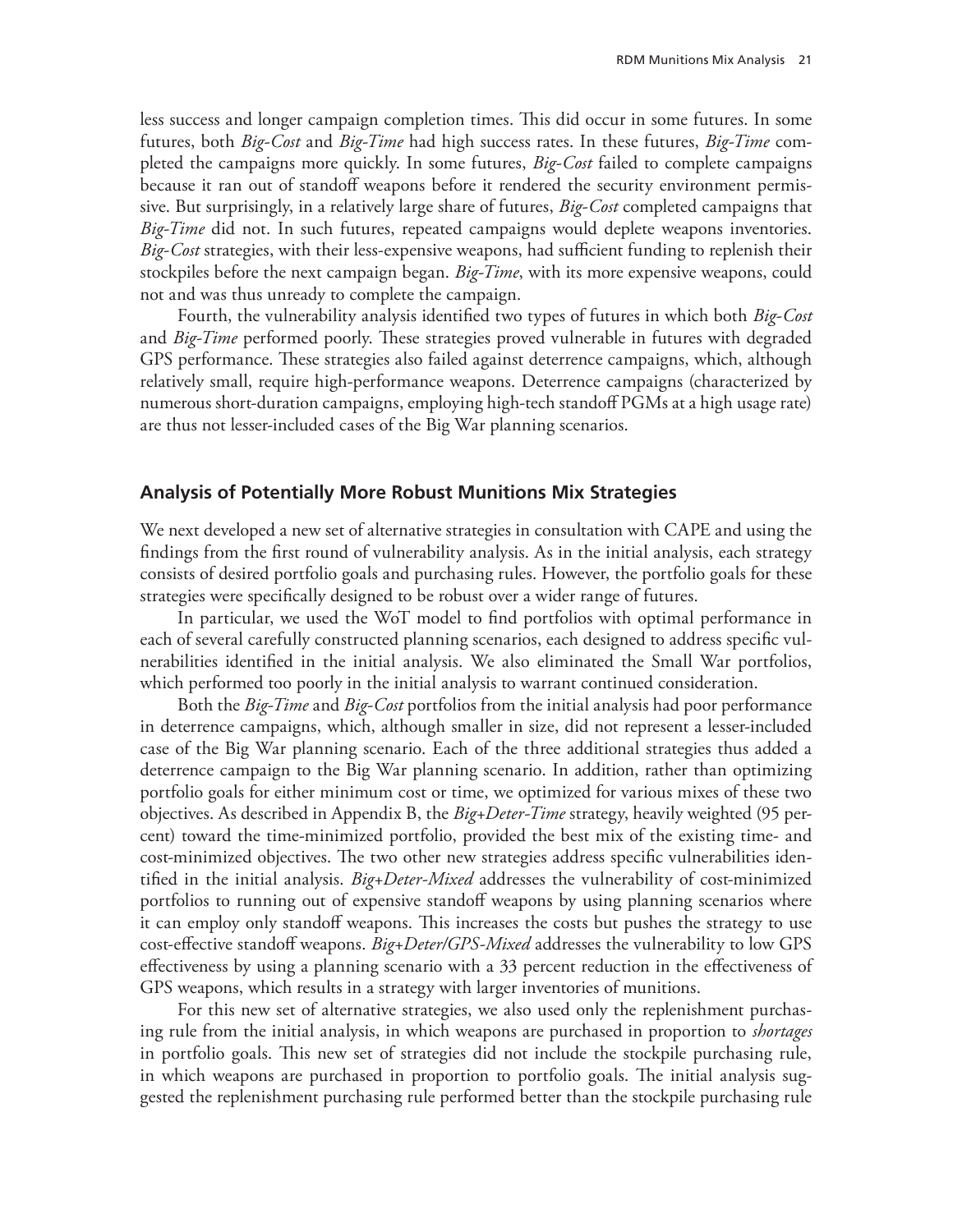in many futures because the former purchased the weapons most heavily used in the previous conflicts. In addition, the one advantage of the stockpile rule—that it continued to purchase weapons beyond the portfolio goals as long as funding was available—seemed unrealistic to defense planners at CAPE.

Table 3.1 summarizes the six alternative munitions mix acquisitions strategies considered in this stage of the analysis. The first three—the *Baseline* portfolio and the two Big War portfolios that optimized for least cost and least time to finish the campaign—remain from the initial analysis. The last three are the new "mixed" portfolios. Note that the estimated cost of all the portfolios is similar, with the exception of *Big-Cost*, which is considerably less expensive.

Figure 3.1 compares the relative size and mix of munitions in terms of estimated acquisition costs (i.e., the cost if the entire portfolio were purchased at once) for three of the portfolios in Table 3.1. The left panel shows the estimated acquisition value of current baseline inventories, the middle panel shows the *Big-Cost* portfolio, and the right panel shows the *Big+Deter-Mixed* portfolio. Note that the *Big+Deter-Mixed* and especially the *Big-Cost* portfolios have significantly less diversity of weapon types. In general, the portfolios developed in this study use fewer types of munitions than the current *Baseline* portfolio and usually concentrate most acquisition spending on a handful of munitions, for two primary reasons. First, the baseline portfolio has evolved over time as new weapons have been developed, but older weapons remain in inventories. Second, DoD's planning scenarios are likely more detailed than the 30 target types<sup>2</sup> in this study, thus providing more opportunities to match specialty weapons to particular target types.<sup>3</sup> In the final chapter of this study, we will discuss some implications of these differences in weapons mix diversity.

| <b>Strategy Name</b>    | <b>Explanation</b>                                                                                                                                                                                             | <b>Estimated</b><br>Acquisition<br>Cost<br>(\$ Billions) |
|-------------------------|----------------------------------------------------------------------------------------------------------------------------------------------------------------------------------------------------------------|----------------------------------------------------------|
| <b>Baseline</b>         | Desired portfolio goal is Baseline existing inventories                                                                                                                                                        | 73.1                                                     |
| Big-Cost                | Desired portfolio goal minimizes the cost of campaigns                                                                                                                                                         | 14.4                                                     |
| Big-Time                | Desired portfolio goal minimizes the <i>time</i> of campaigns                                                                                                                                                  | 66.7                                                     |
| Big+Deter-Time          | Deterrence campaign included in planning scenarios; reduces total costs with<br>a 95/5 ratio of time-minimizing portfolio to cost-minimizing portfolio                                                         | 67.2                                                     |
| Big+Deter-Mixed         | Deterrence campaign included in planning scenarios; cost-minimizing<br>portfolio heavy in standoff weapons; reduces total cost with a 55/45 ratio of<br>time-minimizing portfolio to cost-minimizing portfolio | 60.6                                                     |
| Big+Deter/GPS-<br>Mixed | Deterrence campaign included in planning scenarios with GPS degradation;<br>reduces total cost with a 75/25 ratio of time-minimizing portfolio to cost-<br>minimizing portfolio                                | 84.5                                                     |

#### **Table 3.1 Strategies Used in the RDM Analysis**

NOTES: The Big Wars strategies include weapons to fight two back-to-back, medium-size, major regional campaigns. All strategies in this table use the replenishment purchasing rule.

See Table C.7 for a complete listing and characterization of target types employed in the project.

 $3$  See Table B.1 for a complete listing of munitions employed in the project.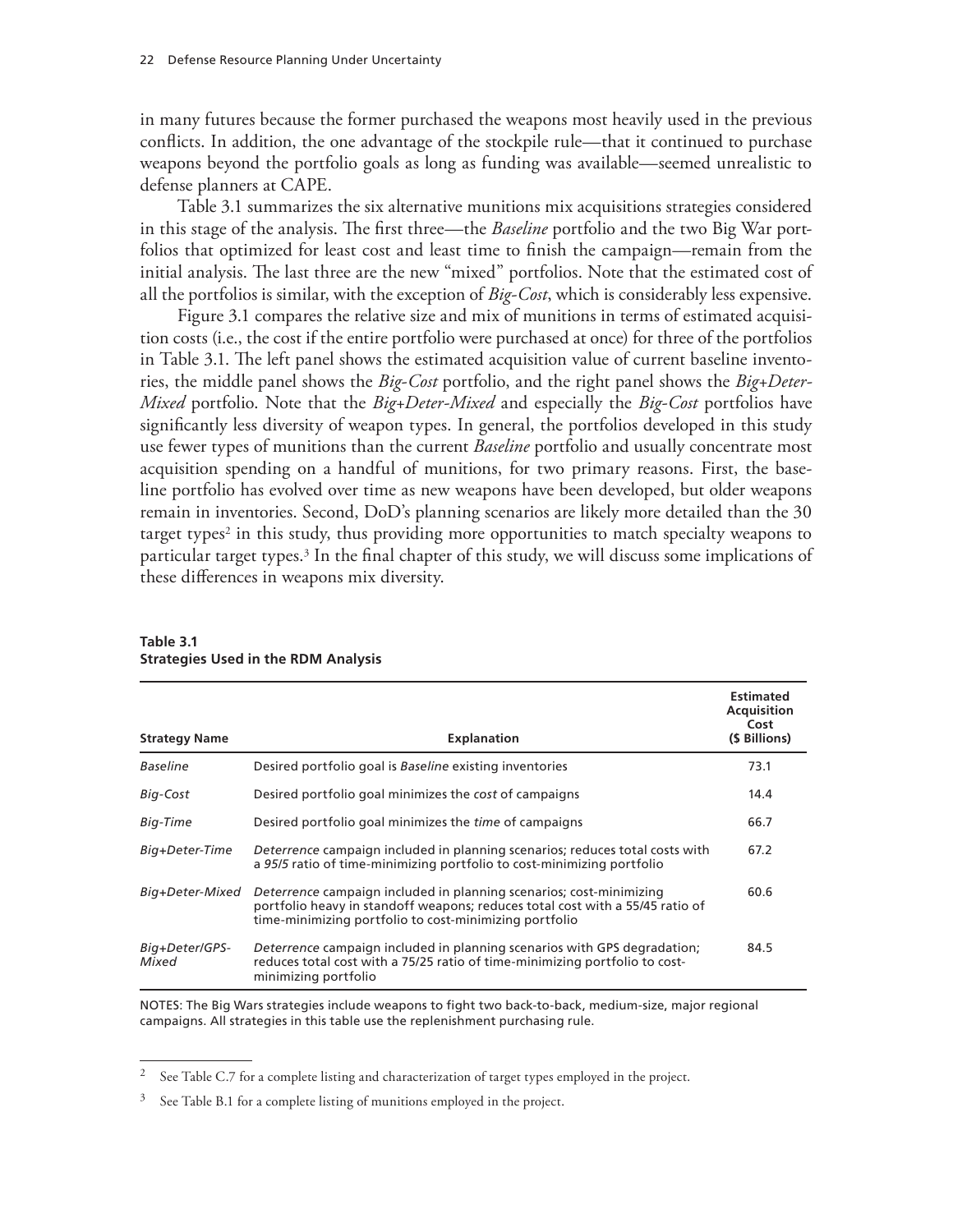

**Figure 3.1 Relative Acquisition Costs of Weapons in Three Desired Portfolio Goals**

NOTE: Weapons with an estimated acquisition cost of over \$2 billion are labeled. **RAND** *RR1112-3.1*

## **Stress-Testing of Strategies over Many Futures**

The team next evaluated the six strategies over a wide range of plausible futures (see the box labeled "Evaluation in many futures" in Figure 2.1). Each future consists of one of the 25 security environments (the large-scale factors shown in Figure 2.3) and one combination of values for each of the small-scale uncertainties shown in Table 2.2. We paired 25 security environments4 with 50 alternative combinations of assumptions about the small-scale uncertainties generated with a Latin Hypercube experimental design, so that each strategy was tested in 1,250 different futures. With its six alternatives strategies, this stage of the analysis required 7,500 ( $6 \times 1,250$ ) total cases, which took about a week of run time under ideal conditions on RAND's ten-core cluster computer.<sup>5</sup>

Figure 3.2 provides an initial screening of the tradeoffs among the six alternative strategies. The figure compares the success rates and costs for each strategy averaged over the 1,250 futures.6 The best strategies are those with relatively high success rates and relatively low

 $4$  The second iteration of the RDM analysis added five additional security environments to the 20 used in the first iteration. One of these additional security environments approximated the security environment of the past 20 years, and the other four focused on less-severe security environments that were underrepresented in the original 20 security environments.

<sup>&</sup>lt;sup>5</sup> In practice, each iteration of the analysis took much longer than a week. Other applications competed for resources on the computer, which limited the number of cases that could be run at once and slowed the simulations. Furthermore, some programming errors were not apparent until the cases were run; therefore, cases sometimes ran multiple times.

 $6$  The RDM analysis also tracks days to completion as one measure (M). However, at this stage of the analysis, days to completion has limited value because the strategies have a large divergence in success rates. The "marginal" campaigns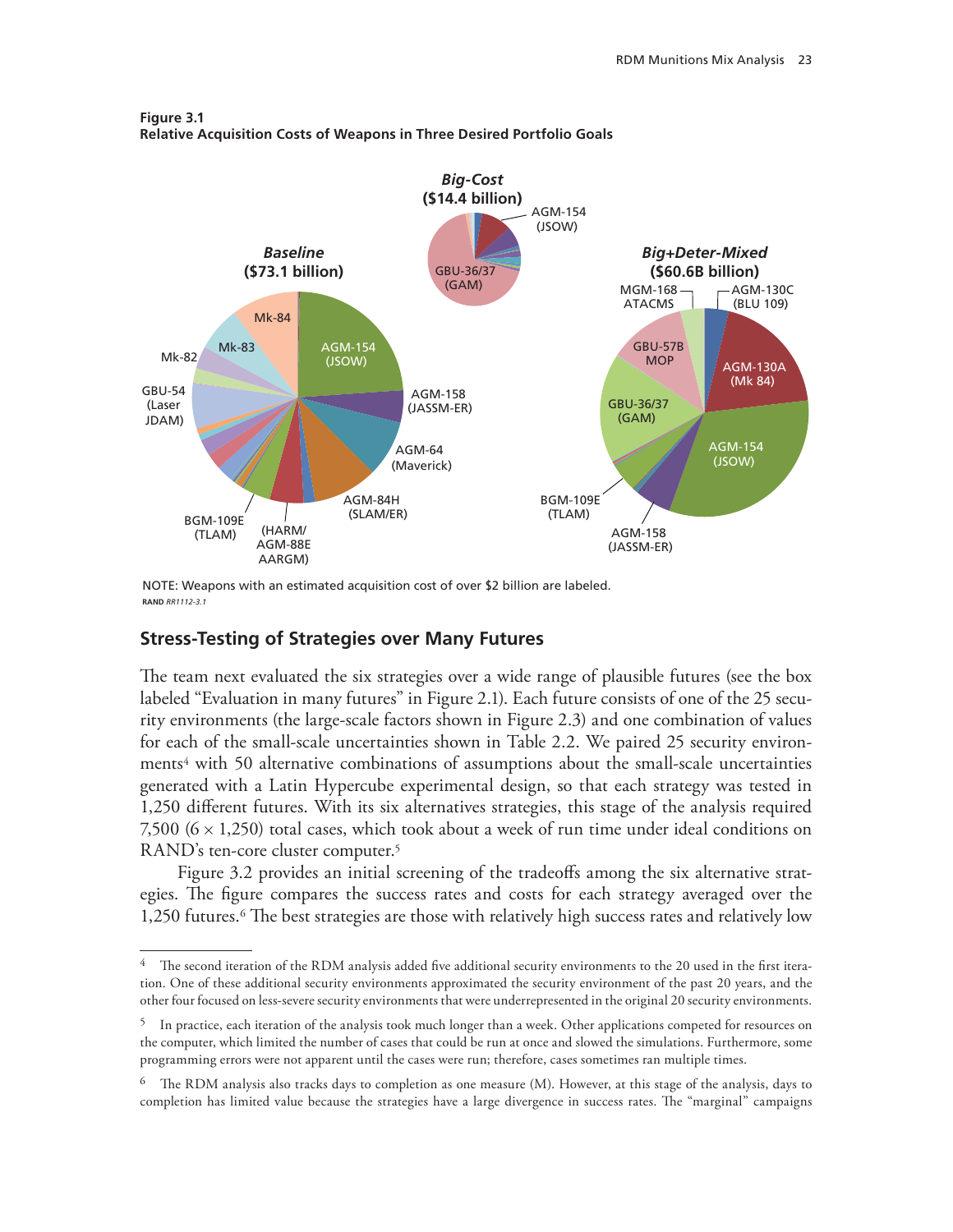

**Figure 3.2 Average Success Rates and Average Costs of Munitions Expended Across Strategies**

NOTES: Average campaign success rate is based on the number of successful trials throughout each 20-year simulation averaged across all 1,250 futures. Average cost is the cost of munitions expended (rather than purchased) throughout each 20-year simulation averaged across all 1,250 futures. This cost can include the cost of weapons that are already in inventories at the beginning of scenarios. Error bars are ±1 standard error. Standard errors were estimated using 100,000 bootstrap samples each of the average success rate and average cost of each case. The reader is cautioned that although some of the error bars overlap, all of the differences between strategies are statistically significant, since the strategies' performances are highly correlated. **RAND** *RR1112-3.2*

costs. The cluster of points in the upper right of the figure suggests that the *Big+Deter-Mixed* strategy performs better than *Big-Time* and the two other mixed strategies. *Big+Deter-Mixed* has a higher average success rate than *Big-Cost*, but the latter costs half as much. The *Baseline* strategy performs less well than the others. The *Big-Cost* and *Big+Deter-Mixed* strategies thus suggest a tradeoff frontier. Decision makers might choose between these two strategies depending on how much they valued success rates relative to costs.<sup>7</sup>

## **Scenarios That Illuminate the Vulnerabilities of Strategies**

After reviewing the initial screening in Figure 3.2, the team decided to examine in more detail the strengths and potential weaknesses of the *Big+Deter-Mixed* strategy. This choice reflects a judgment that senior decision makers may regard campaign success rate as more important

where some strategies are successful but others are not successful tend to be stressful and necessitate a large number of days to completion; thus, strategies that are successful would be penalized for having a large number of days to completion.

 $7$  The reader should note that the cost differences shown in Figure 3.2 are statistically significant. The error bars show the standard errors over the stochastic simulations treated in the analysis. In general, the reported differences among the performance of strategies in this analysis have high statistical significance because each strategy is tested against the same set of futures, and the rankings of strategies are consistent across these futures, even when the percentage differences are relatively small.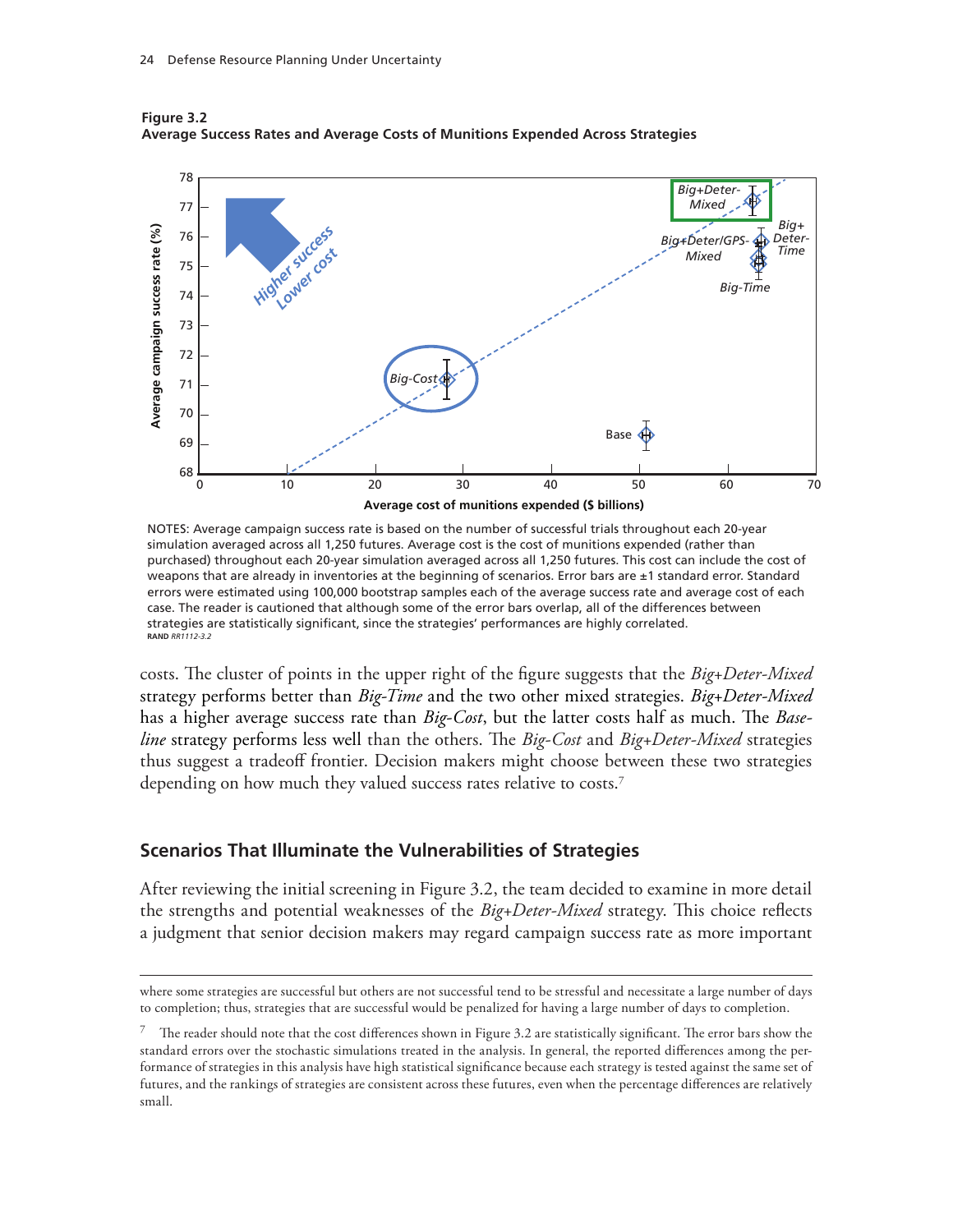than cost. In addition, in some futures considered in the analysis, one of the other strategies, for instance *Big+Deter/GPS-Mixed*, performs better than *Big+Deter-Mixed* or *Big-Cost.* But, as shown in the following discussion, these two strategies dominate the others over a sufficiently broad range of futures and performance measures that it makes sense to focus the vulnerability and response option analysis on the *Big+Deter-Mixed* strategy.

Although *Big+Deter-Mixed* has the highest average success rate of the six alternative strategies, its average rate (77 percent) is not as high as one would like. We thus ask the question: What key characteristics distinguish the futures in which *Big+Deter-Mixed* has a high success rate from those futures in which it does not? In consultation with CAPE, the team defined an acceptably high success rate as 90 percent or greater.

Applying scenario discovery algorithms (Bryant and Lempert, 2010) to the database of 1,250 futures suggests that of all the uncertainties considered in this analysis, three—two large-scale and one-small scale—are most important in distinguishing those futures where *Big+Deter-Mixed* has a high success rate. These are the following:

- **• Average severity** measures the severity of the security environment, normalized so that 20 straight years of quiescent security conditions is 0, and 20 straight years of global war is 1. There is a strong relationship between average severity and success; high-severity security environments have too many targets for any strategy to be highly successful.
- **• Trend** measures how average severity changes over time. A value of 0.5 means that the severity stays constant over time; higher values indicate that the severity increases, and lower values indicate that the severity decreases. The *Big+Deter-Mixed* strategy was vulnerable to futures in which the trend was far from constant.<sup>8</sup>
- **• GPS** measures how the effectiveness of GPS weapons changes over the baseline, in terms of a percentage (i.e., 0.05 is a 5 percent improvement in effectiveness). *Big+Deter-Mixed* has less success when GPS is degraded. With improvements in GPS weapons, *Big+Deter-Mixed* can be more successful in futures that are more severe.

Figure 3.3 displays the two scenarios defined by these three uncertain parameters. In the Moderate Scenario—shown in the figure as the region inside the black, dashed line are futures in which the *Big+Deter-Mixed* strategy has a success rate greater than 90 percent. In the Extreme Scenario, *Big+Deter-Mixed* has a success rate less than 90 percent. Of the 1,250 futures considered in our analysis, 361 fall into the Moderate Scenario, whereas the other 889 futures fall into the Extreme Scenario. Note that the security environment over the past 20 years (dark circles in Figure 3.3) lies just inside the Moderate Scenario as long as GPS effectiveness remains high.

These two scenarios—Moderate and Extreme—suggest that in security environments up to the severity level of the last 20 years, the *Big+Deter-Mixed* munitions acquisition strategy will have generally high success rates over a wide range of assumptions about other uncertainties, assuming a high level of GPS effectiveness. If GPS effectiveness is low, the *Big+Deter-Mixed* strategy will have high success rates only in security environments about half as severe as those in the past 20 years. The *Big+Deter/GPS-Mixed* strategy can mitigate this sensitivity

Since only two points in Figure 3.3 are excluded by the restrictions on the trend, it is possible that the trend was serving as a proxy for some other feature of those two security environments that made them particularly stressful.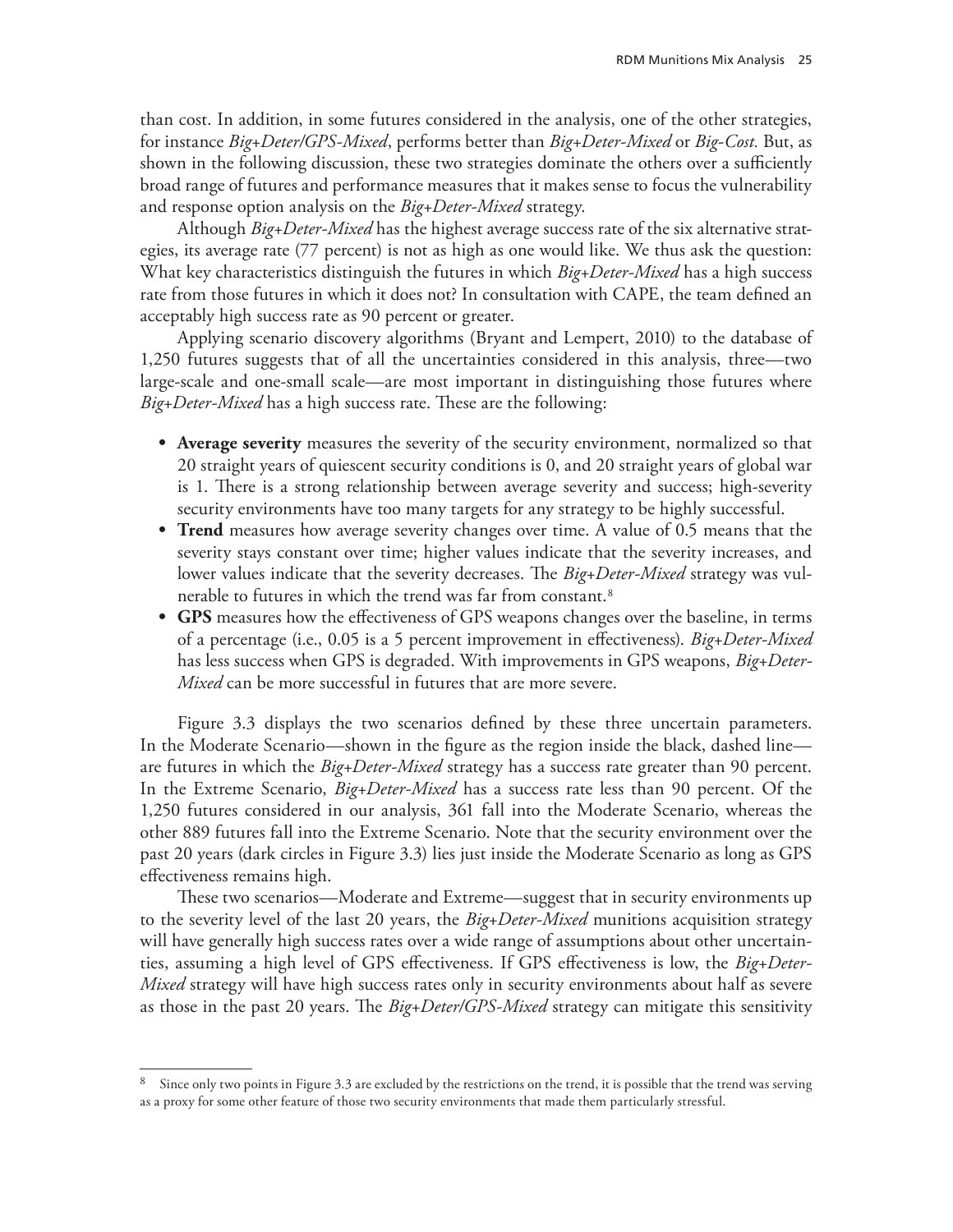



NOTES: Each point represents the average success rate for a security environment across a variety of futures. Each security environment is included in 50 of the futures—23 with GPS > 0.05 and 27 with GPS < 0.05. **RAND** *RR1112-3.3*

to degraded GPS. But as Figure 3.2 shows, this strategy trades increased success when GPS is degraded for decreased success in other types of futures.

Later in this chapter, we will briefly discuss how further RDM analyses might suggest munitions acquisition strategies that improve performance in Extreme futures outside the Moderate Scenario. But now, we turn to a more focused examination of the tradeoffs among strategies in the Moderate Scenario.

## **Performance of** *Big+Deter-Mixed* **Strategy in the Moderate Scenario**

Figure 3.4 compares the six alternative strategies using the maximum regret across all the futures in the Moderate Scenario<sup>9</sup> for the three measures of interest in this study: success, the cost of the munitions expended, and days to completion.10 Figure 3.2 focused on average

 $9$  For a particular purchasing strategy, regret is the difference between that strategy's measure and the measure of the best strategy. For example, if Strategy A takes 50 days to complete a campaign and Strategy B takes 60 days, the regret of Strategy A is 0 days (it is the best strategy) and the regret of Strategy B is 10 days (it takes 10 days longer than the best strategy).

This study uses a modified calculation of regret that looks only at regret to other strategies that are at least as successful at conducting a particular campaign. Thus, if Strategy A spends \$80 billion and has 100 percent success, Strategy B spends \$90 billion and has 100 percent success, and Strategy C spends \$40 billion and has 50 percent success, the regret of Strategy A is \$0 (no strategy spent less and was as successful), the regret of Strategy B is \$10 billion (Strategy A was \$10 billion cheaper and had the same success), and the regret of Strategy C is \$0 billion (no strategy spent less and was as successful).

<sup>&</sup>lt;sup>10</sup> Days to completion regret is calculated based on only the 172 futures in the scenario where all strategies were 100 percent successful. As noted in an earlier footnote, the days to completion metric will provide a penalty for strategies that take a long number of days to complete stressful scenarios even though other strategies are unsuccessful. Calculating days to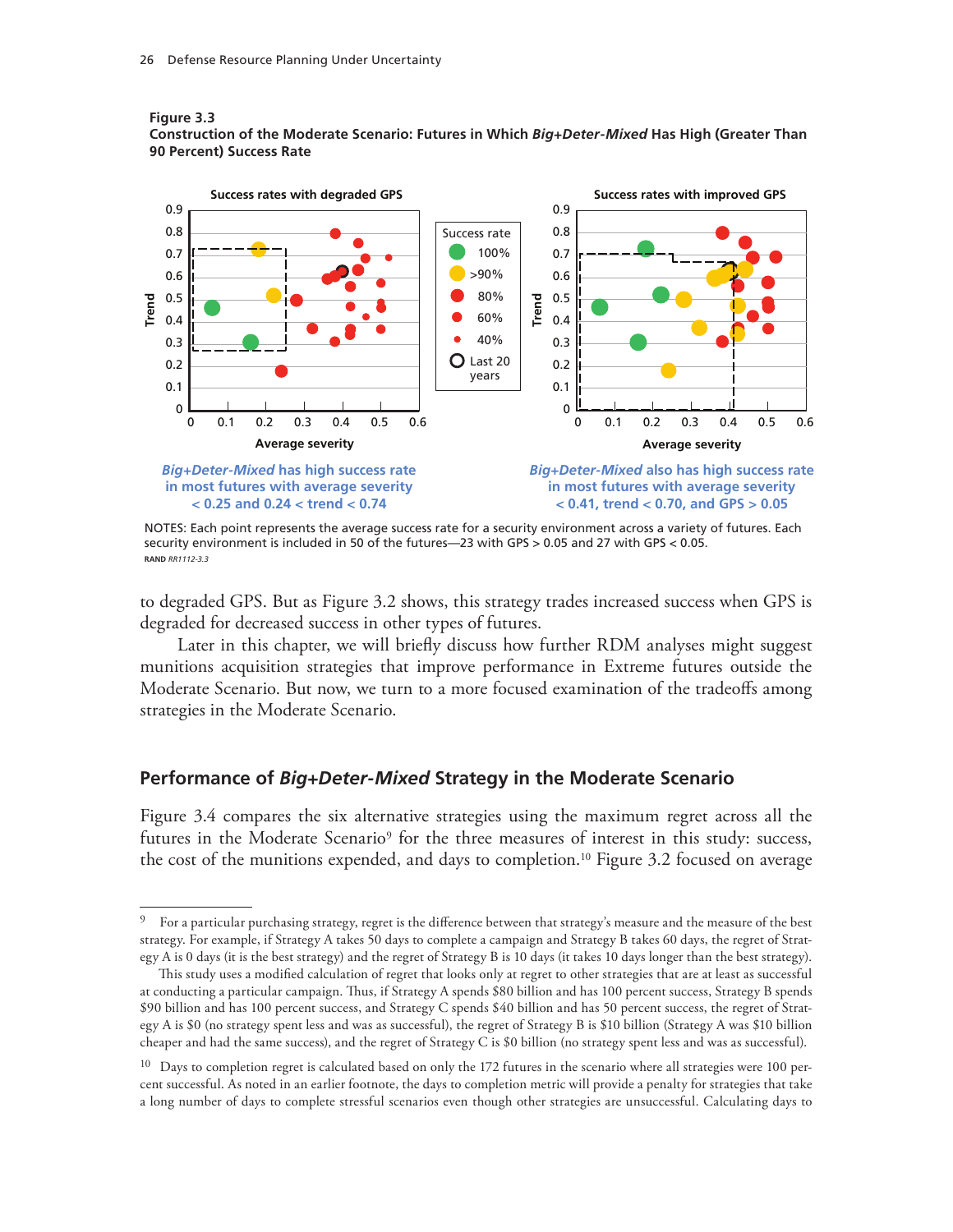### **Figure 3.4 Maximum Success Regret, Maximum Days to Completion Regret, and Maximum Adjusted Cost Regret in the Moderate Scenario**



NOTE: Days to completion regret was calculated only for futures where all of the strategies were successful 100 percent of the time (172 futures). **RAND** *RR1112-3.4*

performance, but this figure focuses on worst-case performance. Nonetheless, the basic patterns remain the same across the two figures. *Big+Deter-Mixed* generally completes the most campaigns (second-lowest success regret) and generally completes them the fastest (among the lowest days to completion regret). *Big-Cost* also has high success rates and is the least costly. However, the *Big-Cost* strategy can take much longer to complete campaigns relative to *Big+Deter-Mixed* and the other strategies, as shown by its high days to completion regret.

Table 3.2 summarizes the performance of the six alternative strategies across the 361 futures in the Moderate scenario using all the measures considered in the analysis. *Big+Deter-Mixed* and *Big-Cost* dominate for all but one measure (*Big+Deter-Time* and *Big-Time* each has slightly smaller maximum days to completion regret than does *Big+Deter-Mixed*). *Big+Deter-Mixed* has zero success regret in 323 of the 361 futures. *Big-Cost* is not far behind, with zero success regret in 313 of the futures. With its much lower cost, *Big-Cost* has both zero cost regret and zero success regret across 277 futures.

Figure 3.5 focuses on the strengths and limitations of *Big+Deter-Mixed* by plotting its days to completion and success regret across all 361 Moderate Scenario futures. Because many dots overlap, the "whiskers" indicate the number of overlapping dots. The inset table shows the distribution of futures at the origin (zero success and days to completion regret) where the number of overlapping dots is particularly high.

Not surprisingly, *Big+Deter-Mixed* has zero success regret and days to completion regret in most futures in the Moderate Scenario. In 208 of these 361 futures, *Big+Deter-Mixed* has zero regret for both measures; that is, it has a success rate and days to completion at least as good as the other five strategies. However, it is important to note that zero regret does not necessarily

completion only for futures where all strategies are 100 percent successful ensures that the measure provides a comparison of futures in which the strategies have the same level of success.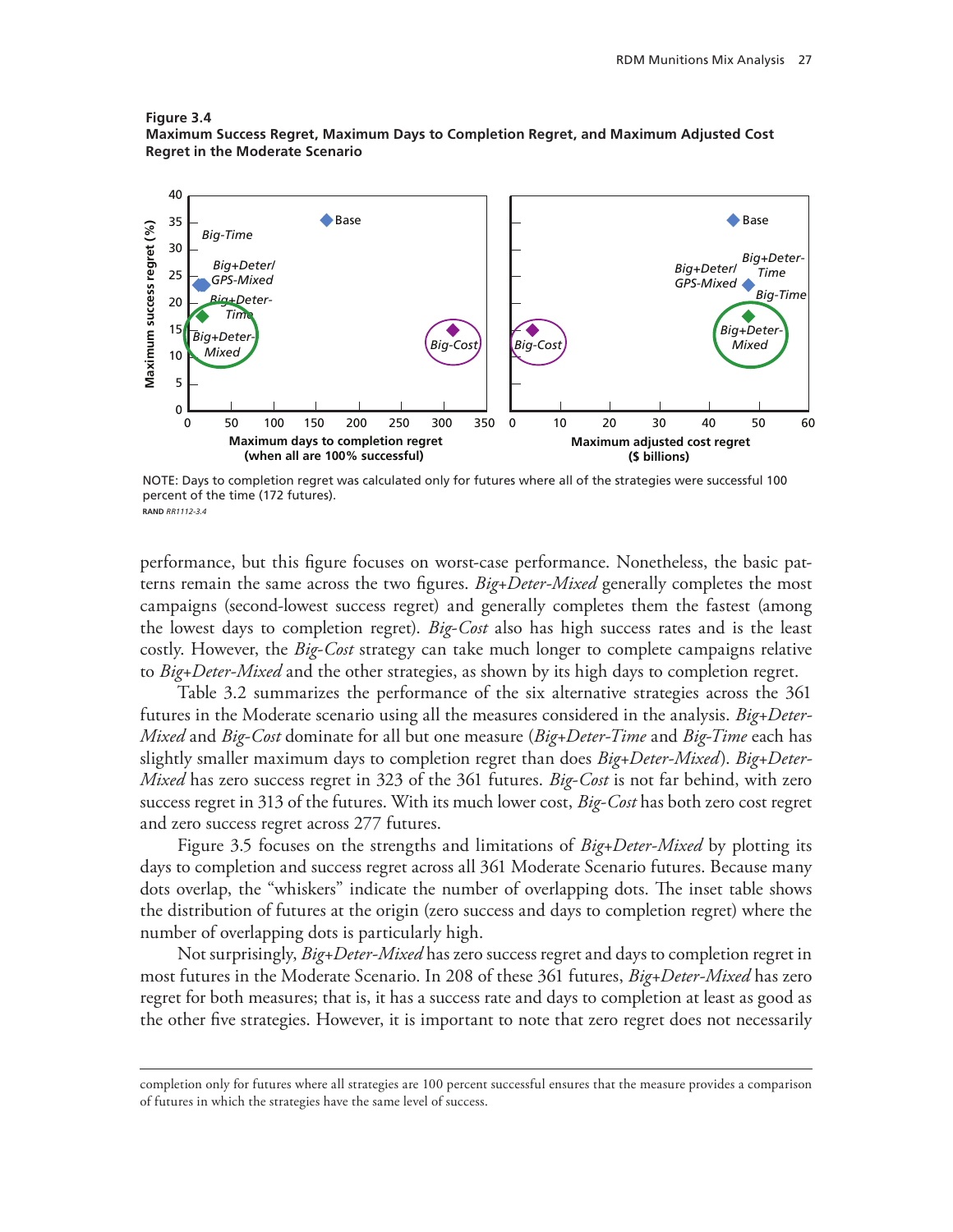| <b>Strategy</b>         | <b>Maximum</b><br><b>Adjusted</b><br><b>Cost Regret</b><br>(\$ Millions) | <b>Maximum</b><br><b>Success</b><br>Regret (%) | <b>Maximum</b><br>Days to<br>Completion<br>Regret (When with Zero<br><b>All Are 100%</b><br>Successful) | <b>Number</b><br><b>Success</b><br>Regret | <b>Number</b><br>with Zero<br><b>Success</b><br>and Cost<br>Regret | Average<br>Cost<br>(\$ Millions) | Average<br><b>Success</b><br>$(\% )$ | Average<br>Days to<br>Completion<br>(When All<br>Are 100%<br>Successful) |
|-------------------------|--------------------------------------------------------------------------|------------------------------------------------|---------------------------------------------------------------------------------------------------------|-------------------------------------------|--------------------------------------------------------------------|----------------------------------|--------------------------------------|--------------------------------------------------------------------------|
| Baseline                | 44,776                                                                   | 36                                             | 162                                                                                                     | 186                                       | 38                                                                 | 34,526                           | 91.3                                 | 104                                                                      |
| Big-Cost                | 4,315                                                                    | 15                                             | 310                                                                                                     | 313                                       | 277                                                                | 19,745                           | 95.5                                 | 124                                                                      |
| Big-Time                | 47,848                                                                   | 24                                             | 15                                                                                                      | 277                                       | 12                                                                 | 49,300                           | 94.8                                 | 72                                                                       |
| Big+Deter-<br>Time      | 47,842                                                                   | 24                                             | 13                                                                                                      | 281                                       | 9                                                                  | 49,310                           | 95.0                                 | 72                                                                       |
| Big+Deter-<br>Mixed     | 47,849                                                                   | 18                                             | 16                                                                                                      | 323                                       | 17                                                                 | 48,934                           | 95.9                                 | 72                                                                       |
| Big+Deter/<br>GPS-Mixed | 47,845                                                                   | 24                                             | 17                                                                                                      | 295                                       | 8                                                                  | 49,620                           | 95.3                                 | 73                                                                       |

| Table 3.2 |                                                                   |  |
|-----------|-------------------------------------------------------------------|--|
|           | <b>Summary of Measures in the Moderate Scenario (361 Futures)</b> |  |

NOTES: Days to completion was calculated only for futures where all of the strategies were successful 100 percent of the time (172 futures). Shaded rows indicate the two best-performing strategies.

imply a high success rate. In 25 of the futures at the origin of Figure 3.5, *Big+Deter-Mixed* has success rates less than 90 percent, although it still has success rates at least as high as the alternative strategies.11 In a small number of futures (those along the vertical axis), *Big+Deter-Mixed* has high success regret but zero or small days to completion regret. In these futures, the strategy fails more campaigns than alternative strategies, but for those campaigns it does complete, it does so as quickly as do the alternative strategies. In a relatively larger number of futures, *Big+Deter-Mixed* has high days to completion regret but zero success regret. In these futures, the strategy completes as many campaigns as the alternative strategies but can take longer to finish them. In those futures where *Big+Deter-Mixed* has high success regret, *Big-Cost* is always the strategy with the highest success rate. In futures where *Big+Deter-Mixed* has high days to completion regret, *Big+Deter-Time* (and never *Big-Cost*) often completes campaigns the fastest.

Figure 3.5 also notes two specific futures, labeled Future 1016 and Future 1152,<sup>12</sup> which we will now consider in more detail. Such detailed "drill-downs" into particular case studies are useful for three reasons. First, such case studies provide a way to validate outliers. A detailed analysis of an individual case helps to validate that the models are working as intended. Second, case studies provide a greater understanding of how the strategies actually perform across a 20-year future. Third, the case studies provide deeper insight into the tradeoffs among the strategies and why these tradeoffs occur.

<sup>&</sup>lt;sup>11</sup> The goal of the scenario discovery algorithms is to find a parsimonious definition of a scenario that best captures futures of interest (i.e., futures where *Big+Deter-Mixed* has a success rate of at least 90 percent) and excludes all other futures (i.e., futures where *Big+Deter-Mixed* has a success rate of less than 90 percent). The "coverage" of the Moderate Scenario is 82 percent, i.e., 82 percent of futures in which *Big+Deter-Mixed* has a success rate of at least 90 percent are included in the Moderate Scenario. The "density" of the Moderate Scenario is 83 percent; i.e., *Big+Deter-Mixed* has a success rate of at least 90 percent in 83 percent of the futures included in the scenario.

<sup>&</sup>lt;sup>12</sup> The numbers 1016 and 1152 refer to the order in which the futures were calculated during our runs.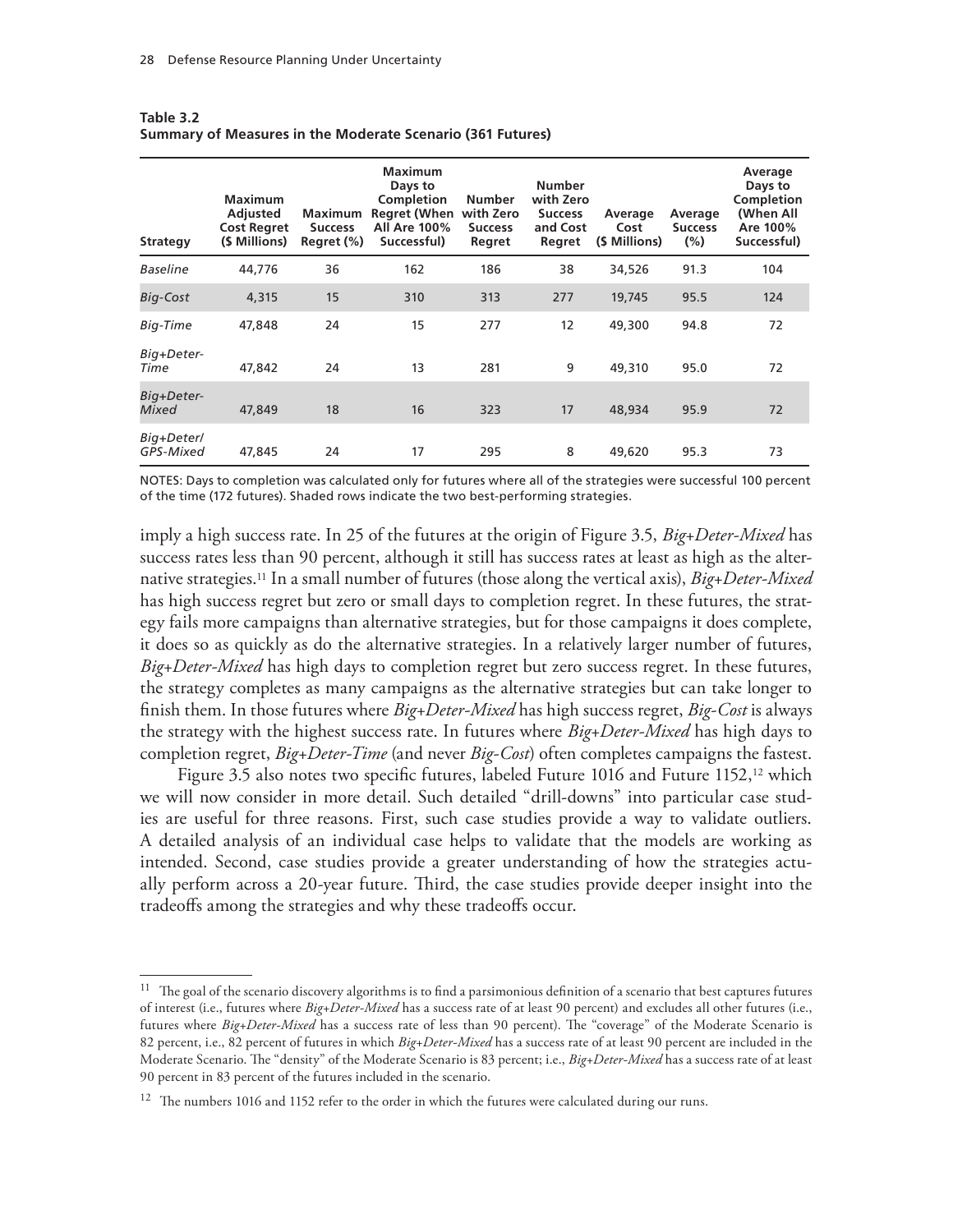#### **Figure 3.5 Days to Completion Regret, Success Regret, and Success Rates for the** *Big+Deter-Mixed* **Strategy for Each of the 361 Futures in the Moderate Scenario**



NOTES: Days to completion regret is calculated by comparing *Big+Deter-Mixed* days to completion against the days to completion of other strategies with the same or better success rate. For overlapping points, the whiskers show the number of overlapping points. No regret cases shows the distribution of points at the origin (zero days to completion regret and zero success regret). **RAND** *RR1112-3.5*

In Future 1016 (labeled in the upper-left of Figure 3.5) the *Big+Deter-Mixed* strategy has its maximum regret; it fails in 18 percent of the future's campaigns, whereas the *Big-Cost* strategy successfully completes all the campaigns.<sup>13</sup> Future 1016 has security environment 21, which mirrors the past 20 years. The upper panel in Figure 3.6 compares the performance of the *Big+Deter-Mixed* and *Big-Cost* strategies over the progression of security conditions in this future. This security environment is characterized by several periods of relatively intense combat; *Big+Deter-Mixed* fails to complete combat in two of these periods. For example, the 2022 period presents security condition E (multiple major regional) with two major regional campaigns. The model simulates each campaign 100 times. *Big-Cost* is successful in all 200, whereas *Big+Deter-Mixed* is successful in only half these campaigns.

<sup>&</sup>lt;sup>13</sup> Future 1048 overlaps Future 1016 in Figure 3.5. It has the same security environment as Future 1016 and has similar uncertainties; thus the behavior and results of the two futures are very similar.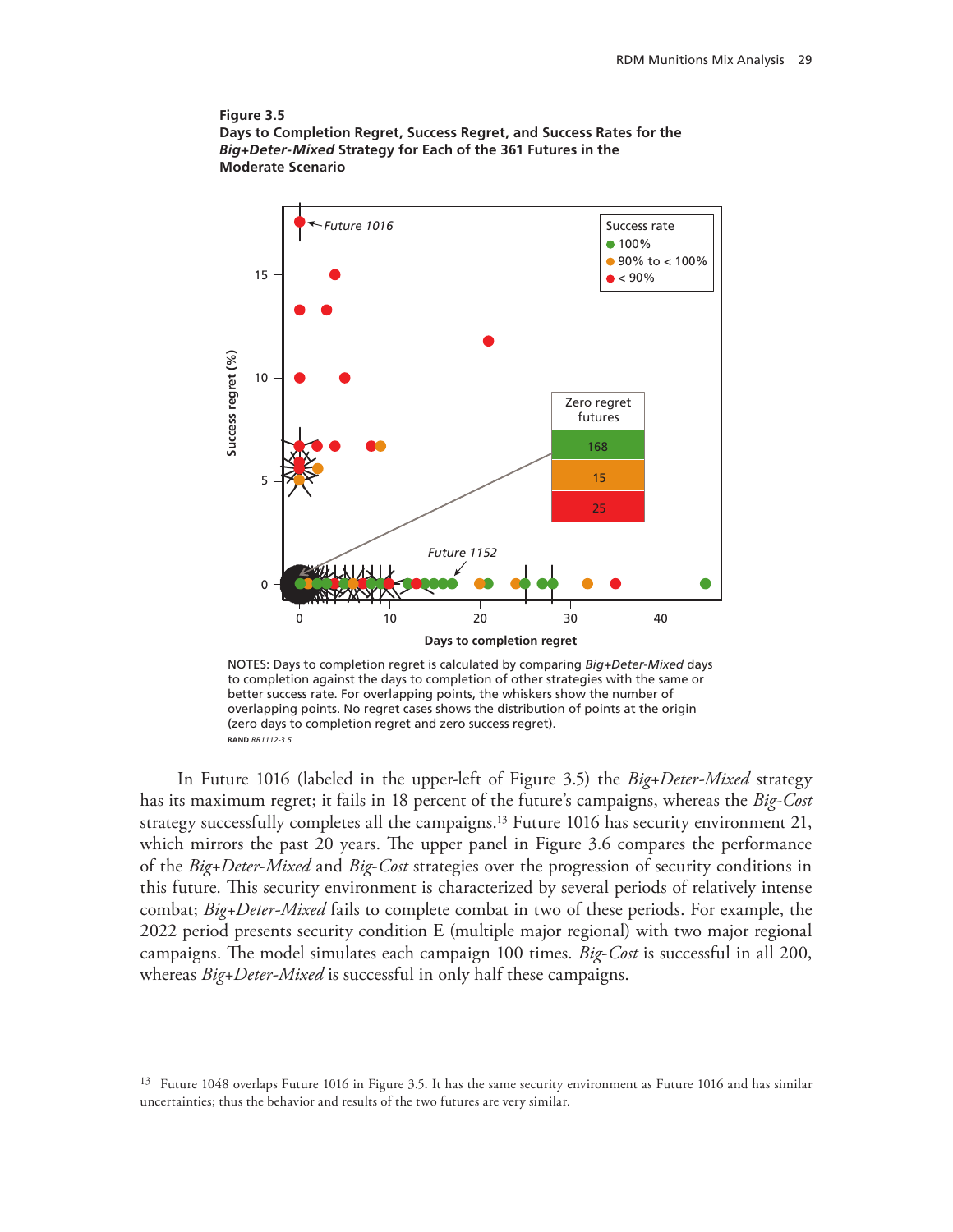$\Gamma$ 

|                            |                                                                      | 2014  | 2016                                                             | 2018         | 2020   | 2022                       | 2024                                                       | 2026                                    | 2028                           | 2030  | 2032  |
|----------------------------|----------------------------------------------------------------------|-------|------------------------------------------------------------------|--------------|--------|----------------------------|------------------------------------------------------------|-----------------------------------------|--------------------------------|-------|-------|
|                            | Order                                                                | A     | A                                                                | <sub>B</sub> | D      | Е                          | D                                                          | D                                       | D                              | C     | B.    |
| Targets                    |                                                                      | 1,110 | 1,110                                                            | 1,540        | 23,953 | 41,538                     | 23,953                                                     | 23,953                                  | 23,953                         | 6,000 | 1,540 |
| <b>Big-Cost</b>            |                                                                      | 100%  | 100%                                                             | 100%         | 100%   | 100%                       | 100%                                                       | 100%                                    | 100%                           | 100%  | 100%  |
|                            | Big+Deter-Mixed                                                      | 100%  | 100%                                                             | 100%         | 100%   | 50%                        | 50%                                                        | 100%                                    | 97%                            | 100%  | 100%  |
| Average cost (\$ millions) | 0.70<br>0.60<br>0.50<br>0.40<br>0.30<br>0.20<br>0.10<br>0.00<br>2016 |       | Cost per standoff PGM<br>2018 2019 2012 2014 2016 2018 2039 2032 |              |        | No. of weapons (thousands) | 70<br>60<br>50<br>40<br>30<br>20<br>10<br>$\Omega$<br>2014 | 2016 2018 2012 2014 2016 2018 2030 2032 | <b>Remaining standoff PGMs</b> |       |       |
|                            |                                                                      |       |                                                                  |              |        |                            | Big-Cost - Big+Deter-Mixed                                 |                                         |                                |       |       |

**Figure 3.6 Case Study of Future 1016 Comparing** *Big+Deter-Mixed* **and** *Big-Cost* **Strategies**

NOTES: Percentages in the table on the top of the figure indicate the percentage of simulated campaigns that were completed successfully. Cost per standoff PGM is the cost of weapons acquired at the beginning of each period (no acquisition in 2014). Remaining standoff PGMs is the number remaining at the end of the each period. **RAND** *RR1112-3.6*

The lower panels of Figure 3.6 show some of the details that explain why in this future *Big-Cost* succeeds but *Big-Deter-Mixed* fails.14 The *Big-Cost* strategy usually purchases standoff PGMs that are about half the cost of the weapons purchased by *Big+Deter-Mixed* (see the bottom left of Figure 3.6; strategies that minimize time to completion tend to buy more expensive weapons). Both strategies have the same maximum funding available in each period, thus *Big-Cost* will tend to purchase about twice as many munitions. The bottom-right panel of Figure 3.6 shows that this purchase pattern can prove disastrous for *Big+Deter-Mixed*—it twice runs out of standoff PGMs completely and therefore is unable to successfully complete the campaign. In this future, *Big+Deter-Mixed* never has the funds or the time needed to build up its standoff PGM inventories to its goals. The intensity of conflict also prevents *Big-Cost* from reaching its goals in most periods, but in 2030 and 2032, it has managed to reach its goals, so its inventories of standoff PGMs level out.15

In Future 1152 (labeled near the bottom of Figure 3.5) *Big+Deter-Mixed* has zero success regret but high days to completion regret. This is a future in which *Big-Cost* fails in two campaigns in the 2032 period where *Big+Deter-Mixed* is successful. *Big-Cost* fails in these futures

<sup>&</sup>lt;sup>14</sup> Keeping a record of the parameters and variables generated by the models enables an after-the-simulation analysis. For example, quantities used of each weapons type are tracked for each campaign. This recordkeeping has a cost—a large number of variables must be recorded. *Big+Deter-Mixed* generated about 37 MB of data. However, this is a small cost relative to the computation time that would be needed to reproduce the data.

<sup>15</sup> *Big-Cost* goes above its goals in 2016 and 2018 because there remain inventories of existing standoff PGMs that the strategy no longer purchases. These existing inventories are expended during the campaigns.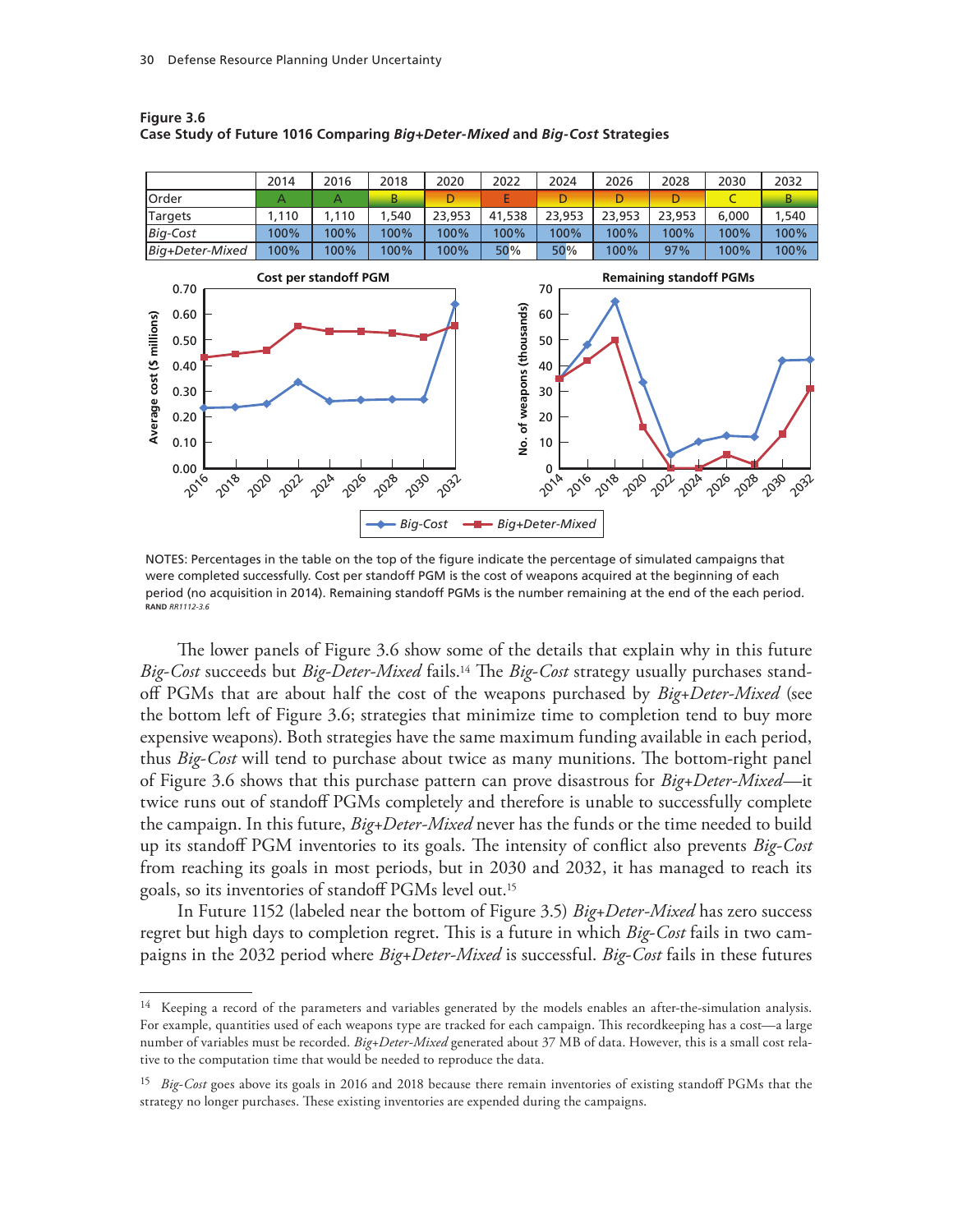because its goals are too small to stock sufficient quantities of munitions. *Big+Deter-Mixed* has sufficient weapons to complete all campaigns in this future but does not complete them as quickly as several other strategies.16

Future 1152 has security environment 24, which starts off as benign but enters a period of deterrence that is broken by major regional campaign (i.e., two types of campaigns in each period). As shown in the top panel of Figure 3.7, both strategies succeed until the year 2032, during which *Big-Cost* fails whereas *Big+Deter-Mixed* is successful. The lower panels of Figure 3.7 explain why. *Big+Deter-Mixed* increases its inventories of munitions throughout most of the future; however, it never reaches its full portfolio goals because the benign security environments in the early years provide only modest levels of munitions funding. In contrast, *Big-Cost*'s portfolio goals are much less costly, so it reaches them in 2020 and thereafter replaces only those weapons used during campaigns. In 2030, both strategies' inventories similarly deplete their inventories of standoff PGMs, but this reduction is a relatively greater percentage for *Big+Cost*. In 2032, *Big+Cost* is able to return its inventories to its goals; however, the legacy

**Figure 3.7 Case Study of Future 1152 Comparing** *Big+Deter-Mixed* **and** *Big-Cost* **Strategies**



NOTES: Percentages in the table on the top of the figure indicate the percentage of simulated campaigns that were completed successfully. Remaining standoff PGMs is the number remaining at end of the each period. Percentage of portfolio goal is the minimum percentage across all munitions after acquisition at the beginning of the period.

**RAND** *RR1112-3.7*

<sup>16</sup> *Big+Deter-Mixed* completes the campaigns in 88 days on average, whereas *Big-Time* and *Big+Deter-Time* complete the campaigns in 73 days and *Big+Deter/GPS-Mixed* completes the campaigns in 71 days. Therefore, *Big+Deter-Mixed* has a days to completion regret of 17 days.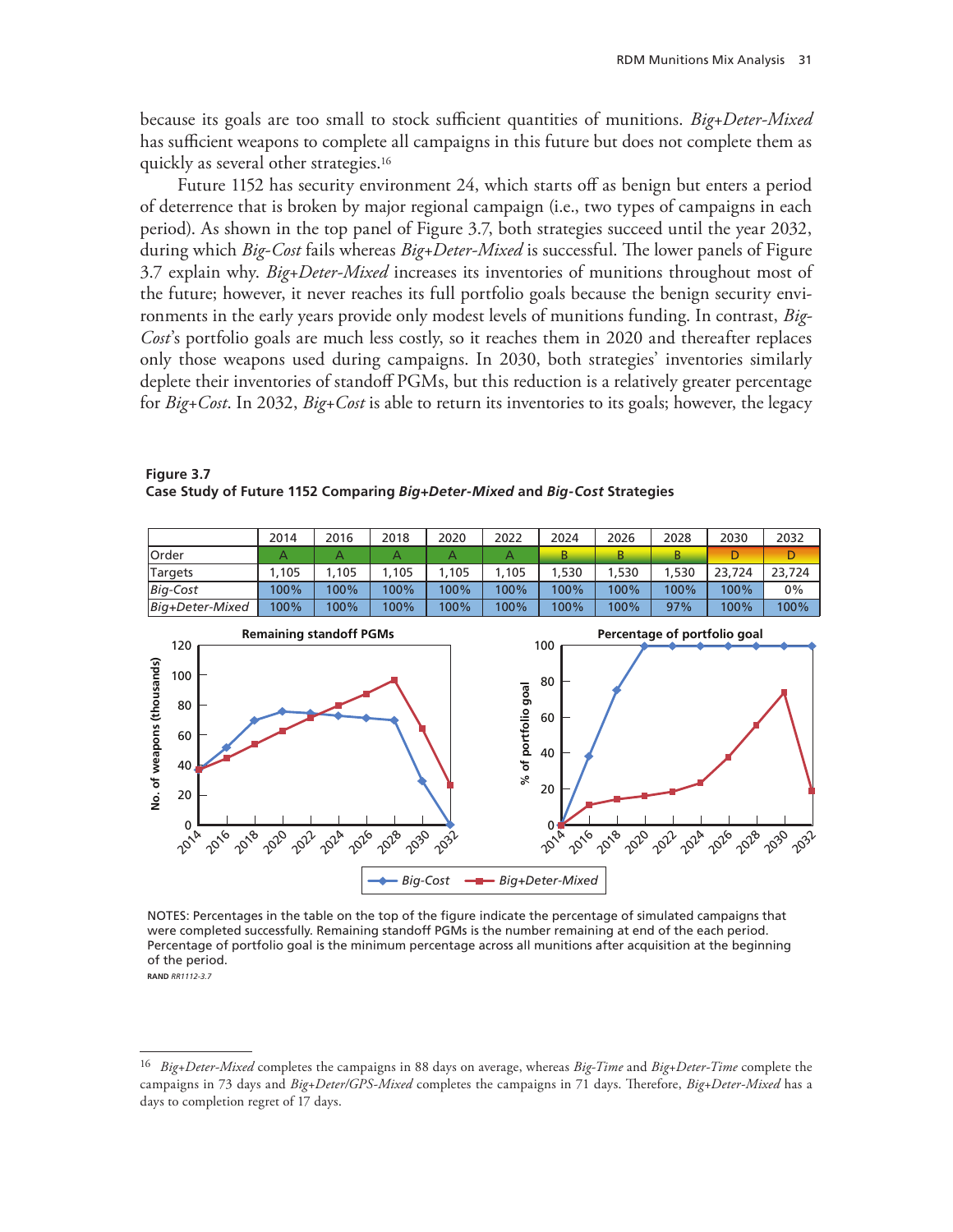weapons remaining from the current baseline were mostly used in 2030,<sup>17</sup> and the inventories are no longer sufficient to complete either campaign in 2032.

## **Performance of the** *Big+Deter-Mixed* **Strategy in the Extreme Scenario**

This study also compared the six alternative strategies in the Extreme Scenario, which includes the 889 futures in which *Big+Deter-Mixed* generally has a success rate less than 90 percent. Table 3.3 summarizes the results. As in the Moderate Scenario, *Big+Deter-Mixed* and *Big-Cost* are the two dominant strategies. The relative performance of *Big+Deter-Mixed* compared to the other strategies is even better in the Extreme than in the Moderate Scenario.

Overall, however, none of the alternative strategies considered in this analysis have sufficiently high success rates in the Extreme Scenario. Larger, more costly weapons portfolios would clearly increase success rates in this scenario. In addition, future RDM analyses might consider other policy options, such as developing a surge capability in the munitions industrial base or ensuring sufficient warning to increase munitions spending in advance of large campaigns. However, it is worth noting that the current analysis provides the valuable service of clearly delineating the types of futures beyond which the munitions mix strategies under consideration cease to perform well.

## **Future Focus on Purchase Rules in Addition to Portfolio Goals**

Most munitions mix analyses, including this one, focus on what we call here portfolio goals, which specify the desired number of weapons of each type policymakers aim to purchase. But as this analysis makes clear, the purchase rules, which specify the order in which munitions

| <b>Strategy</b>     | <b>Maximum</b><br><b>Adjusted Cost Maximum</b><br>Regret<br>(\$ Millions) | <b>Success</b><br>Regret (%) | <b>Number</b><br>with Zero<br><b>Success</b><br>Regret | <b>Number</b><br>with Zero<br><b>Success</b><br>and Cost<br>Regret | Average<br>Cost<br>(\$ Millions) | Average<br>Success (%) |
|---------------------|---------------------------------------------------------------------------|------------------------------|--------------------------------------------------------|--------------------------------------------------------------------|----------------------------------|------------------------|
| <b>Baseline</b>     | 43,924                                                                    | 44                           | 148                                                    | 73                                                                 | 57,277                           | 60                     |
| Big-Cost            | $\mathbf 0$                                                               | 43                           | 341                                                    | 341                                                                | 31,483                           | 61                     |
| Big-Time            | 58,646                                                                    | 21                           | 505                                                    | 86                                                                 | 69,243                           | 67                     |
| Big+Deter-Time      | 58,802                                                                    | 20                           | 524                                                    | 57                                                                 | 69,261                           | 67                     |
| Big+Deter-Mixed     | 56,117                                                                    | 16                           | 761                                                    | 278                                                                | 68,419                           | 70                     |
| Big+Deter/GPS-Mixed | 58,853                                                                    | 20                           | 579                                                    | 54                                                                 | 69,495                           | 68                     |

**Table 3.3 Summary of Measures in the Extreme Scenario (889 Futures)**

NOTE: The shaded rows indicate the two best-performing strategies.

<sup>&</sup>lt;sup>17</sup> The *Big-Cost* strategy ran out of four legacy PGMs completely in 2030, which it does not purchase as part of its strategy: AGM-154 (Joint Standoff Weapon), AGM-158 (Joint Air-to-Surface Standoff Missile-ER [extended range]), BGM-109E (Tomahawk Land-Attack Missile), and MGM-168 ATACMS (Army Tactical Missile System).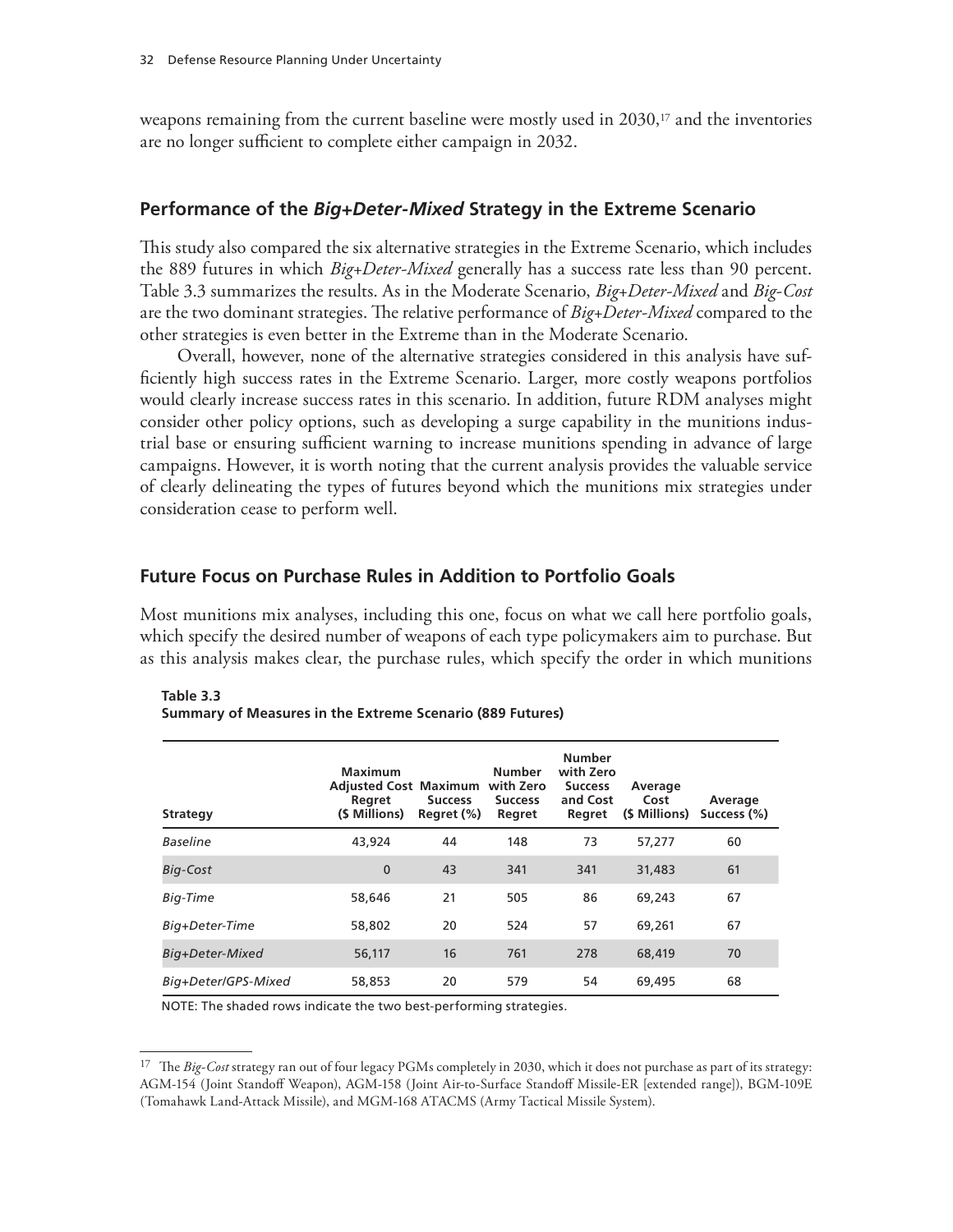will be replaced when the stockpile is depleted, may be at least as important in determining the success of any munitions mix strategy. In many futures, the *Big+Deter-Mixed* and *Big-Cost* strategies fail to complete campaigns, or fail to complete them quickly, because a series of earlier campaigns have depleted stockpiles, leaving them poorly matched to the needs of the next conflict.

Future RDM analyses could usefully focus on a wider and more carefully tailored set of alternative purchase rules than those considered here. However, the current analysis is sufficient to suggest some hypotheses regarding more successful purchasing rules. For instance, a step-wise purchasing strategy might prove promising. Such a strategy might initially, when faced with depleted inventories and limited funding, focus on purchasing economical weapons, similar to those in the *Big-Cost* strategy. Such purchases would aim at inventories able to successfully complete campaigns, even if it took a long time to do so. As inventories and funding increased, the strategy could next focus on purchasing more expensive weapons that can complete campaigns quickly. As a simple first step toward modeling such a step-wise strategy, one might design a purchase rule that first invests toward the *Big-Cost* portfolio, and—once achieved—switch to another portfolio that buys pricier weapons that aim to minimize time. Such a strategy should, at a minimum, perform at least as well as the *Big-Cost* strategy. It would also make clear the tradeoffs between spending additional resources on more effective weapons in the present and the risk of spending additional resources fighting longer campaigns in the future.

Note that such a step-wise strategy would focus on achieving robustness adaptively, that is, successfully evolving over time in response to new information. It would also exemplify several of Danzig's recommendations for preparing for predictive failure. The strategy would delay some decisions until more funding is available, prioritize cost-effective standoff weapons that are adaptable to a variety of future contingences, and purchase more for the short term. Such a step-wise strategy would first invest to ensure success and then invest to reduce time, total costs of campaigns (including the costs from lengthening campaigns), and risk.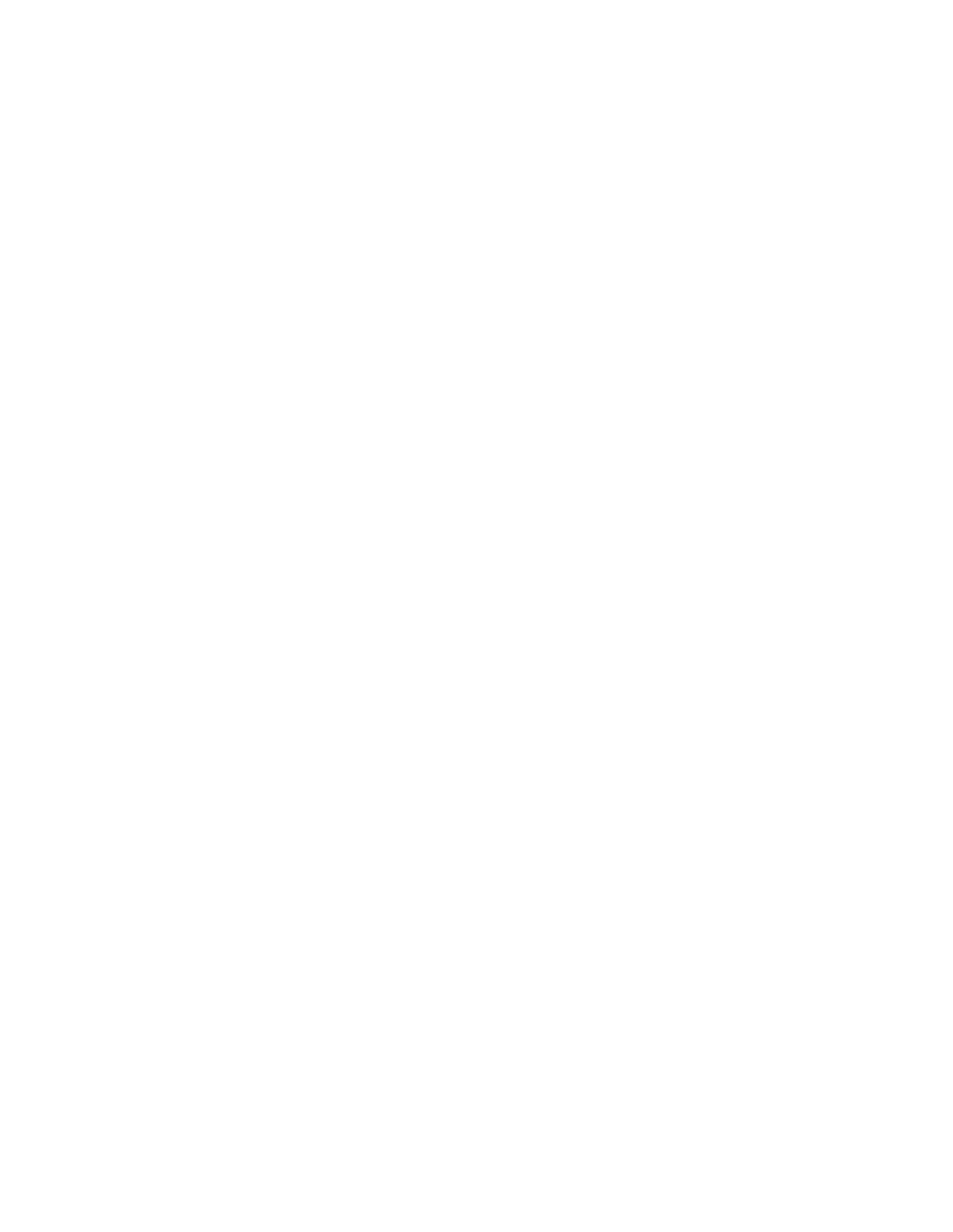This initial application to the munitions mix challenge suggests that RDM can provide useful inputs to defense planning. The approach provides a systematic, detailed, quantitative means to plan defense investments while acknowledging the likelihood of predictive failure. RDM stress-tests plans over a wide range of plausible futures, suggests scenarios that illuminate the distinguishing characteristics of futures in which strategies do and do not meet their goals, and helps decision makers use this information to develop more robust plans and evaluate the tradeoffs among them. RDM can help identify and evaluate adaptive strategies, ones designed to evolve over time in response to new information. Danzig (2011), among others, faults DoD for an overreliance on prediction in its planning. He recommends robust and flexible strategies as a response to the likelihood of predictive failure. Although RDM is not a substitute for DoD's current reliance on scenario-based analysis, with its overconstraining set of assumptions, this research project suggests how this new approach could complement traditional analysis. Such synergy could not only provide DoD with a significantly broader set of alternative futures to evaluate but also enable analytical economy by focusing these more costly techniques on scenarios of highest interest. This initial application suggests that RDM could not only help DoD conduct the type of planning demonstrated here—evaluating and implementing resourcefocused strategies—but also conduct programmatic-, policy-, and operational-related analysis associated with PPBS,<sup>1</sup> planning scenarios, and courses of action.

# **A Robust Munitions Mix Strategy**

The findings in this report emerge from simplified models and unclassified data, so at best are suggestive rather than definitive. Nonetheless, this analysis finds that a munitions mix strategy that we call *Big+Deter-Mixed* is robust over a wide range of plausible futures. The following summary of this strategy and its performance may provide useful insights for current munitions mix decisions and suggest more generally the types of information available from an RDM analysis.

The *Big+Deter-Mixed* strategy consists of a portfolio goal, which specifies the desired number of weapons of each type, and a purchase rule, which specifies the order in which munitions will be replaced when the stockpile is depleted. We constructed the portfolio goal by using a WoT optimization model to give the weapons mix that provides the best balance

<sup>&</sup>lt;sup>1</sup> PPBS is DoD's major decision making process, composed of planning, programming, and budgeting system. DonVito (1969).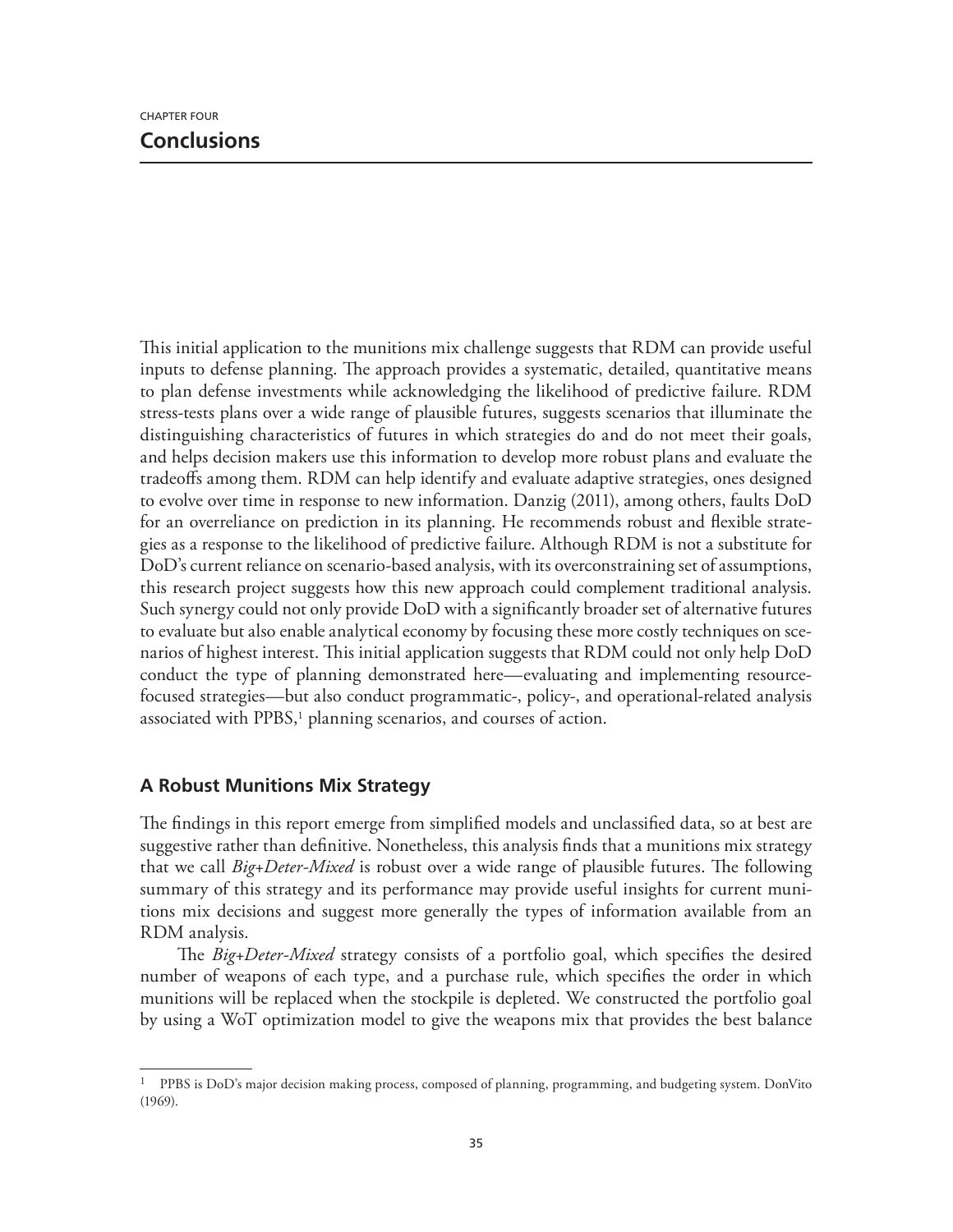between weapons' acquisition cost and time to completion for two planning scenarios: (1) a deterrence campaign with a small number of targets accessible only to standoff weapons and (2) two back-to-back medium-size campaigns. We chose this set of planning scenarios through an iterative process of stress-testing strategies with portfolio goals derived from alternative sets of planning scenarios. *Big+Deter-Mixed* uses a purchase rule we call Replenishment, which restocks weapons inventories in proportion to shortages in the inventories. We considered two alternative purchase rules and chose replenishment as the superior one.

We stress-tested *Big+Deter-Mixed* and five alternative strategies over a wide range of futures that combine assumptions about both large-scale factors—alternative security environment with varying levels of severity—and small-scale factors—alternative values for parameters representing weapons effectiveness, adversary capabilities, and tactical decisions. We evaluate the strategies with three measures of performance: their ability to complete campaigns (success rate), the speed with which they complete campaigns (days to completion), and the total cost of acquiring and replenishing the weapons portfolio (cost).

A scenario discovery statistical cluster analysis, applied to the model-generated database of thousands of futures, identified two important scenarios around which we organized our comparisons of the strategies. The Moderate Scenario contains those futures in which *Big+Deter-Mixed* has a generally high success rate (greater than 90 percent) and the Extreme Scenario contains those futures where *Big+Deter-Mixed* has a generally low success rate (less than 90 percent). The most important uncertainties distinguishing these two scenarios are the severity of the security environment and the effectiveness of GPS weapons. These two scenarios—Moderate and Extreme—suggest that with a high level of GPS effectiveness and in security environments up to the severity level of the last 20 years, *Big+Deter-Mixed* will have a generally high success rate over a wide range of assumptions about other uncertainties. If GPS effectiveness is low, the *Big+Deter-Mixed* strategy will have high success rates only in security environments about half as severe as those in the past 20 years.

Of the six strategies considered in this analysis, *Big+Deter-Mixed* is the most robust in both scenarios, in the sense that it performs better than the alternatives for each of the three measures—success rate, completion time, and cost—over a wide range of futures. A strategy called *Big-Cost* costs about a fourth of *Big+Deter-Mixed* in all futures, but in most futures (but not all), it has lower success rates and substantially longer completion times.

*Big+Deter-Mixed* does have vulnerabilities, however. In the Moderate Scenario, *Big+Deter-Mixed* completes campaigns in some futures significantly more slowly than in a strategy we call *Big-Time*, which costs about the same but stocks a larger number of expensive standoff weapons. In these futures, *Big-Time*'s extra, high-performance PGMs make a critical difference. Somewhat surprisingly, *Big+Deter-Mixed* also has lower success rates in some futures than *Big-Cost*, which stocks primarily less-expensive weapons. In these futures, in which the United States fights a series of closely spaced conflicts, the replenishment purchase rule focuses too many resources on restocking expensive PGMs, so that *Big+Deter-Mixed*'s munitions portfolio is misaligned with the needs of subsequent campaigns.

This vulnerability analysis suggests ways to adjust *Big+Deter-Mixed*'s purchasing rule that might eliminate this vulnerability with respect to the *Big-Cost* strategy. However, the vulnerability analysis does not suggest ways to adjust *Big+Deter-Mixed* (other than spending more on munitions) to eliminate the vulnerability with respect to the *Big-Time* strategy.

In the Extreme Scenario, *Big+Deter-Mixed* generally performs better than the alternative strategies but has insufficiently high success rates, because the scenario's campaigns require far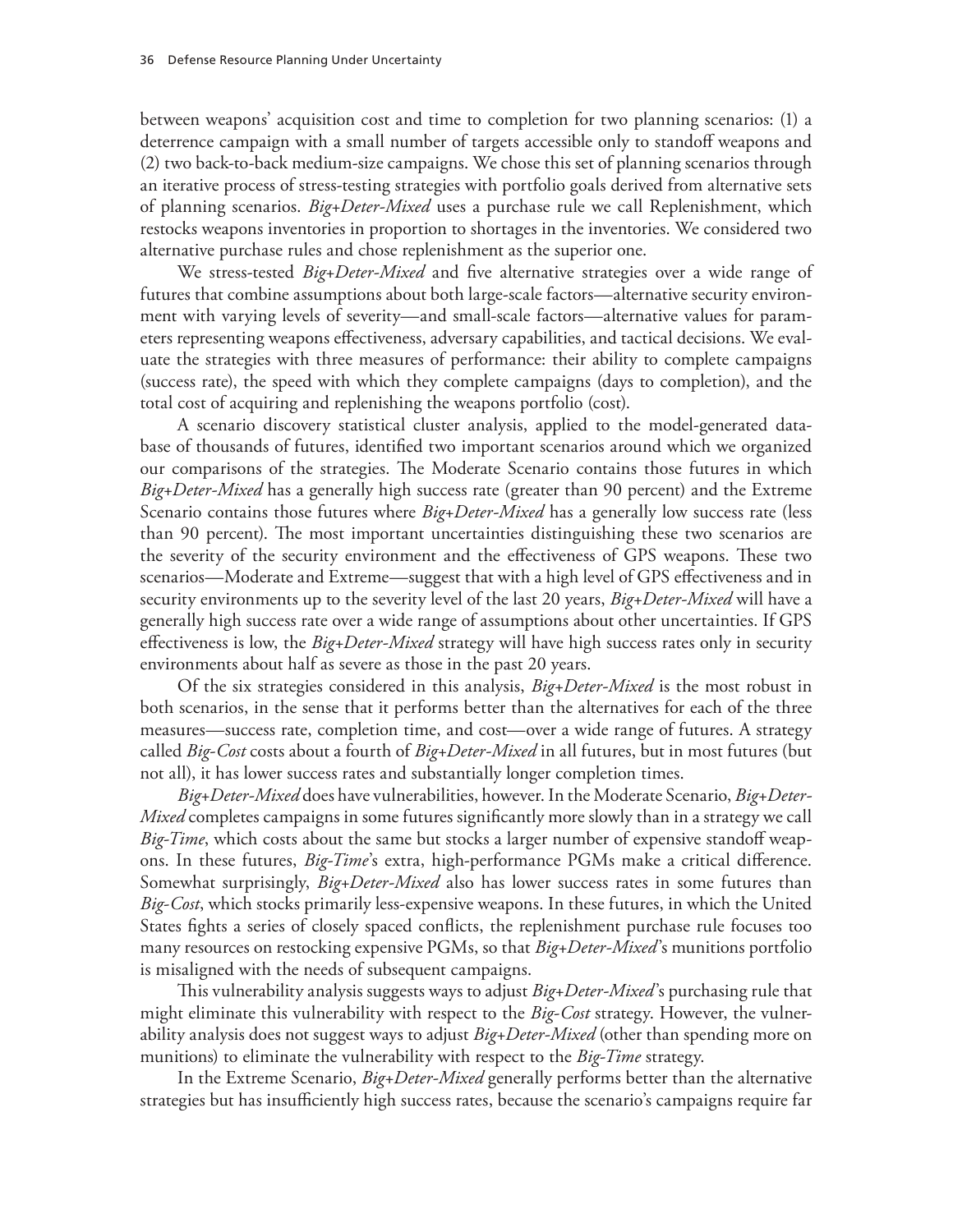more weapons than contained in the stockpiles. To reduce these vulnerabilities, the United States could spend more on munitions or consider other policy options, such as developing a surge capability in the munitions industrial base or ensuring sufficient warning time to increase munitions spending well in advance of large campaigns.

### **The Future of RDM in Defense Planning**

This initial application of RDM to the munitions mix challenge provides a proof of concept showing how RDM might be employed for defense planning, which was the research project's overarching goal. This particular munitions mix application demonstrates that RDM can provide the types of analytic information DoD might find useful in identifying robust and flexible strategies that can achieve success despite predictive failure.

Future RDM defense planning applications would need to address a number of challenges. First, to the extent that future RDM applications used models more complicated than those used in this study, they might need to draw on more powerful computational resources than we had available. The analysis here used relatively simple models with no classified data but still faced computational constraints. In particular, using complex models could take several weeks to conduct each iteration of the analysis, which reduces the rate at which we could design and explore new strategies.<sup>2</sup> DoD has access to more capable computational platforms, such as the defense computing resources (e.g., those of DoD's High Performance Computing Modernization Program). Using more powerful computational resources could have two major benefits. First, it would shorten the time between developing a new strategy and conducting the model runs necessary to assess that strategy. Thus, a greater number of iterations could be run in a given amount of calendar time to develop strategies that are robust to vulnerabilities discovered in each iteration. Beyond just adding more iterations, it would allow the research team to interactively investigate more policy options and optimization approaches. Second, it would allow the models to assess a larger, more realistic variety of targets, weapons, delivery platforms, and operational and environmental conditions. However, as RDM is integrated into defense planning, the computational requirements may also increase as the models used become more complicated.

Second, future RDM applications might need to employ a wider set of models, beyond the types presently used in current DoD planning exercises. For instance, the importance of purchasing rules in the Moderate Scenario, and the demands of the Extreme Scenario, suggest that in seeking robust strategies, an RDM munitions mix analysis might usefully consider policies that affect the munitions industrial base and logistics system, in addition to WoT campaign models. As an example, a more comprehensive follow-on analysis might consider the effect of weapons and manufacturing technology, acquisition and testing, weapons industrial base opportunities and limitations, economies of scale in both purchase and delivery of munitions, global redistribution of munitions, and integrated logistics during periods of conflict. Traditionally, the MRP employs only campaign models, so a more complete RDM analysis

<sup>2</sup> Running one strategy over 1,250 futures took about a week under ideal conditions (i.e., a dedicated core of a processor was available to process the strategy). However, computation time was much longer when the server was busy with other RAND projects.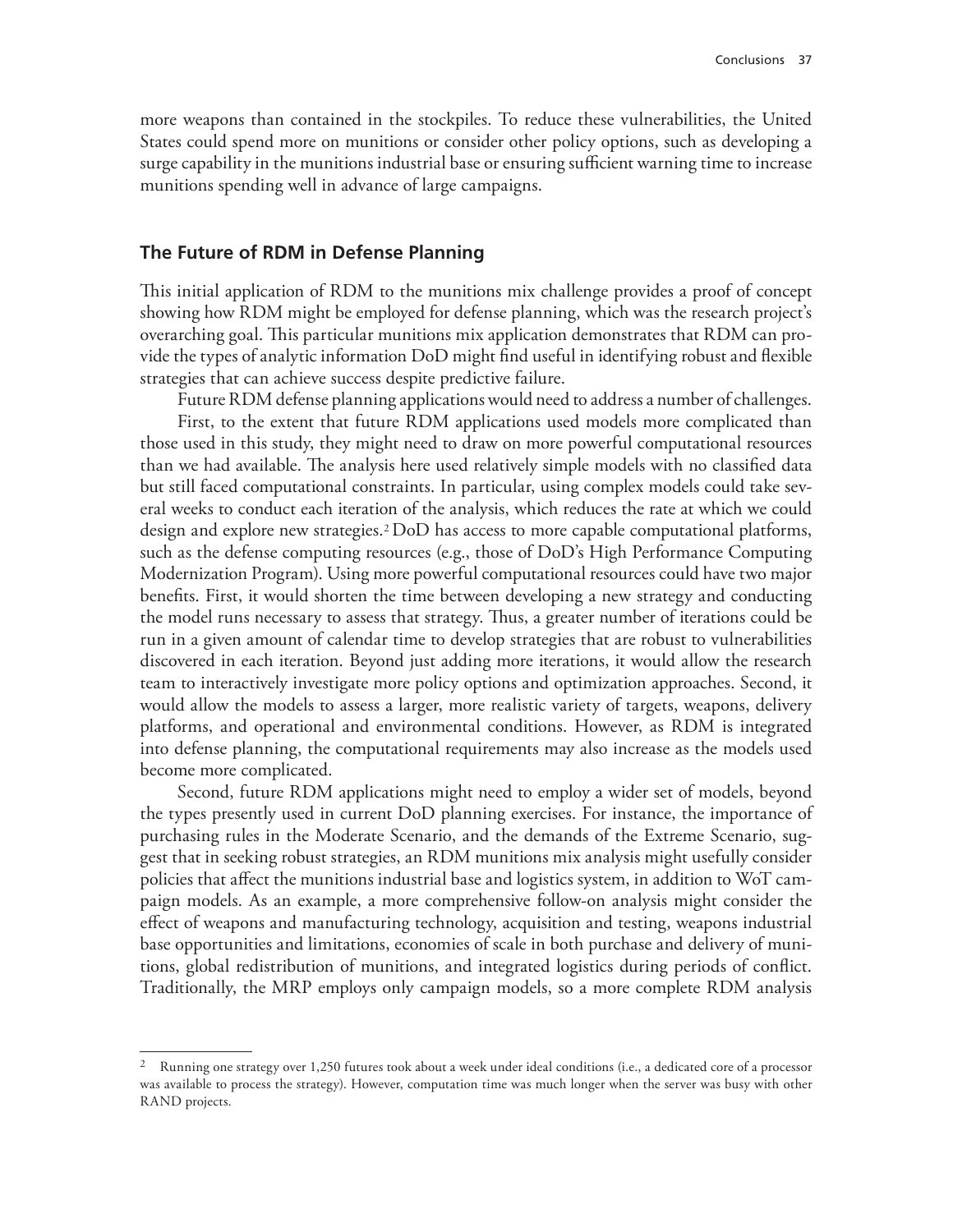could call for a significant expansion of the elements of the full system considered in DoD's munitions mix studies.

Finally, integrating RDM into defense planning could raise a number of analytical opportunities. Initially at least, and perhaps as a permanent approach, RDM might be used as a precursor to, or in parallel with, traditional processes. For instance, RDM could stress-test munitions mix strategies generated by the current MRP over a much wider range of futures and suggest new scenarios in which these strategies might be considered. In addition, RDM could provide guidelines for potential robust strategies, which could then be tested and fleshed out using traditional tools for defense planning. Such integration would raise important questions. For instance, RDM analyses that used more complicated models would involve and produce vast amounts of data—requiring means to make them transparent, traceable, and credible. Alternatively, RDM analyses with very simple models might serve as useful screening tools to situate more traditional, detailed analyses. Future research and experience might help clarify the situations in which RDM analyses might use simpler or more complicated models as part of overall, integrated planning processes.

Above and beyond these considerations of conducting and integrating different types of analysis, RDM might raise an issue of process and communication for DoD. For instance, RDM often stress-tests strategies until they break. This provides useful information, but DoD might have to employ security-sensitive procedures to internally and externally manage and communicate information regarding the vulnerabilities of their proposed policies.

We recommend that RDM be used to initially supplement current defense planning. As RDM continues to validate itself in the national security analytical realm, as it has in infrastructure planning, it can be better integrated into PPBS and deliberative planning activities. Shifting the defense planning processes to a more balanced approach, through the integration of RDM, would involve issues of adjustment, but we expect that RDM's benefits will far exceed its costs—to the benefit of the Pentagon, the Congress, and the nation. RDM would improve defense planning by enabling DoD to examine its strategies, policies, plans, programs, and budgets over a wide range of futures, identify vulnerabilities, and design responses that reduce those vulnerabilities. This in turn would improve DoD's ability to design and evaluate robust and flexible strategies. RDM can help DoD more successfully achieve its goals in a world in which surprise and uncertainty are virtually certain to lead to predictive failure.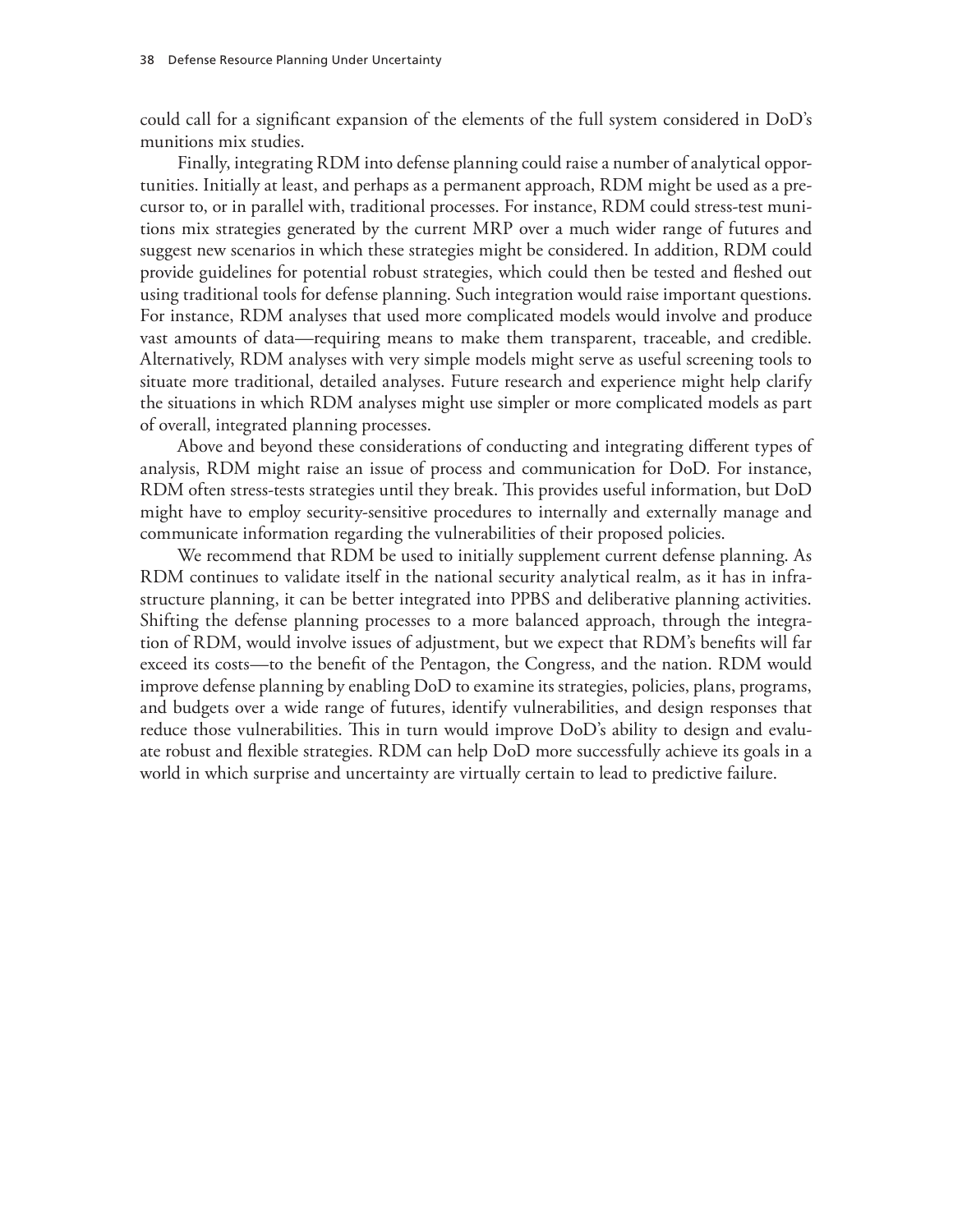## **Introduction**

This appendix overviews the WoT model and then describes WoT in functional terms, its key techniques and algorithms, its limitations and artificialities, its coding standards, its modes of operation, and its data file.

## **Overview**

WoT is a time-stepped Monte Carlo simulation of strike campaigns. It attempts to quickly achieve a user-specified objective (the destruction of a given fraction of a specified target set) within the limits of weapon inventories, weapon delivery rates, and the anti-access capabilities of adversaries. It does so using user-specified alternative strategies against high-priority targets and limits on weapon use such as constraints on collateral damage.

Many tradeoffs are possible in the design of force-on-force models such as WoT. Speed and detail can be traded off against each other, as can transparency and validity. The RDM process requires a fast and transparent model (because of the large number of cases to be treated and because of the need to explain results). To illustrate its speed, when run on a laptop computer with trials entailing 6,280 targets having 25 priorities, WoT completed 100 trials in 57 seconds. WoT provides a high level of transparency by relying on a few simple techniques and algorithms. It also features over a dozen "probes" that enable users to follow and understand its operation. For example, one such probe allows users to follow day-by-day progress as campaigns proceed. Another probe illuminates the weapon selection process, and so on.

WoT adheres to certain user-imposed rules and constraints. For example, users may impose a shoot-look-shoot strategy or a shoot-shoot-look strategy against high-value targets. As another example, users can constrain weapon use (perhaps by prohibiting the use of large "dumb" bombs against targets in urban areas). WoT has three modes of operation: normal, time-minimizing, and cost-minimizing. In its normal mode of operation, WoT seeks to kill prioritized targets as effectively as possible within the limits of weapon inventories, weapon delivery rates, and the previously described user-imposed rules and constraints. In its timeminimizing mode, WoT identifies the weapon mix yielding the most rapid achievement of objectives subject to weapon delivery rate limits. In its cost-minimizing mode, WoT identifies the munitions mix yielding the lowest procurement-cost munitions mix with which objectives can be achieved.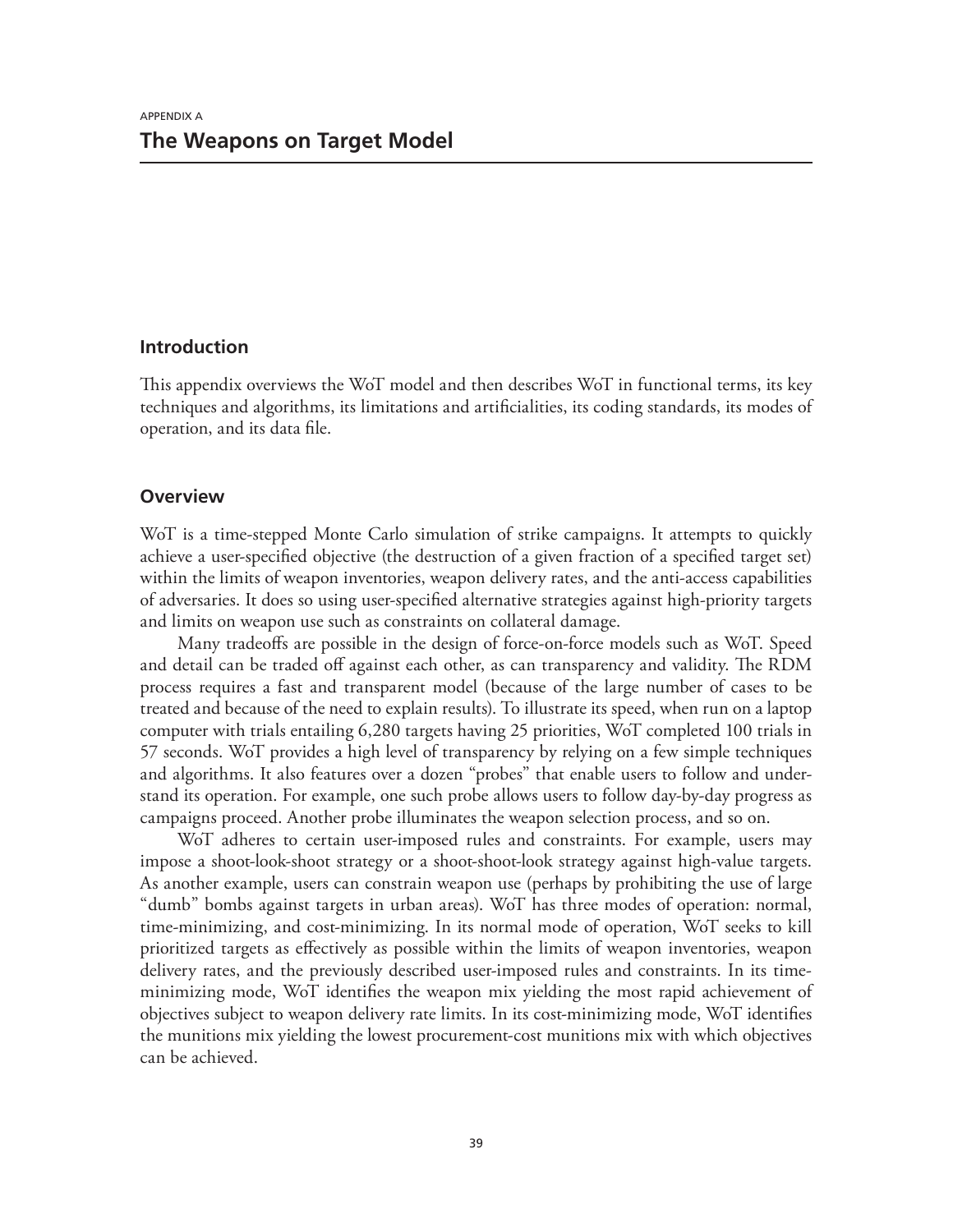WoT imposes minimal constraints on users. In particular, it has no meaningful limit on the number of targets or target types, weapons or weapon types, means of weapon delivery, and so on.

WoT output includes the following:

- summary material describing scenarios, the mode of WoT operation employed, and the weaponeering tactic selected against high-priority targets
- a description of weapon delivery rate capabilities, in terms of surge and sustained rates
- a summary of the level of success achieved, including the overall average number of targets killed and the fraction of targets killed; WoT's objective, also stated as a percentage of targets killed, is also provided
- weapon expenditures by weapon type, expressed as the mean and standard deviation of the number of weapons expended across all trials
- weapon costs by weapon type, expressed as the mean and standard deviation of the procurement cost of weapons expended across all trials; total weapon procurement cost is also provided
- additional summary information, such as the cumulative probability of successful termination by day
- information generated during trials to facilitate testing and improve understanding of outcomes, including day-by-day activity and result summaries, progress in achieving user-specified subobjectives, planning processes, and weapon selection processes
- outputs from "probes" described previously.

## **Techniques and Algorithms**

Two key techniques in making WoT run efficiently are prioritization of targets in the WoT data set and the preprocessing of Pks. Target prioritization enables the efficient target selection process shown in Figure A.1. Preprocessing Pks enables the simple weapon selection process shown in Figure A.2.

The so-called "greedy algorithm" and the Mersenne Twister are two key algorithms in WoT. Greedy algorithms follow the problem-solving heuristic of making the locally optimal choice at each stage with the hope of finding a global optimum. WoT uses the greedy algorithm for the prioritized target set in all modes of operation.<sup>1</sup> Although greedy algorithms are generally very efficient means for finding optimal solution, they do not always do so. Sometimes they yield locally optimal solutions that approximate a global optimal solution in a reasonable time. The problem of mistaking a locally optimal solution (a "bump") for a global optimal solution (a "peak") was not seen in the WoT application when optimal solutions were found manually. More abstractly, the appropriateness of the greedy algorithm in minimizing cost or campaign time is illustrated by a simple thought experiment based on a simple question: Can the addition of an option (not forced) to use a weapon increase the minimum time or cost to complete a campaign? Such an option clearly cannot force an increase in the cost or time to complete a campaign because the option can be ignored. In the WoT application, the greedy algorithm resembles the steepest-edge method used in linear programming. Many organiza-

<sup>1</sup> In its normal and time-minimizing modes of operation, WoT selects the usable weapon with the highest Pk against any given target. In its cost-minimizing mode, WoT selects the usable weapon with the highest ratio of Pk to unit cost (the weapon providing the most "bang for the buck").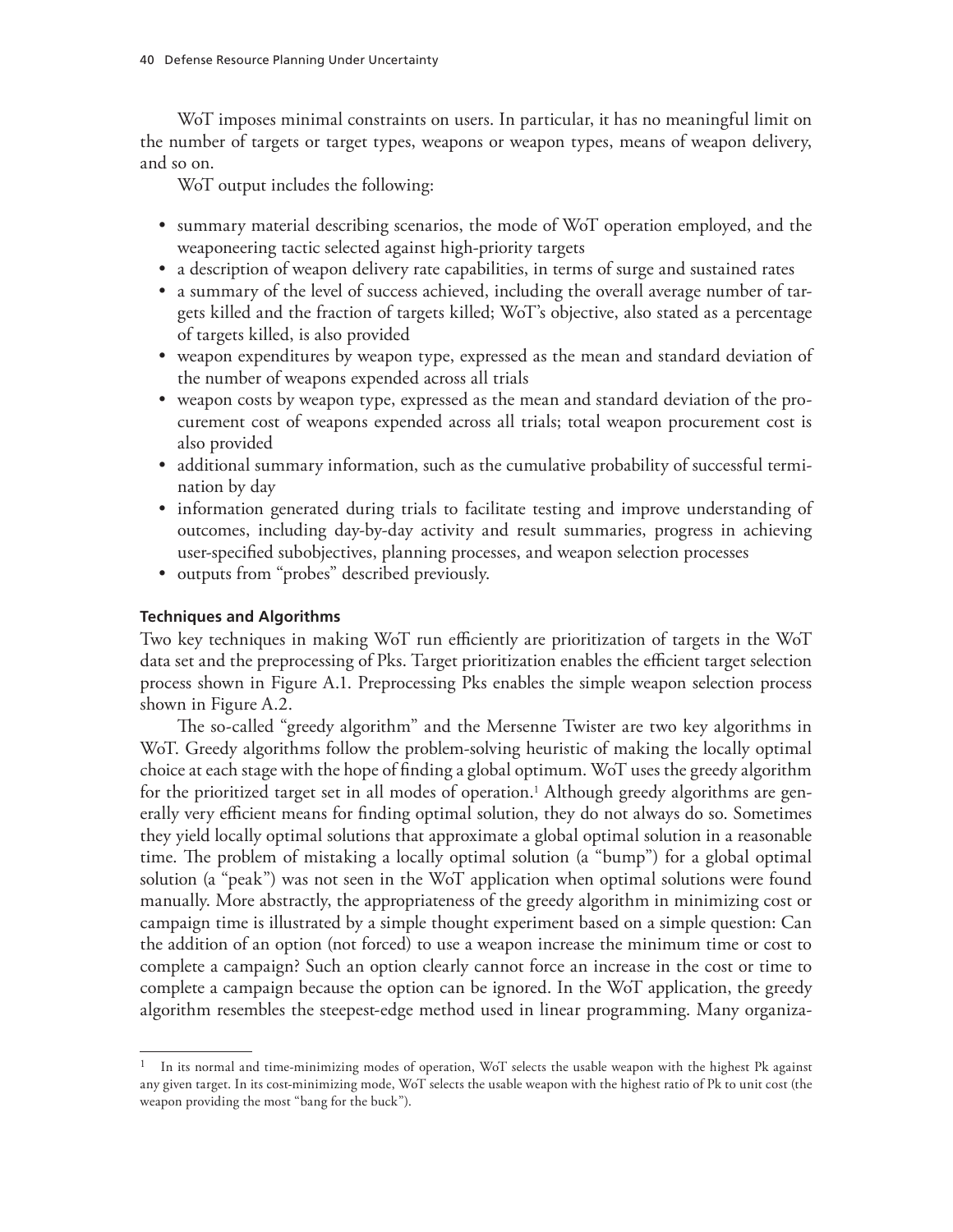



**RAND** *RR1112-A.1*

tions, for instance the assessment branch of the Office of the Chief of Naval Operations, N-81, find the greedy algorithm an effective approach in their campaign analyses.

A high-quality pseudorandom number generator is critical to generating valid results in Monte Carlo simulations. The Mersenne Twister is currently regarded the current gold standard of pseudorandom number generators for Monte Carlo simulations.2 To illustrate, the period of a pseudorandom number generator is a simple indicator of its quality. The Mersenne Twister algorithm has a staggering period of  $1.3 \times 10^{90}$  samples. The Mersenne Twister also has the advantage of portability; results generated using a 32-bit Windows computer are identical to those generated on a 64-bit Apple Macintosh computer.

#### **Limitations and Artificialities**

Fleeting and dispersed targets were added late in the development of WoT. Testing against such targets using probes indicated no operational problems. However, problems were reported when optimizing weapon inventories against target sets including such targets. Project resource limitations prevented exploration of these reports, so WoT should not be used in its optimization modes against target sets including fleeting or dispersed targets.

<sup>2</sup> See University of Michigan (undated).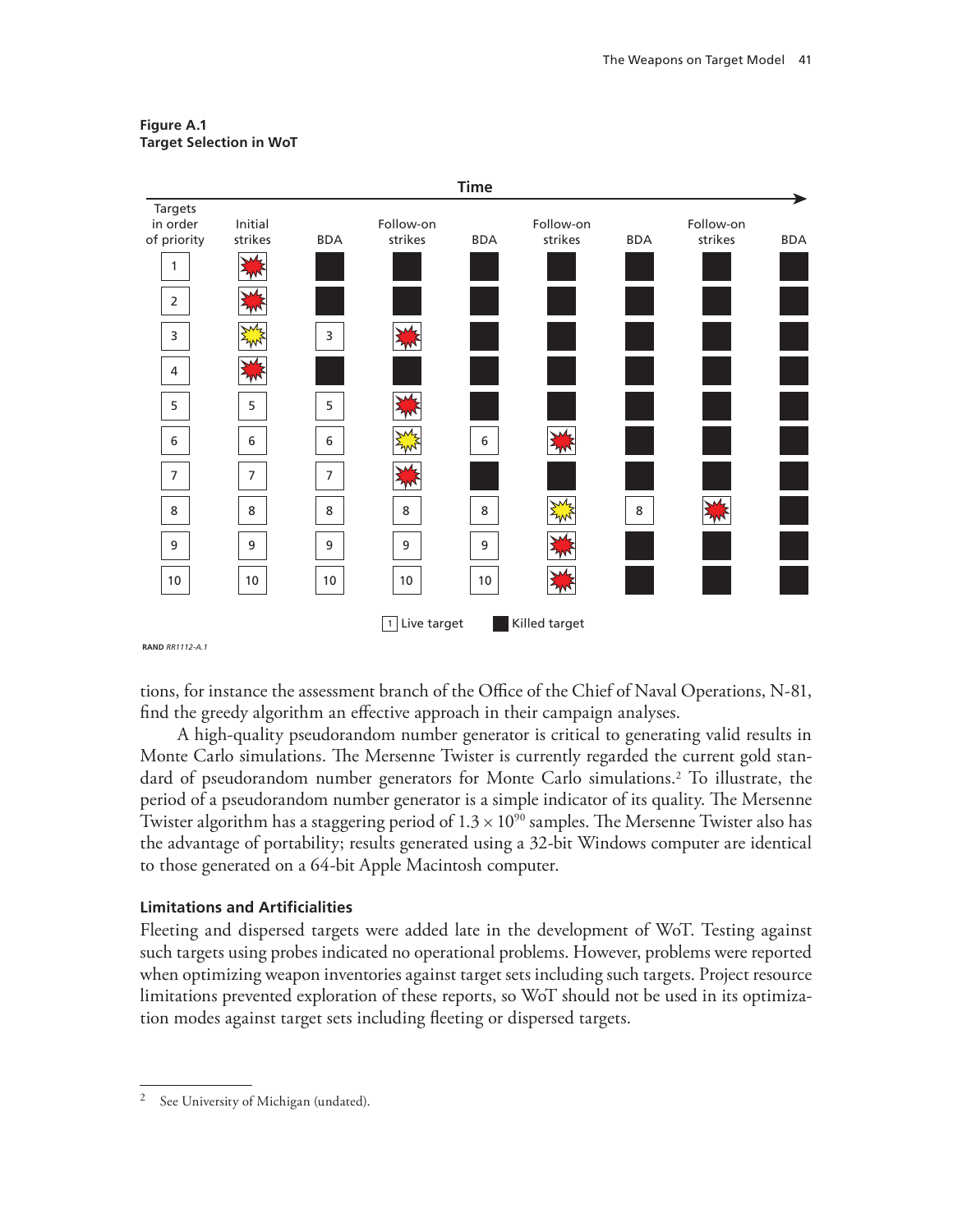

**Figure A.2 Weapon and Target Pairing in WoT**

In its cost-minimizing mode, WoT identifies the weapon mix with the least procurement cost capable of meeting scenario requirements. This process was recognized as suboptimization; it would be better to identify the weapon mix with the lowest total warfighting cost capable of meeting scenario requirements. A process for identifying such a weapon mix was developed, but project resource limitations prevented its implementation.

The greatest artificiality of WoT is in its treatment of adversary air defense systems. Rather than rolling back air defenses and progressively exposing targets to attack, WoT treats air defenses in an all-or-nothing manner. In principle, such treatment could be avoided by simply associating targets with the defense systems protecting them and allowing the target to be struck freely when all such defensive systems have been killed. However, such detailed modeling lies beyond the scope of this project. The effects of this artificiality can be reduced by describing the expected air defenses that must be killed to achieve a semi-permissive environment.

Lack of reconstitution capabilities for Red is another artificiality in WoT. Reconstitution capabilities could be added with data describing reconstitution rates.

WoT does not treat Blue attrition. Blue losses are not counted, and sustained weapon delivery capacities do not degrade over the course of conflicts. Implementing Blue losses was determined to be beyond the scope of this project, but a placeholder method that could be used to implement Blue losses was built into WoT.

Perfect bomb damage assessment (BDA) is the last noted artificiality in WoT. Targets are determined to have been killed if and only if they have actually been killed. The simulation of imperfect BDA is thorny both for failure to recognize that a target has been killed or the false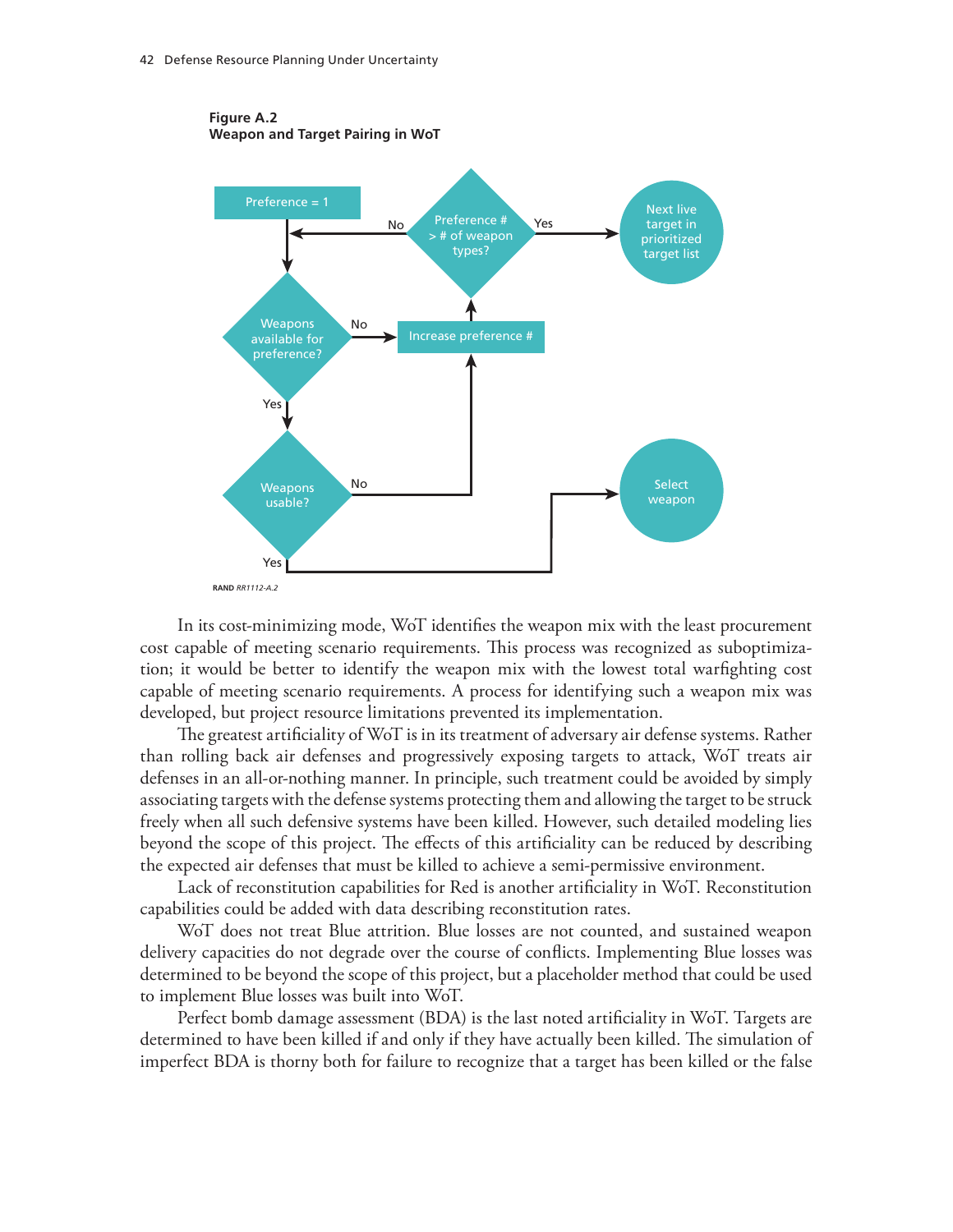belief that a target has been killed. At present, the best way to incorporate the effects of imperfect BDA is a "tax" on Pks to increase weapon expenditures.

## **Functional Description**

WoT is described here functionally in terms of overall organization, initialization, operation, and termination.

## **Organization**

WoT is organized simply using just three methods (essentially subroutines):

- 1. a method for starting up the model
- 2. a method for executing trials, generating intermediate results, and outputting final results
- 3. a method for shutting down the model.

## **WoT Initialization**

Initialization of WoT on startup begins by priming a pseudorandom number generator with fixed seeds. This assures that its results are reproducible. WoT then opens the input file "WoT.dat" determining the name for an output file to be used by Analytica, the name of the scenario (which can include material used by Analytica), and possibly other files used for testing or special purposes. One such special purpose is determining the weapon mix with minimum procurement cost—here WoT opens the file "OptWpns.dat" into which it will write that optimum weapon mix. Another special purpose is enabling the user to rerun cases of interest here WoT opens the file "seed.log" so that a trial of interest can be recreated using the original seeds for the pseudorandom number generator to reproduce and examine previous results.

## **Operation**

Operation begins with trial setup, preprocessing weapon effectiveness data, trial initialization, daily operations, and trial termination.

## *Trial Setup*

Trial execution begins by setting up the scenario for the trial. This entails the following steps:

- 1. Determine the initial permissiveness and the requirement to achieve a permissive environment in the event that the initial environment is nonpermissive.
- 2. Determine the maximum number of days a scenario simulation will be allowed to run and the number of Monte Carlo trials to be conducted.
- 3. Determine a weapon rule to be used in deciding on the number of weapons to be allocated against high-priority targets by level of permissiveness. The choices are (a) use a single weapon, (b) use a pair of weapons to more quickly defeat air defenses, and (c) use as many weapons as needed to achieve 95 percent confidence that air defense targets will be killed.
- 4. Determine weapon groupings. The weapon group construct is used to capture the idea of competition for delivery resources. It also captures the idea of independence among delivery resources. For example, there is competition among gravity weapons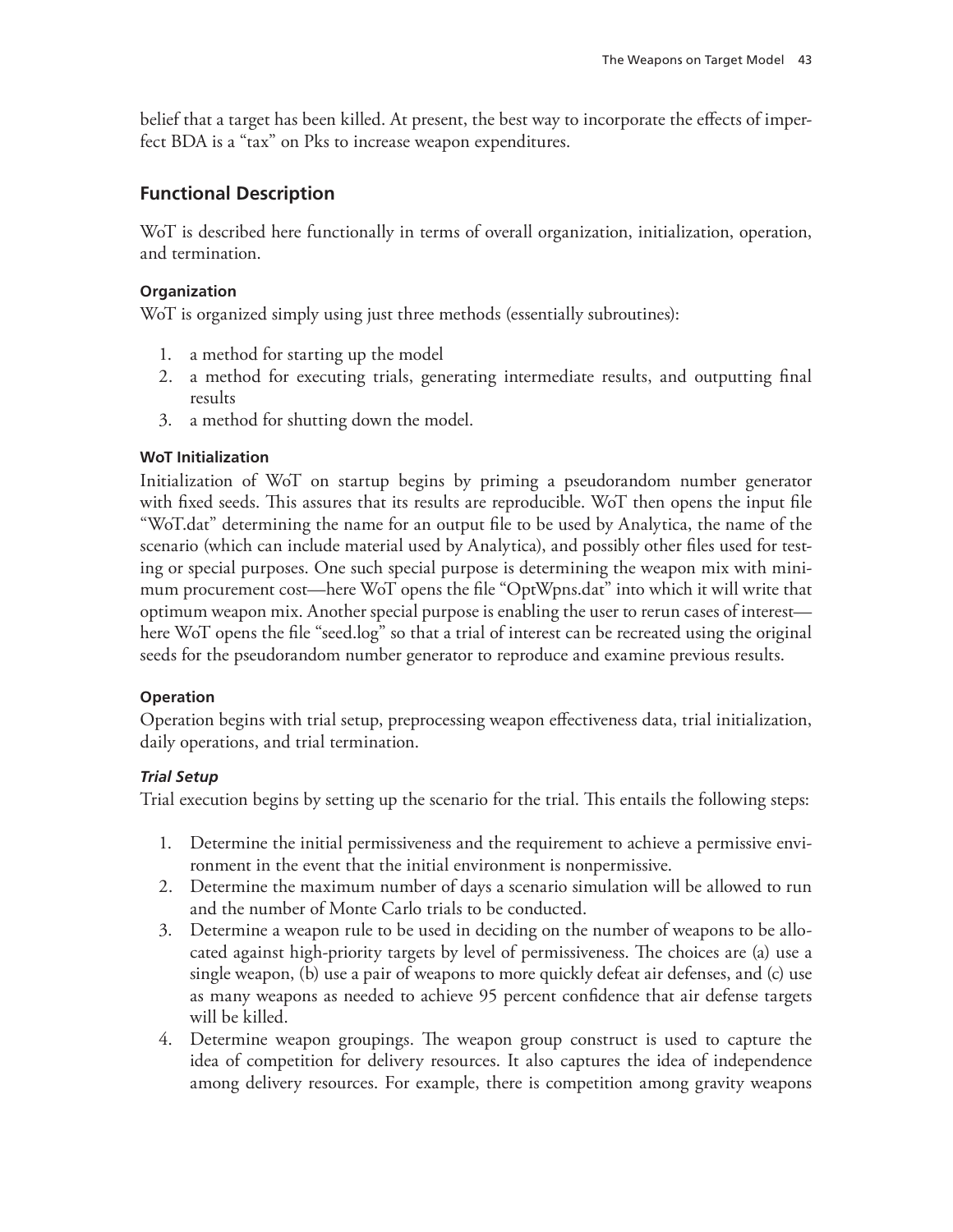for aircraft. On the other hand, the number of surface-to-surface weapons that can be launched in a given day is independent of the number of strike sorties that can be generated on that day

- 5. Set surge and sustained rates, which are described by weapon group using the number of surge days possible, the surge delivery rate, and the sustained delivery rate. For some weapon systems, such as Tomahawk land attack missiles, surge rate is not applicable. Surge and sustained rates are set equal for such weapon systems.
- 6. Set the number of distinct types of weapons, the number of weapons of each type available at the outset of the scenario, the permissiveness condition under which a given weapon type is usable, and the weapon group to which an individual weapon belongs.
- 7. Define holders for intermediate and end results. For example, holders for the mean and standard deviation of weapons expended are defined by weapon type.
- 8. Define the terms needed for preprocessing data (described below).
- 9. Define the terms needed to characterize individual targets. For example, targets are characterized by priority, as live or killed, distributed, and so on.
- 10. Read user-defined Pks for each weapon against each target type as well as the unit cost of each weapon.3
- 11. Compute the cost-effectiveness of each weapon against each target type. Costeffectiveness against a given target type is computed as Pk divided by unit cost. Weapon cost-effectiveness will be used only in WoT's cost-minimization mode.
- 12. Read target priorities by type and assign priorities to individual targets.

## *Preprocessing Weapon Effectiveness Data*

Following initial setup of the scenario, WoT preprocesses inputs to speed up weapon selection. In its normal or time-minimizing modes, WoT attempts to use weapons with the highest Pk against each target. In its cost-minimizing mode, WoT attempts to use the most cost-effective weapon against each target. Pk values and cost-effectiveness scores are sorted accordingly. This gives WoT a prioritized list of weapons for use against each target type according to its mode of operation.

## *Trial Initialization*

Following preprocessing, metrics that crosscut trials are initialized. For example, total weapon procurement cost is initialized to 0; it is incremented as trials are completed.

## *Daily Operations*

WoT makes certain determinations at the outset of each day. Have any scheduled replenishments arrived? Are any surviving fleeting targets exposed? If a fleeting target has just become vulnerable, how long will it remain so? With these determinations, a strike plan is generated and strikes are conducted accordingly. At the end of each day of operation, BDA is conducted to determine stochastically which engaged targets were killed in the previous day and which targets survived. After completing BDA, a status assessment is performed. Have priorities been achieved? If initial conditions were nonpermissive, are conditions now permissive?

 $3$  Users can assign Pks to prevent inappropriate weapon use. For example, a weapon that would create unacceptable collateral damage against a given target type can be assigned a Pk of 0 against that target type. As another example, a weapon that represents overkill against a given target could in turn be assigned a Pk of 0 against that target type.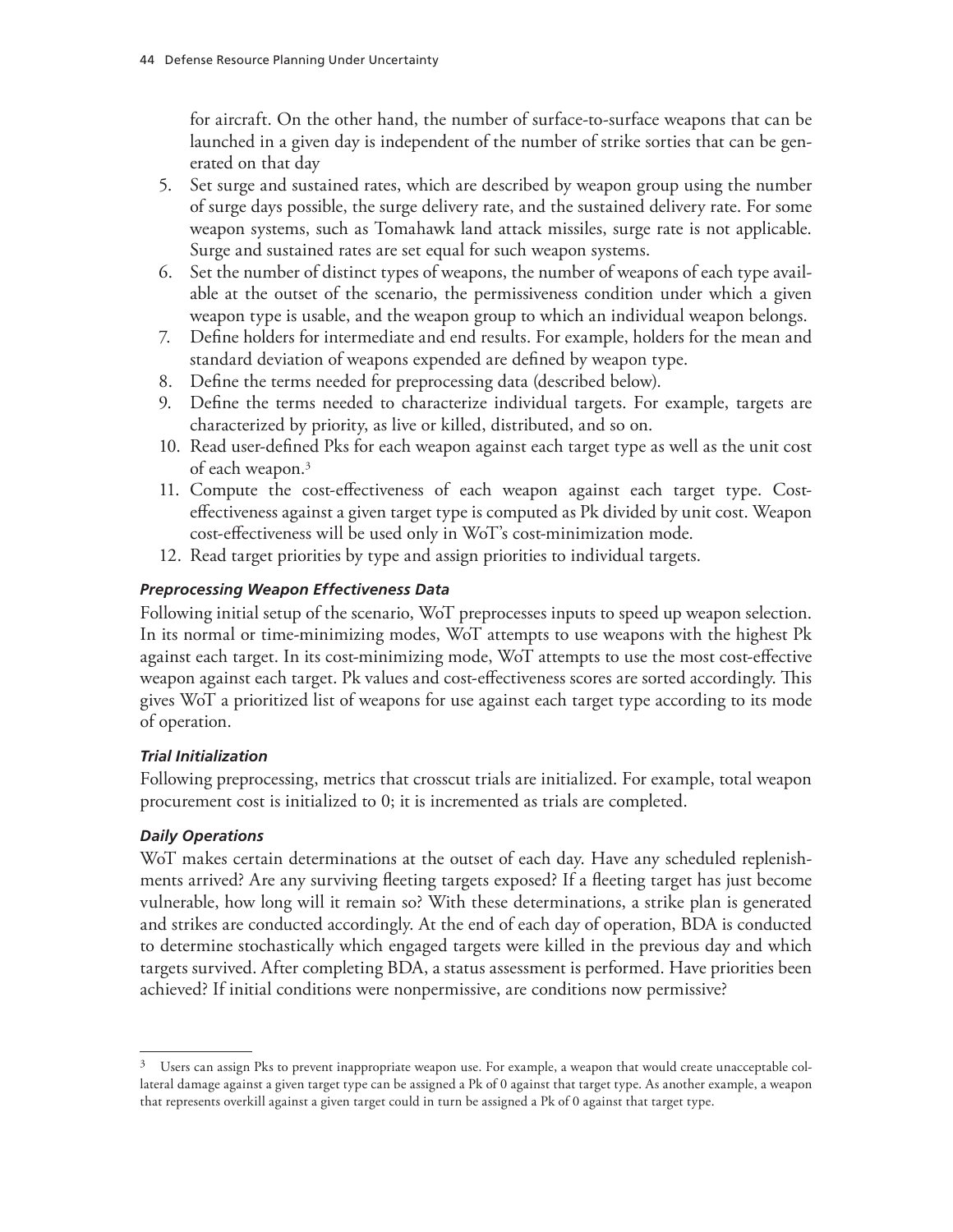WoT, in its normal mode of operation, begins with the highest-priority targets and assigns the highest Pk usable weapon against each of them. A weapon is declared usable if (1) there is delivery capacity for it, (2) the weapon can be used in the current permissiveness environment, and (3) WoT has not been forbidden to use the weapon against the target.4 Strikes are conducted daily with each day's strikes followed by BDA. The process of striking targets by priority is illustrated in Figure A.1, which illustrates the simple case of ten targets and a weapon delivery rate limited to four weapons per day.

WoT normally selects weapons according to their probability of kill. Choices are made within the constraints of weapon inventories, usability, and the availability of means of delivery. This process is illustrated in Figure A.2. WoT first decides if a preferred weapon is available. If it is not, it moves on to its next-preferred weapon. If a weapon is available, WoT tests for its usability. As noted previously, an available weapon is declared usable if (1) there is delivery capacity for it, (2) the weapon can be used in the current permissiveness environment, and (3) WoT has not been forbidden to use the weapon against the target. Hence, weapon selection is done by order of preference against the target of interest with the requirement that there is at least one weapon remaining in the portfolio, that there is means to deliver the weapon, that the weapon can be used in the current permissiveness environment, and that the use of the weapon against the target of interest is acceptable to the user.

### *Trial Termination*

Trials are terminated when user-specified objectives have been achieved or when WoT determines that those objectives are unachievable. As an example of the latter determination, WoT will terminate when all weapon inventories have been exhausted or when all remaining weapons are unusable against a live target that must be killed to meet user-specified requirements.

### *Run Termination*

WoT executes a user-specified number of trials for each case. WoT prepares and outputs final results when those trials have been completed.

## **WoT Data Files**

A short sample WoT data file is provided in Figure A.3. Line numbers in the example have been added for clarity; line numbers are not present in actual data files.

A line-by-line description of the data file is now provided to explain WoT setup and to provide insights into the operation of WoT.

Line 1. This is a scenario description. It can be arbitrarily long. For this sample data file, WoT would designate the scenario "Sample Short Data File."

Line 2. This is a 0/1 Boolean entry indicating whether the scenario is initially considered permissive. Low-level conflicts are examples of initially permissive scenarios. Conflicts with adversaries having strong anti-access/area denial capabilities are examples of initially nonpermissive scenarios. The sample data file indicates an initially nonpermissive environment.

<sup>4</sup> For example, weapon use against certain types of targets can be forbidden because their use would cause unacceptable collateral damage or because they represent "overkill." Setting the weapon's Pk against the target to 0 signals forbidden use.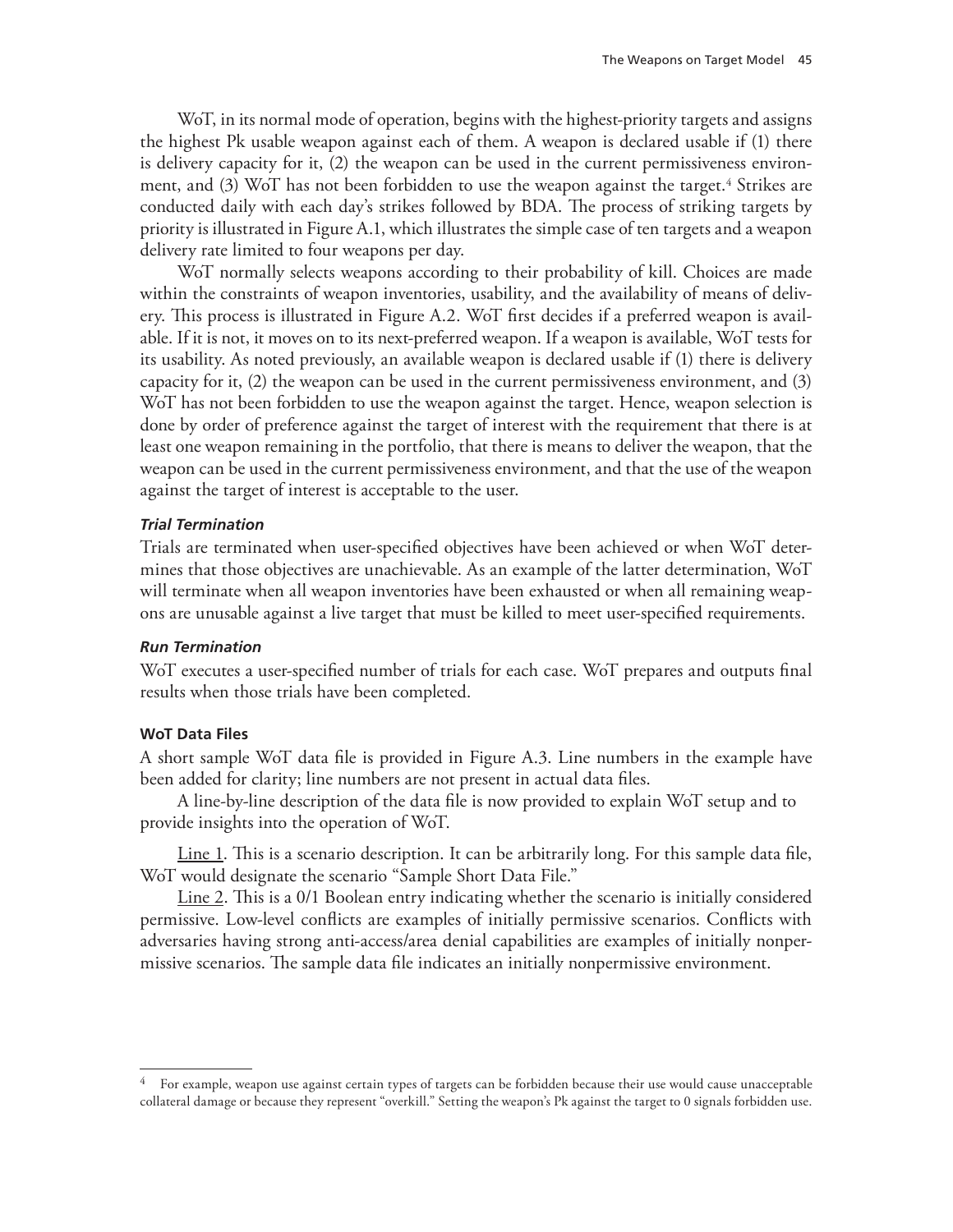### **Figure A.3 A Sample WoT Data File**

| 1              |                               |                          |              |                                                                     |
|----------------|-------------------------------|--------------------------|--------------|---------------------------------------------------------------------|
| $\mathbf 1$    |                               |                          |              |                                                                     |
| 100            |                               |                          |              |                                                                     |
|                |                               |                          |              |                                                                     |
| 200            |                               |                          |              |                                                                     |
|                |                               |                          |              |                                                                     |
| $\mathbf{2}$   |                               |                          |              |                                                                     |
| $\overline{0}$ | $\mathbf{2}$                  |                          |              |                                                                     |
|                |                               | 999                      | 100          | 100                                                                 |
|                | $\mathbf 2$                   |                          |              |                                                                     |
|                | 85                            | 0.130                    | $\mathcal O$ | $\bigcirc$                                                          |
|                | 10                            | 1.447                    | 0            | $\bigcirc$                                                          |
|                | 999                           |                          |              |                                                                     |
|                | 10                            |                          |              |                                                                     |
|                | 10                            |                          |              |                                                                     |
|                | $\overline{4}$                |                          |              |                                                                     |
|                | 4<br>$\mathbf 1$              | $\bigcirc$<br>$\bigcirc$ | 0            |                                                                     |
|                | 8<br>$\mathbf 2$              | $\bigcirc$<br>$\circ$    | 0            |                                                                     |
|                | 12<br>$\overline{\mathbf{3}}$ | 0<br>$\bigcirc$          | 8            |                                                                     |
|                | 16<br>4                       | $\bigcirc$<br>$\bigcirc$ | 0            |                                                                     |
|                | $\mathsf{O}$                  | 0.33                     |              |                                                                     |
|                | $\mathbbm{1}$                 | 0.52                     |              |                                                                     |
|                | $\mathbf{2}$                  | 0.31                     |              |                                                                     |
|                | 3                             | 0.34                     |              |                                                                     |
|                | 100.0<br>$\mathbf 1$          | $\mathbf 1$              |              | Sample Short Data File<br>100<br>50<br>0.50<br>0.50<br>0.35<br>0.34 |

Line 3. This indicates the target priority level for achieving permissive conditions. In this example, only the highest-priority targets must be killed to achieve permissive conditions.

Line 4. This indicates the maximum number of days (here 100) that trials will be allowed to run. In addition to allowing users to impose a time limit on campaigns, this input serves as a guard against runaway trials that WoT for some reason cannot terminate. Such trials were eliminated in testing.

Line 5. This indicates the required percentage of targets to be killed for success. It is used, as will be discussed below, to temper the effects of all-or-nothing anti-access capabilities for the adversary.

Line 6. This is the number of trials to be conducted.

Line 7. This specifies a strategy for assigning weapons against high-priority (anti-access system) targets. Here, the entry 1 indicates the use of a shoot-look-shoot strategy with highpriority targets struck using a single weapon followed by BDA. The entry 2 indicates a shootshoot-look strategy in which high-priority targets are struck with two weapons before conducting BDA. This strategy accelerates the achievement of permissive conditions at the cost of increased use of the most capable weapons. The entry 3 indicates a strategy against difficult-tokill high-priority targets in which weapons are assigned until a 95 percent probability of kill is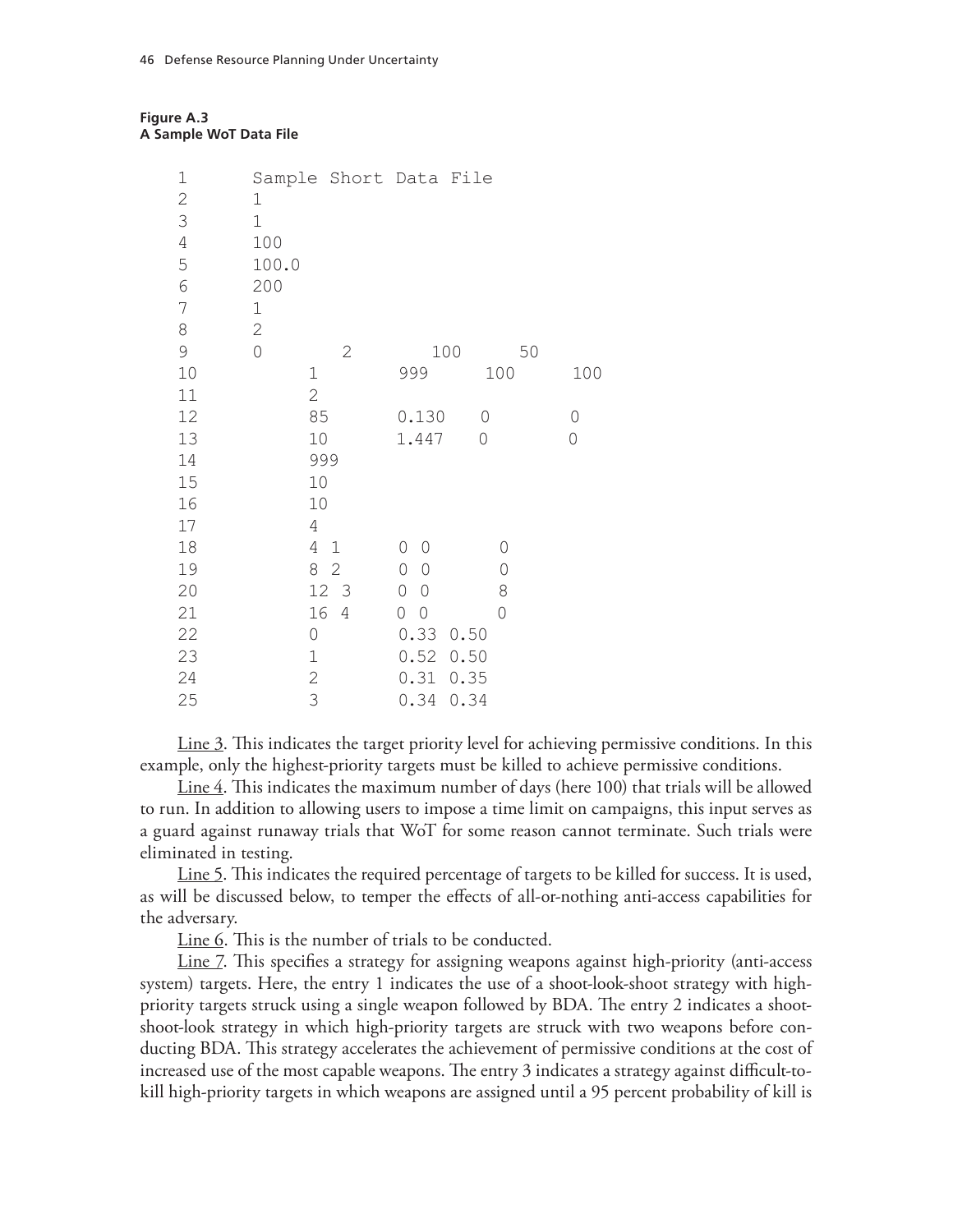achieved. This strategy can accelerate the achievement of permissive conditions more than the shoot-shoot-look strategy—at a higher cost in the use of the most capable weapons.

Line 8. This is the number of weapon groups to be used. A simple weapon grouping might use two weapon groups: surface-to-surface missiles and air-delivered weapons. A more sophisticated grouping might organize weapons into surface-to-surface missiles, those delivered by bombers, and those delivered by fighter/attack aircraft. Without weapon groups (i.e., using an all-encompassing weapon delivery rate), we would have such anomalies as the inability to launch a JDAM because the weapon delivery rate was exhausted by TLAMs. Put another way, weapon groups allow for independence in the use of weapons with differing means of delivery.

Lines 9 and 10. Weapon groups are characterized by weapon delivery rates in surge and sustained operations. These lines indicate the duration of surge operations and the number of weapons per day in surge and sustained operations. In this example, there are two weapon groups with the first group able to surge for two days with a surge rate of 100 weapons per day followed by a sustained rate of 50 weapons per day. The second group in this example is able to deliver 100 weapons per day under all conditions. It might reflect surface-to-surface missiles, to which the surge concept does not apply.

Line 11. This is simply the number of types of weapons. In this simple example, there are only two types of weapons.

Lines 12 and 13. These lines describe the two types of weapons specified above. The initial number of weapons in the portfolio, weapon unit cost, usability in nonpermissive environments, and the weapon group associated with the weapon are specified.

Line 14. This is the frequency with which resupply is conducted. The value 999 entered into data assures that there will be no resupply in campaigns that cannot extend beyond 100 days.

Lines 15 and 16. These lines reflect the number of weapons of both types added to the portfolio when replenishment occurs (ignoring the fact that with replenishment scheduled every 999 days, there will be no replenishment).

Line 17. This line identifies the number of distinct target types in the target set.

Lines 18–21. Each of these lines characterizes the targets of a given type in the target set. The first entry specifies the number of targets of the specified type. The second entry specifies the priority of the target type. The next two entries are used to characterize fleeting and distributed targets. Fleeting targets are characterized by the mean time between periods of exposure and the duration of periods of exposure. Distributed targets are characterized by their number of designated mean points of impact (DMPIs): Point targets can be identified as having 0 or 1 DMPI. To illustrate, line 20 ("12 3 0 0 8") indicates that there are 12 targets of this type, they are third in priority, they are not fleeting, but are dispersed with 8 DMPIs.

Lines 22–25. The last lines of the WoT data set specify weapon Pks for target/weapon pairs. Thought of as a table, each row reflects a target type and each column reflects a weapon type. As noted above, weapon use against a set target type can be prohibited by setting the associated Pk to 0.

## **The WoT Header File**

WoT uses a single so-called header file, "WoT.h," to define the objects (such as weapons and targets) in WoT. The header file is used to set the mode of operation, with instructions for doing so in the header file. The header file can also be used to activate and deactivate probes that can be used for testing and increasing transparency.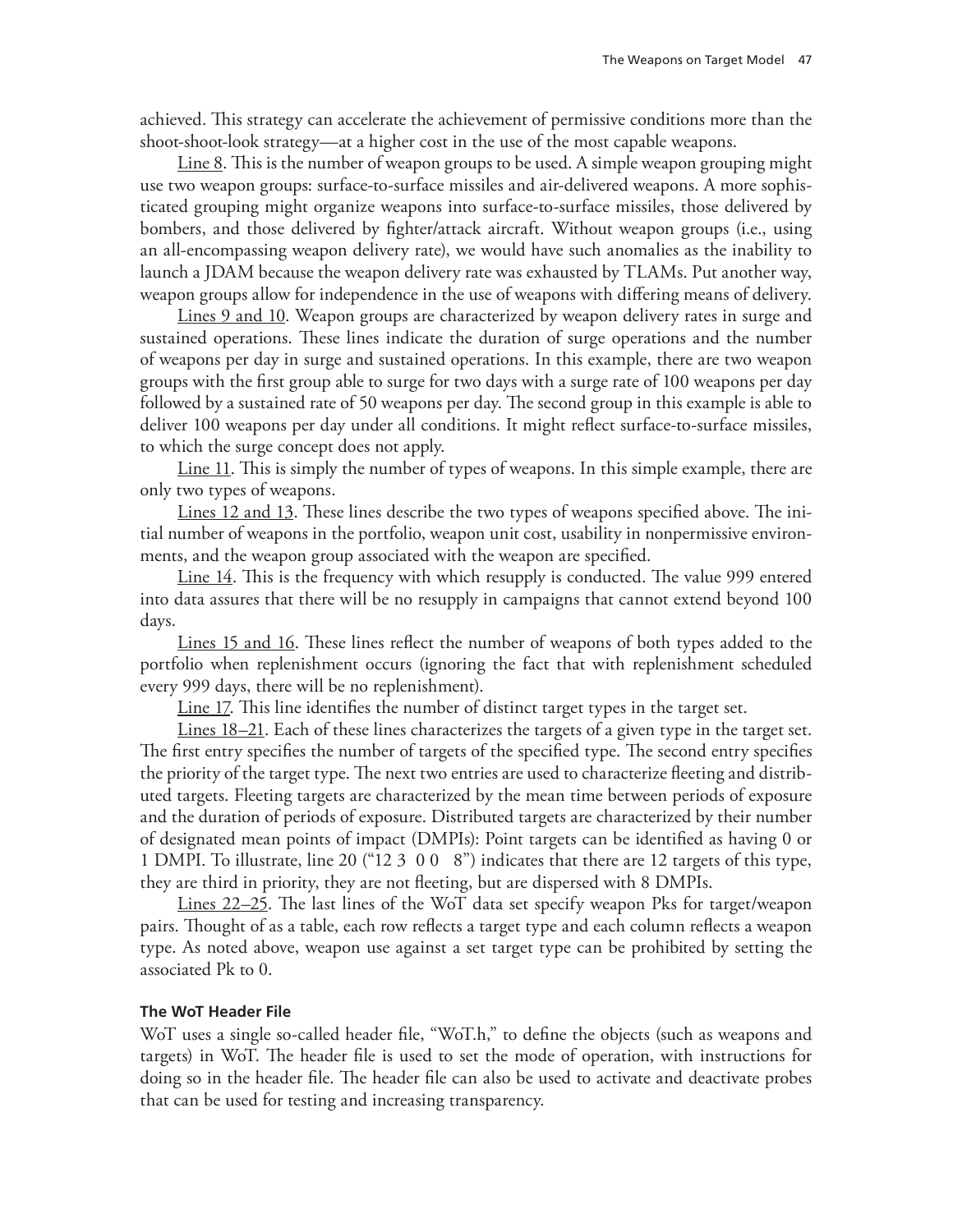### **Coding Standard**

WoT is written in the 2003 version of ANSI-standard C++. The 2003 standard was selected for portability; it was thought possible that some users' systems might not have the most recent (2011) C++ compiler. Also, little coding advantage was seen in the most recent standard for this application. DoD coding standards were used to develop WoT.

WoT has eight points of internal self-testing. For example, WoT checks to see if targets have been entered in priority order. If not, an error message indicates the problem and its location. WoT always terminates when it detects an error so that such errors cannot be ignored. WoT also uses a belt-and-suspenders approach in some areas with results computed by two separate means using different inputs. Failure to agree between the two processes would signal a problem.

Naming conventions were carefully developed and rigidly enforced in WoT. For example, weapon expenditures are tracked by weapon type using the variables "SumWpnsXpnd-Type" and "Sum2WpnsXpndType" to represent the sum of weapons expended and the sum of squares of the number of weapons expended.

WoT has thorough internal documentation describing and explaining code and even indicating possible code modifications. To illustrate, the method for planning strikes has over 200 lines, equating to over five pages, of internal documentation

As indicated above, WoT was tested across a variety of Windows, Unix, Linux, and Macintosh computers. It was tested using two C++ compilers for Windows and two C++ compilers for Macintosh computers. No code modifications were found to be needed to port the code from one machine to another, and results were identical across all machines.

Finally, WoT was strenuously tested across thousands of machine-generated cases with no inexplicable results reported.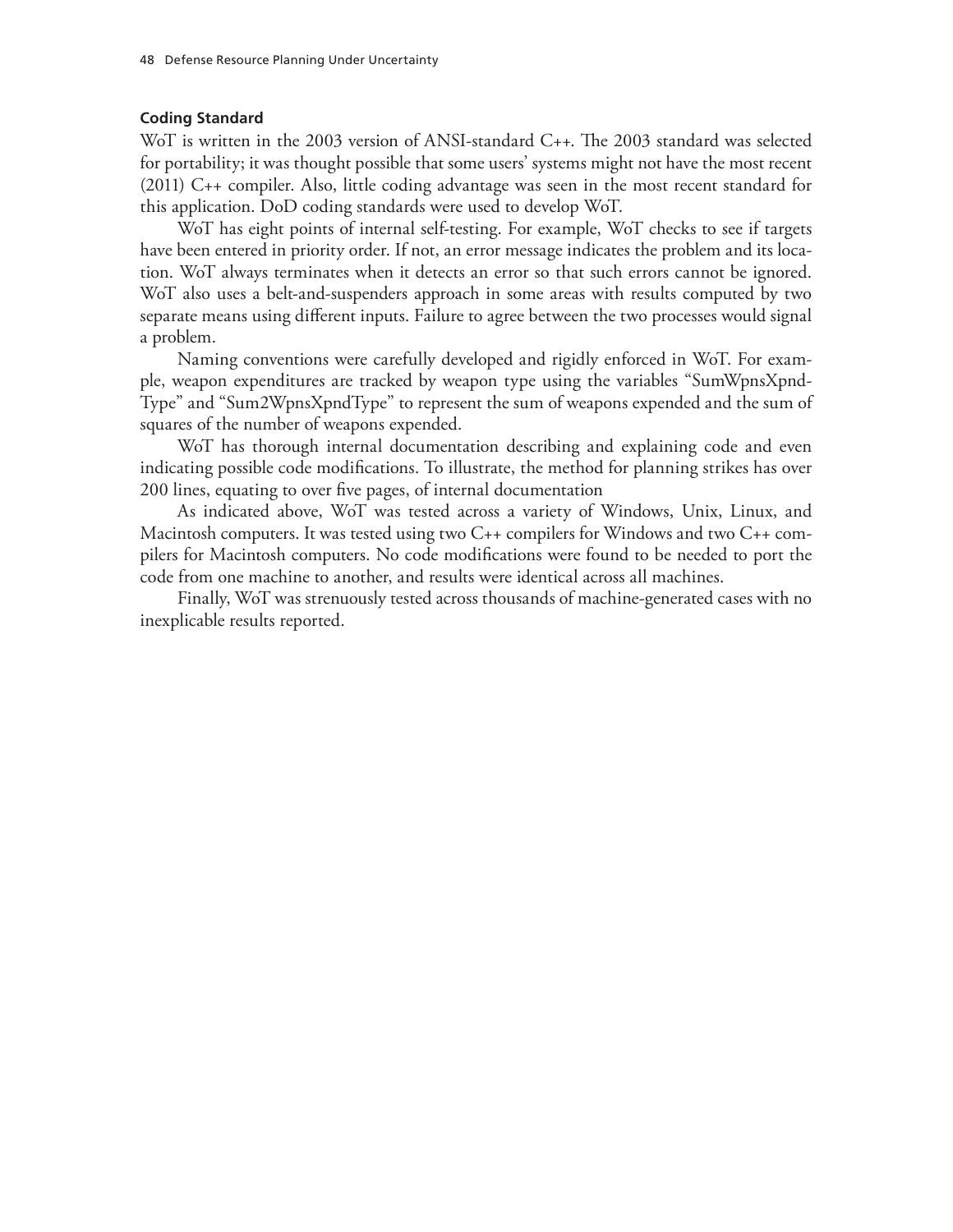As with many RDM exercises, this project employed an XLRM framework to help guide model development and data gathering. In addition, the RDM analysis's participatory scoping step—organizing discussions within the project team and with the project sponsor—relied heavily on this framework. XLRM proves useful because it helps organize relevant factors into the components of a decision-centric analysis.

The letters X, L, R, and M refer to four categories of factors important to an RDM analysis:

- **• Exogenous uncertainties (X)** are factors outside decision makers' control, such as the future security environment, funding levels, and the adversary's capabilities that influence the ability of a munitions mix strategy to achieve military goals.
- **• Policy levers (L)** are near-term actions that decision makers want to consider—in this case the initial munitions mix and how munitions stockpiles will be replenished over time.
- **Relationships (R)**, generally represented by simulation models, describe how the policy levers perform, as measured by the metrics, under the various uncertainties.
- **• Metrics (M)** are the performance standards used to evaluate whether or not a choice of policy levers achieves decision makers' goals.

In essence, RDM compares the performance of alternative combinations of policy levers, as evaluated by the metrics, over a wide range of uncertain futures using the relationships or models.

This appendix is organized around this XLRM framework, as summarized in Table 2.1. It first describes the simulation models, the relationships (R), used in this study. It then describes the specific metrics (M) used to judge the effectiveness of alternative munitions mix strategies, the policy levers (L) that constitute the specific munitions mix strategies considered in this study, and the exogenous uncertain factors (X) that might affect the performance of these strategies.

# **Relationships (R): Models**

This project uses a WoT model, which is a fast-running emulator of the more detailed campaign models currently used by CAPE. This model is described in detail in Appendix A. As shown in Figure 2.4, we combine this model with a CG, in Analytica, that creates a series of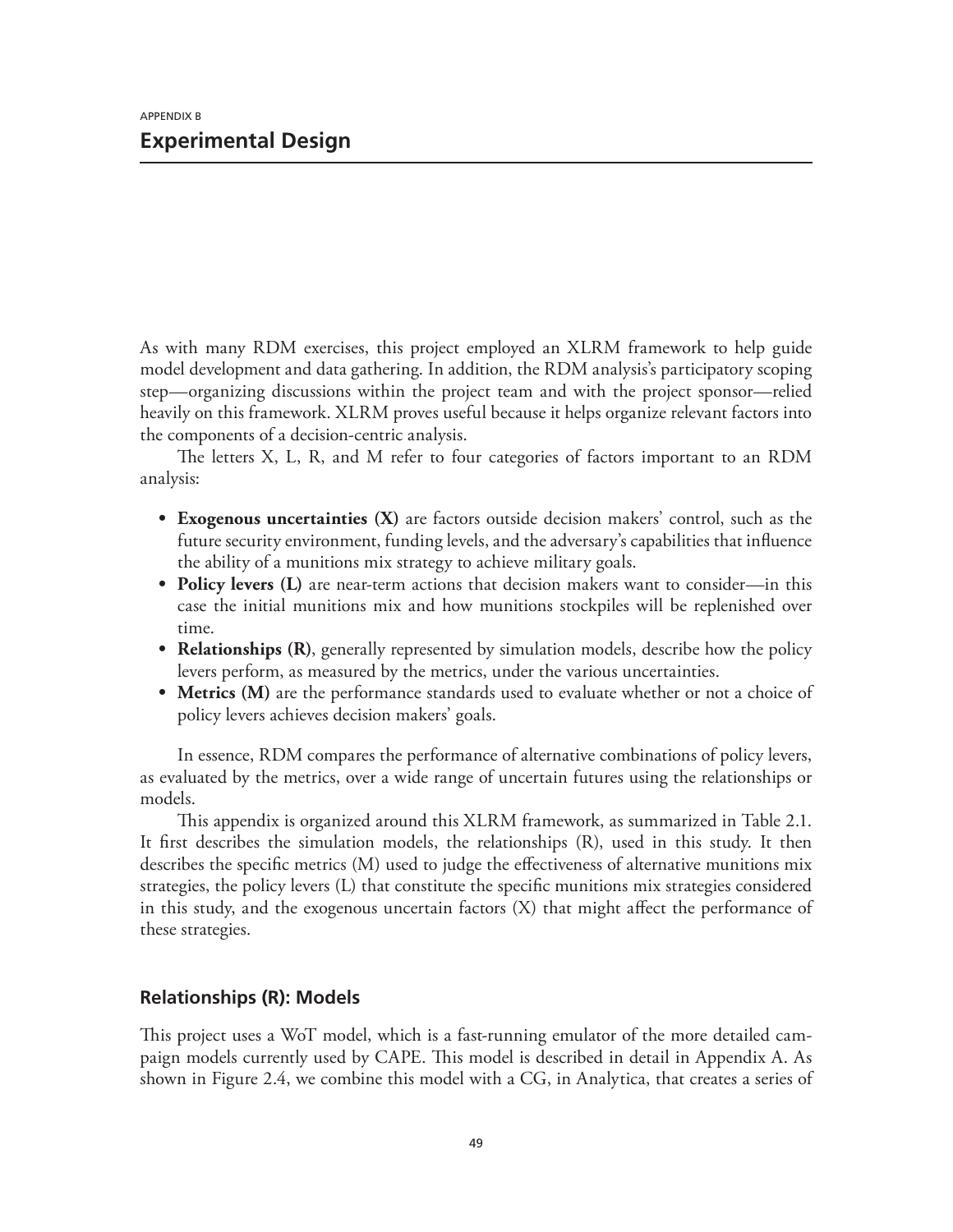campaigns for the WoT model. We summarize the models here and describe them in detail below.

The WoT model is the workhorse of the simulation process. It simulates activities in each campaign, day-to-day. It orders targets by their priority and each day matches the most effective weapons for the highest-priority targets, within a number of constraints.1 The WoT model determines whether a target is destroyed by drawing a pseudorandom number between 0 and 1 and comparing it to the Pk for the combination of weapon and target chosen.2 WoT runs the simulation multiple times (100 times in our simulations) and reports a number of results (e.g., the percentage of the simulated campaigns that were successful, the 95th percentile day the campaign was completed, and the 95th percentile number of each weapon expended). The CG, which is modeled in Analytica, is represented by the diagram in Figure B.1. The purpose of the CG is to model the dynamic aspects of the munitions planning process. For each twoyear period, the CG reads the security environment and conflict characters (uncertain inputs provided to the CG for each period of the simulation) and identifies which campaigns will occur in that period. It then constructs the input files for each campaign.

Construction of most of the WoT inputs is mechanistic. For example, appropriate targets sets and Pk values are selected based on each type of campaign and may be modified according to the uncertainties provided as inputs. The key to the CG is the generation of weapons inventories. "Munitions Acquisition" acquires weapons based on available funding ("Defense Funding Level" is set based on the severity of the conflict character in the previous period) and the "Policy Levers" (described below) that dictate the rules for acquiring weapons. In addition to gaining weapons in inventories ("Global Munitions"), the CG accounts for weapons expended in previous campaigns. "Tactical Outcomes" serves as a function that constructs the final WoT



**Figure B.1 Schematic of Campaign Generator in Analytica**

 $1$  For example, the campaign may be nonpermissive until a certain group of targets is destroyed. In a nonpermissive environment, only a subset of weapons can be used.

 $2\degree$  Some targets consist of multiple DMPIs. For these targets, every DMPI needs to be destroyed before the entire target is destroyed.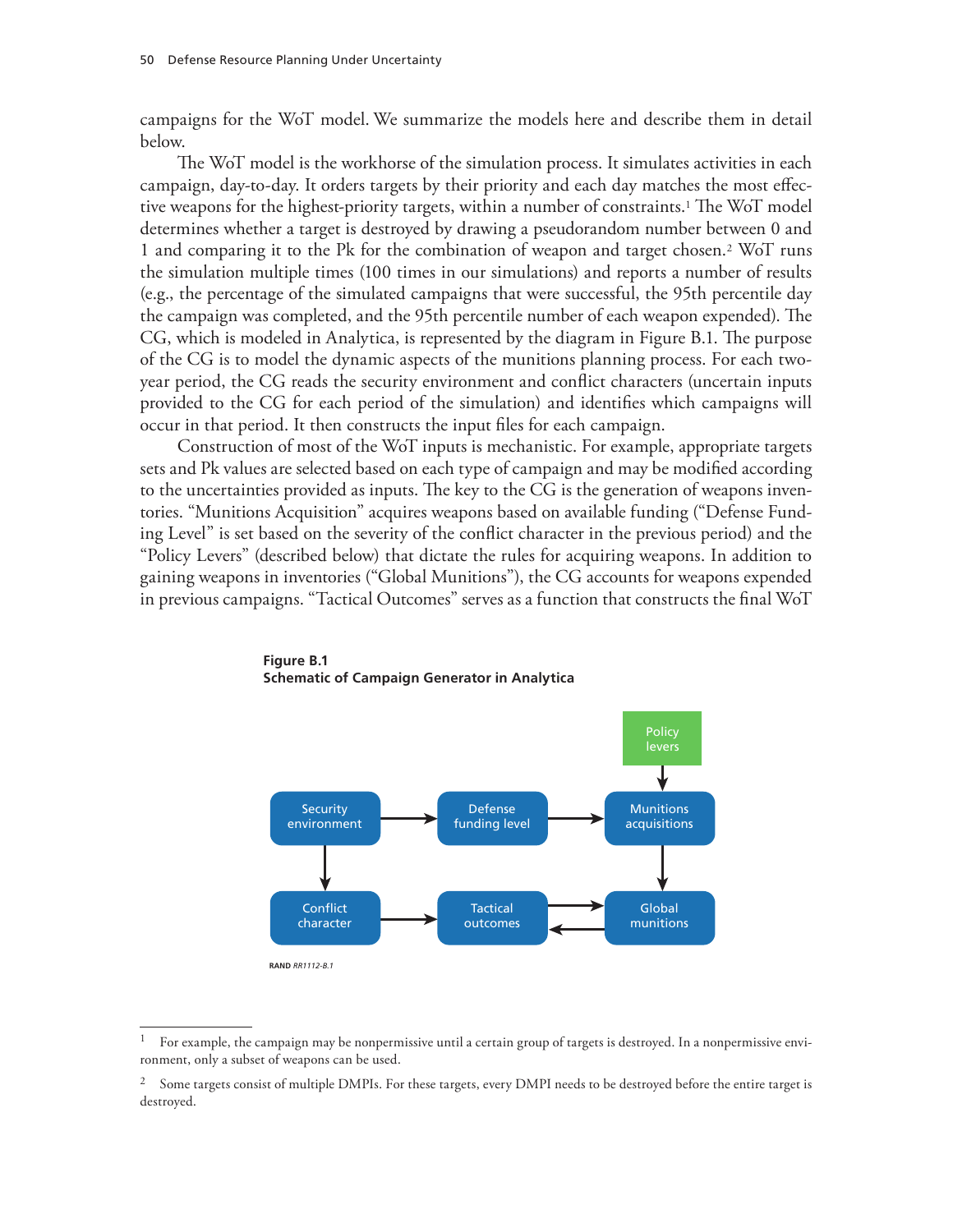input data, runs the WoT model, and generates an output from the WoT model that includes the updated munitions inventories.

To interface the CG with WoT, we wrote parser functions (in C++ and Java) that transform the WoT inputs from Analytica's output format into the proper format for WoT.3 The parser functions execute the WoT model and transform WoT's outputs. Metrics (M) concerning the cost and success of that period's campaigns are stored in an Excel file, and outputs describing the remaining inventories are passed back to the CG so that it can determine inventories for future periods.

# **Measures (M)**

We consider three measures for the performance of the munitions mix strategies:

- 1. the cost of munitions purchases over a 20-year time period
- 2. the total time needed to complete all campaigns
- 3. the percentage of campaigns that are successfully completed.

For each of these measures, we also considered regret calculations. For the total time needed to complete all campaigns and the percentage of campaigns that are successfully completed, regret for a specific case is the difference between a particular strategy's value of the metric and the best value of the metric across all strategies. For the cost of munitions, regret for a case is the difference between the cost of a particular strategy and the lowest cost of a strategy that has at least the same level of success (measured in metric 3).

Metric 3, the success rate, is the most important metric overall because it measures the ultimate goal of munitions purchases—to be successful in contingencies. Metrics 1 and 2 (cost and time) are both inputs that contribute to success. Decision makers would prefer to minimize both, but greater cost and greater time both contribute to greater success.

In the second round of runs, we also focused on a metric called "Total Cost" that combined cost and the time. We estimated that the cost of an additional day to complete a campaign was about 20 times the average cost of daily munitions expenditures.

# **Policy Levers (L)—First Round**

The first round of the study considers three alternative munitions acquisitions strategies that vary across two dimensions.

We consider two sets of rules by which munitions acquisitions build inventories over time:

- 1. Stockpile **(***Stock***)—**the government spends all available funds on purchasing new munitions. Purchases are in proportion to portfolio goals.
- 2. Replenishment **(***Rpln***)—**the government uses available funding to return munitions stockpiles to their "optimal" levels. If insufficient funds are available for total replen-

 $3$  In addition, the parser updates some parameters based on uncertainties. For example, Analytica was very slow to update Pk values based on uncertainties, so the update was moved to the parser so that simulations could be conducted at an acceptable speed.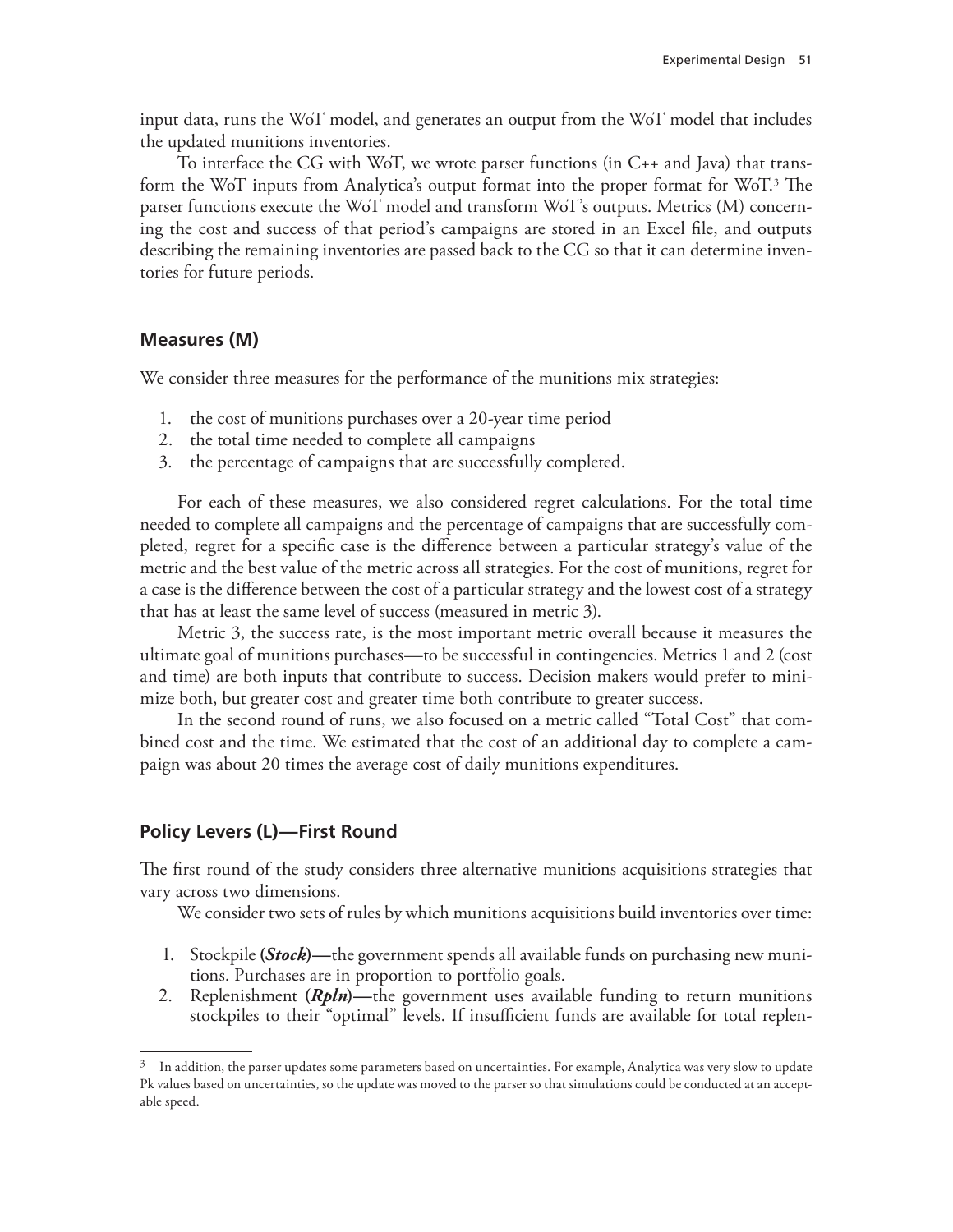ishment, the government spends funds in proportion to the shortages from portfolio goals.4

We consider three portfolio goals toward which these rules acquire. Two of these portfolio goals have both time and cost-minimized variants, resulting in five total portfolio goals.

- a) Original portfolio **(***Base***)**—the goal is to purchase the same portfolio mix that initially existed.
- b) Big Wars **(***Big***)**—the goal is to purchase a portfolio mix optimized for two consecutive major regional campaigns:
	- a) Time-minimized
	- b) Cost-minimized
	- c) Small War **(***Small***)**—the goal is to purchase a portfolio mix optimized for one major regional and COIN campaign
		- a) Time-minimized
		- b) Cost-minimized.

The combination of these two rules and three goals results in ten strategies:

- 1. Stockpile—original portfolio (*Base-Stock*): Spend all available funds on new weapons to build stockpile with same weapons *proportions* as in the original portfolio.
- 2. Stockpile—Big Wars—time-optimized (*Big-Time-Stock*): Spend all available funds on new weapons to build stockpile with same weapons *proportions* as in the time-optimized Big Wars portfolio.
- 3. Stockpile—Big Wars—cost-optimized (*Big-Cost-Stock*): Spend all available funds on new weapons to build stockpile with same weapons *proportions* as in the cost-optimized Big Wars portfolio.
- 4. Stockpile—Small War—time-optimized (*Small-Time-Stock*): Spend all available funds on new weapons to build stockpile with same weapons *proportions* as in the timeoptimized Small War portfolio.
- 5. Stockpile—Small War—cost-optimized (*Small-Cost-Stock*): Spend all available funds on new weapons to build stockpile with same weapons *proportions* as in the costoptimized Small War portfolio.
- 6. Replenishment—original portfolio (*Base-Rpln*): Purchase new weapons to return inventories to original numbers.
- 7. Replenishment—Big Wars—time-optimized (*Big-Time-Rpln*): Purchase new weapons to bring inventories at least as high as in the time-optimized Big Wars portfolio.
- 8. Replenishment—Big Wars—cost-optimized (*Big-Cost-Rpln*): Purchase new weapons to bring inventories at least as high as in the cost-optimized Big Wars portfolio.
- 9. Replenishment—Small War—time-optimized (*Small-Time-Rpln*): Purchase new weapons to bring inventories at least as high as in the time-optimized Small War portfolio.
- 10. Replenishment—Small War—cost-optimized (*Small-Cost-Rpln*): Purchase new weapons to bring inventories at least as high as in the time-optimized Small War portfolio.

Initial inventories of weapons may exceed the optimal portfolio goals. When this happens, the replenishment strategy will keep those excess weapons but not purchase any additional.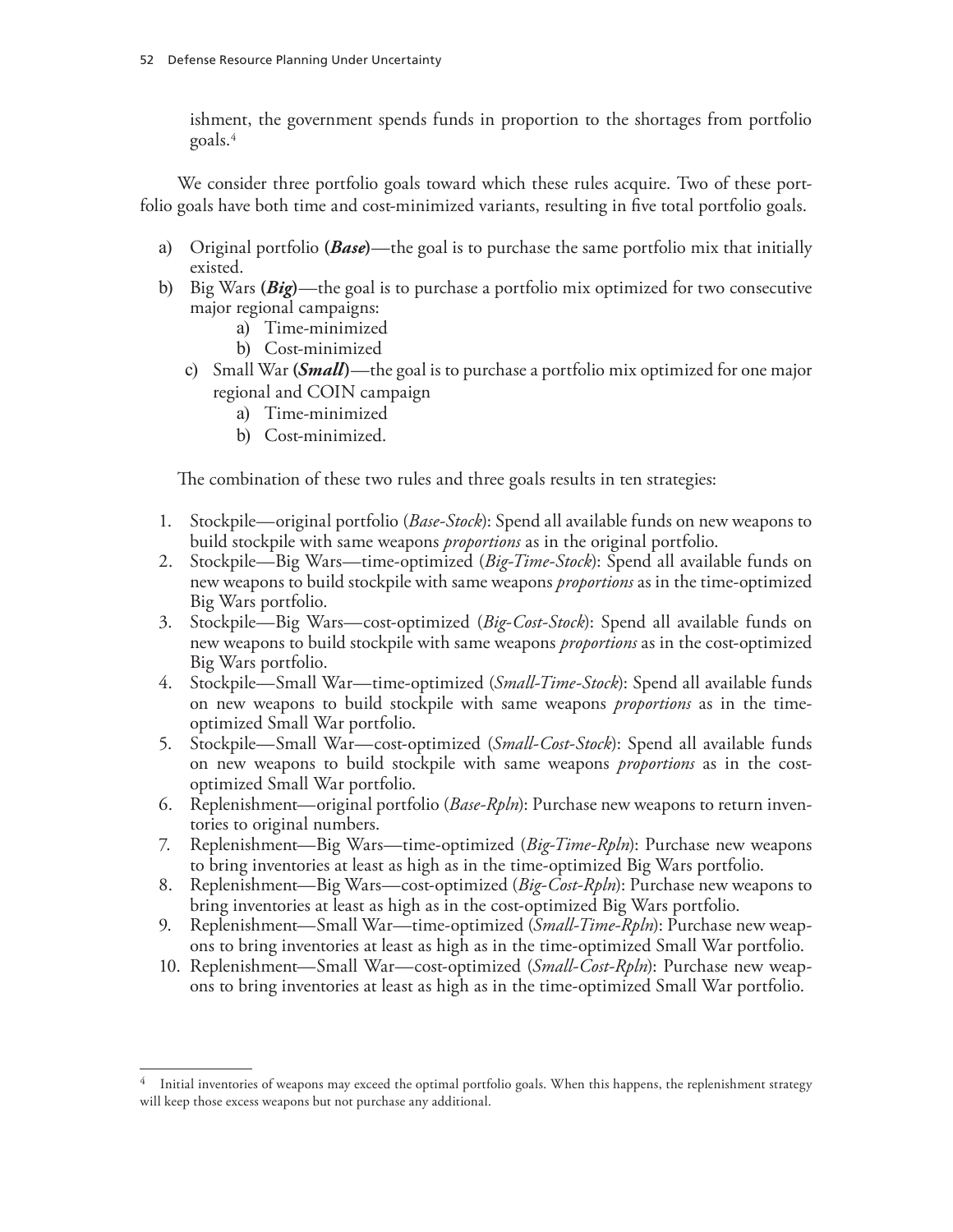To determine the time-optimal munitions mixes for the replenishment strategies, the WoT model includes a mode that attempts to minimize the time of campaign using a "greedy" algorithm. This algorithm is unconstrained by weapons inventories. Instead, in each period, it matches targets to the most effective weapons, regardless of cost or inventories. When the campaign is complete, it reports the average weapons used, which is the "optimal" portfolio to minimize time.

We also developed a mode in WoT that attempts to minimize weapons cost. It does this using a greedy algorithm that selects the most cost-effective weapons (highest Pk per dollar spent). The cost-minimization mode splits each campaign into two portions—the nonpermissive portion, in which only standoff weapons can be used, and the permissive portion, in which any weapon can be used. In the nonpermissive portion, WoT selects only targets that must be destroyed before the campaign becomes permissive, and WoT chooses cost-effective standoff weapons. In the permissive portion, WoT targets the remaining targets and mostly chooses cost-effective nonstandoff weapons, since they are much more cost-effective than standoff weapons.

The optimization process includes a number of assumptions that affect optimal inventories:

- 1. The optimization uses best guesses for weapons and targets data (e.g., Pk values). These best guesses do not account for uncertainties (see below) that change these values during the RDM process.
- 2. However, the optimization assumes that 100 percent of targets need to be destroyed, whereas the best guess is 80 percent (and a range of 60 to 100 percent).
- 3. The optimization process uses 1,000 trials, whereas campaigns in the RDM process use only 100 trials.
- 4. The optimization process assumes that WoT uses one weapon per target.<sup>5</sup>
- 5. The optimization allows any completion time, even if it is above the 200 days allowed in our later analysis.

We specify two sets of expected campaigns for determining optimal weapons portfolio requirements. The campaigns used to define munitions mixes are the following:

- 1. Big War, with two nearly simultaneous, medium-size conflicts (i.e., two major regional campaigns).
- 2. Small War, with prolonged irregular campaigns punctuated by numerous precision strikes (i.e., one major regional and COIN campaign).

We initially considered choosing both a risk averse portfolio level (where we have 90 percent confidence that the portfolio would be successful against our expected campaign(s)) and a risk tolerant portfolio level (where we have a 50 percent confidence that the portfolio would be successful). However, during initial development of the strategies, we found that the differences in the inventories for risk averse and risk tolerant was very small—usually less than a 1 percent difference and always less than 2 percent. We decided that given such small differences, it was unlikely that decision makers would accept any risk. Instead, we decided to use a single,

<sup>&</sup>lt;sup>5</sup> Other modes have been developed in WoT that can use multiple weapons per target, but they have not been implemented in this analysis.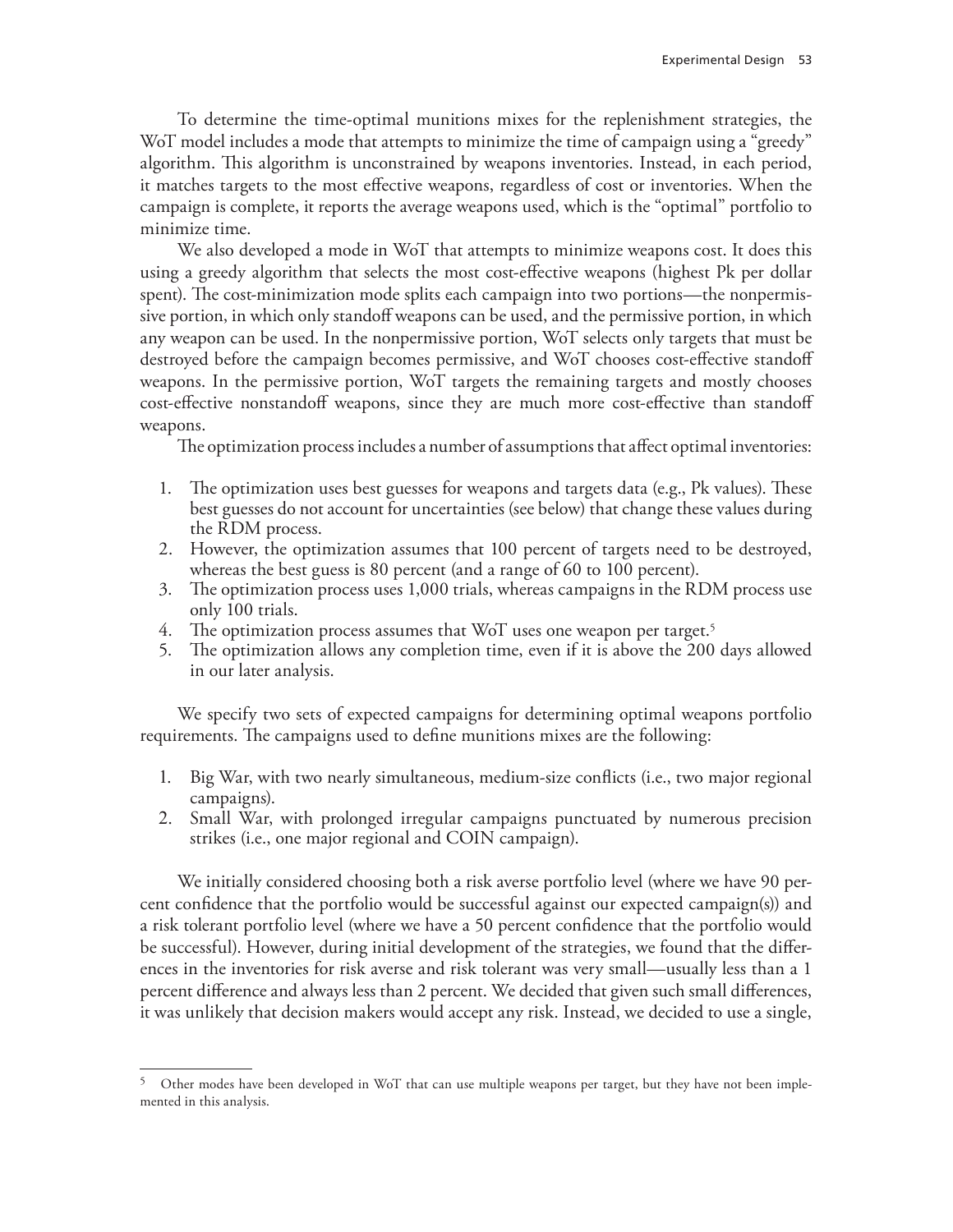risk averse portfolio with a 5 percent buffer above the optimal portfolio level. This 5 percent buffer ensures that the portfolio will always be successful against the expected campaign(s).<sup>6</sup>

Table B.1 shows the five weapons goals used in the first round of the analysis. *Big-Time* uses time minimization to plan for Big Wars. *Small-Time* uses time minimization to plan for a Small War. *Big-Cost* uses cost minimization to plan for Big Wars. *Small-Cost* uses cost minimization to plan for a Small War. Finally, *Baseline* gives our initial estimates of current inventories. Each optimized goal contains nonzero inventories for only a handful of weapons. Because they were developed with a goal of minimizing the time of campaigns, timeminimized inventories tend to be highly effective weapons that can be used in nonpermissive environments. Because time optimization ignores cost considerations, time-minimized inventories also tend to be expensive (e.g., both *Big-Time* and *Small-Time* require many massive ordnance penetrators—MOPs). *Big-Cost* also purchases standoff weapons because these are necessary in the nonpermissive phase of the Big Wars. However, it buys many fewer than even the *Small-Time* portfolio goals. Although the time-minimized inventories bought few, if any, nonstandoff weapons, the cost-minimized inventories are heavy in nonstandoff weapons since they are so inexpensive.

### **Policy Levers (L)—Second Round**

In successive rounds of RDM analysis, strategies are reevaluated to try to improve on the performance of strategies from previous rounds. After seeing the results of the first round and discussing the results within the project team and with the sponsor, we decided on several changes in strategies for the second round:

- **• Elimination of stockpile strategies**. Stockpile strategies rarely resulted in substantial improvements in performance over replenishment strategies, but usually cost a lot more. In addition, stockpile strategies were seen as unrealistic, since it would be politically difficult to buy more than the portfolio goals.
- **• Addition of "previous expenditure" strategies**. This strategy purchases weapons in proportion to how many were expended during campaigns in the previous period. *The previous expenditure strategy was implemented in the CG but not in time to analyze it and validate it during the project. Initial results appear similar to the replenishment strategy.*
- **• Elimination of Small War goals**. Small War strategies were very unsuccessful in the first round. Their inventories were too small to be successful against larger wars, and the Small War was always permissive, so weapons inventories geared to the Small War had inadequate standoff weapons.
- **• Consideration of deterrence campaigns in portfolio optimization**. A weakness of the first-round strategies was in deterrence campaigns. Although these campaigns are relatively small, they rely on high-end weapons.
- **• Consideration of total cost.** Previous portfolio goals attempted to minimize either cost or time. New goals attempt to minimize total cost—a combination of cost and time minimization.

The optimal inventories are based on the average weapons used; therefore, about half the campaigns would run out of weapons without a buffer.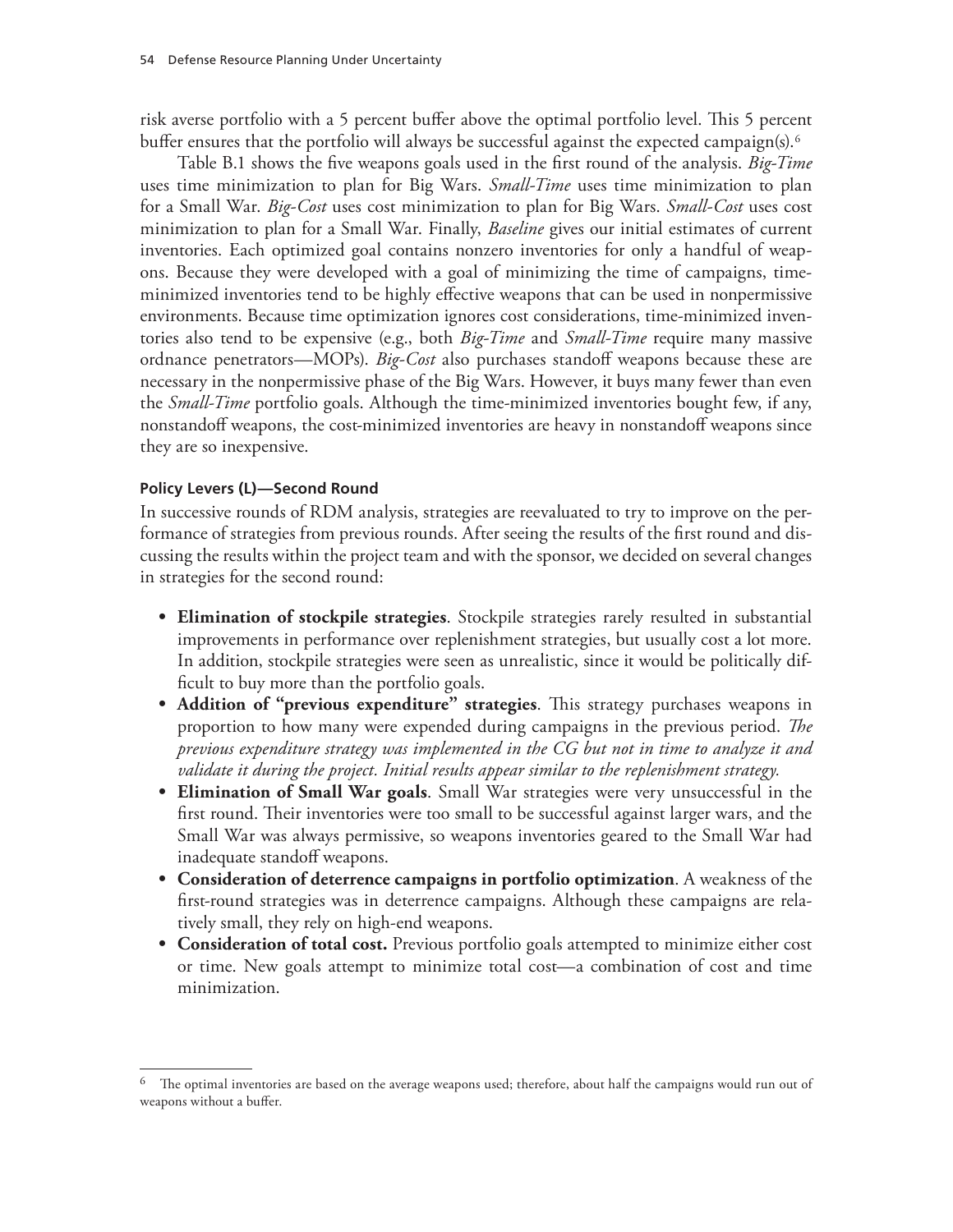| ID         | Weapon                       | <b>Big-Time</b> | <b>Small-Time</b> | <b>Big-Cost</b> | <b>Small-Cost</b> | <b>Baseline</b> |
|------------|------------------------------|-----------------|-------------------|-----------------|-------------------|-----------------|
| <b>W00</b> | AGM-130C (BLU 109)           | 7,088           | $\overline{0}$    | $\overline{0}$  | $\mathbf 0$       | 250             |
| W01        | AGM-130A (Mk 84)             | 40,709          | 564               | 886             | $\bf{0}$          | 250             |
| <b>W02</b> | AGM-154 (JSOW)               | 27,430          | 8,174             | 2,104           | $\mathbf{0}$      | 24,000          |
| W03        | AGM-158 (JASSM-ER)           | 3,944           | 0                 | $\pmb{0}$       | $\mathbf 0$       | 2,400           |
| W04        | AGM-64 (Maverick)            | 2               | 0                 | 6,292           | 6,301             | 40,000          |
| <b>W05</b> | AGM-84H (SLAM/ER)            | 0               | $\mathbf 0$       | $\pmb{0}$       | $\mathbf 0$       | 6,000           |
| W06        | AGM-86 (CALCM)               | 0               | 0                 | $\mathbf{0}$    | $\mathbf 0$       | 1,100           |
| W07        | AGM-88E (HARM/AARGM)         | $\mathbf 0$     | $\mathbf 0$       | 935             | $\mathbf 0$       | 19,000          |
| <b>W08</b> | BGM-109E (TLAM)              | 2,787           | 502               | $\pmb{0}$       | $\mathbf 0$       | 2,000           |
| W09        | GBU-10 Paveway II (BLU 109)  | 0               | 0                 | 2,144           | 0                 | 5,500           |
| W10        | GBU-10 Paveway II (Mk 84)    | 0               | $\mathbf 0$       | 13,123          | 0                 | 5,500           |
| W11        | GBU-12 (Paveway II)          | 0               | 0                 | 17,850          | 3,152             | 32,000          |
| W12        | GBU-15 (BLU-109)             | 0               | 200               | 0               | $\mathbf 0$       | 1,400           |
| W13        | GBU-15 (Mk 84)               | 0               | 0                 | 5,019           | 664               | 1,400           |
| W14        | GBU-24 Paveway III (BLU-109) | 0               | 0                 | 0               | 0                 | 4,300           |
| W15        | GBU-24 Paveway III (BLU-116) | 0               | 0                 | 2,098           | 1,889             | 4,300           |
| W16        | GBU-24 Paveway III (Mk 84)   | 0               | 0                 | 2,627           | 0                 | 4,300           |
| W17        | GBU-28 Bunker Buster         | 0               | 0                 | 0               | 0                 | 300             |
| W18        | GBU-31 JDAM (2,000 lb)       | 0               | 158               | 0               | $\mathbf 0$       | 29,200          |
| W19        | GBU-32 JDAM (1,000 lb)       | 0               | 0                 | 0               | 0                 | 29,200          |
| W20        | GBU-36/37 (GAM)              | 21,758          | 0                 | 42,011          | $\pmb{0}$         | 10              |
| W21        | GBU-38 JDAM (500 lb)         | 0               | 441               | 0               | 0                 | 29,200          |
| W22        | GBU-39 SDB                   | 0               | 0                 | 0               | 2,522             | 24,000          |
| W23        | GBU-53B SDB II               | 0               | 0                 | 0               | $\mathbf 0$       | 17,000          |
| W24        | GBU-54 (Laser JDAM)          | 0               | 0                 | 8,528           | 1,846             | 240,000         |
| W25        | GBU-57B MOP                  | 1,905           | 351               | $\pmb{0}$       | $\pmb{0}$         | 20              |
| W26        | MGM-168 ATACMS               | 3,037           | 345               | $\pmb{0}$       | $\mathbf 0$       | 2,000           |
| W27        | Mk-82                        | 0               | 0                 | 0               | $\mathbf 0$       | 500,000         |
| W28        | Mk-83                        | 0               | 0                 | 12,604          | 3,154             | 500,000         |
| W29        | Mk-84                        | 510             | 0                 | 9,458           | 0                 | 500,000         |
|            | Total cost (\$ billions)     | \$66.7          | \$8.7             | \$14.4          | \$1.3             | \$73.1          |

**Table B.1 Portfolio Goals Used in First Phase Strategies**

NOTE: Shading indicates that the weapon is a standoff (PGM) weapon.

**• Addition of goals that are robust to GPS degradation.** The first round of analysis revealed that GPS degradation was a key determinant of success.

In the second round of analysis, we consider two sets of rules by which munitions acquisitions build inventories over time: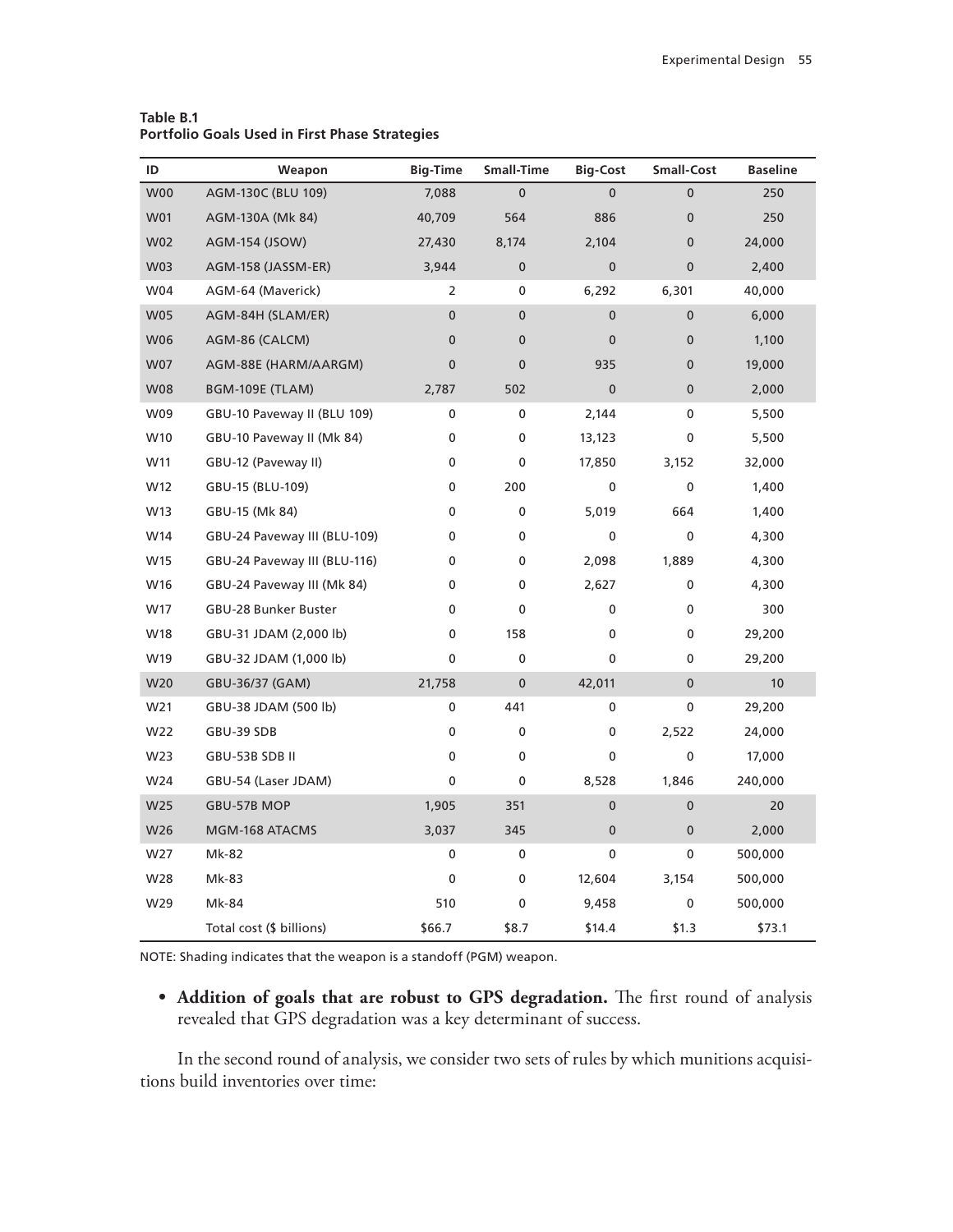- 1. Replenishment **(***Rpln***)—**the government uses available funding to return munitions stockpiles to their "optimal" levels. If insufficient funds are available for total replenishment, the government spends funds in proportion to the shortages from portfolio goals.
- 2. Previous expenditure **(***Prev***)—**the government uses available funding to purchase weapons in proportion to their expenditure in the previous period. Munitions are purchased up until the stockpiles are returned to "optimal" portfolio goals.

If funding is sufficient to purchase enough munitions to return to the optimal portfolio goals, both replenishment and previous expenditure are equivalent—they fully restore the stockpile to its desired level. However, if funding is not sufficient to return to the portfolio goals, the two rules will purchase different shares of weapons.

We consider six portfolio goals, which represent the ideal stockpiles toward which these rules build. Three of these portfolio goals are carried over from the first round, and three are attempts to minimize total costs through linear combinations of time-minimized and costminimized inventories.7

- a) Original portfolio (*Baseline*)—the goal is to purchase the same portfolio mix that initially existed (*same as first round*)
- b) Big Wars (*Big*)—the goal is to purchase an portfolio mix optimized for two consecutive major regional campaigns (*same as first round*)
	- a) Time-minimized
	- b) Cost-minimized
- c) Total cost-minimization, Big Wars, and deterrence (*Big+Deter-Time*)—a combination designed to minimize total costs (i.e., both munitions costs and the cost of days to complete a campaign) that is 95 percent time-minimization inventories and 5 percent costminimization inventories. Both inventories account for two consecutive major regional campaigns plus a deterrence campaign.
- d) Total cost-minimization, Big Wars, and deterrence (*Big+Deter-Mixed*)—a combination designed to minimize total that is 55 percent time-minimization inventories and 45 percent cost-minimization inventories. Cost-minimization inventories are heavy in standoff weapons. Both inventories account for two consecutive major regional campaigns plus a deterrence campaign.
- e) Total cost-minimization, Big Wars, and deterrence with degraded GPS (*Big+Deter/ GPS-Mixed*)—a combination designed to minimize total that is 55 percent timeminimization inventories and 45 percent cost-minimization inventories. Costminimization inventories are heavy in standoff weapons. Both inventories account for

<sup>7</sup> Linear combinations mean that new portfolio goals are created by multiplying other portfolio goals and combining them. This method of minimizing total costs can be seen as a "third-best" solution to the total cost-optimization problem. The best solution would be to have WoT minimize internal costs internally, but such an improvement in WoT is beyond the resources of the project. The second-best solution would be for WoT to use heuristics, as it does with cost and time minimization. For example, instead of selecting the weapon with the best Pk, WoT could penalize weapons for their cost and the additional days to complete a campaign they may cause. This solution also required too many resources and created too much risk for this stage of the project. Therefore, we used linear combinations. Other types of linear combinations (e.g., combining inventories on a weapon-by-weapon basis so that one weapon could have a 0.05 factor, another a 0.25 factor, etc.) were not considered but could result in reductions in total cost.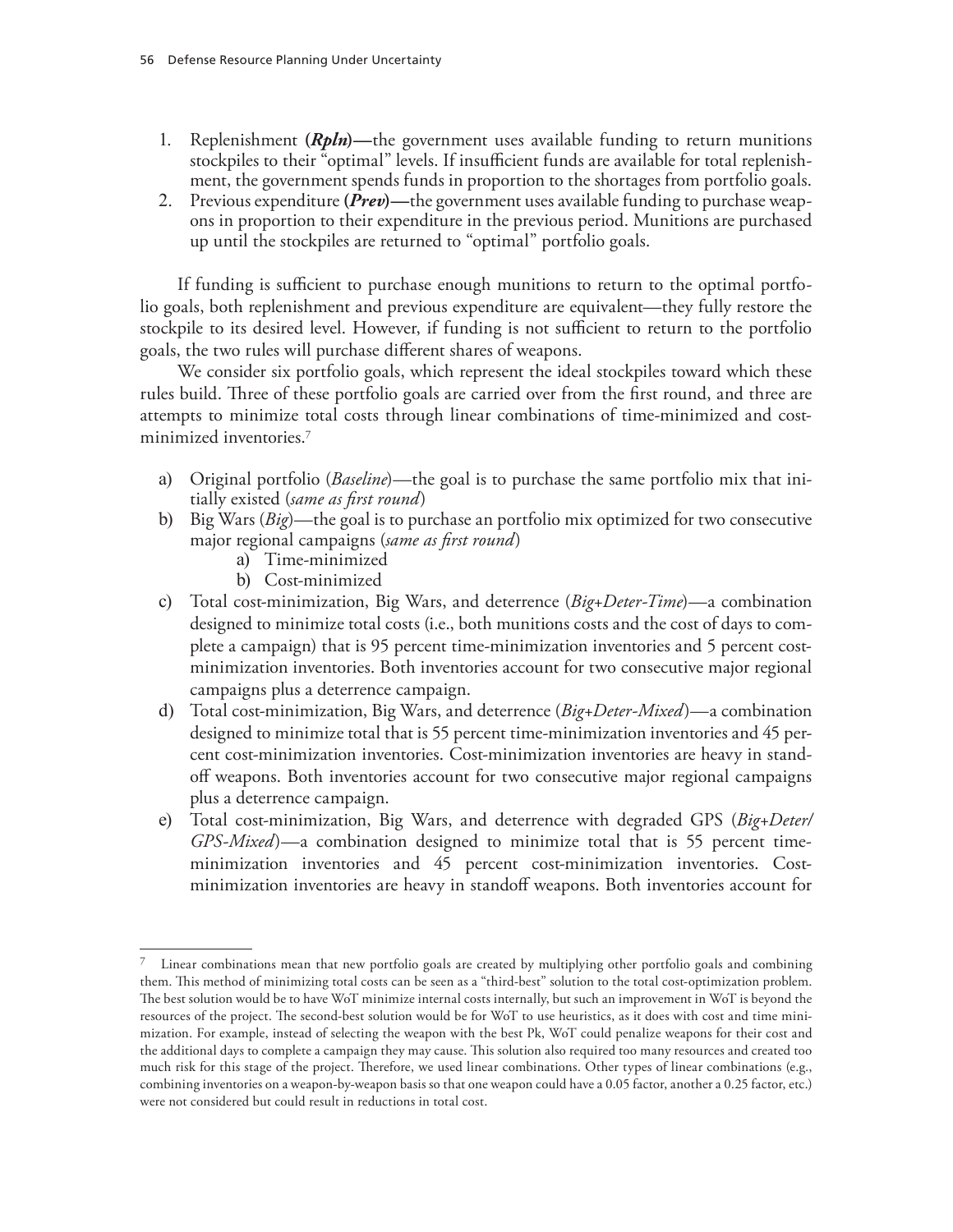two consecutive major regional campaigns plus a deterrence campaign, both of which have a 33 percent degradation in the performance of GPS weapons.

The combination of these two rules and six goals results in ten strategies:

- 1. Replenishment—original portfolio (*Baseline-Rpln*): Purchase new weapons to return inventories to original numbers (*same as first round*)*.*
- 2. Replenishment—Big Wars—time-optimized (*Big-Time-Rpln*): Purchase new weapons to bring inventories at least as high as in the time-optimized Big Wars portfolio (*same as first round*).
- 3. Replenishment—Big Wars—cost-optimized (*Big-Cost-Rpln*): Purchase new weapons to bring inventories at least as high as in the cost-optimized Big Wars portfolio (*same as first round*).
- 4. Replenishment—Big Wars/deterrence—total cost-optimized (*Big+Deter/Time-Rpln*): Purchase new weapons to bring inventories at least as high as in the Big Wars/ deterrence, total cost-minimized portfolio.
- 5. Replenishment—Big Wars/deterrence—total cost-optimized (*Big+Deter/Mixed-Rpln*): Purchase new weapons to bring inventories at least as high as in the Big Wars/ deterrence, total cost-minimized portfolio, with heavy standoff weapons.
- 6. Replenishment—Big Wars/deterrence/GPS—total cost-optimized (*Big+Deter/GPS-Mixed-Rpln*): Purchase new weapons to bring inventories at least as high as in the Big Wars/deterrence with GPS degradation, total cost-minimized portfolio.
- 7. Previous expenditure—original portfolio (*Base-Prev*): Purchase new weapons in proportion to weapons use in the previous period until inventories returned to original numbers.
- 8. Previous expenditure—Big Wars—time-optimized (*Big-Time-Prev*): Purchase new weapons in proportion to weapons use in the previous period until inventories are at least as high as in the time-optimized Big Wars portfolio.
- 9. Previous expenditure—Big Wars—cost-optimized (*Big-Cost-Prev*): Purchase new weapons in proportion to weapons use in the previous period until inventories are at least as high as in the cost-optimized Big Wars portfolio.
- 10. Previous expenditure—Big Wars/deterrence—total cost-optimized (*Big+Deter/Time-Prev*): Purchase new weapons in proportion to weapons use in the previous period until inventories are at least as high as in the Big Wars/deterrence, total cost-minimized portfolio.
- 11. Previous expenditure—Big Wars/deterrence—total cost-optimized (*Big+Deter/Mixed-Prev*): Purchase new weapons in proportion to weapons use in the previous period until inventories are at least as high as in the Big Wars/deterrence, total cost-minimized portfolio, with heavy standoff weapons.
- 12. Previous expenditure—Big Wars/deterrence/GPS—total cost-optimized (*Big+Deter/ GPS-Prev*): Purchase new weapons in proportion to weapons use in the previous period until inventories are at least as high as in the Big Wars/deterrence with GPS degradation, total cost-minimized portfolio.

The first three portfolio goals (a, b.a, and b.b) are carryovers from the first round. Those portfolio goals were listed in Table B.1.

New portfolio goals were created in WoT to account for the addition of the deterrence campaign. Developing these goals followed the same procedure used in the first round. As in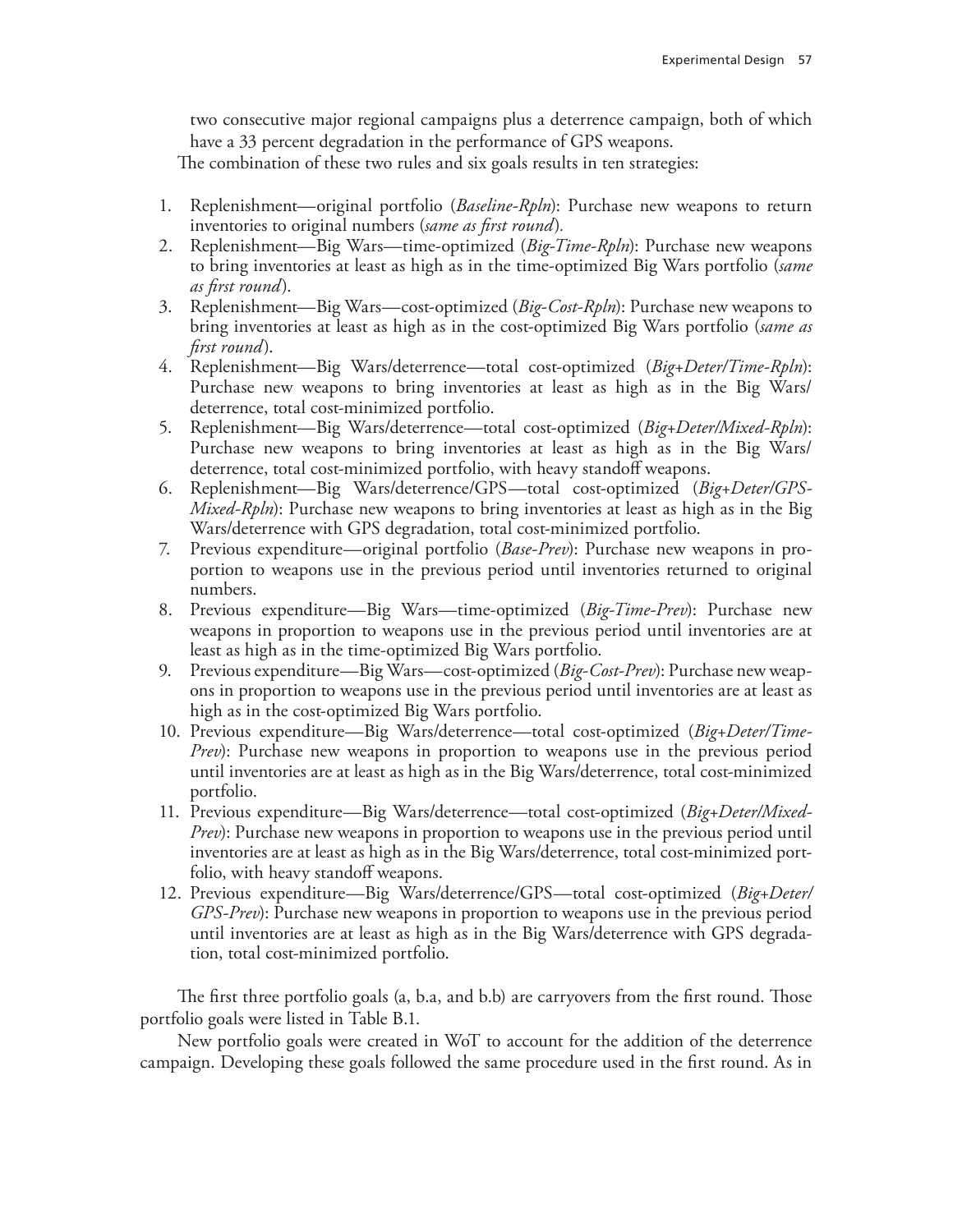the first round, those goals have a 5 percent buffer. These goals are listed in columns i and ii of Table B.2.

| ID              | Weapon                       | (i) Big/<br><b>Deter-Time</b> | (ii) Big/<br>Deter-Cost | (iii) $Big/$<br>Deter-<br><b>Standoff Cost</b> | <b>GPS-Time</b> | (iv) Big/Deter/ (v) Big/Deter/<br>GPS-Cost |
|-----------------|------------------------------|-------------------------------|-------------------------|------------------------------------------------|-----------------|--------------------------------------------|
| <b>W00</b>      | AGM-130C (BLU 109)           | 7,168                         | 36                      | 2,556                                          | 10,087          | 53                                         |
| W01             | AGM-130A (Mk 84)             | 41,327                        | 986                     | 7,399                                          | 60,527          | 1,479                                      |
| <b>W02</b>      | AGM-154 (JSOW)               | 28,809                        | 3,283                   | 25,314                                         | 42,671          | 4,931                                      |
| <b>W03</b>      | AGM-158 (JASSM-ER)           | 4,140                         | $\mathbf 0$             | 0                                              | 6,817           | $\mathbf{0}$                               |
| W04             | AGM-64 (Maverick)            | 3                             | 6,450                   | 6,450                                          | 3               | 6,459                                      |
| <b>W05</b>      | AGM-84H (SLAM/ER)            | $\overline{0}$                | $\mathbf{0}$            | $\mathbf 0$                                    | $\mathbf{0}$    | $\mathbf{0}$                               |
| W06             | AGM-86 (CALCM)               | $\mathbf{0}$                  | $\mathbf{0}$            | $\mathbf 0$                                    | $\mathbf{0}$    | $\mathbf{0}$                               |
| <b>W07</b>      | AGM-88E (HARM/AARGM)         | $\mathbf{0}$                  | 987                     | 987                                            | $\mathbf 0$     | 1,481                                      |
| <b>W08</b>      | BGM-109E (TLAM)              | 3,053                         | $\pmb{0}$               | 0                                              | 4,860           | $\pmb{0}$                                  |
| W09             | GBU-10 Paveway II (BLU 109)  | 0                             | 2,144                   | 2,144                                          | 0               | 2,144                                      |
| W10             | GBU-10 Paveway II (Mk 84)    | $\mathbf{0}$                  | 13,460                  | 13,460                                         | $\mathbf 0$     | 15,077                                     |
| W11             | GBU-12 (Paveway II)          | 0                             | 17,974                  | 17,974                                         | $\mathbf{0}$    | 17,981                                     |
| W12             | GBU-15 (BLU-109)             | 0                             | 0                       | 0                                              | 0               | 2,262                                      |
| W13             | GBU-15 (Mk 84)               | 0                             | 5,151                   | 5,151                                          | $\mathbf 0$     | 5,151                                      |
| W14             | GBU-24 Paveway III (BLU-109) | $\mathbf{0}$                  | 0                       | 0                                              | $\mathbf{0}$    | 0                                          |
| W <sub>15</sub> | GBU-24 Paveway III (BLU-116) | 0                             | 2,098                   | 2,098                                          | 0               | 2,098                                      |
| W16             | GBU-24 Paveway III (Mk 84)   | 1                             | 2,726                   | 2,726                                          | 1               | 2,724                                      |
| W17             | GBU-28 Bunker Buster         | $\mathbf{0}$                  | 0                       | 0                                              | $\mathbf 0$     | 0                                          |
| W18             | GBU-31 JDAM (2,000 lb)       | $\mathbf{0}$                  | 0                       | 0                                              | $\mathbf 0$     | 0                                          |
| W19             | GBU-32 JDAM (1,000 lb)       | 0                             | 0                       | 0                                              | 0               | 0                                          |
| W20             | GBU-36/37 (GAM)              | 22,253                        | 43,146                  | 71,512                                         | 32,863          | 64,770                                     |
| W21             | GBU-38 JDAM (500 lb)         | 0                             | 0                       | 0                                              | 0               | 0                                          |
| W22             | GBU-39 SDB                   | 0                             | 0                       | 0                                              | $\mathbf 0$     | 0                                          |
| W23             | GBU-53B SDB II               | $\mathbf{0}$                  | 0                       | 0                                              | $\mathbf{0}$    | 0                                          |
| W24             | GBU-54 (Laser JDAM)          | 0                             | 8,630                   | 8,630                                          | 0               | 6,298                                      |
| W25             | GBU-57B MOP                  | 2,073                         | 88                      | 1,489                                          | 3,185           | 132                                        |
| W26             | MGM-168 ATACMS               | 3,437                         | $\mathbf{0}$            | 1,577                                          | 5,217           | $\mathbf{0}$                               |
| W <sub>27</sub> | Mk-82                        | 0                             | $\mathbf{0}$            | 0                                              | 0               | 0                                          |
| W28             | Mk-83                        | 0                             | 12,604                  | 12,604                                         | 0               | 12,592                                     |
| W29             | Mk-84                        | 528                           | 9,873                   | 9,873                                          | 557             | 9,864                                      |

**Table B.2 New Time- or Cost-Minimized Goals Used to Construct Second Phase Strategies (A)**

NOTES: Shading indicates that the weapon is a standoff (PGM) weapon. These goals are used in linear combinations to construct goals actually used in the second phase.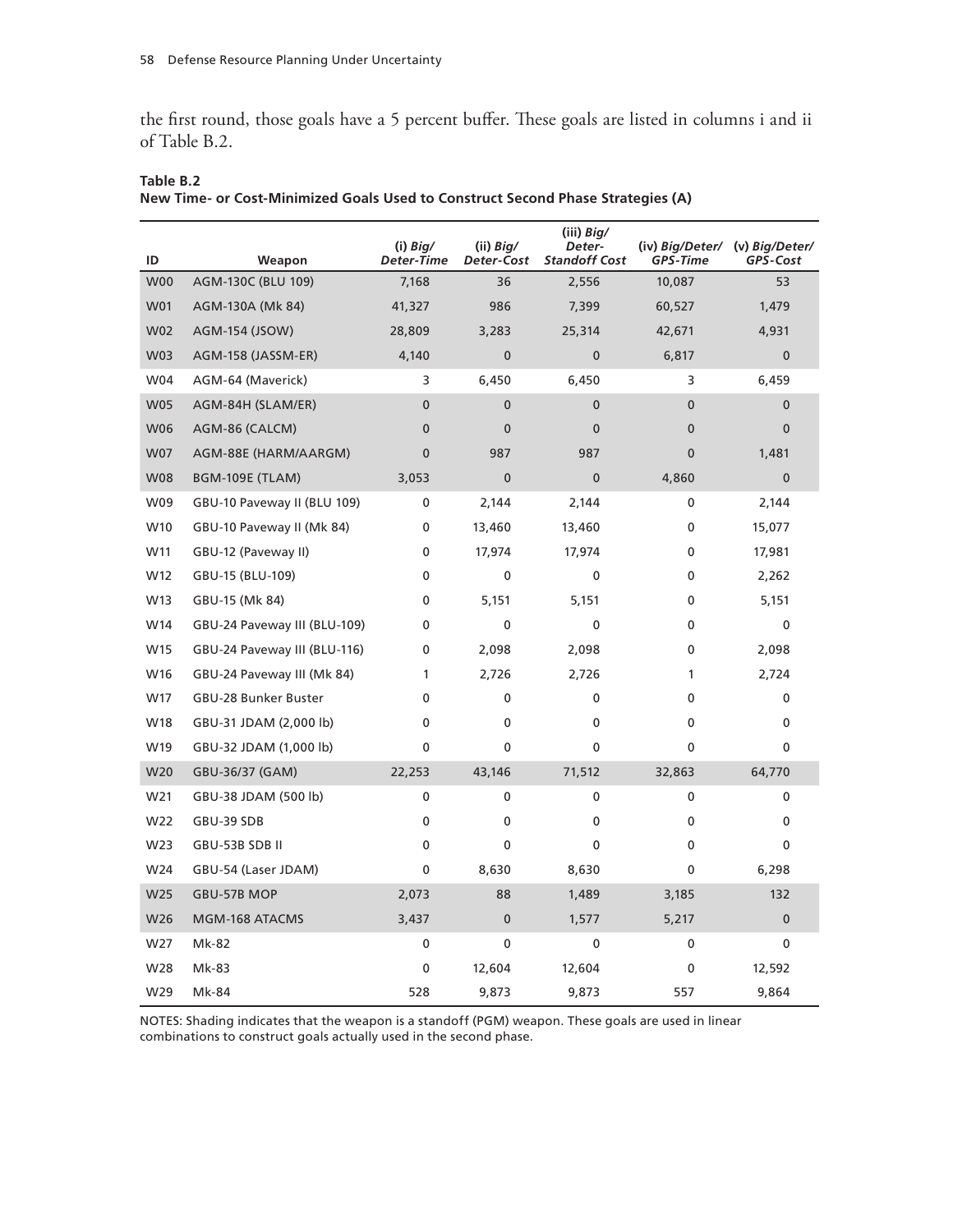To generate the portfolio goals when cost-minimization is standoff-weapon heavy (in portfolio goal d), we developed an additional set of portfolio goals using the optimization procedure from the previous period. The only change was that the campaigns were designed so that they never became nonpermissive. In other words, only standoff weapons would be effective. Then, for each weapon, we chose the maximum of the previous cost-minimization and the nonpermissive cost-minimization. This procedure assured that the standoff heavy cost minimization has sufficient quantities of cost-effective standoff weapons, but it also has large quantities of cheap, nonstandoff weapons as backup. We decided to use a standoff-heavy costminimization portfolio goal because in the first round we found that WoT would often use up most standoff weapons in the first campaign of consecutive campaigns, leaving few standoff weapons for later campaigns, thus dooming those campaigns to failure.<sup>8</sup> This goal is listed in column iii of Table B.2.

To develop portfolio goals that account for GPS degradation, the same procedure was used, with one significant change. Rather than using the regular Pk table (see the sections below for more discussion on the Pk table and adjustments to it), we used a Pk table that was adjusted so that all GPS weapons were 33 percent less effective. These goals are listed in columns iv and v of Table B.2.

All of the new portfolio goals (c, d, and e) used in the second phase are linear combinations of the time- and cost-minimized inventories discussed in the previous paragraphs and listed in Table B.2, according to the following linear combinations that attempt to minimize total costs:

*Big+Deter-Time Big+Deter-Mixed Big+Deter/GPS-Mixed.*

These goals, which are the goals that are actually used in the second phase of the analysis, are listed in Table B.3.

To discover the linear combination of portfolio goals that minimized total costs (i.e., munitions cost and the cost of days to completion), we developed a new procedure that ran in WoT a double major regional campaign<sup>9</sup> using a weapons portfolio that was a linear combination with percentage shares (e.g., 95 percent and 5 percent) that are divisible by 5. We plotted the resulting cost and days to completion on a chart and compared those to an isocost line that valued each day at about \$7 billion (roughly 20 times the average daily cost of munitions). Each campaign in WoT ran for only 100 trials to conserve time.<sup>10</sup>

<sup>&</sup>lt;sup>8</sup> This behavior is a result of WoT's underlying behavior; it always picks the most effective weapon, regardless of cost. Further, WoT does not consider the opportunity cost of using weapons now instead of saving them for another campaign. With cost-minimized inventories, the opportunity cost of using standoff weapons can be huge because failing to save them means that later campaigns might run out of standoff weapons and fail before a campaign becomes permissive.

<sup>&</sup>lt;sup>9</sup> Instead of two consecutive major regional campaigns, we doubled the number of targets in one major regional campaign and allowed 400 days for completion. We did this because two consecutive major regional campaigns tend to disfavor cost-minimizing goals because WoT expends standoff weapons in the first campaign that need to be saved for the second campaign. This decision tends to increase slightly the share of cost-minimization inventories in the total-cost-minimized weapons goals.

 $10$  More fidelity would be possible with more trials and using linear combinations that are not divisible by 5 percent, e.g., 96/4.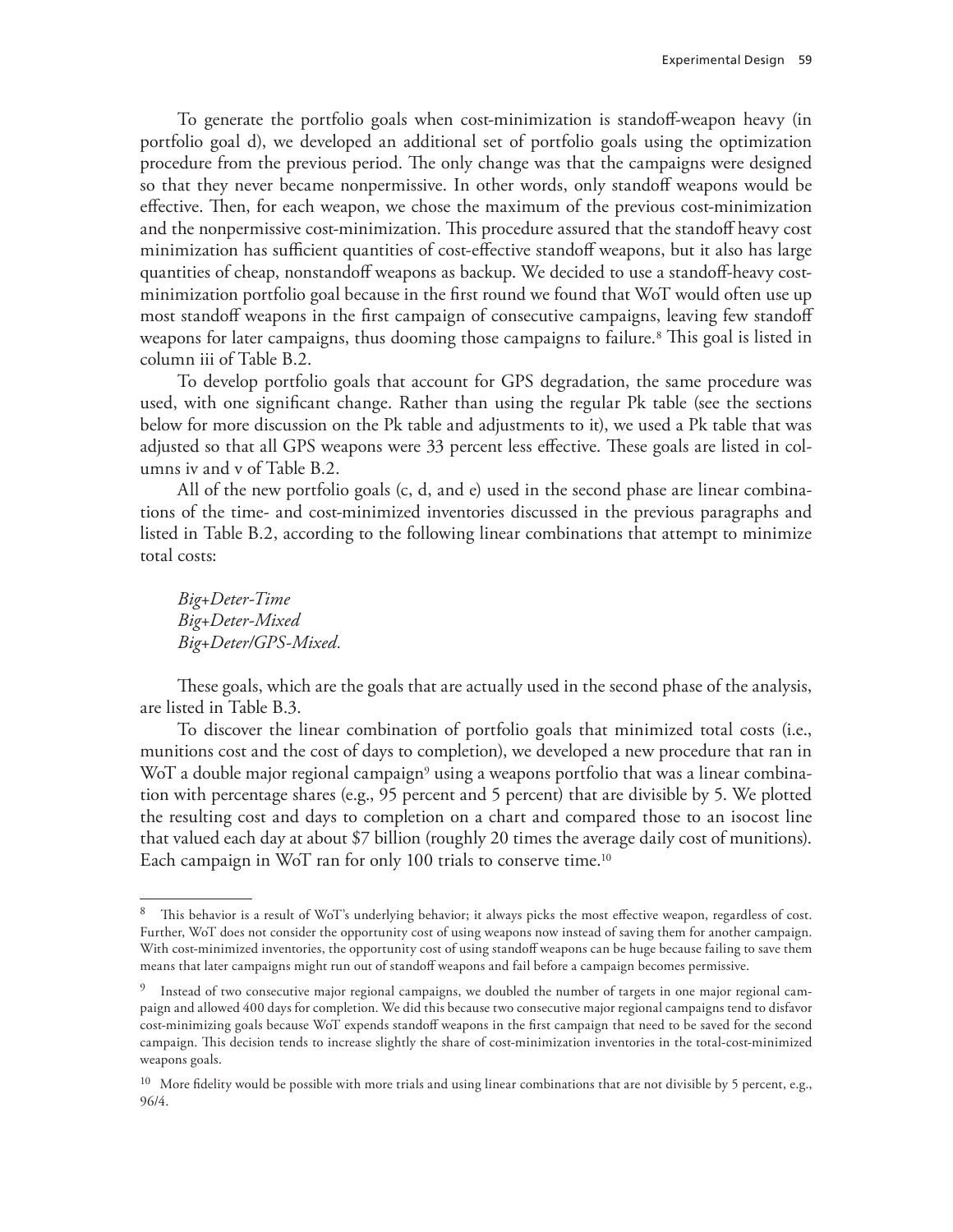| ID         | Weapon                       | (C) Big+Deter-<br><b>Time</b> | (D) Big+Deter-<br>Mixed | (E) Big+Deter/<br><b>GPS-Mixed</b> |
|------------|------------------------------|-------------------------------|-------------------------|------------------------------------|
| <b>W00</b> | AGM-130C (BLU 109)           | 6,811                         | 5,093                   | 7,579                              |
| W01        | AGM-130A (Mk 84)             | 39,310                        | 26,059                  | 45,765                             |
| <b>W02</b> | AGM-154 (JSOW)               | 27,533                        | 27,236                  | 33,236                             |
| W03        | AGM-158 (JASSM-ER)           | 3,933                         | 2,277                   | 5,113                              |
| W04        | AGM-64 (Maverick)            | 325                           | 2,904                   | 1,617                              |
| <b>W05</b> | AGM-84H (SLAM/ER)            | $\mathbf{0}$                  | $\mathbf 0$             | 0                                  |
| W06        | AGM-86 (CALCM)               | $\mathbf{0}$                  | $\mathbf{0}$            | 0                                  |
| W07        | AGM-88E (HARM/AARGM)         | 49                            | 444                     | 370                                |
| <b>W08</b> | BGM-109E (TLAM)              | 2,900                         | 1,679                   | 3,645                              |
| W09        | GBU-10 Paveway II (BLU 109)  | 107                           | 965                     | 536                                |
| W10        | GBU-10 Paveway II (Mk 84)    | 673                           | 6,057                   | 3,769                              |
| W11        | GBU-12 (Paveway II)          | 899                           | 8,088                   | 4,495                              |
| W12        | GBU-15 (BLU-109)             | 0                             | 0                       | 566                                |
| W13        | GBU-15 (Mk 84)               | 258                           | 2,318                   | 1,288                              |
| W14        | GBU-24 Paveway III (BLU-109) | $\mathbf 0$                   | 0                       | 0                                  |
| W15        | GBU-24 Paveway III (BLU-116) | 105                           | 944                     | 525                                |
| W16        | GBU-24 Paveway III (Mk 84)   | 137                           | 1,227                   | 682                                |
| W17        | GBU-28 Bunker Buster         | 0                             | 0                       | 0                                  |
| W18        | GBU-31 JDAM (2,000 lb)       | 0                             | 0                       | 0                                  |
| W19        | GBU-32 JDAM (1,000 lb)       | 0                             | 0                       | 0                                  |
| W20        | GBU-36/37 (GAM)              | 23,298                        | 44,420                  | 40,840                             |
| W21        | GBU-38 JDAM (500 lb)         | 0                             | 0                       | 0                                  |
| W22        | GBU-39 SDB                   | 0                             | 0                       | 0                                  |
| W23        | GBU-53B SDB II               | 0                             | 0                       | 0                                  |
| W24        | GBU-54 (Laser JDAM)          | 432                           | 3,884                   | 1,575                              |
| W25        | GBU-57B MOP                  | 1,974                         | 1,810                   | 2,422                              |
| W26        | MGM-168 ATACMS               | 3,265                         | 2,600                   | 3,913                              |
| W27        | Mk-82                        | 0                             | 0                       | 0                                  |
| W28        | Mk-83                        | 630                           | 5,672                   | 3,148                              |
| W29        | Mk-84                        | 995                           | 4,733                   | 2,884                              |
|            | Total cost (\$ billions)     | 67.2                          | 60.6                    | 84.5                               |

**Table B.3 New Time- or Cost-Minimized Goals Used to Construct Second Phase Strategies (B)**

NOTE: Shading indicates that the weapon is a standoff (PGM) weapon.

Figure B.2 shows the munitions cost and time tradeoff when combining portfolio goals (i) and (ii). The blue dots indicate that the weapons portfolio is successful in 100 percent of trials. Red dots indicate that the portfolio is successful in less than 100 percent of trials. Inventories that are heavy on the cost-minimizing inventories (ii) are never successful, so they are not included on the chart. The blue lines are isocost lines that value each day of a campaign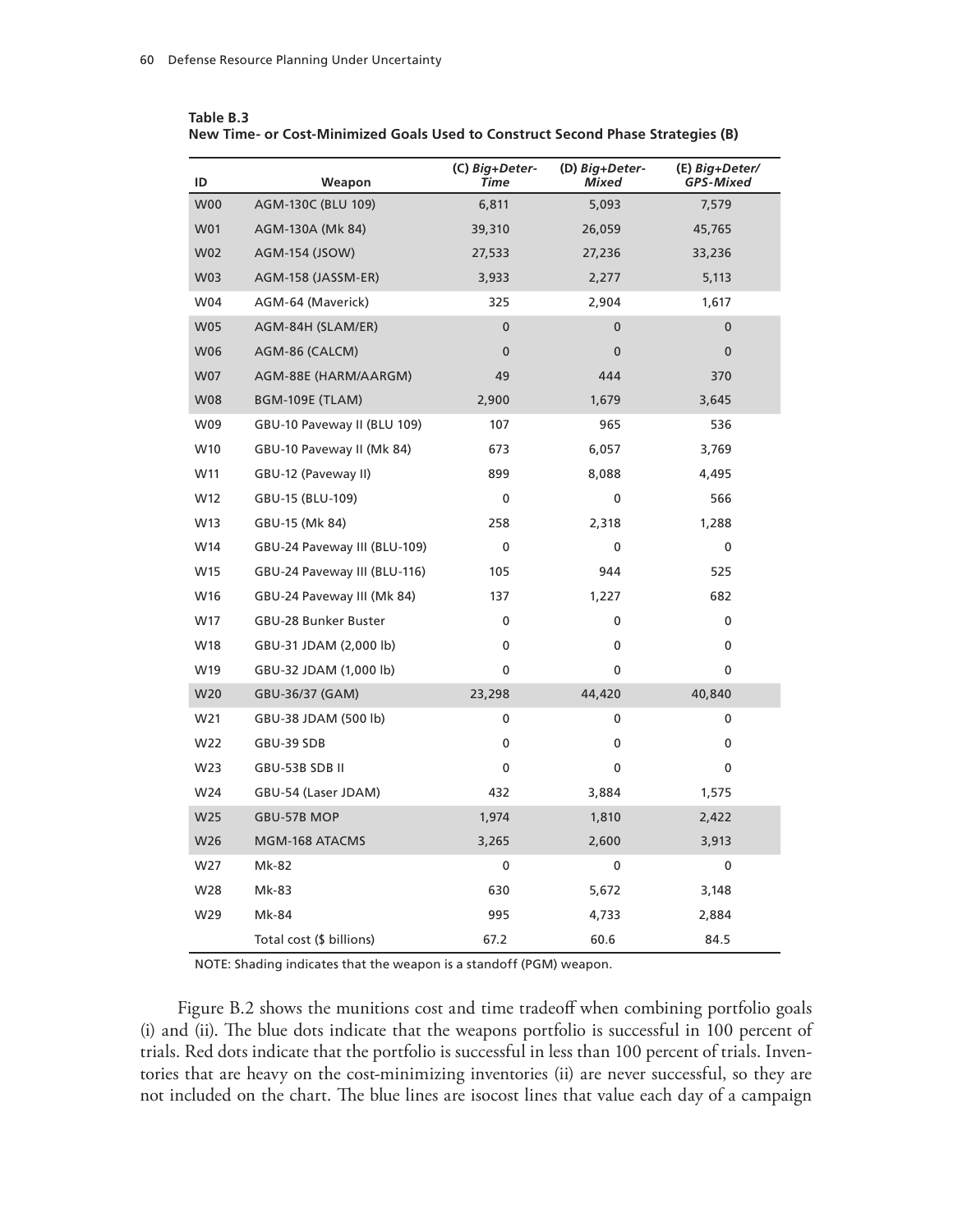

**Figure B.2** *Big+Deter-Time* **Total Cost Minimization: Cost/Time Tradeoff for Linear Combinations of (i) and (ii)**

**RAND** *RR1112-B.2*

at about \$7 billion. It is clear that the "95/5" goal minimizes total cost (i.e., its isocost line is nearest the origin). This point represents a 95 percent mix of (i) and a 5 percent mix of (ii).<sup>11</sup>

Figure B.3 shows a similar chart for combinations of (i) and (iii). Note that when the cost-minimizing goals are heavier in standoff weapons (iii), combinations with a greater share of the cost-minimizing inventories tend to do better. The lowest total cost appears in the 55/45 combination. Comparing this to the 95/5 combination in Figure B.2, we see that the 55/45 combination is cheaper (\$54 billion vs. \$64 billion) and takes less time to complete campaigns (147 days vs. 151 days). This suggests that portfolio goals (D) should dominate portfolio goals (C), but the ultimate arbiter of strategy effectiveness is when the cases are run across many years with many different uncertainties.

Finally, Figure B.4 shows combinations of (iv) and (v). WoT simulations include the 33 percent degradation in Pk values of GPS weapons, which leads to substantially increased costs of munitions (more munitions have to be used to destroy the same number of targets) and increases the number of days to completion (more misses means that it takes longer to destroy all targets). The isocost lines in this chart show that the 75/25 combination has the lowest total cost.

<sup>11</sup> These results clearly favor the time-minimizing portfolio (i). However, the 100/0 mixture does not do as well as the 95/5 mixture. The problem is that the time-minimization portfolio has trouble with one type of target (depots). For this target, the Pk table says that a dumb bomb, the Mk-84, is the best weapon, but time-minimizing inventories include very few nonstandoff weapons. The Pk of the Mk-84 for this target is only 0.20, so there is high variability in how many weapons it takes to destroy all the targets; therefore, the cost-minimizing portfolio often runs out of Mk-84s and has to use a second-best weapon. A 95/5 combination doubles the number of Mk-84s, which prevents Mk-84s from running out.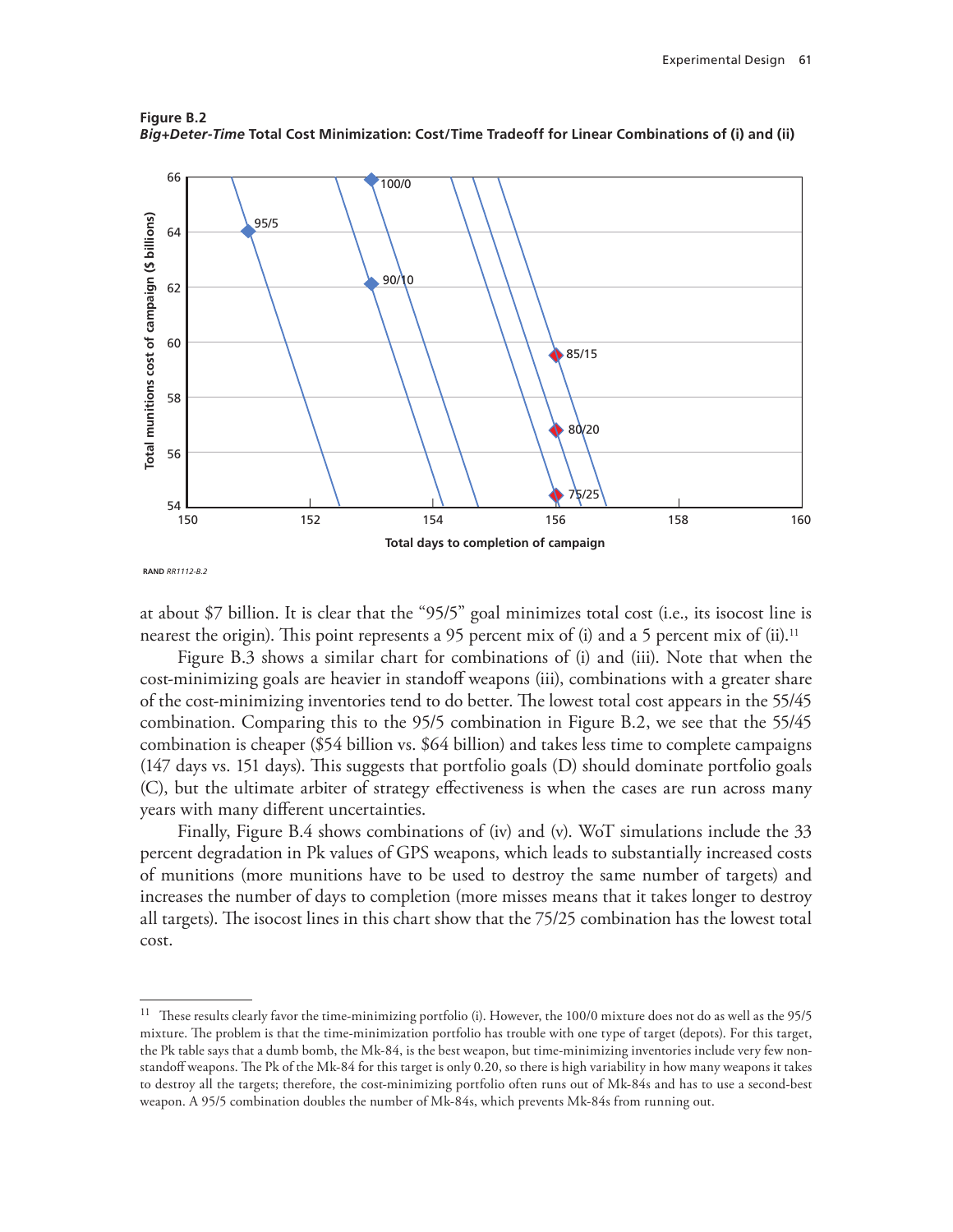

**Figure B.3** *Big+Deter-Mixed* **Total Cost Minimization: Cost/Time Tradeoff for Linear Combinations of (i) and (iii)**

**RAND** *RR1112-B.3*

**Figure B.4** *Big+Deter/GPS-Mixed* **Total Cost Minimization: Cost/Time Tradeoff for Linear Combinations of (iv) and (v)**



**RAND** *RR1112-B.4*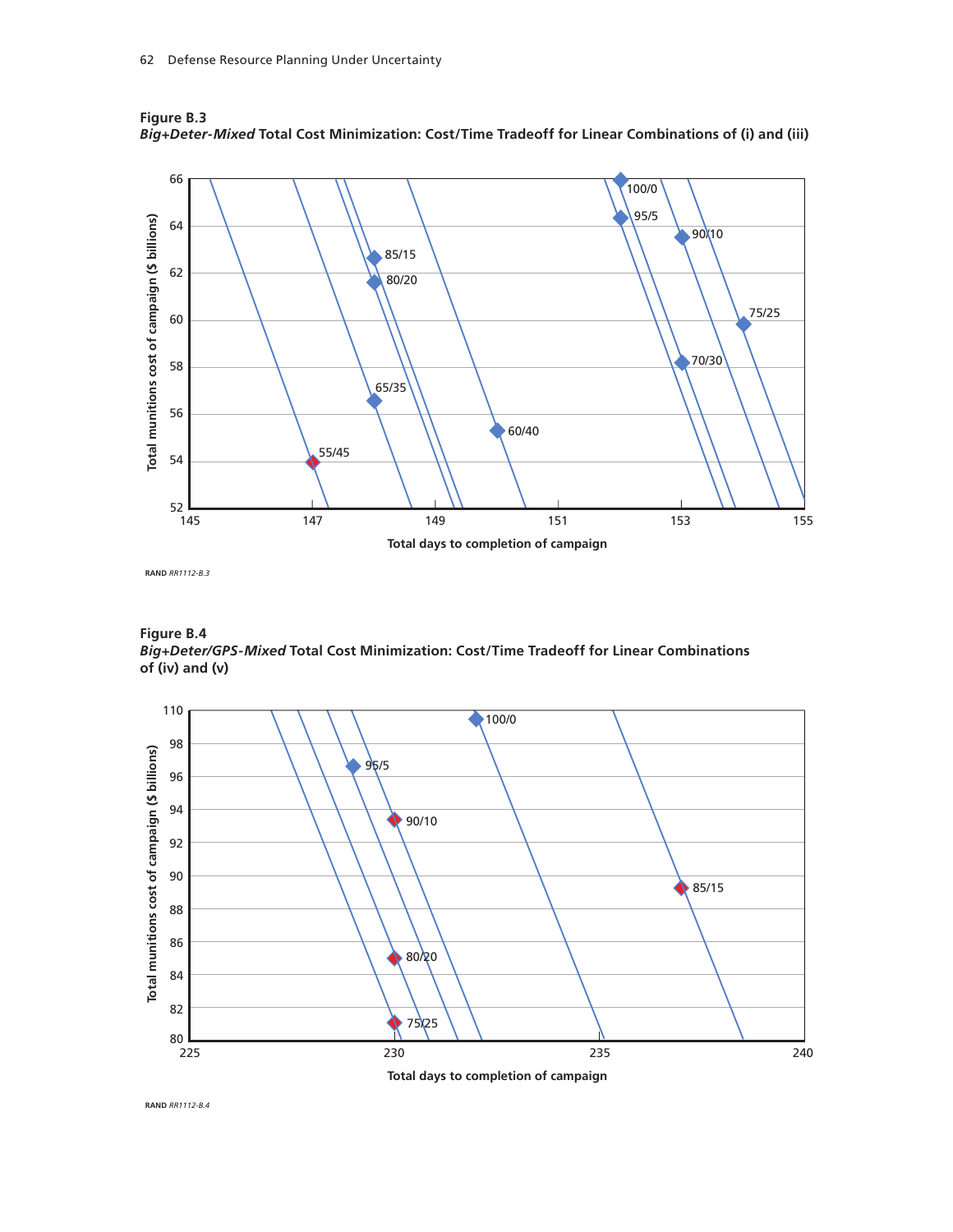# **Exogenous Uncertainties (X)**

This study aims to consider the performance of alternative munitions mix strategies over a wide range of future conditions. The study focused on several categories of uncertain factors, including the following.

#### *Security Environment*

Security environments show the sequence and type of security conditions over all periods. For the first phase, we used 20 security environments. Nine of them are notional security environments that were constructed early in the project. To obtain the other 11, we developed a spreadsheet that randomly creates security environments based on the rules of the different security conditions (e.g., global war lasts for at least two periods). Metrics were created that measured each security environment in three ways:

- **• Average severity**: Each security condition is assigned an integer between 1 and 6 based on the relative severity of the conflict (e.g., global war is assigned a 6). For each security environment, the magnitude is calculated by adding values for each period, and the magnitude is normalized (e.g., if the security condition is always quiescent, its magnitude is 0, and if the security condition is always global war, its magnitude is 1). Magnitudes above 0.60 were excluded.
- **• Variability**: Using the assigned integers, variability was calculated by the adding the absolute value of changes between each period. Variability was then normalized so it would fall between 0 and 1.
- **• Trend**: Using the assigned integers, the trend (i.e., the slope of the linear regression of the integers over time) was calculated. The trend was normalized so it would fall between 0 and 1.

The objective of selecting the other 11 security environments was to maximize the dissimilarity in these three metrics. This dissimilarity was measured by adding the Euclidean distance between each possible pair of security environments.12 The spreadsheet generated 100,000 sets of security environments, and the set with the highest Euclidean distance was chosen. These security environments are provided in Table B.3.

After analyzing the results of the first phase of the project, we realized that we did not have a security environment that closely approximated the past 20 years. SE 21 is our estimate of a security environment that best approximates the past 20 years.

Also, after analyzing the results of the first phase of the project, we realized that the additional 11 security environments that were added tended to be fairly severe, and very often none of our strategies were consistently successful. We added four additional security environments using a similar procedure as shown above but oversampled less-severe security conditions.13 In addition, in the new security environments, we manually changed any security condition F

<sup>&</sup>lt;sup>12</sup> Euclidean distance takes the square root of the sums of the squares of the difference between each of the three variables.

 $13$  The problem with the previous procedure was that we allowed all security conditions to be weighted equally. According to the law of large numbers, the average severity of 11 security environments with 10 security conditions each will tend to be close to 0.5, and large deviations will rarely be realized. The previous procedure excluded any security environments with an average severity of 0.6 or above to counter extreme security environments where success would be impossible, but this exclusion did not result in many less-severe security environments.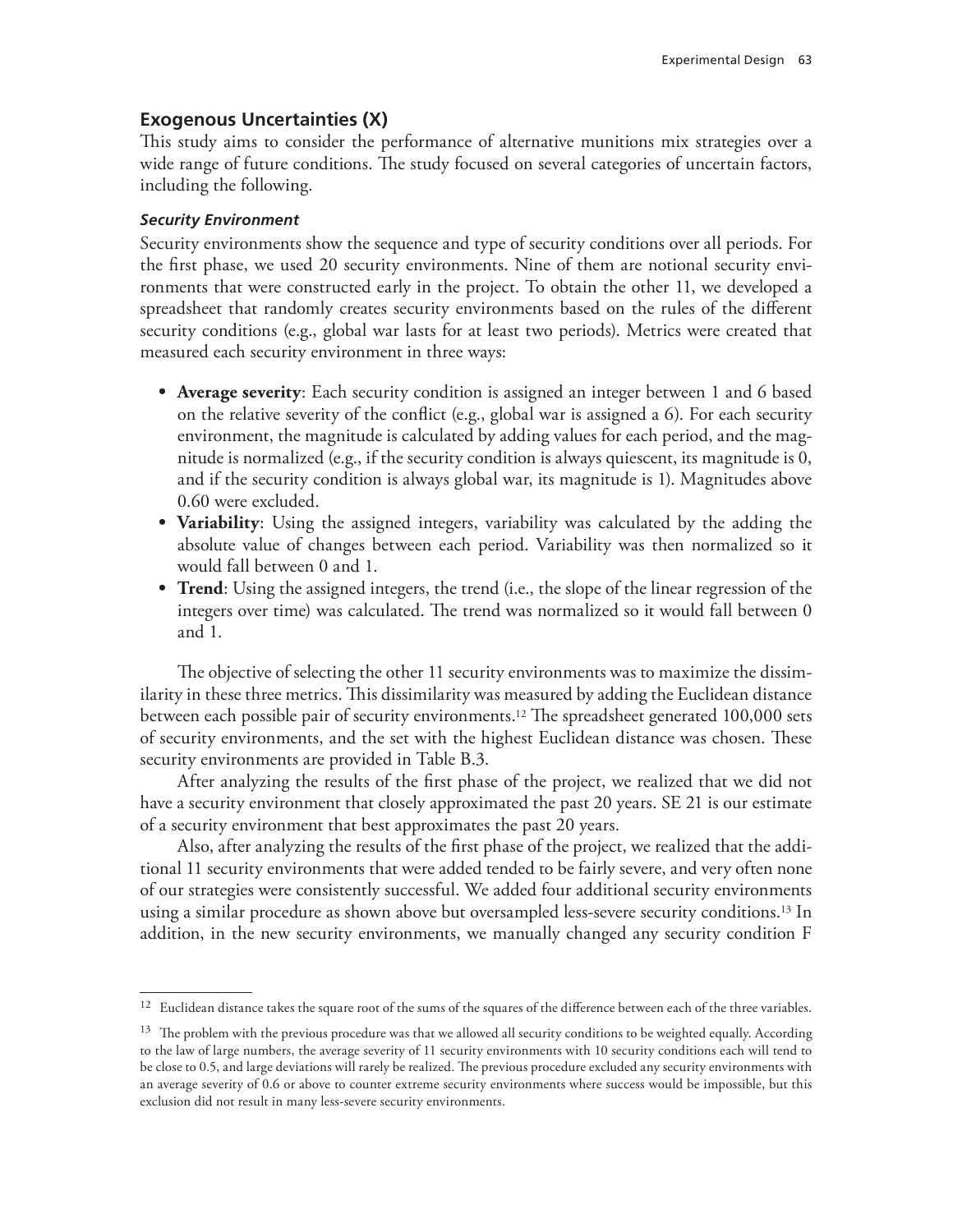(global war) to security condition E (multiple major regional) because global wars proved so severe that given the funding limitations in the model, no strategy could ever be successful.

Figure B.5 shows the distributions of the three attributes used to create the security environments. The initial security environments clearly were concentrated in a moderate range. The additional security environments helped to fill gaps in lower severity.

### *Weapons Effectiveness*

Pk values were modified to account for two uncertainties:

- **• GPS-driven changes**: GPS weapons have their Pk varied ± 50 percent accounting for uncertainties about changes in GPS technology or GPS countermeasures.
- **• Blinding terminal guidance weapons**: PGMs with seeker heads have a Pk of 0 when "zapped" by an adversary. Zapping frequency is varied between 0 and 75 percent of the time they are launched. To account for this blinding, the Pks are modified so that they account for both the Pk and the probability that the PGM is not zapped.

### *Uncertainty in Adversaries' Air Defense Capability*

An additional uncertainty accounts for adversaries' air defense capabilities.

The models currently assume that most campaigns begin in a nonpermissive environment and do not become permissive until all targets above a certain priority level have been destroyed (i.e., when the adversary's SAMs have been destroyed). This priority level is unique





NOTE: Blue indicates the SE used in the first phase; red indicates SE 21, which approximates the past 20 years; orange indicates that additional SEs were added in the second phase. **RAND** *RR1112-B.5*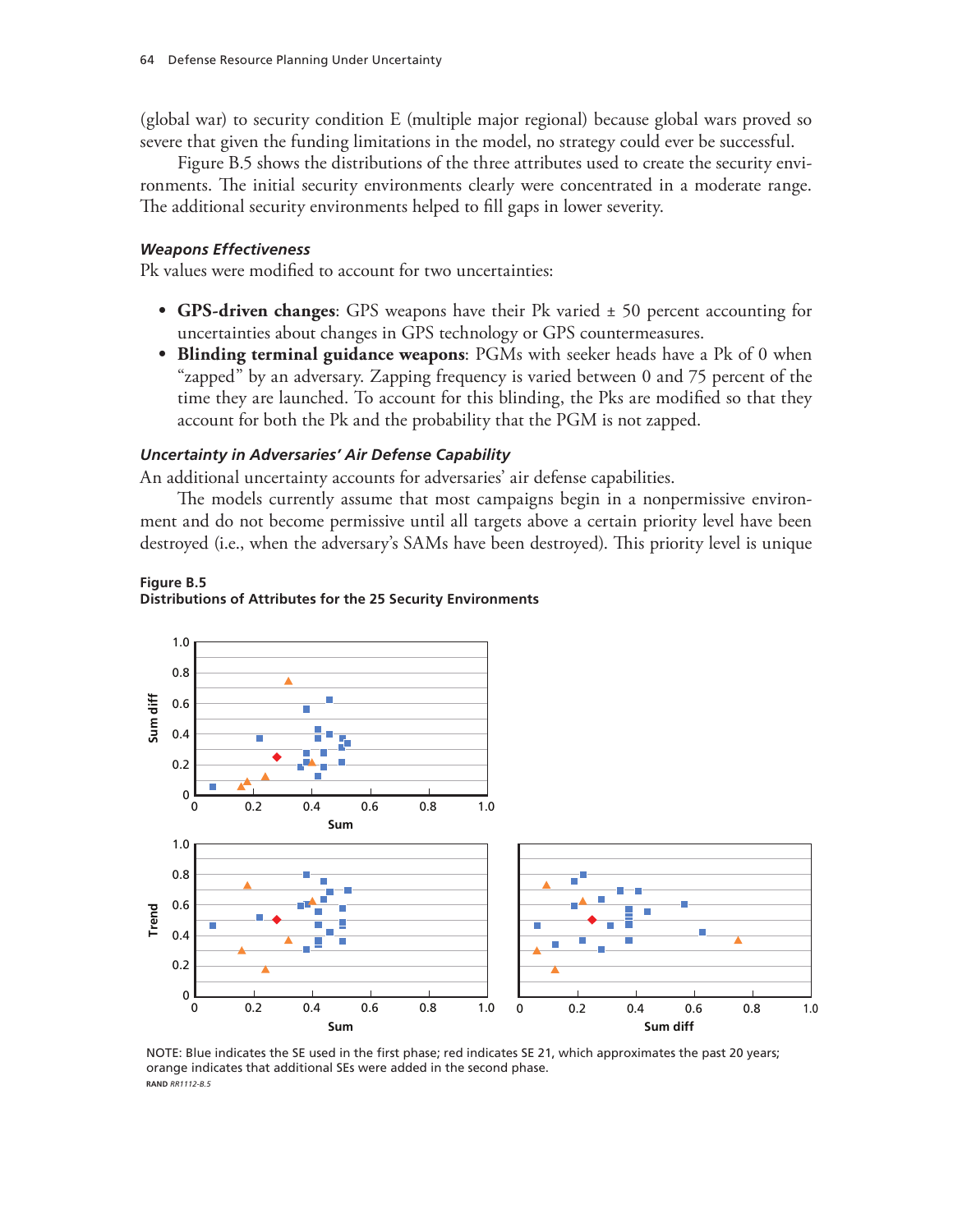to every type of campaign. To model the uncertainty in adversaries' air defense capabilities, we change the number of SAMs by ± 50 percent.

For example, a massive regional campaign has 29 types of targets, each with its own priority level (i.e., there are 29 priority levels). The SAMs are the 7th highest priority, so we assume that once the top seven priorities are destroyed completely, the campaign becomes permissive and all weapons may be used. If this uncertainty were + 50 percent, then 50 percent more SAMs would need to be destroyed before the campaign became permissive, which would probably use many more expensive, standoff weapons.

# *Uncertainty in Adversaries' Political Will*

The WoT model allows users to specify a certain percentage of all targets that must be destroyed to compel an adversary to surrender. We assume that this percentage is the same across all campaigns, but we acknowledge that there could be substantial uncertainty. Thus, the range of values for adversaries' political will is 80 percent ± 20 percent; i.e., it can range from 60 percent to 100 percent.

#### *Uncertainty in Weapons Delivery Rates*

Weapons are currently assigned to one of four delivery modes (nonstealth, stealth, naval, and land). Each delivery mode is assumed to have surge delivery rate that lasts for a certain period of time and a lower, steady-state delivery rate that follows. Delivery rates are unique to each campaign and are a percentage of the maximum delivery rates.

Uncertainty in weapons delivery rates is accounted for by modifying the maximum delivery rates (both surge and steady-state) by a factor of  $\pm$  50%. This uncertainty accounts both for uncertainties in our modeling and estimates of weapons delivery and for uncertain attributes of campaigns that will affect delivery rates. For example, a campaign that requires delivery vehicles to be based long distances away will have a lower weapons delivery rate than a campaign where delivery vehicles are based short distances away.

#### *Uncertainty in Munitions Funding (Not Implemented)*

The munitions acquisition node in Analytica assumes that 0.85 percent of DoD funding can be allotted to munitions acquisition. We hope to incorporate an uncertainty factor that modifies that funding amount by  $\pm$  50 percent. This uncertainty factor would account for uncertainties in:

- overall levels of GDP for the United States
- the percentage of GDP allocated for DoD
- the percentage of DoD funding allocated for munitions acquisition
- the overall price level of munitions.

Because of complications in the Analytica design, we did not implement this uncertainty.

### *Uncertainty About the Fog of War (Not Implemented)*

The WoT model currently assumes that the success of strikes can be observed instantaneously. An uncertainty that may be incorporated into a future version of WoT is uncertainty about whether a strike was successful. Such uncertainty could lead to retargeting of targets that have already been destroyed or waiting some amount of time to retarget targets where strikes have failed.

Model uncertainties are summarized in Table B.4.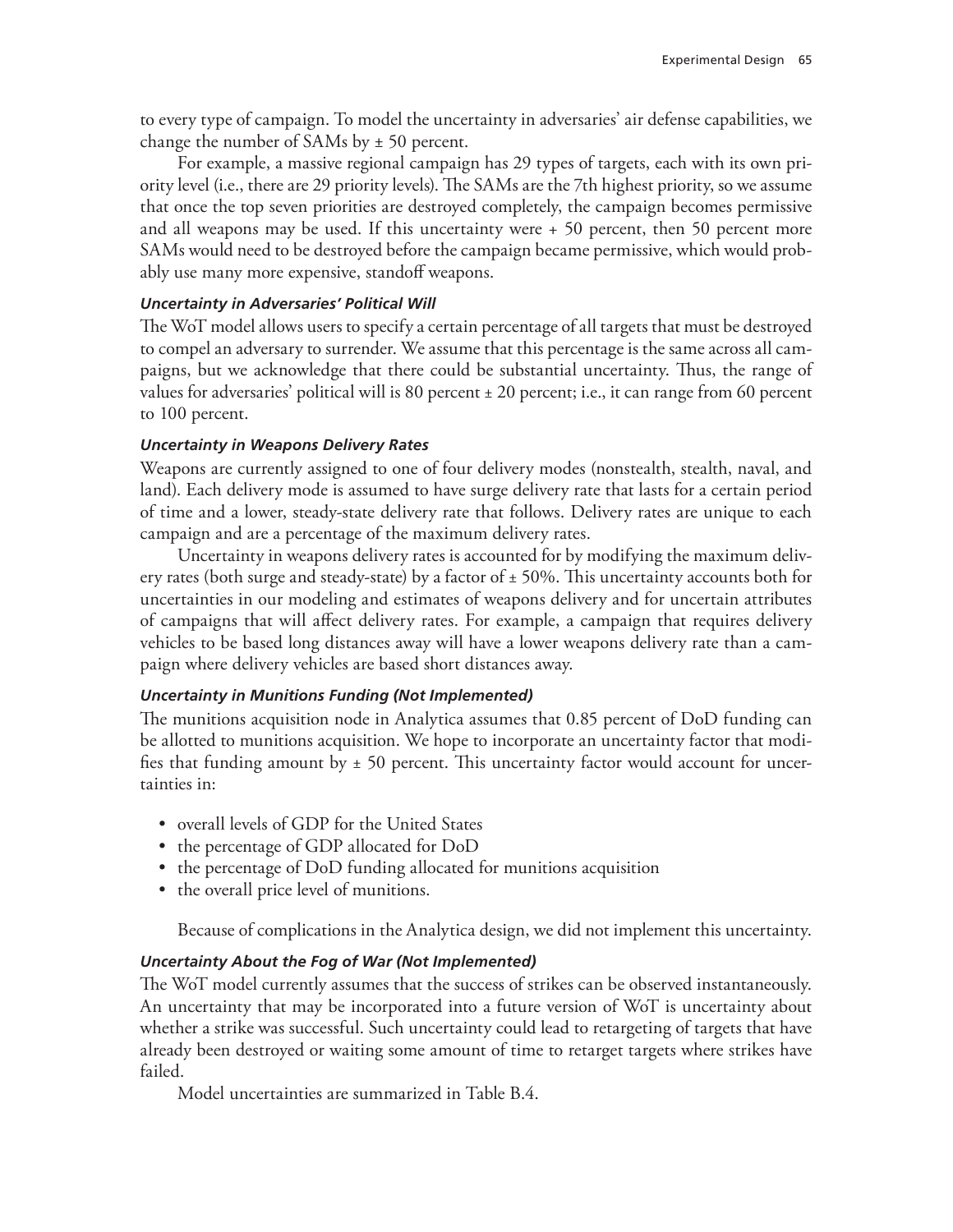| Uncertainty                                                    | Procedure                                                                                           | Input                                                                                           | <b>Comments</b>                                                                |
|----------------------------------------------------------------|-----------------------------------------------------------------------------------------------------|-------------------------------------------------------------------------------------------------|--------------------------------------------------------------------------------|
| 1. Security environment                                        | Choose one of the predetermined<br><b>SEs</b>                                                       | SE is an integer<br>between 1 and 20<br>(first phase) and<br>between 1 and 25<br>(second phase) |                                                                                |
| 2. GPS technology                                              | Adjust Pk of GPS weapons: If GPS <<br>0, Pk $\times$ (1 + GPS), else, Pk + (1 – Pk)<br>$\times$ GPS | GPS is number,<br>± 0.50                                                                        |                                                                                |
| 3. Blinding (B)                                                | Adjust Pk of PGMs with seeker<br>heads: $Pk \times (1 - B)$                                         | B is number, 0 to<br>0.75                                                                       | $(1 - B)$ is the chance<br>weapon is not blinded                               |
| 4. Adversary's air-defense<br>capability (PERM)                | Adjust the number of SAMs for each<br>campaign: Original number of SAMs<br>$\times$ (1 + PERM)      | PERM is a<br>percentage,<br>$±75%$ <sup>a</sup>                                                 | Will not affect campaigns<br>without SAMs or those<br>that begin as permissive |
| 5. Adversary's political will<br>(WILL)                        | Adjust the percentage of targets<br>necessary to destroy to end the<br>campaign: 80% + WILL         | WILL is percentage,<br>± 20%                                                                    |                                                                                |
| 6. Delivery rate (DR)                                          | Adjust delivery rates (both surge<br>and steady-state) by DR                                        | DR is percentage,<br>$± 50\%$                                                                   | Accounts for<br>uncertainties in such<br>factors as geography                  |
| 7. Munitions funding (MF)                                      | Adjust funding as a percentage of<br>defense budget: $0.85\% \times MF$                             | MF is percentage,<br>$± 50\%$                                                                   | Not implemented in<br>Analytica                                                |
| 8. Enhanced camouflage,<br>concealment, and deception<br>(FOG) | <b>TBD</b>                                                                                          | TBD                                                                                             | Not implemented in WoT                                                         |

#### **Table B.4 Uncertainties Considered in the Analysis**

NOTE: Italics indicate model parameters not yet considered as uncertain in WoT.

 $a$  In the second phase, the range used was  $\pm$  75 percent.

# **Experimental Design**

The first uncertainty is an unordered integer parameter with 20 (or 25) possible values. Uncertainties 2 to 6 are real numbers. We can thus conduct a Latin Hypercube design over the entire set of six parameters. Latin Hypercube is a commonly used method for generating a sample of futures to run in computational experiments. In a Monte Carlo design, futures are chosen randomly over the full range of uncertainties. Latin Hypercube also chooses futures randomly but in such a way that no two futures can have values for any uncertain parameter too close to one another. (The technical term is that Latin Hypercube uses a quasi-random design.) Thus, for any finite set of futures, a Latin Hypercube design ensures a more complete and more uniform sampling than a Monte Carlo design.

In the first phase of the analysis, we constructed a 1,000 future sample (20 security environments with 50 futures each).<sup>14</sup> We consider 10 weapons acquisition strategies. Therefore, we ran 10 strategies  $\times$  1,000 futures/strategy = 10,000 cases.

In the second phase of the analysis, we conducted a Latin Hypercube design over uncertainties 2 to 6, resulting in 50 futures. We repeated each set of 50 futures across all 25 security

<sup>&</sup>lt;sup>14</sup> In the first phase, we constructed a Latin Hypercube of 1,000 cases, which allowed the 50 cases associated with each security environment to be different. To improve statistical comparisons across security environments in the second phase, we constructed a Latin Hypercube of 50 cases that were repeated in each of the 25 security environments.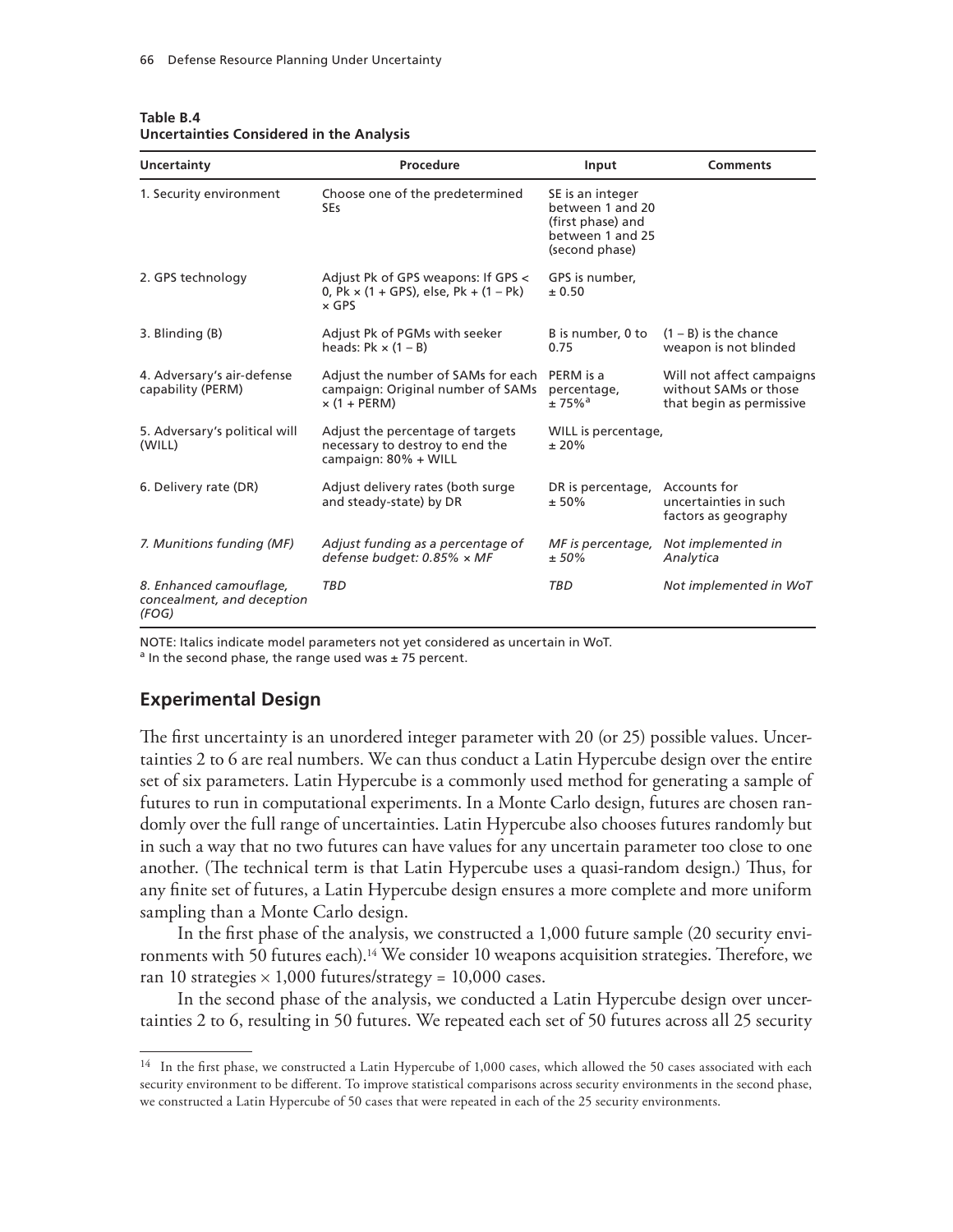environments for a total of 1,250 futures per strategy. We considered 12 weapons acquisition strategies, i.e., 12 strategies  $\times$  1,250 futures/strategy = 15,000 cases.

The inputs (Xs and Ls) for each case are then run through the simulation model to calculate the corresponding values of measures. The resulting set of model inputs and outputs are then gathered together in a database of the form shown in Table B.5, where each entry represents one case. Such a database can then be used to support the analyses presented in Chapter Three.

# **Lessons Learned**

In regard to methodological lessons learned during the research project, one particularity stands out. We might have been able to run more iterations if we had started the RDM process with an analytical model instead of the WoT model. Starting with the WoT model had two significant costs that slowed down our development and analysis. First was the time and effort it took to develop WoT and program the integration between WoT and the CG. The second cost was the large amount of computational time it took to run WoT and later debug the integration between WoT and the CG. These delays significantly slowed down the iterations.

An analytical approach, similar to Loeb's, might have estimated sufficiency of different portfolios of weapons using relatively simple formulas that considered Pks, target inventories, and weapons portfolios, while sacrificing some fidelity. Such an approach might have been easier to integrate with the CG and might have taken much less time to compute.

|      |      | Xs   |      |      |      | Ls   |      |      | Ms   |
|------|------|------|------|------|------|------|------|------|------|
| 0.38 | 0.14 | 0.01 | 0.54 | 0.75 | 0.14 | 0.01 | 0.68 | 0.34 | 0.28 |
| 0.56 | 0.72 | 0.29 | 0.07 | 0.34 | 0.90 | 0.52 | 0.54 | 0.66 | 0.51 |
| 0.27 | 0.19 | 0.51 | 0.46 | 0.59 | 0.79 | 0.05 | 0.92 | 0.04 | 0.97 |
| 0.65 | 0.57 | 0.86 | 0.75 | 0.67 | 0.91 | 0.50 | 0.68 | 0.45 | 0.44 |
| 0.31 | 0.60 | 0.93 | 0.23 | 0.61 | 0.19 | 0.46 | 0.22 | 0.49 | 0.31 |
| 0.00 | 0.93 | 1.00 | 0.20 | 0.95 | 0.11 | 0.36 | 0.27 | 0.21 | 0.62 |
| 0.67 | 0.38 | 0.67 | 0.99 | 0.28 | 0.11 | 0.18 | 0.39 | 0.25 | 0.23 |
| 0.92 | 0.39 | 0.33 | 0.72 | 0.41 | 0.53 | 0.98 | 0.81 | 0.08 | 0.13 |
| 0.86 | 0.48 | 0.40 | 0.63 | 0.32 | 0.01 | 0.11 | 0.39 | 0.32 | 0.99 |
| 0.65 | 0.40 | 0.82 | 0.22 | 0.80 | 0.67 | 0.55 | 0.48 | 0.39 | 0.02 |
| 0.36 | 0.03 | 0.30 | 0.11 | 0.74 | 0.85 | 0.21 | 0.02 | 0.39 | 0.68 |
| 0.55 | 0.11 | 0.42 | 0.61 | 0.50 | 0.81 | 0.87 | 0.84 | 0.17 | 0.02 |
| 0.33 | 0.61 | 0.00 | 0.09 | 0.07 | 0.78 | 0.15 | 0.04 | 0.89 | 0.43 |
| 0.08 | 0.85 | 0.41 | 0.65 | 0.28 | 0.75 | 0.89 | 0.37 | 0.27 | 0.19 |
| 0.99 | 0.45 | 0.73 | 0.91 | 0.36 | 0.05 | 0.38 | 0.61 | 0.08 | 0.90 |
| 0.20 | 0.51 | 0.16 | 0.15 | 0.69 | 0.78 | 0.39 | 0.49 | 0.46 | 0.41 |

**Table B.5 Example Form of Results Database Used in the Analysis**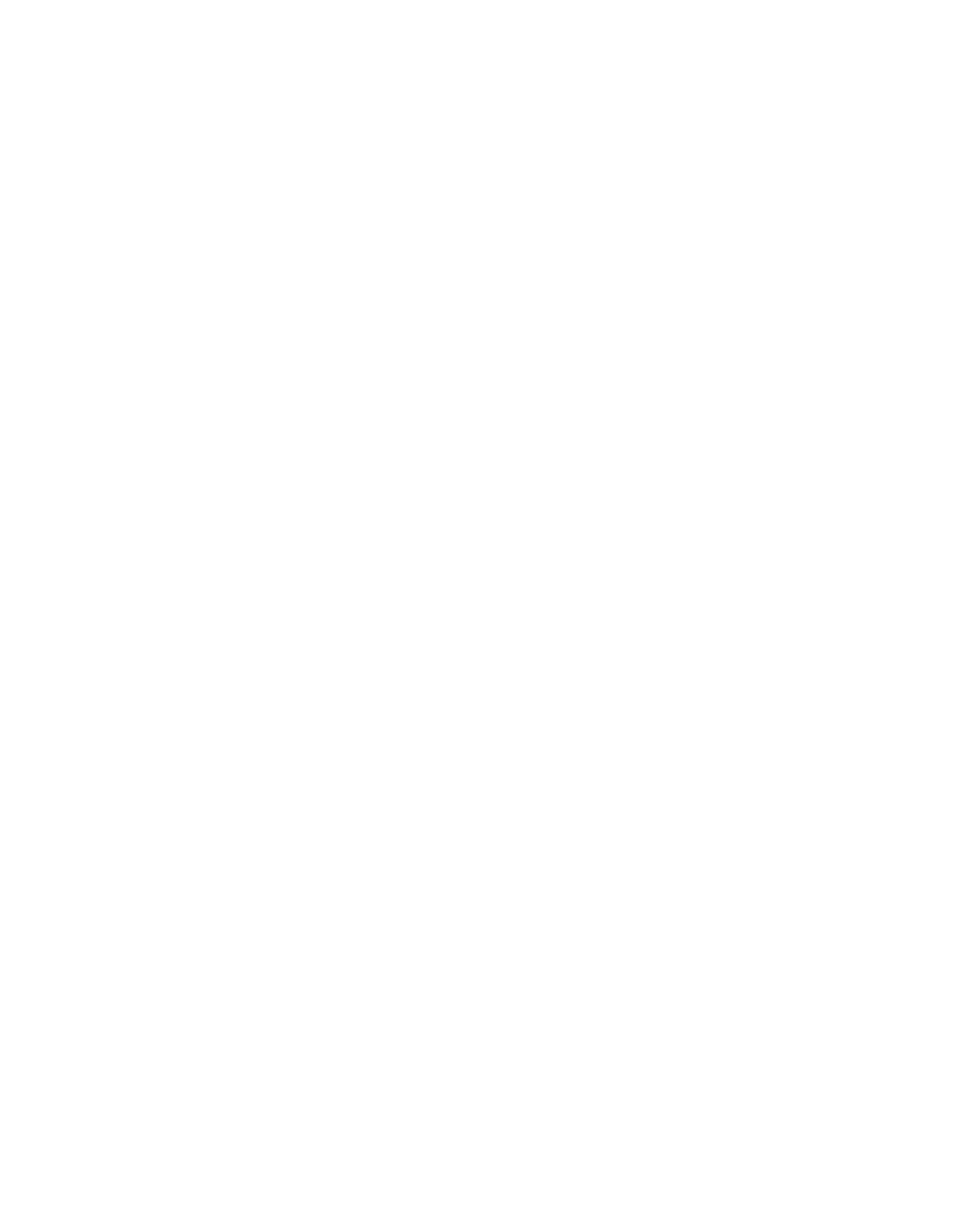APPENDIX C

This appendix details the data that we used to populate the CG (in Analytica), which is used to construct campaign datasets that are simulated within the WoT model.

For the most part, the data we used are based on educated guesses, research on open sources, and simplifying assumptions, since the real data are unavailable, classified, or more complicated.

For easy reference, this appendix is ordered in the same way as data in the WoT input file.

# **Security Environments, Security Conditions, and Campaigns**

Each two-year period of the model is defined by a security condition. Table C.1 shows the names of the six security conditions. Each security condition lasts a minimum length of time, between one and three two-year periods.

During each security condition, we assume that a mix of campaigns occurs. Table C.2 shows the relationship between each two-year period of a security condition and the campaigns conducted. The CG generates campaign data for each campaign to pass to the WoT model. If there are multiple campaigns within a security condition, the CG assumes that the campaigns occur in succession, and the munitions depleted in one campaign are removed from inventories for later campaigns.

Security environments are a time line of ten two-year security conditions. There is a very large number of possible security environments; the security environments that occur are an uncertainty. In earlier stages of the project, we developed nine representative security environments. We supplemented these with 11 additional security environments in the first phase of

| <b>Security Condition</b> | <b>Duration</b>         |               |
|---------------------------|-------------------------|---------------|
|                           | Quiescent               |               |
| B                         | Deterrent               | 3             |
|                           | Long major regional     | $\mathcal{P}$ |
|                           | Major regional campaign | $\mathcal{L}$ |
| E                         | Multiple major regional |               |
|                           | Global war              |               |

**Table C.1 Security Conditions and Minimum Durations**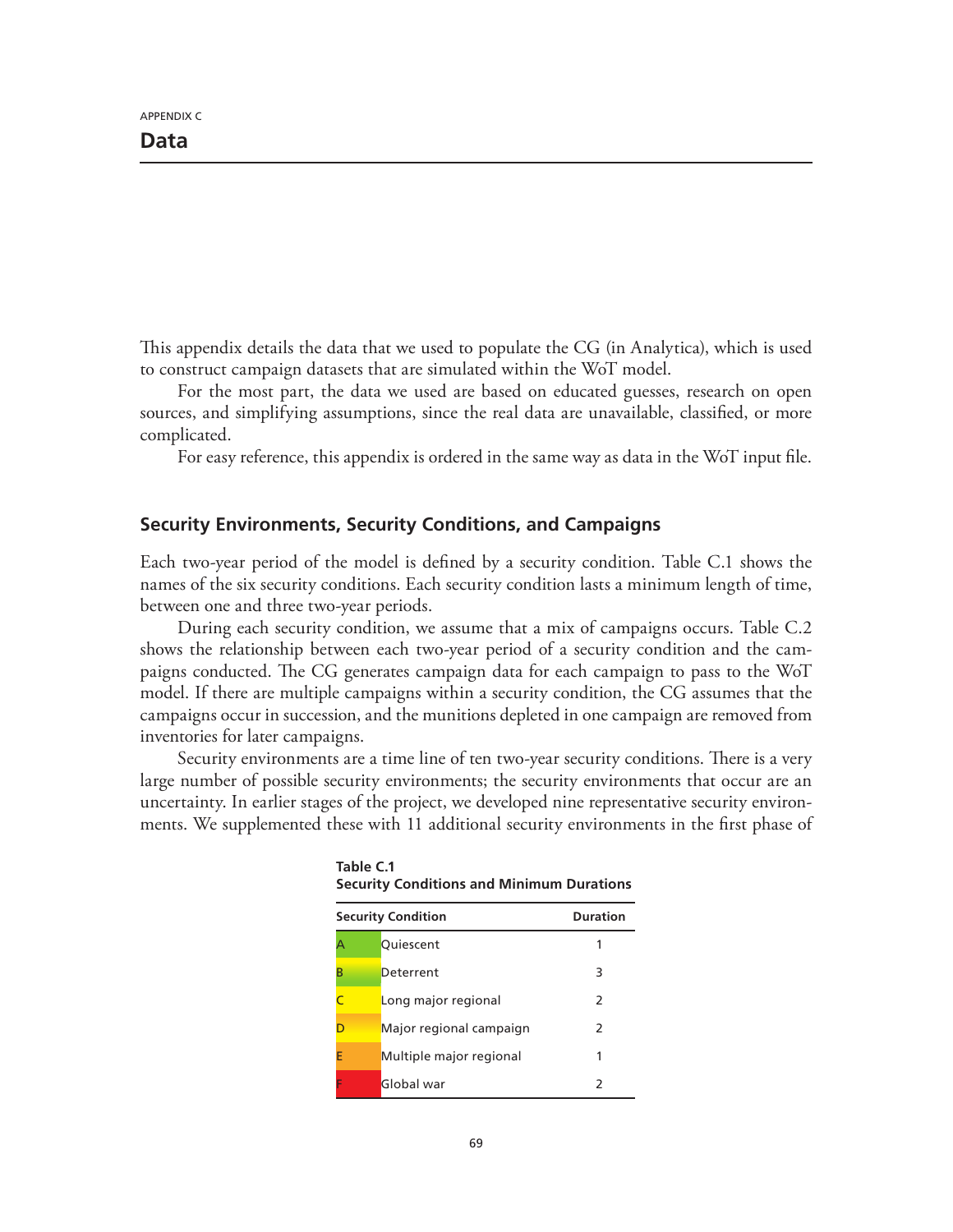|   |                            | Campaign     |                    |                   |                          |                               |                          |                            |
|---|----------------------------|--------------|--------------------|-------------------|--------------------------|-------------------------------|--------------------------|----------------------------|
|   | <b>Security Condition</b>  | Incident     | Global<br>Incident | <b>Deterrence</b> | <b>Short</b><br>Campaign | Major<br>Regional<br>and COIN | <b>Major</b><br>Regional | <b>Massive</b><br>Regional |
| A | Quiescent                  |              |                    | $\Omega$          | 0                        | $\mathbf{0}$                  | $\Omega$                 | 0                          |
| B | Deterrent                  | 0            | $\mathbf{0}$       |                   | $\mathbf 0$              | $\mathbf{0}$                  | $\mathbf{0}$             | $\mathbf 0$                |
|   | Long major<br>regional     | $\mathbf{0}$ | $\mathbf{0}$       | $\mathbf{0}$      | $\mathbf{0}$             |                               | $\mathbf{0}$             | 0                          |
| D | Major regional<br>campaign | 0            | $\mathbf{0}$       | $\mathbf{0}$      |                          | $\mathbf{0}$                  |                          | 0                          |
| Е | Multiple major<br>regional | $\mathbf{0}$ | $\mathbf{0}$       | $\mathbf{0}$      | $\mathbf{0}$             | $\mathbf{0}$                  | $\mathcal{P}$            | 0                          |
|   | Global war                 | 0            | 0                  | 0                 | 0                        | 0                             |                          | 2                          |

| Table C.2                                                                      |
|--------------------------------------------------------------------------------|
| <b>Campaigns Conducted Within Each Two-Year Period of a Security Condition</b> |

the analysis, which attempt to maximize the variability of all of the security environment in terms of their magnitude, variability, and trend. In the second phase, we added a security environment that approximated the past 20 years (SE 21) and an additional four randomly generated SEs with lower severity. The resulting 25 security environments are shown in Figure 2.3.

# **Permissiveness and Nonpermissiveness**

In a permissive environment, all weapons can be used. In a nonpermissive environment, only certain weapons can be used (see weapons attributes, below). We assume that all of the campaigns except major regional and COIN begin in a nonpermissive environment. To achieve a permissive environment, all targets at or above the cutoffs in Table C.3 need to be destroyed. (See also Table C.8, below.)

| Table C.3<br><b>Permissiveness Target Priority Cutoffs</b> |     |  |  |  |
|------------------------------------------------------------|-----|--|--|--|
| Cutoff<br>Campaign                                         |     |  |  |  |
| Incident                                                   | 5   |  |  |  |
| Global incident                                            | 7   |  |  |  |
| Deterrence                                                 | 14  |  |  |  |
| Short campaign                                             | 5   |  |  |  |
| Major regional and COIN                                    | N/A |  |  |  |
| Major regional                                             | 5   |  |  |  |
| Massive regional                                           | 7   |  |  |  |
| Global war                                                 | 14  |  |  |  |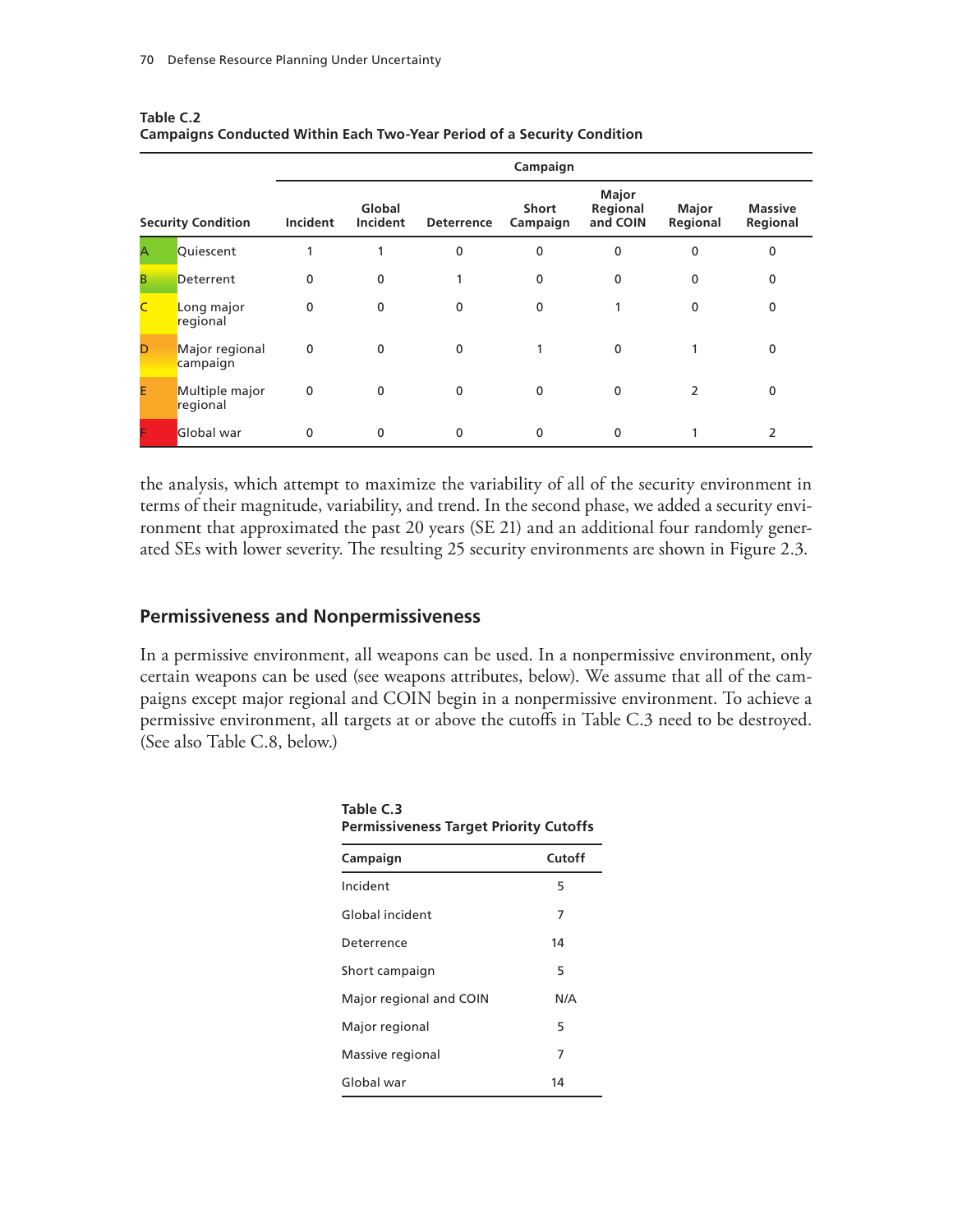This method of determining permissiveness is relatively simplistic. Future development efforts might want to differentiate specific, air-defense targets that create a nonpermissive environment. Such an effort is not trivial because it would require a relaxation of the implicit assumption that the highest-priority targets are also the targets that create a nonpermissive environment.

#### **Maximum Number of Days for Campaigns**

We assume that all campaigns must be completed in 200 days to be successful. If campaigns last longer than 200 days, they are considered to have failed, the campaign stops, and no additional weapons are expended.

Future extensions may modify the maximum number of days to be different for each type of campaign. For example, it is likely that 200 days would be politically unacceptable for an incident, but more than 200 days might be necessary for a massive regional campaign.

#### **Weapons Groups and Weapons Delivery Rates**

WoT assumes that each weapon belongs to a single weapons group. Each weapons group has a maximum delivery rate (both a maximum surge delivery rate and a maximum steady-state delivery rate). Table C.4 shows the maximum weapons delivery rates for each of the four weapons groups. All of the weapons groups are assumed to have seven days of surge, except for the Naval weapons group, whose surge rate and steady-state rates are the same. These data are highly uncertain, which is why we allow ± 50 percent uncertainty in these rates.

WoT's treatment of weapons delivery is currently highly simplified from reality, where weapons can be delivered from many different platforms. Future extensions may allow this many-to-many relationship (instead of the current many-to-one relationship) and model each weapons group as a single platform. Such an extension would be much more computationally complex than the present model.

Weapons delivery rates are customized for each type of campaign to be some percentage of the maximum delivery rate based on the severity of the campaign. Table C.5 assumes that more stressful campaigns are provided with more delivery platforms.

| 1501551<br><b>Maximum Weapons Delivery Rates</b> |  |
|--------------------------------------------------|--|
|                                                  |  |

**Table C.4**

| Group         | <b>Group Name</b> | Surge<br>Days | <b>Surge Rate</b><br>(Maximum Daily) | <b>Steady-State Rate</b><br>(Maximum Daily) |
|---------------|-------------------|---------------|--------------------------------------|---------------------------------------------|
| $\mathbf 0$   | Nonstealth        |               | 2,500                                | 1,500                                       |
|               | Stealth           |               | 500                                  | 300                                         |
| $\mathcal{L}$ | Naval             | 999           | 100                                  | 100                                         |
|               | Land              |               | 50                                   | 40                                          |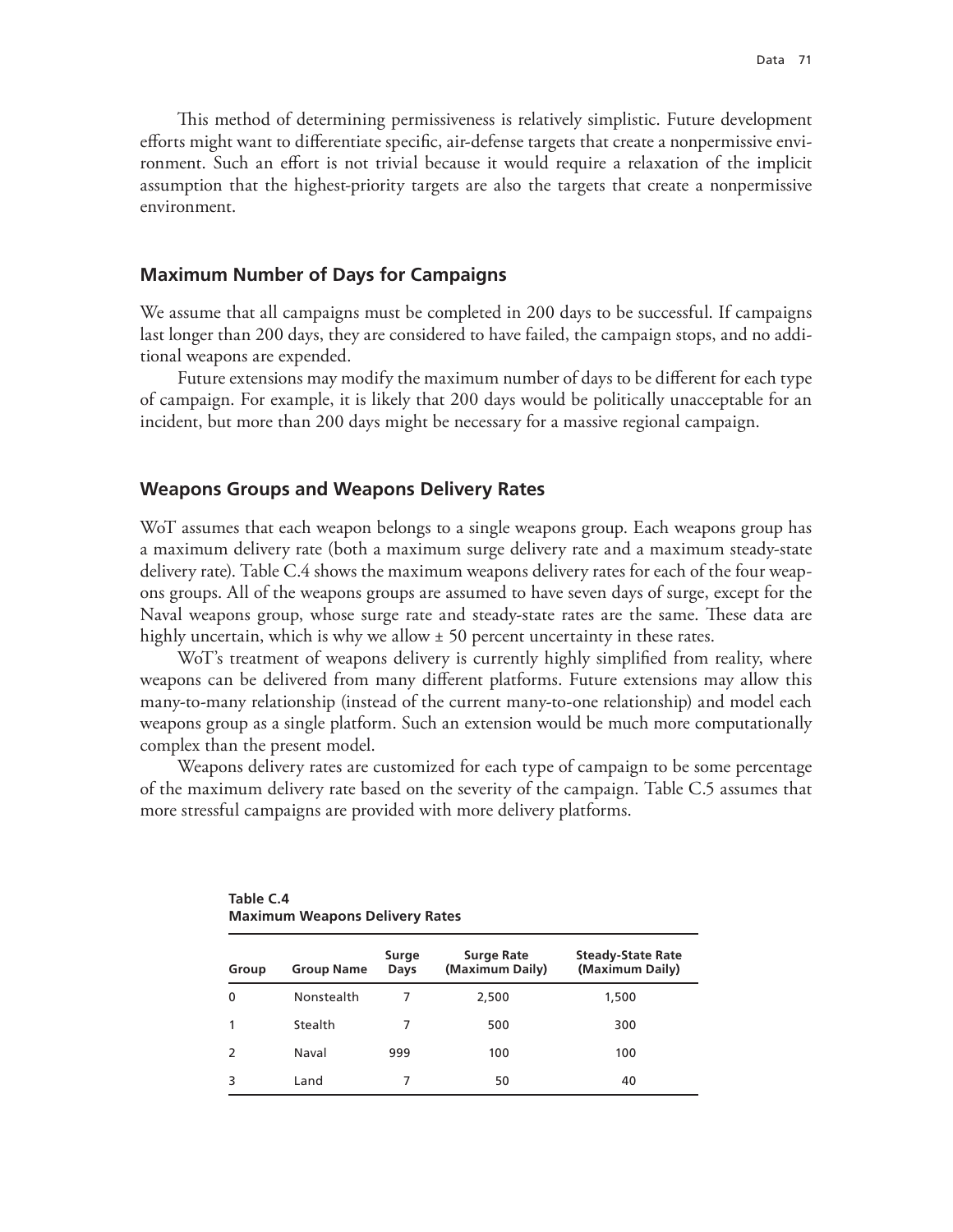| Campaign                | Adjustment<br>(% of Maximum<br>Daily) |
|-------------------------|---------------------------------------|
| Massive regional        | 100                                   |
| Major regional          | 90                                    |
| Major regional and COIN | 80                                    |
| Short campaign          | 70                                    |
| Deterrence              | 60                                    |
| Global incident         | 50                                    |
| Incident                | 40                                    |

#### **Table C.5 Adjustments to Weapons Delivery Rate for Each Campaign Type**

# **Munitions Attributes**

We selected 30 types of weapons that are currently in stockpiles of U.S. conventional weapons. Table C.6 lists these 30 weapons and their attributes. Each weapon is assigned to one weapons group (as detailed above).

Designation as a PGM weapon or a GPS weapon is important for applying the weapons effectiveness uncertainties. Weapons that use lasers, radars, or video for seekers are designated as PGMs. Weapons that use GPS for navigation and targeting are designated as GPS weapons. A future extension may also incorporate inertial and terrain navigation, which is incorporated into some types of missiles and may make them less susceptible to degradations in GPS.

The models assume that weapons cannot be used in nonpermissive conditions unless they are designated as nonpermissive weapons. Eleven of the 30 weapons are designated as nonpermissive.

Portfolio baselines and unit costs were found by looking at estimates in open sources or by making our own estimates. There are likely to be uncertainties in these numbers, especially with the unit costs. For example, many reported unit costs appear to be average costs for weapons programs. For ongoing weapons procurements, marginal costs are likely to be lower than average costs. However, unit costs for older weapons might require restarting production lines, which could increase the unit costs. A future extension could incorporate uncertainty into weapons costs; however, the key uncertainties are relative costs, which would be more difficult to incorporate because of the large number of weapons.

# **Days Between Replenishments**

WoT has the ability to replenish weapons at specified time intervals. At present, the model assumes that there are no replenishments.

Two future extensions may necessitate the use of the replenishment feature. First, logistics could be incorporated into the models, which would account for the fact that munitions must be moved into theater, so the munitions available to a campaign may grow over time. Such an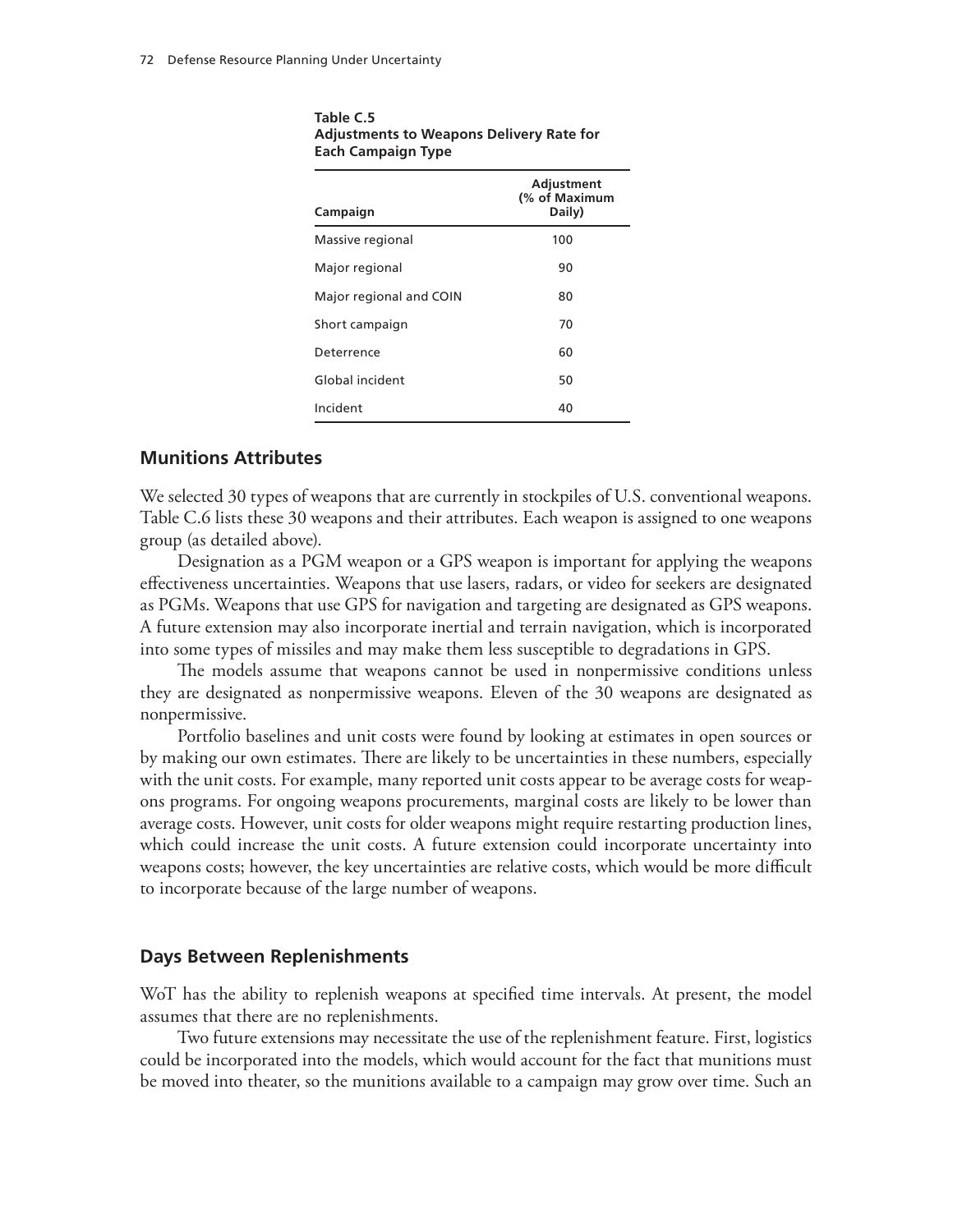**Table C.6 Weapons Used in the Models and Their Attributes**

| ID              | Weapon                       | <b>Weapons</b><br>Group | <b>PGM</b> | <b>GPS</b> | <b>Nonpermissive</b><br>Weapon? | <b>Unit Cost</b><br>(\$Thousands) |
|-----------------|------------------------------|-------------------------|------------|------------|---------------------------------|-----------------------------------|
| W00             | AGM-130C (BLU 109)           | Nonstealth              |            | Yes        | <b>Yes</b>                      | 450                               |
| W01             | AGM-130A (Mk 84)             | Nonstealth              |            | Yes        | Yes                             | 450                               |
| W02             | AGM-154 (JSOW)               | Nonstealth              |            | Yes        | Yes                             | 719                               |
| W03             | AGM-158 (JASSM-ER)           | Nonstealth              |            | Yes        | Yes                             | 1512                              |
| W04             | AGM-64 (Maverick)            | Nonstealth              | Yes        |            |                                 | 158                               |
| <b>W05</b>      | AGM-84H (SLAM/ER)            | Nonstealth              |            | Yes        | Yes                             | 1,200                             |
| W06             | AGM-86 (CALCM)               | Nonstealth              |            | Yes        | Yes                             | 1,160                             |
| W07             | AGM-88E (HARM/AARGM)         | Stealth                 | Yes        | Yes        | Yes                             | 200                               |
| W08             | BGM-109E (TLAM)              | Naval                   |            | Yes        | Yes                             | 1,576                             |
| W09             | GBU-10 Paveway II (BLU 109)  | Nonstealth              | Yes        |            |                                 | 24                                |
| W <sub>10</sub> | GBU-10 Paveway II (Mk 84)    | Nonstealth              | Yes        |            |                                 | 24                                |
| W11             | GBU-12 (Paveway II)          | Nonstealth              | Yes        |            |                                 | 19                                |
| W12             | GBU-15 (BLU-109)             | Nonstealth              | Yes        |            |                                 | 28                                |
| W13             | GBU-15 (Mk 84)               | Nonstealth              | Yes        |            |                                 | 28                                |
| W14             | GBU-24 Paveway III (BLU-109) | Nonstealth              | Yes        |            |                                 | 55                                |
| W15             | GBU-24 Paveway III (BLU-116) | Nonstealth              | Yes        |            |                                 | 55                                |
| W16             | GBU-24 Paveway III (Mk 84)   | Nonstealth              | Yes        |            |                                 | 55                                |
| W17             | GBU-28 Bunker Buster         | Stealth                 | Yes        |            |                                 | 145                               |
| W18             | GBU-31 JDAM (2,000 lb)       | Stealth                 |            | Yes        |                                 | 62                                |
| W19             | GBU-32 JDAM (1,000 lb)       | Stealth                 |            | Yes        |                                 | 62                                |
| W20             | GBU-36/37 (GAM)              | Stealth                 |            | Yes        | Yes                             | 231                               |
| W21             | GBU-38 JDAM (500 lb)         | Stealth                 |            | Yes        |                                 | 62                                |
| W22             | GBU-39 SDB                   | Nonstealth              |            | Yes        |                                 | 29                                |
| W23             | GBU-53B SDB II               | Nonstealth              | Yes        | Yes        |                                 | 40                                |
| W24             | GBU-54 (Laser JDAM)          | Stealth                 | Yes        | Yes        |                                 | 21                                |
| W25             | GBU-57B MOP                  | Stealth                 |            | Yes        | Yes                             | 4,000                             |
| W26             | MGM-168 ATACMS               | Land                    |            | Yes        | Yes                             | 820                               |
| W27             | Mk-82                        | Nonstealth              |            |            |                                 | 5                                 |
| W28             | Mk-83                        | Nonstealth              |            |            |                                 | 10                                |
| W29             | Mk-84                        | Nonstealth              |            |            |                                 | 15                                |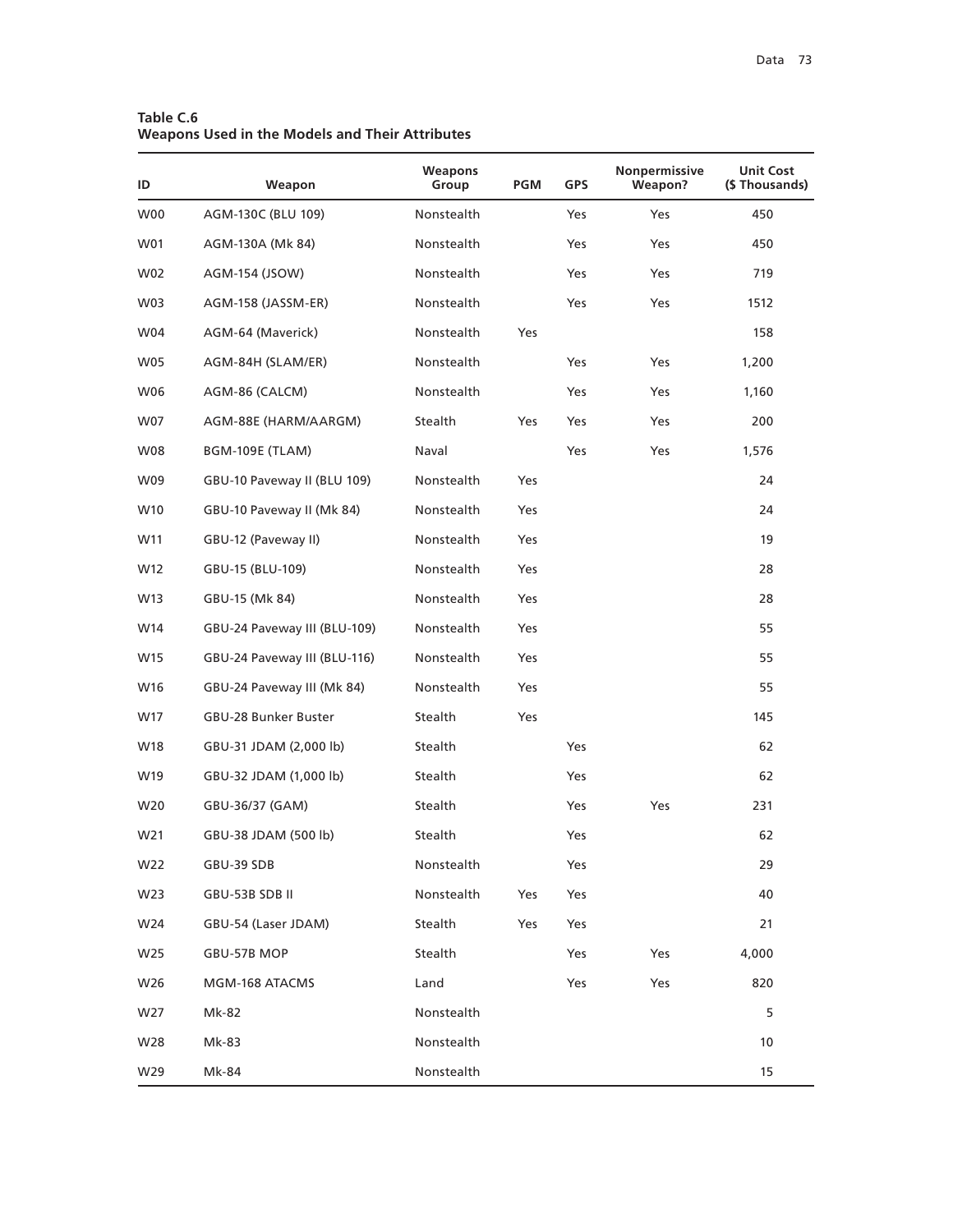extension would require some additional modifications to the models to ensure that weapons use never exceeded global munitions inventories. The second type of extension is weapons production during a campaign. Currently, the CG assumes that weapons will be produced instantly when acquisition funding is spent. In reality, some weapons will be delivered during a campaign. Although a 200-day campaign is probably too short to order and produce a significant number of new weapons (with a possible exception of dumb bombs, which we assume are virtually unlimited in number because of their high baseline numbers), history has shown that new weapons can be designed, tested, and produced in a short amount of time.<sup>1</sup>

### **Target Attributes**

Thirty types of targets were chosen for these models. The 30 were chosen for being representative of the diversity of targets that may be found in actual conflicts. Table C.7 lists the targets and their attributes. Most of the attributes in Table C.7 are not used directly in the models but were used as guides for choosing weapons with a diverse set of attributes and for developing estimates of Pk values.

The first two target attributes are mobility, which is differentiated between mobile (Mb) targets and fixed (Fx) targets (if the target's aimpoint is a latitude/longitude), and hardness, which is differentiated between hard (Hd) targets requiring a blast warhead, soft (Sf) targets better suited for fragmenting warheads, and buried (Br) targets requiring penetrating warheads. This gives six possible classes of targets.

Another attribute that was created but was not used is the permissiveness attribute, which designates whether a target can be targeted in a nonpermissive environment. Instead, WoT assumes that all targets can be targeted in nonpermissive environments. The addition of permissive (Pm) targets and nonpermissive (Np) targets gives 12 possible classes of targets.

The dispersion attribute addresses the number of target aimpoints: This differentiates between single point (Pt) targets and area (At) targets. The dispersion attribute is based on whether the target can be serviced with a single weapon or needs multiple weapons to cover it. In other words, a target requiring four weapons would need to have four individual successful hits to kill the target. Area targets might come in a variety of sizes (e.g., four weapons needed for a barracks, eight weapons needed for a factory, 16 weapons for an airfield, and 32 for a supply depot). Therefore, there are four classes of area targets (At4, At8, At16, and At32, respectively), the addition of which gives 60 possible classes of targets. An extension to the WoT model is being developed that accounts for dispersed targets.

The collateral damage attribute addresses the target's proximity to entities that are protected by the laws of international armed conflict or political considerations—places that it would be counterproductive to hit. This attribute differentiates between sensitive (Cs) targets and nonsensitive (Ns) targets. The collateral damage attribute is based on the size of the weapon that can be used on the target. For targets in a congested urban environment, only 250 lb warheads might be allowed, otherwise the Pk would be 0 for larger warheads. Similarly, some targets would have upper limits of 500 lb or 1,000 lb (2,000 lb would, by definition, be

<sup>&</sup>lt;sup>1</sup> For example, the GBU-28 Bunker Buster was initially conceived, designed, built, tested, and used following the onset of Operation Desert Storm when existing weapons were revealed to be insufficient for targeting Iraq's underground bunkers.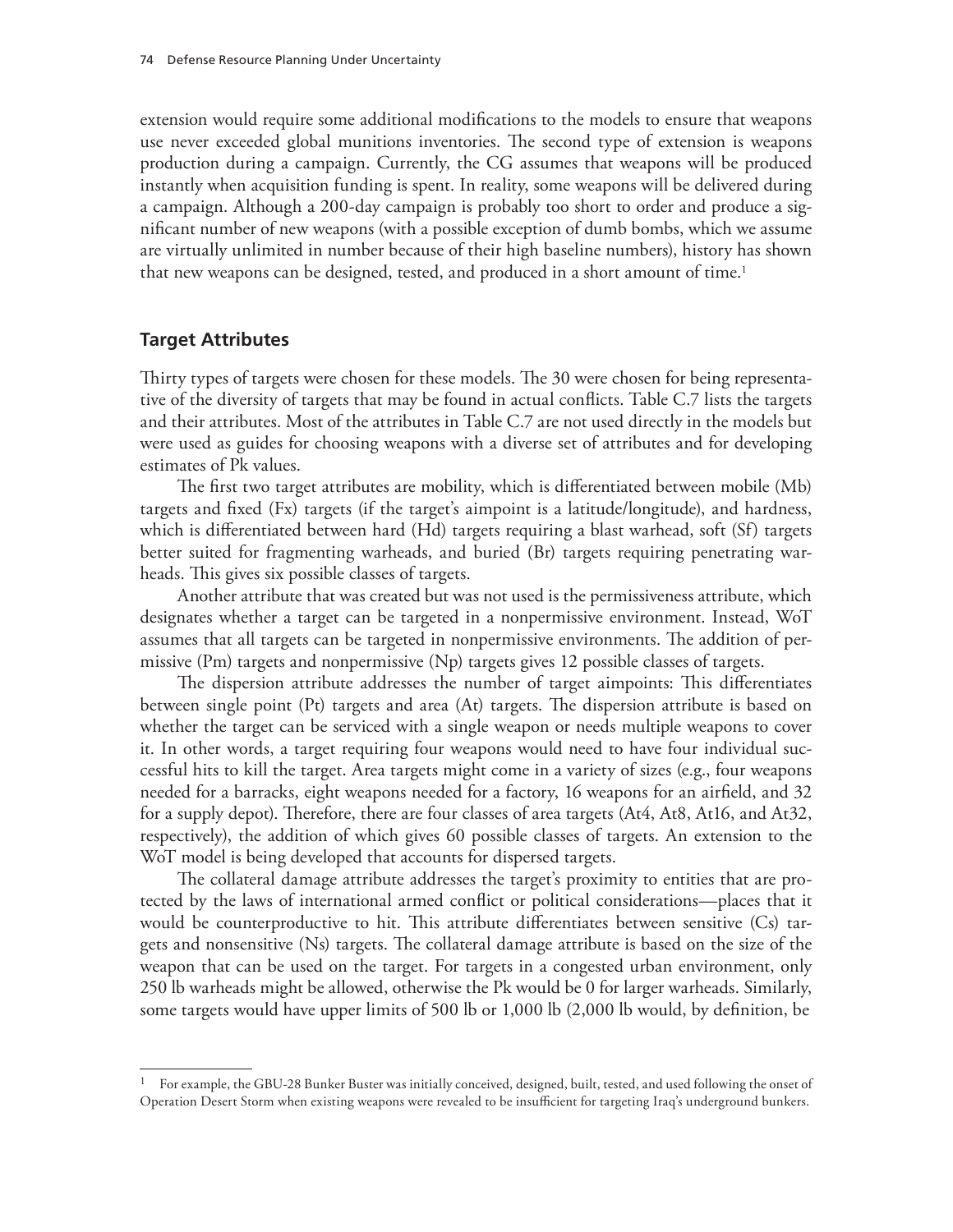| <b>Domain</b>  | <b>Real World Targets</b>          | Mobility<br>(Mb or Fx) | <b>Hardness</b><br>(Sf, Hd, or<br>Br) | Permissive-<br>ness | <b>Dispersion</b><br>(Pt, At4, At8,<br>(Pm or Np) At 16, or At 32) | <b>Collateral</b><br>Damage<br>(Cs250,<br>Cs500,<br>Cs1000,<br>or Ns) | Time<br><b>Criticality</b><br>(Ft or It) |
|----------------|------------------------------------|------------------------|---------------------------------------|---------------------|--------------------------------------------------------------------|-----------------------------------------------------------------------|------------------------------------------|
| Air            | Aircraft on the ground             | Mb                     | Sf                                    | Np                  | At16                                                               | <b>Ns</b>                                                             | Ft50%                                    |
| Air            | Aircraft shelters                  | <b>Fx</b>              | Br                                    | Np.                 | At16                                                               | <b>Ns</b>                                                             | It                                       |
| Air            | Airfields                          | <b>Fx</b>              | Hd                                    | Np                  | At16                                                               | Ns.                                                                   | It                                       |
| Ground         | <b>Barracks</b>                    | Fx                     | Hd                                    | Pm                  | At4                                                                | Cs250                                                                 | It                                       |
| Ground         | <b>Bunkers</b>                     | Fx                     | Br                                    | <b>Np</b>           | Pt                                                                 | <b>Ns</b>                                                             | It                                       |
| C <sub>2</sub> | C <sub>2</sub> headquarters        | Fx                     | Br                                    | <b>Np</b>           | Pt                                                                 | Cs1000                                                                | It                                       |
| Comm           | Comms RF systems                   | Fx                     | Sf                                    | <b>Np</b>           | Pt                                                                 | Cs250                                                                 | It                                       |
| Comm           | Comms satellite downlinks          | <b>Fx</b>              | Sf                                    | Np                  | Pt                                                                 | Cs1000                                                                | Ft50%                                    |
| Comm           | Communication equipment            | <b>Fx</b>              | Sf                                    | Np.                 | Pt                                                                 | Cs250                                                                 | It                                       |
| Comm           | <b>Communication facilities</b>    | <b>Fx</b>              | Hd                                    | Np                  | At4                                                                | Cs250                                                                 | It                                       |
| Logistics      | Depots                             | Fx                     | Hd                                    | Np.                 | At32                                                               | <b>Ns</b>                                                             | It                                       |
| Comm           | Fiber optic systems                | Fx                     | Br                                    | <b>Np</b>           | At8                                                                | Ns                                                                    | It                                       |
| C <sub>2</sub> | Intelligence processing center     | <b>Fx</b>              | Hd                                    | Np                  | At4                                                                | Cs500                                                                 | It                                       |
| Sensor         | Land-based passive detection       | Mb                     | Sf                                    | Pm                  | At4                                                                | Ns.                                                                   | It                                       |
| Sensor         | Land-based radar                   | Fx                     | Sf                                    | Pm                  | At16                                                               | CS1000                                                                | It                                       |
| Ground         | Personnel carrier formation        | Mb                     | Sf                                    | Pm                  | At32                                                               | Ns.                                                                   | Ft05%                                    |
| Logistics      | POL refinery                       | <b>Fx</b>              | Hd                                    | Np                  | At4                                                                | Ns.                                                                   | It                                       |
| Naval          | Port infrastructure                | <b>Fx</b>              | Hd                                    | Np.                 | At8                                                                | Ns.                                                                   | It                                       |
| Naval          | Port systems                       | Mb                     | Sf                                    | Np                  | At4                                                                | <b>Ns</b>                                                             | It                                       |
| Naval          | Ships at sea                       | Mb                     | Hd                                    | <b>Np</b>           | At32                                                               | Ns                                                                    | Ft50%                                    |
| Naval          | Ships in port                      | Mb                     | Hd                                    | Np.                 | At4                                                                | Ns.                                                                   | It                                       |
| Naval          | Submarine pens                     | <b>Fx</b>              | Br                                    | Np.                 | At4                                                                | Ns                                                                    | It                                       |
| Ground         | Surface-to-air missiles            | Mb                     | Sf                                    | Np                  | Pt                                                                 | Ns.                                                                   | Ft20%                                    |
| Ground         | Surface-to-surface missiles        | Mb                     | Sf                                    | Pm                  | Pt                                                                 | <b>Ns</b>                                                             | Ft01%                                    |
| Ground         | Tank-individual                    | Mb                     | Hd                                    | Pm                  | Pt                                                                 | Ns                                                                    | Ft20%                                    |
| C <sub>2</sub> | Terror cell meeting place          | Mb                     | Sf                                    | Pm                  | Pt                                                                 | Cs250                                                                 | Ft05%                                    |
| Ground         | Troops in the field                | Mb                     | Sf                                    | Pm                  | At32                                                               | Cs500                                                                 | Ft20%                                    |
| Logistics      | Weapon transport-systems           | Mb                     | Sf                                    | Pm                  | At8                                                                | Ns                                                                    | Ft50%                                    |
| Logistics      | Weapon transport<br>infrastructure | Fx                     | Hd                                    | Pm                  | Pt                                                                 | <b>Ns</b>                                                             | It                                       |
|                | Logistics WMD storage sites        | Fx                     | Br                                    | Pm                  | Pt                                                                 | Ns                                                                    | Ft05%                                    |

# **Table C.7 Classes of Targets and Their Attributes**

NOTES: Mb = mobile; Fx = fixed; Sf = soft; Hd = hard; Br = buried; Pm = permissive; Np = nonpermissive; Pt = point; At = area targets (not implemented in this study); Ns = nonsensitive collateral damage; Cs = sensitive collateral damage; It = invariant targets; Ft = fleeting targets (not implemented in this study).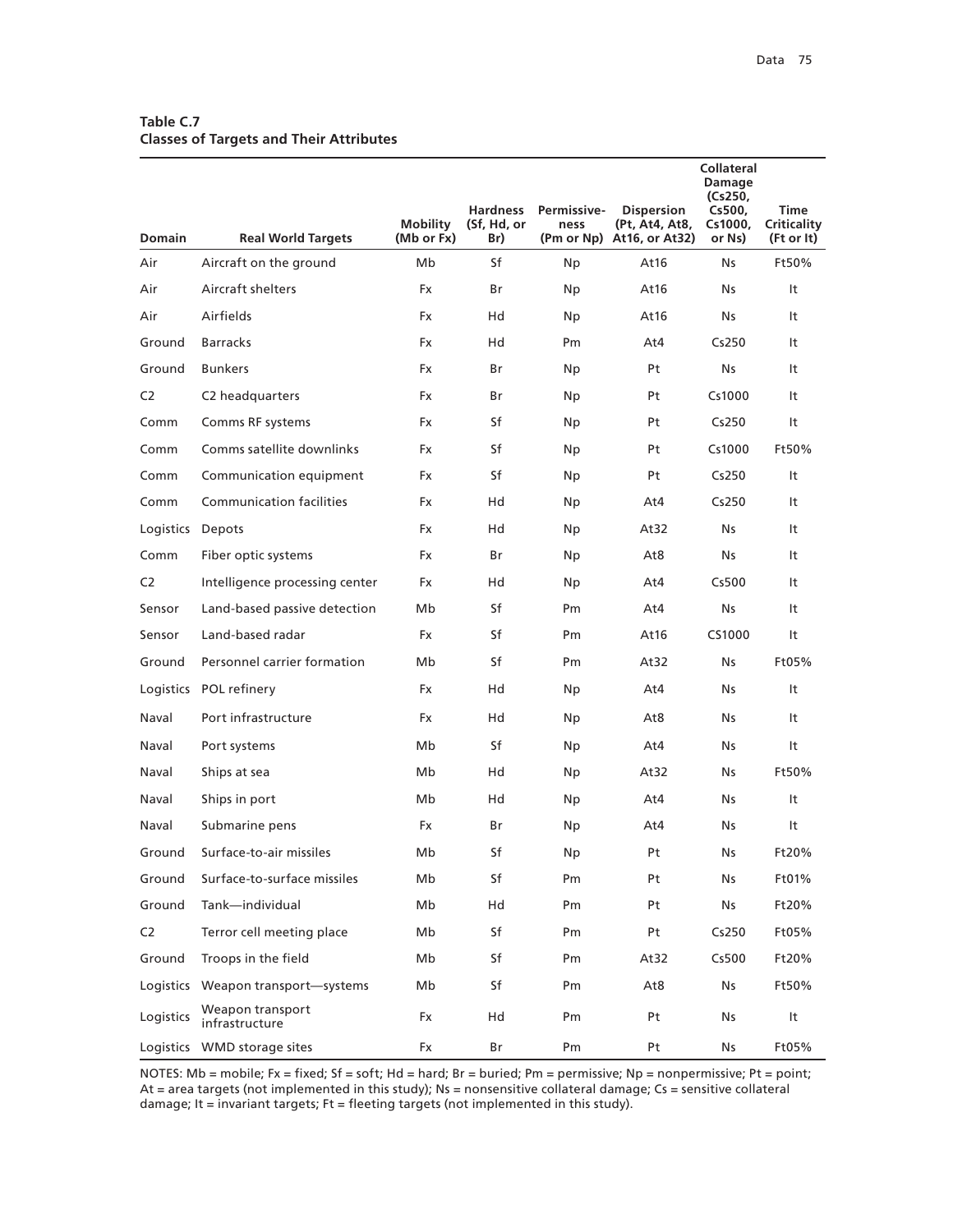an Ns target). Therefore, there could be up to three sensitive target attributes (Cs250, Cs500, Cs1000), the addition of which gives 240 possible classes of targets.

The time-criticality attribute addresses the target's temporal availability; this differentiates between fleeting (Ft) targets and invariant (It) targets. The time-criticality attribute is based on how long the target would be available for striking. The time-criticality attribute is based on whether the target is available when the launch platform is at its launch point, resulting in a binary 1 or 0 Pk, similar to permissiveness. Each fleeting target is distinguished by the percentage of days the target is revealed and can be targeted. There are four possible percentages, Ft50, Ft20, Ft05, and FT01, the addition of which gives 1,200 possible classes of targets. We are currently developing an extension to WoT that incorporates fleeting targets, but it has not yet been tested sufficiently to include it in the runs reported here. Initial testing suggests that fleeting targets will extend the length of campaigns substantially—it may be difficult to destroy an entire class of targets that is exposed 1 percent of the time in 200 days.

To choose 30 target classes from the 1,200 possible target classes, we selected representative targets and used guidance produced by the Chief of Naval Operations for Air-Sea Battle (Greenert, 2012).

Each campaign type has a unique subset of included targets with a unique distribution and prioritization of those targets. Tables C.8a and 8b show this information for all 30 target classes.

Each target is assigned a priority, between 1 and the number of targets within the campaign. When WoT decides which targets to strike in each period, it starts with the highestpriority target (e.g., a target with a priority of 1) and works its way down the priority list until all targets have been considered for targeting or until all weapons have been expended or all delivery vehicles have been committed.

The shading of target priorities indicates whether a target is above or below the permissiveness cutoff for that campaign. If targets remain with priorities shaded in white, they cause the campaign to remain in a nonpermissive state. Targets with priorities shaded in green do not affect the permissive state of the campaign.

Target prioritization relied on reasoning from team members and the Air-Sea Battle guidance produced by the Chief of Naval Operations that was used to select the 30 target classes (Greenert, 2012). Priorities in the incident/minor campaign were set so that WoT first suppresses enemy air defenses then targets command and control (C2), then WMD capability, and finally warfighting capability. In global incident, WoT first eliminates the WMD threat, then targets near-term threatening terrorist nodes, then the leadership cadre, then communications, and finally foot soldiers. The Deterrence campaign is a rehearsal for a massive regional campaign, except with a higher prioritization of decapitation. The short campaign has a similar prioritization to the incident campaign but with a slightly higher emphasis on aircraft on the ground. Major regional and COIN has the same prioritization as the global incident, except it includes some additional conventional forces. Priorities in major regional are designed to represent total, conventional war, except some elements of adversary infrastructure and industrial capability are left intact to lessen the reconstruction burden. Finally massive regional is a similar total, conventional war with more targeting of adversary infrastructure; however, some leadership is left intact to avoid precipitating the campaign to nuclear.

The second column for each campaign in Tables C.8a and C.8b shows the share of the total targets that each target type represents in the campaign. The total number of targets for each campaign is shown at the bottom of the table. Incident/minor campaign and global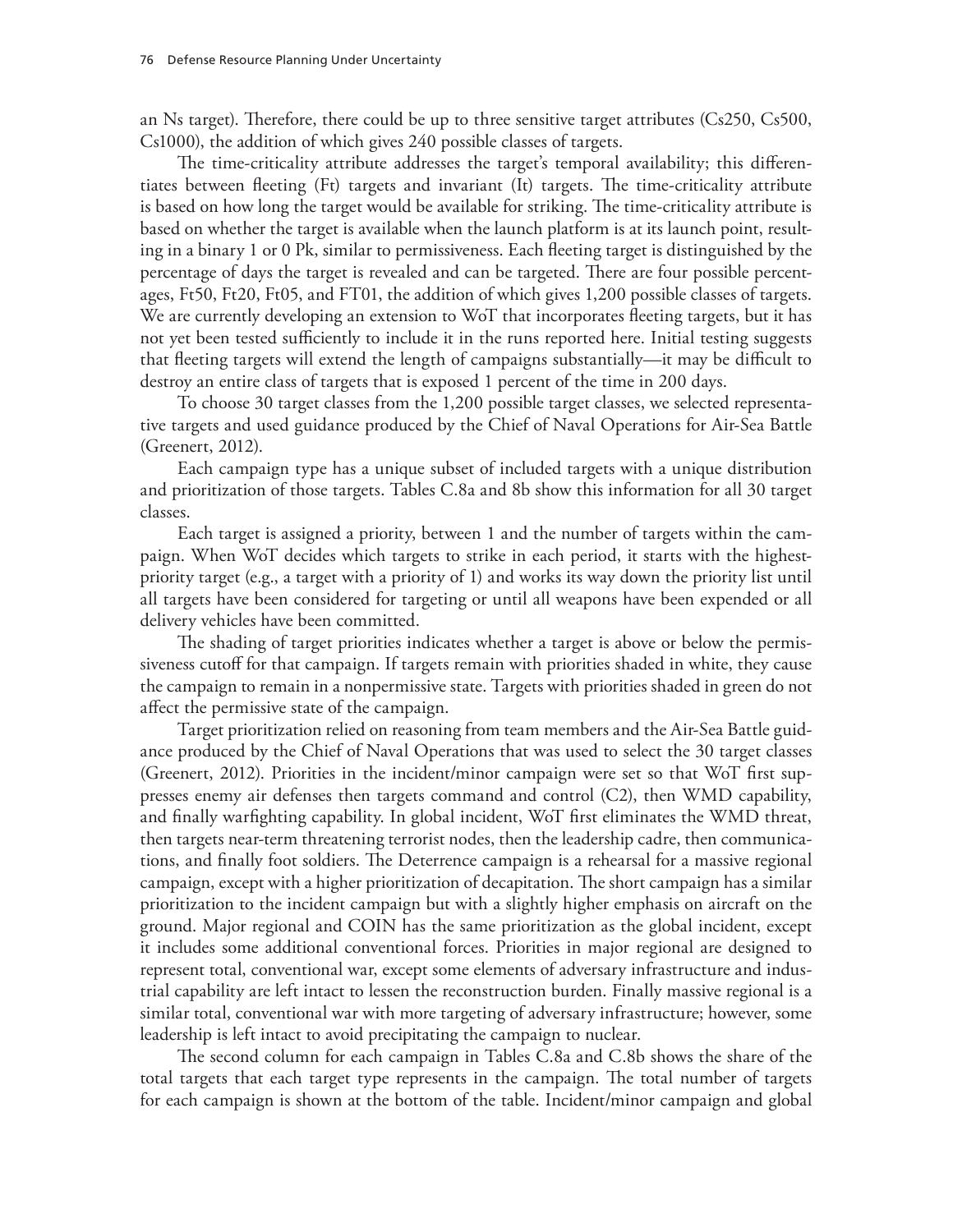**Table C.8a Priorities and Distribution of Targets Within Campaigns**

|                |                                      | Incident/<br>Minor<br>Campaign<br>(Desert Fox/<br>Somalia/<br>Tanker War) |    | Global<br>Incident<br>(GWoT-Like) |    | <b>Deterrence</b><br>(Cold War) |              | <b>Short Campaign</b><br>(Grenada/<br>Panama/Kosovo/<br>Libya) |    |
|----------------|--------------------------------------|---------------------------------------------------------------------------|----|-----------------------------------|----|---------------------------------|--------------|----------------------------------------------------------------|----|
| <b>Domain</b>  | <b>Real World Targets</b>            | Priority                                                                  | %  | Priority                          | %  | <b>Priority</b>                 | %            | <b>Priority</b>                                                | ℅  |
| Air            | Aircraft on the ground               | 15                                                                        | 3  |                                   |    | 16                              | 2            | 14                                                             | 3  |
| Air            | Aircraft shelters                    |                                                                           |    |                                   |    | 20                              | 3            |                                                                |    |
| Air            | Airfields                            | 9                                                                         | 8  |                                   |    | 11                              | 2            | 9                                                              | 10 |
| Ground         | <b>Barracks</b>                      | 11                                                                        | 4  | 6                                 | 20 | 25                              | 2            | 11                                                             | 3  |
| Ground         | <b>Bunkers</b>                       |                                                                           |    | 5                                 | 10 | 27                              | $\mathbf{1}$ |                                                                |    |
| C <sub>2</sub> | C2 headquarters                      | 6                                                                         | 5  | 3                                 | 10 | $\mathbf{1}$                    | 15           | $6\phantom{1}6$                                                | 5  |
| Comm           | Comms RF systems                     | 3                                                                         | 3  |                                   |    | 8                               | $\mathbf{1}$ | 3                                                              | 3  |
| Comm           | Comms satellite downlinks            |                                                                           |    |                                   |    | 9                               | 4            |                                                                |    |
| Comm           | Communication equipment              | 12                                                                        | 3  |                                   |    | 6                               | 2            | 12                                                             | 3  |
| Comm           | <b>Communication facilities</b>      | $\overline{7}$                                                            | 5  | 4                                 | 5  | 7                               | $\mathbf{1}$ | 7                                                              | 4  |
| Logistics      | Depots                               |                                                                           |    |                                   |    | 28                              | 3            |                                                                |    |
| Comm           | Fiber optic systems                  | 4                                                                         | 3  |                                   |    | 10                              | 3            | 4                                                              | 5  |
| C <sub>2</sub> | Intelligence processing center       | 13                                                                        | 5  |                                   |    | 2                               | 7            | 13                                                             | 5  |
| Sensor         | Land-based passive detection         | 1                                                                         | 3  |                                   |    | 5                               | $\mathbf{1}$ | 1                                                              | 3  |
| Sensor         | Land-based radar                     | 2                                                                         | 15 |                                   |    | 4                               | 3            | 2                                                              | 12 |
| Ground         | Personnel carrier formation          |                                                                           |    |                                   |    | 18                              | 3            |                                                                |    |
| Logistics      | POL refinery                         |                                                                           |    |                                   |    | 29                              | 3            |                                                                |    |
| Naval          | Port infrastructure                  |                                                                           |    |                                   |    | 26                              | $\mathbf{1}$ |                                                                |    |
| Naval          | Port systems                         |                                                                           |    |                                   |    | 22                              | 2            |                                                                |    |
| Naval          | Ships at sea                         |                                                                           |    |                                   |    | 23                              | 5            |                                                                |    |
| Naval          | Ships in port                        |                                                                           |    |                                   |    | 21                              | 2            |                                                                |    |
| Naval          | Submarine pens                       |                                                                           |    |                                   |    | 12                              | 2            |                                                                |    |
| Ground         | Surface-to-air missiles              | 5                                                                         | 15 |                                   |    | 14                              | 7            | 5                                                              | 16 |
| Ground         | Surface-to-surface missiles          | 8                                                                         | 10 |                                   |    | 15                              | 6            | 8                                                              | 13 |
| Ground         | Tank-individual                      |                                                                           |    |                                   |    | 19                              | 5            |                                                                |    |
| C <sub>2</sub> | Terror cell meeting place            |                                                                           |    | 2                                 | 35 |                                 |              |                                                                |    |
| Ground         | Troops in the field                  |                                                                           |    | $\overline{7}$                    | 15 | 24                              | 2            |                                                                |    |
| Logistics      | Weapon transport-systems             |                                                                           |    |                                   |    | 17                              | 5            |                                                                |    |
| Logistics      | Weapon transport<br>infrastructure   | 14                                                                        | 3  |                                   |    | 13                              | 2            | 15                                                             | 5  |
| Logistics      | WMD storage sites                    | 10                                                                        | 15 | $\mathbf{1}$                      | 5  | 3                               | 5            | 10                                                             | 10 |
|                | Target totals for each campaign type | 340                                                                       |    | 750                               |    | 1,500                           |              | 3,000                                                          |    |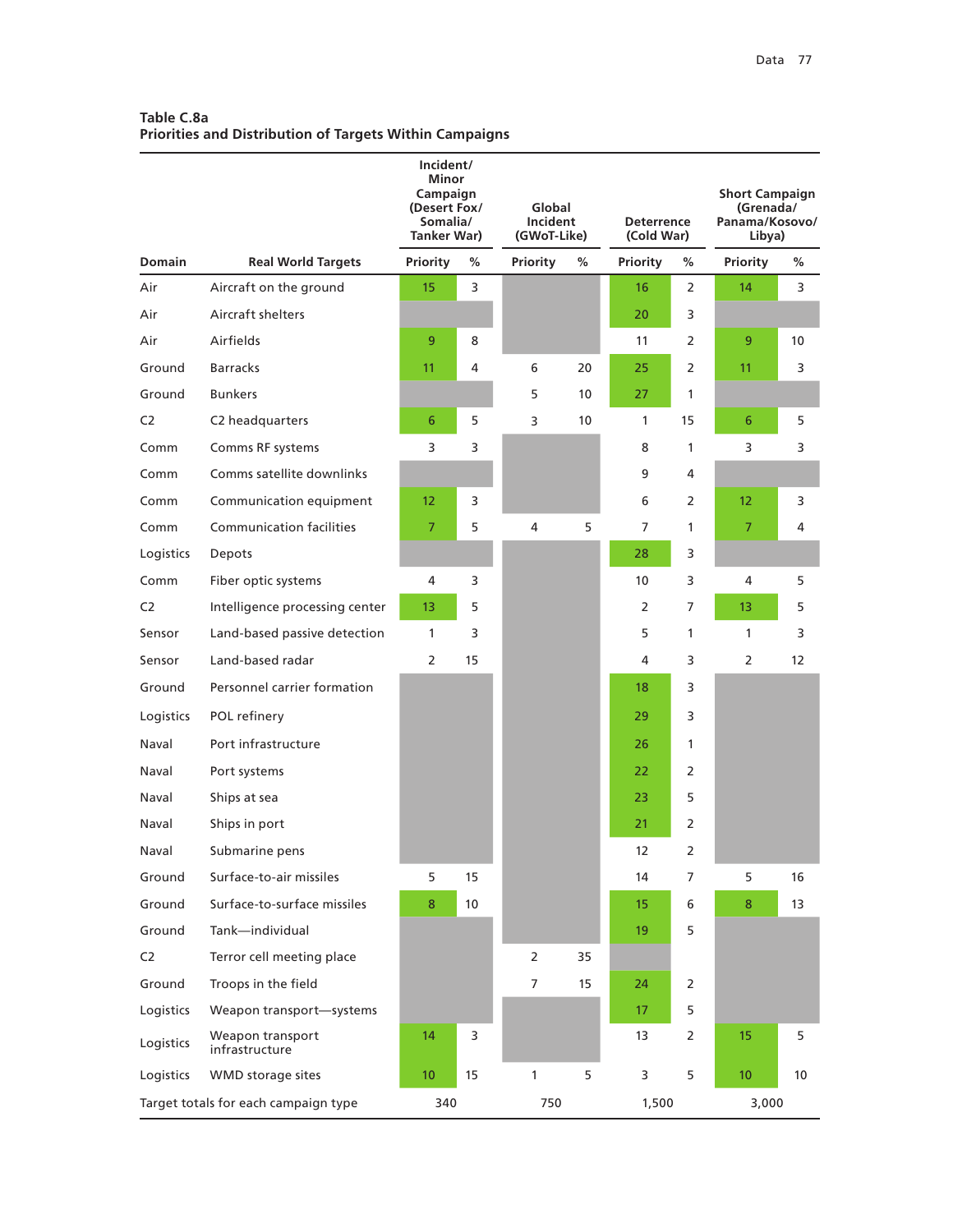|                  |                                           | <b>Major Regional</b><br>and COIN<br>(Afghanistan) |    | <b>Major Regional</b><br>(Korea/Vietnam/<br>Desert Storm/<br><b>Operation Iragi</b><br>Freedom) |    | <b>Massive</b><br>Regional<br>(WWI) |              |  |
|------------------|-------------------------------------------|----------------------------------------------------|----|-------------------------------------------------------------------------------------------------|----|-------------------------------------|--------------|--|
| <b>Domain</b>    | <b>Real World Targets</b>                 | Priority                                           | %  | Priority                                                                                        | %  | Priority                            | %            |  |
| Air              | Aircraft on the ground                    |                                                    |    | 18                                                                                              | 3  | 22                                  | 3            |  |
| Air              | Aircraft shelters                         |                                                    |    | 23                                                                                              | 3  | 11                                  | 2            |  |
| Air              | Airfields                                 |                                                    |    | 9                                                                                               | 5  | 10                                  | 3            |  |
| Ground           | <b>Barracks</b>                           | 6                                                  | 20 | 11                                                                                              | 3  | 12                                  | 2            |  |
| Ground           | <b>Bunkers</b>                            | 5                                                  | 10 |                                                                                                 |    | 27                                  | 5            |  |
| C <sub>2</sub>   | C2 headquarters                           | 3                                                  | 10 | 6                                                                                               | 2  | 16                                  | 2            |  |
| Comm             | Comms RF systems                          | 10 <sup>°</sup>                                    | 2  | 3                                                                                               | 2  | 15                                  | 3            |  |
| Comm             | Comms satellite downlinks                 |                                                    |    | 14                                                                                              | 2  | 1                                   | 1            |  |
| Comm             | Communication equipment                   | 9                                                  | 5  | $12 \overline{ }$                                                                               | 1  | 14                                  | 2            |  |
| Comm             | <b>Communication facilities</b>           | 4                                                  | 5  | 7                                                                                               | 1  | 4                                   | 2            |  |
| Logistics Depots |                                           |                                                    |    | 24                                                                                              | 3  | 28                                  | 2            |  |
| Comm             | Fiber optic systems                       |                                                    |    | 4                                                                                               | 1  | 5                                   | $\mathbf{1}$ |  |
| C <sub>2</sub>   | Intelligence processing center            | 8                                                  | 5  | 13                                                                                              | 2  | 6                                   | 2            |  |
| Sensor           | Land-based passive detection              |                                                    |    | 1                                                                                               | 1  | 2                                   | $\mathbf{1}$ |  |
| Sensor           | Land-based radar                          |                                                    |    | $\overline{2}$                                                                                  | 2  | 3                                   | 3            |  |
| Ground           | Personnel carrier formation               | 11                                                 | 3  | 21                                                                                              | 5  | 25                                  | 5            |  |
|                  | Logistics POL refinery                    |                                                    |    |                                                                                                 |    | 29                                  | 1            |  |
| Naval            | Port infrastructure                       |                                                    |    |                                                                                                 |    | 26                                  | 1            |  |
| Naval            | Port systems                              |                                                    |    |                                                                                                 |    | 19                                  | 3            |  |
| Naval            | Ships at sea                              |                                                    |    | 17                                                                                              | 5  | 21                                  | 5            |  |
| Naval            | Ships in port                             |                                                    |    | 15                                                                                              | 3  | 18                                  | 3            |  |
| Naval            | Submarine pens                            |                                                    |    |                                                                                                 |    | 17                                  | 4            |  |
| Ground           | Surface-to-air missiles                   |                                                    |    | 5                                                                                               | 10 | 7                                   | 10           |  |
| Ground           | Surface-to-surface missiles               |                                                    |    | 8                                                                                               | 15 | 9                                   | 10           |  |
| Ground           | Tank-individual                           |                                                    |    | 22                                                                                              | 5  | 13                                  | 3            |  |
| C2               | Terror cell meeting place                 | $\overline{2}$                                     | 20 |                                                                                                 |    |                                     |              |  |
| Ground           | Troops in the field                       | $\overline{7}$                                     | 15 | 19                                                                                              | 15 | 23                                  | 10           |  |
|                  | Logistics Weapon transport-systems        |                                                    |    | 20                                                                                              | 3  | 24                                  | 3            |  |
|                  | Logistics Weapon transport infrastructure |                                                    |    | 16                                                                                              | 5  | 20                                  | 3            |  |
|                  | Logistics WMD storage sites               | 1                                                  | 5  | 10                                                                                              | 3  | 8                                   | 5            |  |
|                  | Target totals for each campaign type      | 6,000                                              |    | 20,000                                                                                          |    |                                     | 60,000       |  |

### **Table C.8b Priorities and Distribution of Targets Within Campaigns**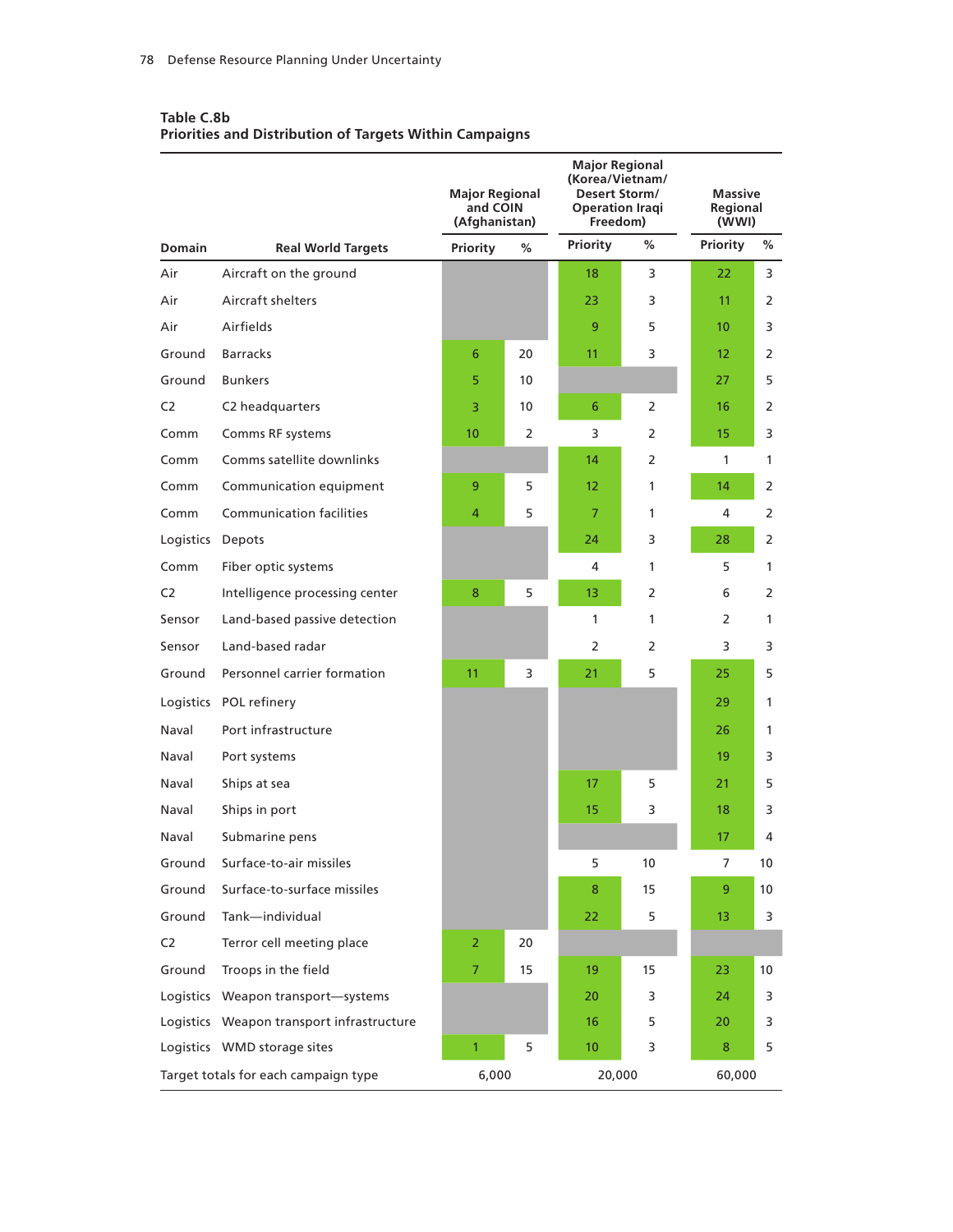incident each have a relatively small number of targets. Deterrence has more targets, but the emphasis of deterrence is provide a show of force across the variety of target types that might be found in much greater numbers in a major regional campaign. Short campaign has 3,000 targets, which is similar in magnitude to the campaign in Kosovo. Major regional and COIN has twice as many targets (6,000). Major regional has 20,000 targets, which was designed to be about two-thirds the size of Operations Desert Storm and Iraqi Freedom. Finally, massive regional was chosen to have three times as many targets (60,000) as major regional.

#### **Pk Table**

The Pk tables (Tables C.9a, b, and c) were constructed to show the probability of kill when matching any of the 30 weapons to any of the 30 target types.

The first step in creating the Pk table was setting Pk values to 0 for any combination of weapon and target that was inappropriate based on the attributes of the weapons and targets. For example, Tables C.9a and C.9b say that collateral damage is an issue when targeting barracks, so no weapon with a warhead bigger than 250 lb (CS250) may be used; therefore, all Pks for weapons with a warhead over 250 lb are 0 for the Barracks row.

The second step in creating the Pk was setting nonzero Pk values. Theses Pk values were chosen by making educated guesses, taking into account the attributes of each weapon and target. These guesses were made in part by setting relative Pk values taking into account expectations about the relative effectiveness of weapons, for example, by different weapons across a target class or different targets for a type of weapon. A future extension is to use classified Pk values, which should be more accurate than these estimates.

#### **Defense/Munitions Funding Levels**

Unlike the previous data in this appendix, data used for munitions funding are used entirely within the CG, which selects the munitions that it purchases based on the strategy (e.g., the portfolio goals) and the funding available to purchase munitions.

To simulate defense funding levels, the team looked at historic defense funding levels. Figure C.1 shows that the pattern of defense funding as a share of the GDP has historically spiked depending on the severity of conflicts.

Munitions funding is assumed to be capped at 0.85 percent of the DoD budget, as confirmed through CAPE. The DoD budget is assumed to be set for each two-year period depending upon the security environment in the previous two-year period, as shown in Table C.10. Therefore, there will be a lag in funding.<sup>2</sup>

Gross domestic product (GDP) is expressed in fiscal year (FY) 2013 dollars (i.e., in the same units as the estimated costs of munitions) and is assumed to grow steadily as shown in Table C.11.

<sup>&</sup>lt;sup>2</sup> Because the initial period of each security environment is not preceded by another security environment, we assume that the share of GDP in the first period is 3.0 percent of GDP for all security environments.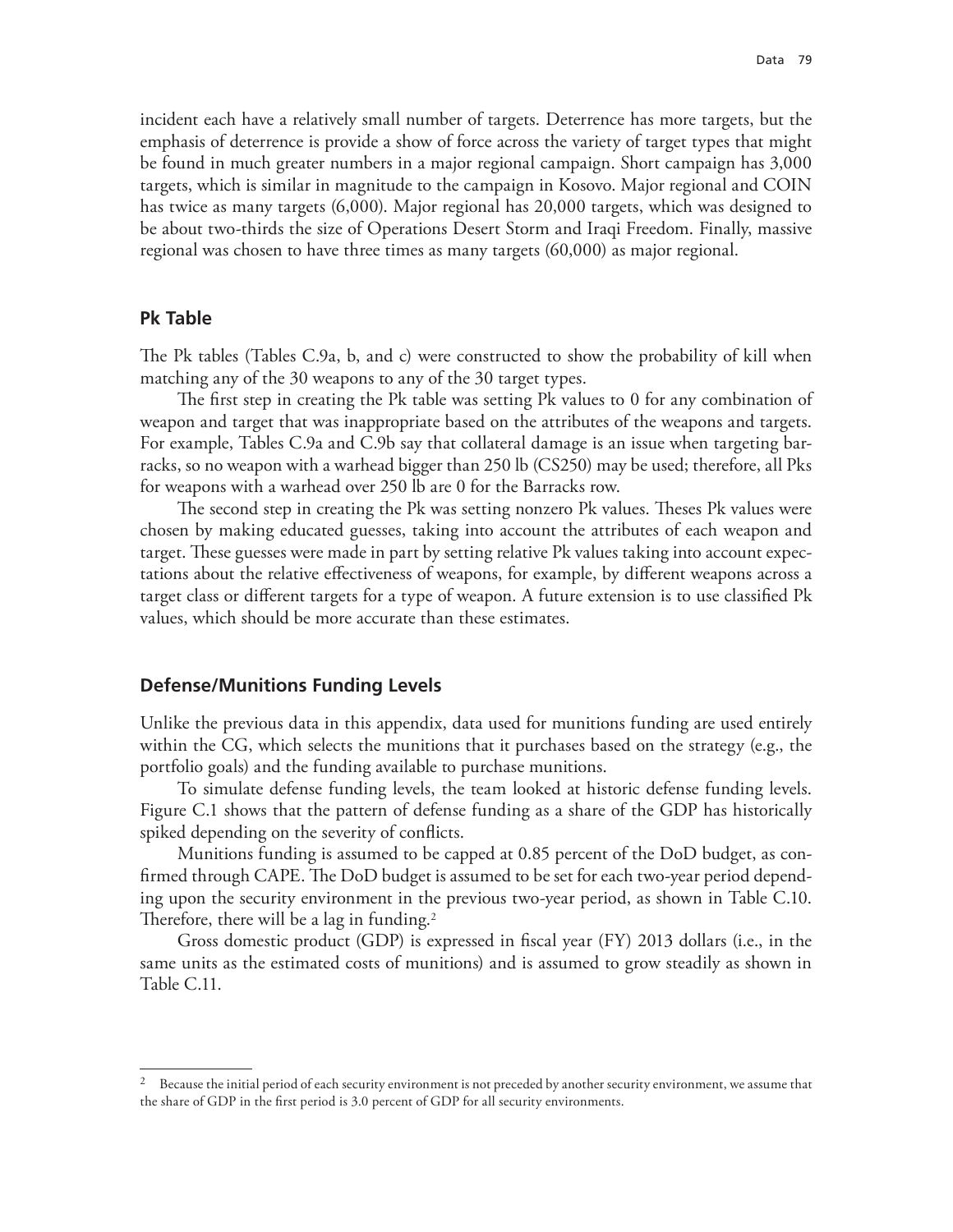### **Table C.9a Pk Table for Weapons 0–9**

| <b>Real World Targets</b>          | W00:<br>AGM-<br>130C<br>(BLU<br>109) | W01:<br>AGM-<br>130A<br>(Mk 84) | W02:      | W03:<br>AGM-154 AGM-158<br>(JSOW) (JASSM-ER) (Maverick) | W04:<br><b>AGM-64</b> | W05:<br>AGM-84H<br>(SLAM/<br>ER) | W06:<br><b>AGM-86</b><br>(CALCM) | W07:<br>AGM-88E<br>(HARM/<br>AARGM) | W08:<br>BGM-<br>109E<br>(TLAM) | W09:<br><b>GBU-10</b><br>Paveway II<br>(BLU 109) |
|------------------------------------|--------------------------------------|---------------------------------|-----------|---------------------------------------------------------|-----------------------|----------------------------------|----------------------------------|-------------------------------------|--------------------------------|--------------------------------------------------|
| Aircraft on the ground             | 0.1                                  | 0.95                            | 0.95      | 0.98                                                    | 0.8                   | 0                                | 0                                | 0                                   | 0.5                            | 0.05                                             |
| Aircraft shelters                  | 0.95                                 | 0.9                             | $\pmb{0}$ | 0                                                       | 0                     | 0                                | 0                                | 0                                   | 0                              | 0.3                                              |
| Airfields                          | 0.98                                 | 0.98                            | 0.1       | 0.05                                                    | 0.5                   | 0                                | 0.98                             | 0                                   | 0.9                            | 0.98                                             |
| <b>Barracks</b>                    | 0                                    | $\mathbf 0$                     | 0.4       | 0.4                                                     | 0.2                   | 0.4                              | 0                                | 0                                   | 0                              | 0                                                |
| <b>Bunkers</b>                     | 0.9                                  | 0.95                            | 0.5       | 0.95                                                    | 0                     | 0.4                              | 0                                | 0                                   | 0                              | 0.3                                              |
| C2 HQ/one-story<br>building        | 0                                    | $\pmb{0}$                       | 0.4       | 0.4                                                     | 0.2                   | 0.4                              | 0                                | 0                                   | 0.5                            | 0                                                |
| Comms RF systems                   | 0                                    | $\mathbf 0$                     | 0.4       | 0.4                                                     | 0.2                   | 0.4                              | 0                                | 0                                   | 0                              | 0                                                |
| Comms satellite<br>downlinks       | 0                                    | $\mathbf 0$                     | 0.4       | 0.4                                                     | 0.2                   | 0.4                              | 0                                | 0                                   | 0                              | 0                                                |
| Communication<br>equipment         | 0                                    | $\pmb{0}$                       | 0.4       | 0.4                                                     | 0.2                   | 0.4                              | 0                                | 0                                   | 0                              | 0                                                |
| Communication<br>facilities        | 0                                    | $\mathbf 0$                     | 0.4       | 0.4                                                     | 0.2                   | 0.4                              | 0                                | 0                                   | 0                              | 0                                                |
| Depots                             | 0.05                                 | 0.05                            | 0         | 0.05                                                    | 0                     | 0                                | 0                                | 0                                   | 0                              | 0.05                                             |
| Fiber optic systems                | 0.7                                  | 0.95                            | 0.4       | 0.4                                                     | 0.2                   | 0.4                              | 0.6                              | 0                                   | 0.5                            | 0.6                                              |
| Intelligence processing<br>center  | $\mathbf 0$                          | $\mathbf 0$                     | 0.4       | 0.4                                                     | 0.2                   | 0.4                              | 0                                | 0                                   | 0                              | 0                                                |
| Land-based passive<br>detection    | 0.9                                  | 0.95                            | 0.4       | 0.4                                                     | 0.2                   | 0.4                              | 0.6                              | 0                                   | 0.5                            | 0.6                                              |
| Land-based radar                   | 0                                    | $\mathbf 0$                     | 0.1       | 0.98                                                    | 0.8                   | 0                                | 0                                | 0.9                                 | 0.95                           | 0                                                |
| Personnel carrier<br>formation     | 0.05                                 | 0.1                             | 0.4       | 0.05                                                    | 0.7                   | 0                                | 0                                | 0                                   | 0                              | 0                                                |
| POL refineries                     | 0.98                                 | 0.98                            | 0.8       | 0.98                                                    | 0.98                  | 0                                | 0.95                             | 0                                   | 0.8                            | 0.9                                              |
| Port infrastructure                | 0.4                                  | 0.95                            | 0.95      | 0.1                                                     | 0.05                  | 0.1                              | 0.4                              | 0                                   | 0                              | 0.2                                              |
| Port systems                       | 0.1                                  | 0.1                             | 0.2       | 0.05                                                    | 0.8                   | 0                                | 0                                | 0                                   | 0                              | 0                                                |
| Ships at sea                       | 0.25                                 | 0.5                             | 0.5       | 0.98                                                    | 0.4                   | 0.4                              | 0                                | 0                                   | 0                              | 0                                                |
| Ships in port                      | 0.5                                  | 0.5                             | 0.4       | 0.9                                                     | 0.5                   | 0.4                              | 0                                | 0                                   | 0.5                            | 0                                                |
| Submarine pens                     | 0.9                                  | 0.1                             | 0.5       | 0.95                                                    | 0.2                   | 0.4                              | 0                                | 0                                   | 0                              | 0.4                                              |
| Surface-to-air missiles            | 0.05                                 | 0.1                             | 0.05      | 0.05                                                    | 0.8                   | 0                                | 0                                | 0                                   | 0                              | 0.8                                              |
| Surface-to-surface<br>missiles     | 0.5                                  | 0.98                            | 0.95      | 0.98                                                    | 0.8                   | 0                                | 0                                | $\mathbf 0$                         | 0                              | 0                                                |
| Tank-individual                    | 0.05                                 | 0.05                            | 0.3       | 0                                                       | 0.8                   | 0                                | 0                                | 0                                   | 0                              | 0                                                |
| Terror cell meeting<br>place       | $\mathbf 0$                          | $\pmb{0}$                       | 0.95      | 0.4                                                     | 0.2                   | 0.4                              | 0                                | 0                                   | 0                              | 0                                                |
| Troops in the field                | 0                                    | $\pmb{0}$                       | 0.95      | 0.05                                                    | 0                     | 0                                | $\mathbf 0$                      | $\mathbf 0$                         | 0                              | 0                                                |
| Weapon transport-<br>systems       | 0.9                                  | 0.95                            | 0.5       | 0.7                                                     | 0.05                  | 0                                | 0                                | 0                                   | 0                              | 0.3                                              |
| Weapon transport<br>infrastructure | 0.9                                  | 0.95                            | 0.95      | 0.95                                                    | 0.4                   | 0.2                              | 0                                | 0                                   | 0                              | 0                                                |
| WMD storage sites                  | 0                                    | 0                               | 0         | 0                                                       | 0                     | 0                                | 0                                | 0                                   | 0                              | 0                                                |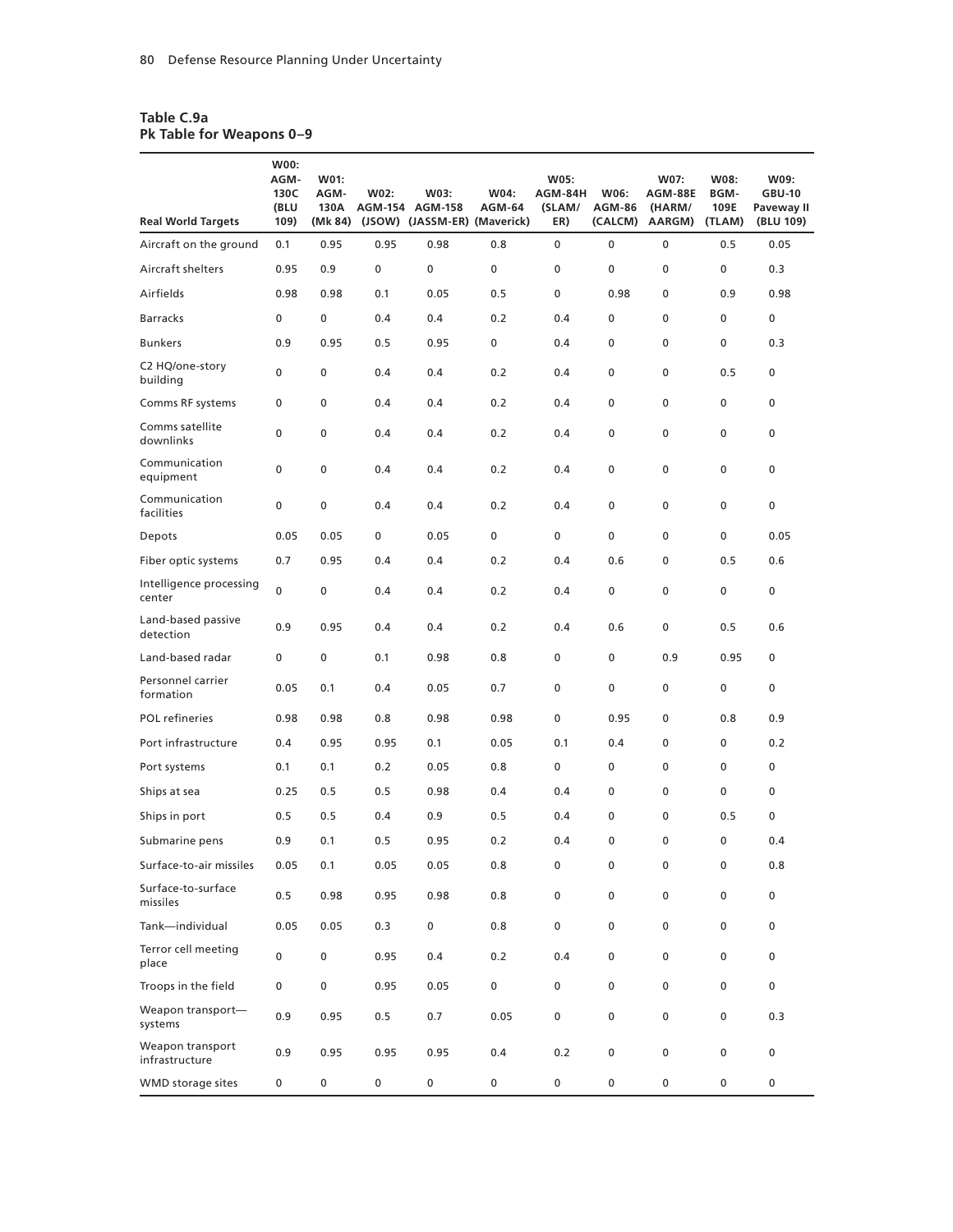| Table C.9b                 |  |
|----------------------------|--|
| Pk Table for Weapons 10-19 |  |

| <b>Real World Targets</b>          | W10:<br><b>GBU-10</b><br>Paveway<br>Ш<br>(Mk 84) | W11:<br><b>GBU-12</b><br>(Paveway<br>$\vert \vert$ | W12:<br><b>GBU-15</b><br>(BLU-109) | W13:<br><b>GBU-15</b><br>(Mk 84) | W14:<br><b>GBU-24</b><br>Paveway<br>Ш<br>(BLU-109) | W15:<br><b>GBU-24</b><br>Paveway<br>Ш<br>(BLU-116) | W16:<br><b>GBU-24</b><br>Paveway<br>Ш<br>(Mk 84) | W17:<br><b>GBU-28</b><br><b>Bunker</b> | W18:<br><b>GBU-31</b><br><b>JDAM</b><br>Buster (2,000 lb) (1,000 lb) | W19:<br><b>GBU-32</b><br><b>JDAM</b> |
|------------------------------------|--------------------------------------------------|----------------------------------------------------|------------------------------------|----------------------------------|----------------------------------------------------|----------------------------------------------------|--------------------------------------------------|----------------------------------------|----------------------------------------------------------------------|--------------------------------------|
| Aircraft on the ground             | 0.8                                              | 0.8                                                | 0.95                               | 0.95                             | 0.5                                                | 0.95                                               | 0.95                                             | 0                                      | 0.98                                                                 | 0.98                                 |
| Aircraft shelters                  | 0.2                                              | 0                                                  | $\mathbf 0$                        | 0.7                              | 0.6                                                | 0                                                  | 0.7                                              | 0.95                                   | 0.95                                                                 | 0.5                                  |
| Airfields                          | 0.98                                             | 0.7                                                | 0.98                               | 0.05                             | 0.05                                               | $\mathbf 0$                                        | 0.05                                             | 0                                      | 0.05                                                                 | 0.98                                 |
| <b>Barracks</b>                    | 0                                                | 0                                                  | 0                                  | 0                                | 0                                                  | $\mathbf 0$                                        | 0                                                | 0                                      | 0                                                                    | 0                                    |
| <b>Bunkers</b>                     | 0.5                                              | 0                                                  | 0.9                                | 0.95                             | 0                                                  | $\mathbf 0$                                        | 0.6                                              | 0                                      | 0.6                                                                  | 0.2                                  |
| C2 HQ/one-story<br>building        | 0                                                | 0.5                                                | $\mathbf 0$                        | 0                                | 0                                                  | $\mathbf 0$                                        | $\mathbf 0$                                      | 0                                      | 0                                                                    | 0.4                                  |
| Comms RF systems                   | 0                                                | 0                                                  | $\mathbf 0$                        | 0                                | 0                                                  | 0.4                                                | $\mathbf 0$                                      | 0                                      | 0                                                                    | 0                                    |
| Comms satellite<br>downlinks       | 0                                                | 0                                                  | $\mathbf 0$                        | 0                                | 0                                                  | 0.4                                                | 0                                                | 0                                      | 0                                                                    | 0.4                                  |
| Communication<br>equipment         | 0                                                | 0                                                  | 0                                  | 0                                | 0                                                  | 0.4                                                | 0                                                | 0                                      | 0                                                                    | 0                                    |
| Communication<br>facilities        | 0                                                | 0                                                  | 0                                  | 0                                | 0                                                  | 0.4                                                | 0                                                | 0                                      | 0                                                                    | 0                                    |
| Depots                             | 0.05                                             | 0                                                  | 0.05                               | 0.05                             | 0.05                                               | $\mathbf 0$                                        | 0.05                                             | 0                                      | 0.05                                                                 | 0.05                                 |
| Fiber optic systems                | 0.8                                              | 0.4                                                | 0.8                                | 0.7                              | 0                                                  | 0                                                  | 0.9                                              | 0                                      | 0.95                                                                 | 0.4                                  |
| Intelligence processing<br>center  | 0                                                | 0.4                                                | 0                                  | 0                                | 0                                                  | 0.4                                                | 0                                                | 0                                      | 0                                                                    | 0                                    |
| Land-based passive<br>detection    | 0.8                                              | 0.4                                                | 0.8                                | 0.95                             | 0.7                                                | 0.4                                                | $\mathbf 0$                                      | 0                                      | 0.95                                                                 | 0.3                                  |
| Land-based radar                   | 0                                                | 0.8                                                | $\pmb{0}$                          | 0                                | 0                                                  | 0.95                                               | 0                                                | 0                                      | 0                                                                    | 0.1                                  |
| Personnel carrier<br>formation     | 0.5                                              | 0.5                                                | 0.95                               | 0                                | 0                                                  | 0.95                                               | 0.05                                             | 0                                      | 0.95                                                                 | 0.8                                  |
| <b>POL</b> refineries              | 0.9                                              | 0.95                                               | 0.98                               | 0.98                             | 0.98                                               | $\mathbf 0$                                        | 0.98                                             | 0                                      | 0.98                                                                 | 0.98                                 |
| Port infrastructure                | 0.7                                              | 0                                                  | 0.1                                | 0.95                             | 0.4                                                | 0                                                  | 0.8                                              | 0                                      | 0.9                                                                  | 0.4                                  |
| Port systems                       | 0.4                                              | 0.7                                                | 0                                  | 0                                | $\mathbf 0$                                        | $\mathbf 0$                                        | 0.9                                              | 0                                      | 0.1                                                                  | 0.05                                 |
| Ships at sea                       | 0.4                                              | 0.1                                                | $\mathbf 0$                        | 0.6                              | 0                                                  | $\mathbf 0$                                        | 0                                                | 0                                      | 0                                                                    | 0.1                                  |
| Ships in port                      | 0.4                                              | 0.1                                                | 0                                  | 0.9                              | 0                                                  | 0.95                                               | 0.5                                              | 0                                      | 0                                                                    | 0.1                                  |
| Submarine pens                     | 0.5                                              | 0.5                                                | 0.9                                | 0.95                             | 0.5                                                | 0                                                  | 0.6                                              | $\mathbf 0$                            | 0.6                                                                  | 0.2                                  |
| Surface-to-air missiles            | 0.8                                              | 0.8                                                | $\pmb{0}$                          | 0                                | 0.9                                                | 0.95                                               | 0.95                                             | 0                                      | 0.05                                                                 | 0.05                                 |
| Surface-to-surface<br>missiles     | 0.8                                              | 0.8                                                | 0.95                               | 0.95                             | 0.5                                                | 0.95                                               | 0.95                                             | 0                                      | 0.98                                                                 | 0.98                                 |
| Tank-individual                    | 0.2                                              | 0                                                  | 0                                  | 0                                | 0                                                  | 0                                                  | 0.8                                              | 0                                      | 0.05                                                                 | 0                                    |
| Terror cell meeting<br>place       | 0                                                | 0                                                  | $\pmb{0}$                          | 0                                | 0                                                  | 0                                                  | 0                                                | 0                                      | 0                                                                    | 0                                    |
| Troops in the field                | 0                                                | 0.4                                                | $\pmb{0}$                          | 0                                | $\pmb{0}$                                          | 0                                                  | 0                                                | 0                                      | 0                                                                    | 0                                    |
| Weapon transport-<br>systems       | 0.4                                              | 0.05                                               | 0.4                                | 0.98                             | 0.05                                               | 0                                                  | 0.8                                              | 0                                      | 0.9                                                                  | 0.8                                  |
| Weapon transport<br>infrastructure | 0.2                                              | 0                                                  | 0                                  | 0.9                              | 0.5                                                | 0                                                  | 0.4                                              | 0                                      | 0                                                                    | 0.1                                  |
| WMD storage sites                  | 0                                                | 0                                                  | 0                                  | 0                                | 0                                                  | 0                                                  | 0                                                | 0                                      | 0                                                                    | 0                                    |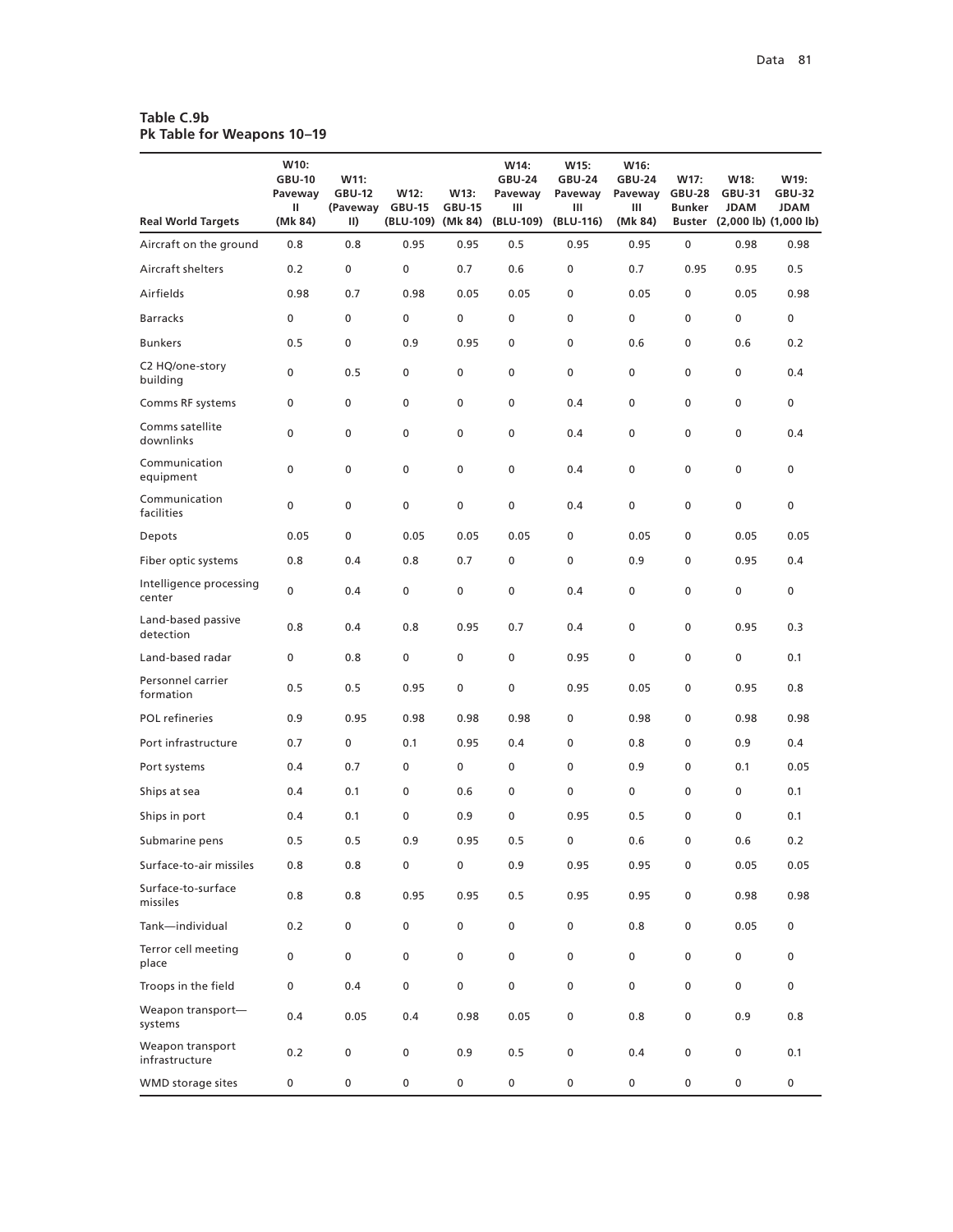### **Table C.9c Pk Table for Weapons 20–29**

| <b>Real World Targets</b>          | W20:<br>GBU-<br>36/37 | W21:<br>GBU-38 W22:<br><b>JDAM</b><br>(GAM) (500 lb) | <b>SDB</b>  | W23:<br><b>GBU-39 GBU-53B</b><br>SDB II | W24:<br><b>GBU-54</b><br>(Laser<br>JDAM) | W25:<br>GBU-57B<br><b>MOP</b> | W26:<br>MGM-<br>$-168$<br><b>ATACMS</b> | W27:<br><b>Mk-82</b> | W28:<br>Mk-83 | W29:<br><b>Mk-84</b> |
|------------------------------------|-----------------------|------------------------------------------------------|-------------|-----------------------------------------|------------------------------------------|-------------------------------|-----------------------------------------|----------------------|---------------|----------------------|
| Aircraft on the ground             | 0.98                  | 0.98                                                 | 0.9         | 0.9                                     | 0.95                                     | $\mathbf 0$                   | 0.4                                     | 0.1                  | 0.15          | 0                    |
| Aircraft shelters                  | 0.6                   | 0                                                    | $\mathbf 0$ | $\mathbf 0$                             | $\mathbf 0$                              | 0.98                          | $\mathbf 0$                             | $\mathbf 0$          | 0.2           | 0.4                  |
| Airfields                          | 0.98                  | 0.7                                                  | 0           | 0                                       | 0.7                                      | 0                             | 0                                       | 0.05                 | 0.1           | 0.2                  |
| <b>Barracks</b>                    | $\mathbf 0$           | 0                                                    | $\mathbf 0$ | $\mathbf 0$                             | 0                                        | 0                             | 0.8                                     | $\mathbf 0$          | 0             | 0                    |
| <b>Bunkers</b>                     | 0.3                   | 0                                                    | $\mathbf 0$ | 0                                       | $\mathbf 0$                              | 0                             | 0                                       | $\mathbf 0$          | 0.1           | 0.25                 |
| C2 HQ/one-story<br>building        | 0                     | 0.4                                                  | 0.2         | 0.2                                     | 0.4                                      | $\mathbf 0$                   | 0.2                                     | 0.1                  | $\mathbf 0$   | 0                    |
| Comms RF systems                   | 0                     | 0                                                    | 0.1         | 0.1                                     | 0                                        | 0                             | 0.2                                     | $\pmb{0}$            | $\mathbf 0$   | $\mathbf 0$          |
| Comms satellite<br>downlinks       | 0                     | 0.4                                                  | 0.2         | 0.2                                     | 0.4                                      | 0                             | 0.2                                     | 0.1                  | 0.1           | $\mathbf 0$          |
| Communication<br>equipment         | 0                     | $\mathbf 0$                                          | 0.1         | 0.1                                     | 0                                        | $\mathbf 0$                   | 0.2                                     | 0                    | $\mathbf 0$   | $\mathbf 0$          |
| Communication<br>facilities        | 0                     | 0                                                    | 0.1         | 0.1                                     | 0                                        | 0                             | 0.2                                     | $\mathbf 0$          | $\mathbf 0$   | $\mathbf 0$          |
| Depots                             | 0.1                   | 0.1                                                  | $\mathbf 0$ | 0                                       | 0                                        | 0                             | 0                                       | $\mathbf 0$          | 0.1           | 0.2                  |
| Fiber optic systems                | 0.4                   | 0.4                                                  | 0.2         | 0.2                                     | 0.9                                      | 0                             | 0.2                                     | 0.1                  | 0.2           | 0.2                  |
| Intelligence processing<br>center  | 0                     | 0.4                                                  | 0.2         | 0.2                                     | 0.4                                      | 0                             | 0                                       | 0                    | $\mathbf 0$   | 0                    |
| Land-based passive<br>detection    | 0.4                   | 0.4                                                  | 0.2         | 0.2                                     | 0.4                                      | 0                             | 0.4                                     | 0.1                  | 0.15          | 0.2                  |
| Land-based radar                   | 0                     | 0.1                                                  | 0           | 0                                       | 0                                        | 0                             | 0.4                                     | 0.1                  | $\pmb{0}$     | $\mathbf 0$          |
| Personnel carrier<br>formation     | 0.85                  | 0.7                                                  | $\pmb{0}$   | 0                                       | 0.7                                      | 0                             | 0.6                                     | 0                    | $\mathbf 0$   | $\mathbf 0$          |
| POL refineries                     | 0.98                  | 0.98                                                 | 0.8         | 0.8                                     | 0.85                                     | 0                             | 0.8                                     | 0.6                  | 0.7           | 0.8                  |
| Port infrastructure                | 0.5                   | 0.4                                                  | 0.2         | 0.2                                     | 0.25                                     | 0                             | 0                                       | 0.1                  | 0.2           | 0.3                  |
| Port systems                       | 0.1                   | 0.1                                                  | 0           | 0                                       | 0.1                                      | 0                             | 0.1                                     | 0.1                  | 0.15          | 0.3                  |
| Ships at sea                       | 0.2                   | 0.1                                                  | 0           | $\mathbf 0$                             | 0                                        | 0                             | $\mathbf 0$                             | $\mathbf 0$          | 0             | $\mathbf 0$          |
| Ships in port                      | 0.15                  | 0.1                                                  | 0           | 0                                       | 0                                        | 0                             | 0                                       | $\mathbf 0$          | 0             | $\mathbf 0$          |
| Submarine pens                     | 0.4                   | 0                                                    | $\mathbf 0$ | $\mathbf 0$                             | $\mathbf 0$                              | 0.98                          | $\mathbf 0$                             | 0                    | $\mathbf 0$   | 0.1                  |
| Surface-to-air missiles            | 0.1                   | 0.05                                                 | 0.05        | 0.05                                    | 0.05                                     | 0                             | 0.2                                     | 0                    | 0             | 0                    |
| Surface-to-surface<br>missiles     | 0.98                  | 0.9                                                  | 0.1         | 0.1                                     | 0.1                                      | 0                             | 0.2                                     | $\pmb{0}$            | 0             | 0                    |
| Tank-individual                    | 0                     | 0                                                    | 0           | 0                                       | 0                                        | 0                             | 0                                       | 0                    | 0             | 0                    |
| Terror cell meeting<br>place       | 0                     | 0                                                    | 0.5         | 0.5                                     | 0                                        | 0                             | 0.9                                     | 0                    | 0             | 0                    |
| Troops in the field                | 0                     | 0.5                                                  | 0           | 0                                       | 0                                        | 0                             | 0.8                                     | 0                    | 0             | 0                    |
| Weapon transport-<br>systems       | 0.95                  | 0                                                    | 0.4         | 0.4                                     | 0.5                                      | 0                             | 0                                       | 0.1                  | 0.2           | 0                    |
| Weapon transport<br>infrastructure | 0.15                  | 0                                                    | 0           | 0                                       | 0                                        | 0                             | 0                                       | $\mathbf 0$          | 0.1           | 0.25                 |
| WMD storage sites                  | 0                     | 0                                                    | $\pmb{0}$   | $\pmb{0}$                               | $\mathsf{O}\xspace$                      | 0.9                           | 0                                       | 0                    | 0.1           | 0.1                  |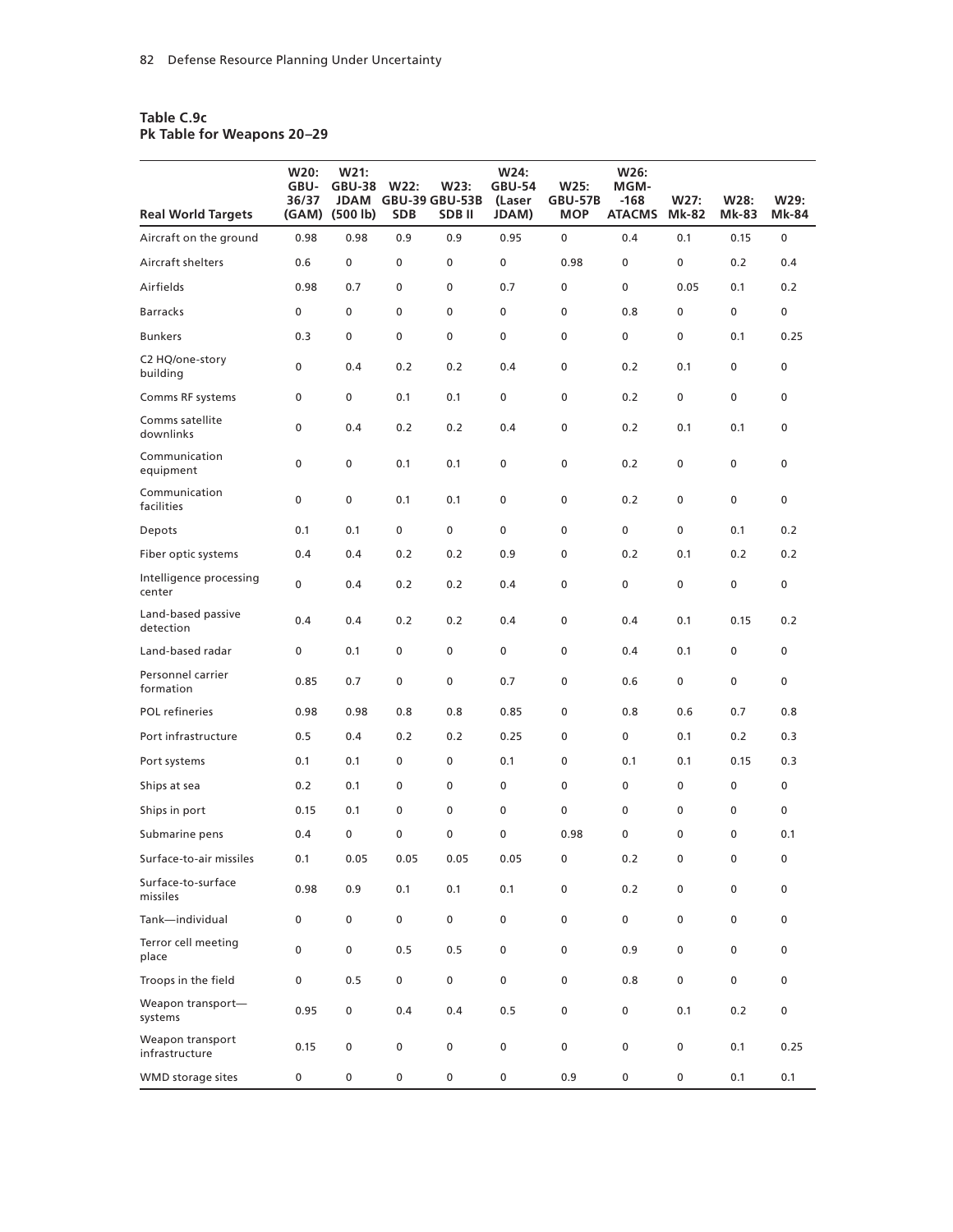

**Figure C.1 Historic Defense Spending as a Share of GDP**

SOURCE: usgovernmentspending.com. **RAND** *RR1112-C.1*

#### **Table C.10 DoD Budget as a Percentage of GDP, Based on the Security Environment in the Previous Period**

| <b>Security Environment</b> | % of GDP |
|-----------------------------|----------|
| Major regional campaign     | 7.0      |
| Quiescent                   | 3.5      |
| Deterrent                   | 4.0      |
| Long major regional         | 6.0      |
| Multiple major regional     | 13.5     |
| Global war                  | 20.0     |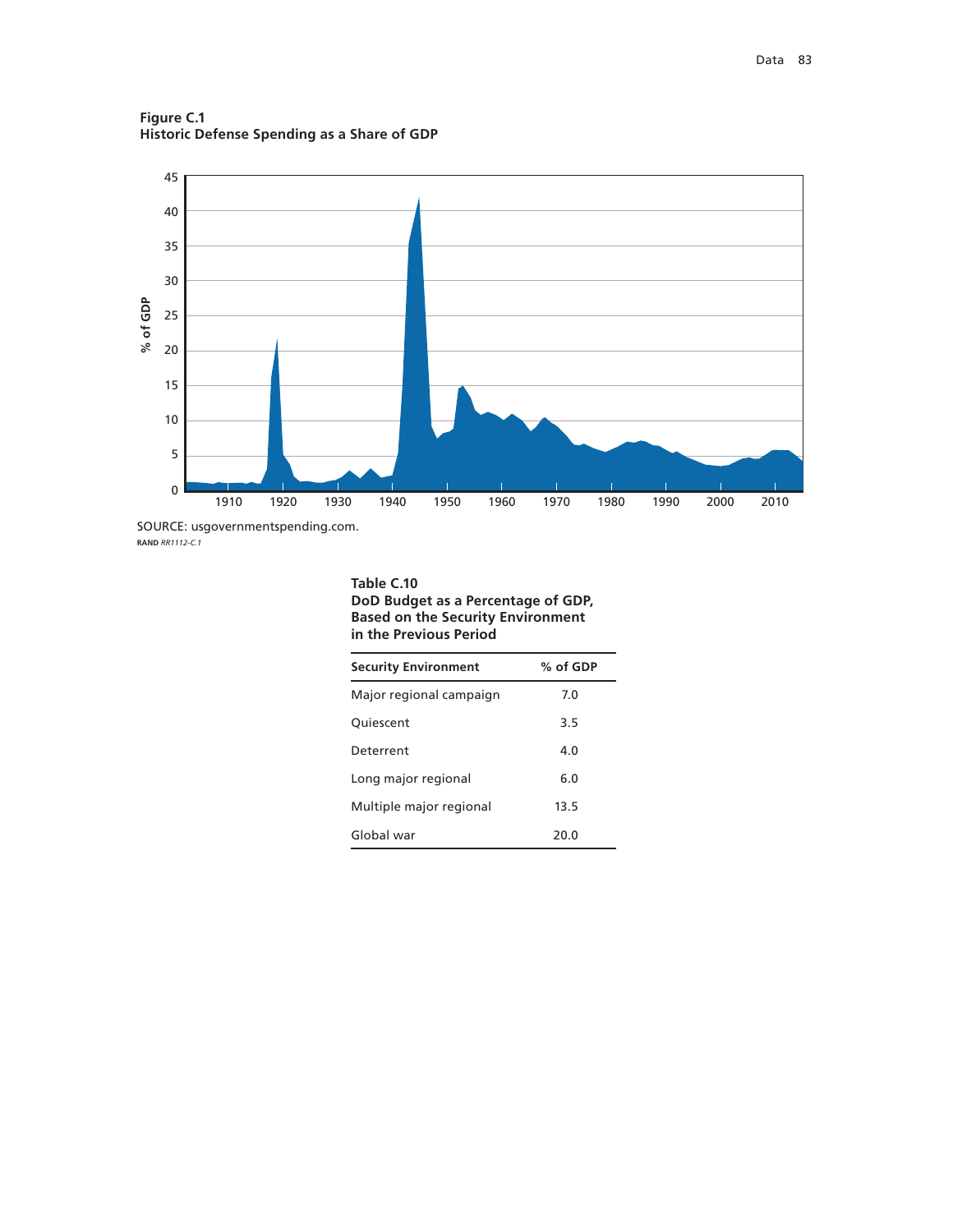| Table C.11<br><b>Growth of GDP</b><br>(Constant FY 2013 Dollars) |                             |  |  |  |  |  |
|------------------------------------------------------------------|-----------------------------|--|--|--|--|--|
| Year                                                             | <b>GDP</b><br>(\$Thousands) |  |  |  |  |  |
| 2014                                                             | 15.7T                       |  |  |  |  |  |
| 2016                                                             | 16.0T                       |  |  |  |  |  |
| 2018                                                             | 16.4T                       |  |  |  |  |  |
| 2020                                                             | 16.9T                       |  |  |  |  |  |
| 2022                                                             | 17.3T                       |  |  |  |  |  |
| 2024                                                             | 17.7T                       |  |  |  |  |  |
| 2026                                                             | 18.2T                       |  |  |  |  |  |
| 2028                                                             | 18.6T                       |  |  |  |  |  |
| 2030                                                             | 19.1T                       |  |  |  |  |  |
| 2032                                                             | 19.5T                       |  |  |  |  |  |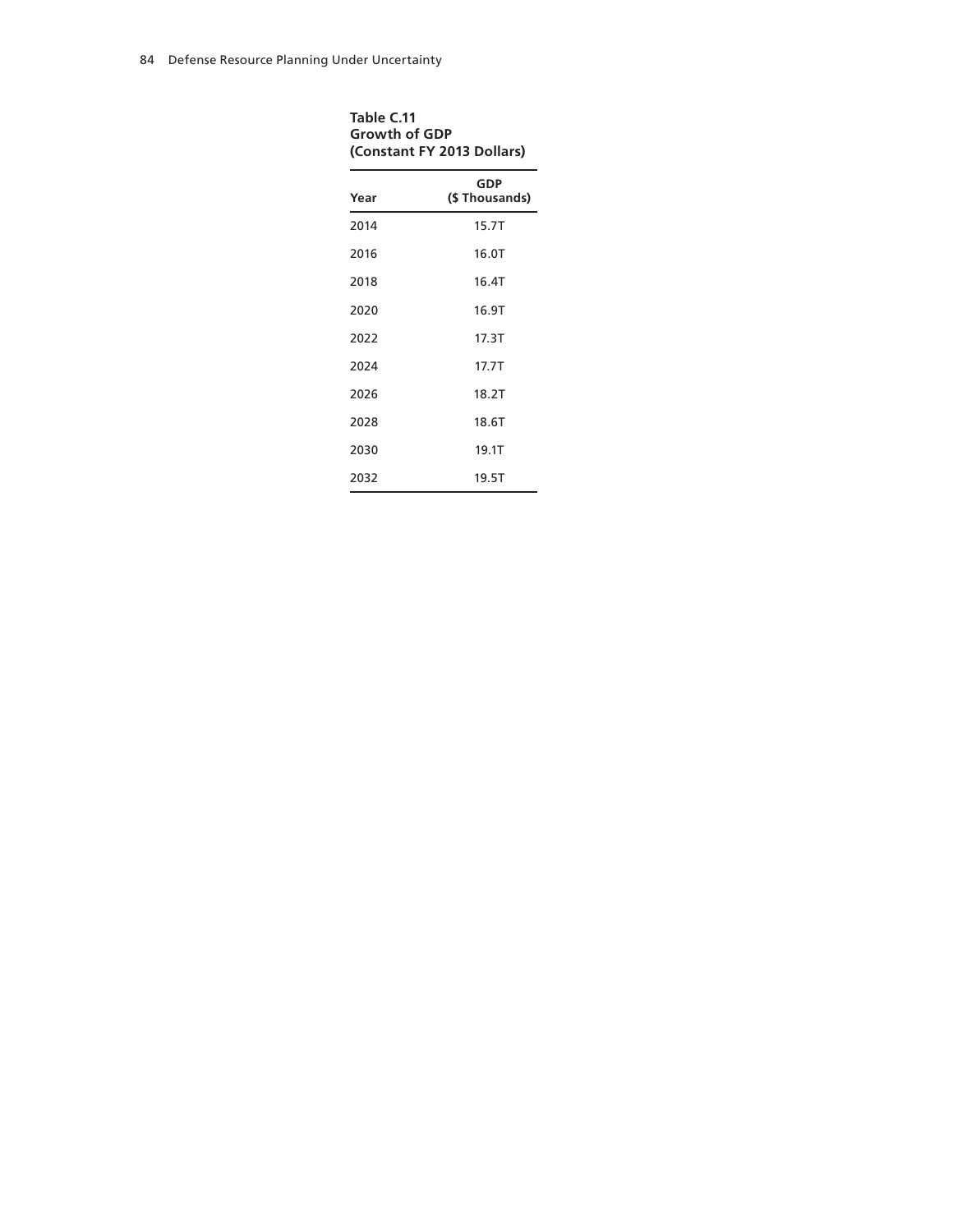Bankes, S. C. (1993). "Exploratory Modeling for Policy Analysis," *Operations Research*, **41**(3): 435–449.

Brooks, A., B. Bennett, and S. Bankes (1999). "An Application of Exploratory Analysis: The Weapon Mix Problem," *Military Operations Research*, **4**(1): 67–80.

Bryant, B. P. (2014). "sdtoolkit: Scenario Discovery Tools to Support Robust Decision Making." As of June 21, 2015:

<http://cran.r-project.org/web/packages/sdtoolkit/index.html>

Bryant, B. P., and R. J. Lempert (2010). "Thinking Inside the Box: A Participatory, Computer-Assisted Approach to Scenario Discovery," *Technological Forecasting and Social Change,* 77: 34–49.

Camm, F., L. Caston, A. C. Hou, F. E. Morgan, and A. J. Vick (2009). *Managing Risk in USAF Force Planning*, Santa Monica, Calif.: RAND Corporation, MG-827-AF. As of June 21, 2015: <http://www.rand.org/pubs/monographs/MG827.html>

Danzig, R. (2011). *Driving in the Dark: Ten Propositions About Prediction and National Security*, Center for a New American Security, October 2011.

Davis, P. K. and Z. M. Khalilizad (1996). *A Composite Approach to Air Force Planning*, Santa Monica, Calif.: RAND Corporation, MR-787-AF. As of June 21, 2015: [http://www.rand.org/pubs/monograph\\_reports/MR787.html](http://www.rand.org/pubs/monograph_reports/MR787.html)

Davis, P., R. D. Shaver, and J. Beck (2008). *Portfolio-Analysis Methods for Assessing Capability Options*, Santa Monica, Calif.: RAND Corporation, MG-662-OSD. As of June 21, 2015: <http://www.rand.org/pubs/monographs/MG662.html>

Dewar, J. A. (2002). *Assumption-Based Planning: A Tool for Reducing Avoidable Surprises*, New York: Cambridge University Press.

DonVito, P. A. (1969). *The Essentials of a Planning-Programming-Budgeting System*, Santa Monica, Calif.: RAND Corporation, P-4124. As of June 26, 2015: [http://www.rand.org/pubs/papers/P4124](http://www.rand.org/pubs/papers/P4124.html).html

Fischbach, J. R. (2010). *Managing New Orleans Flood Risk in an Uncertain Future Using Non-Structural Risk Mitigation*, Santa Monica, Calif.: RAND Corporation, RGSD-262. As of June 21, 2015: [http://www.rand.org/pubs/rgs\\_dissertations/RGSD262.html](http://www.rand.org/pubs/rgs_dissertations/RGSD262.html)

Greenert, Jonathan, Admiral (2012). "Projecting Power, Assuring Access," Chief of Naval Operations, May 10. As of June 23, 2015:

<http://cno.navylive.dodlive.mil/2012/05/10/projecting-power-assuring-access/>

Groves, D. G., M. Davis, R. Wilkinson and R. Lempert (2008). "Planning for Climate Change in the Inland Empire: Southern California," *Water Resources IMPACT*, July.

Groves, D. G., and R. J. Lempert (2007). "A New Analytic Method for Finding Policy-Relevant Scenarios," *Global Environmental Change*, 17: 73–85.

Hallegatte, S., A. Shah, R. Lempert, C. Brown and S. Gill (2012). *Investment Decision Making Under Deep Uncertainty: Application to Climate Change*, Washington, D.C.: World Bank.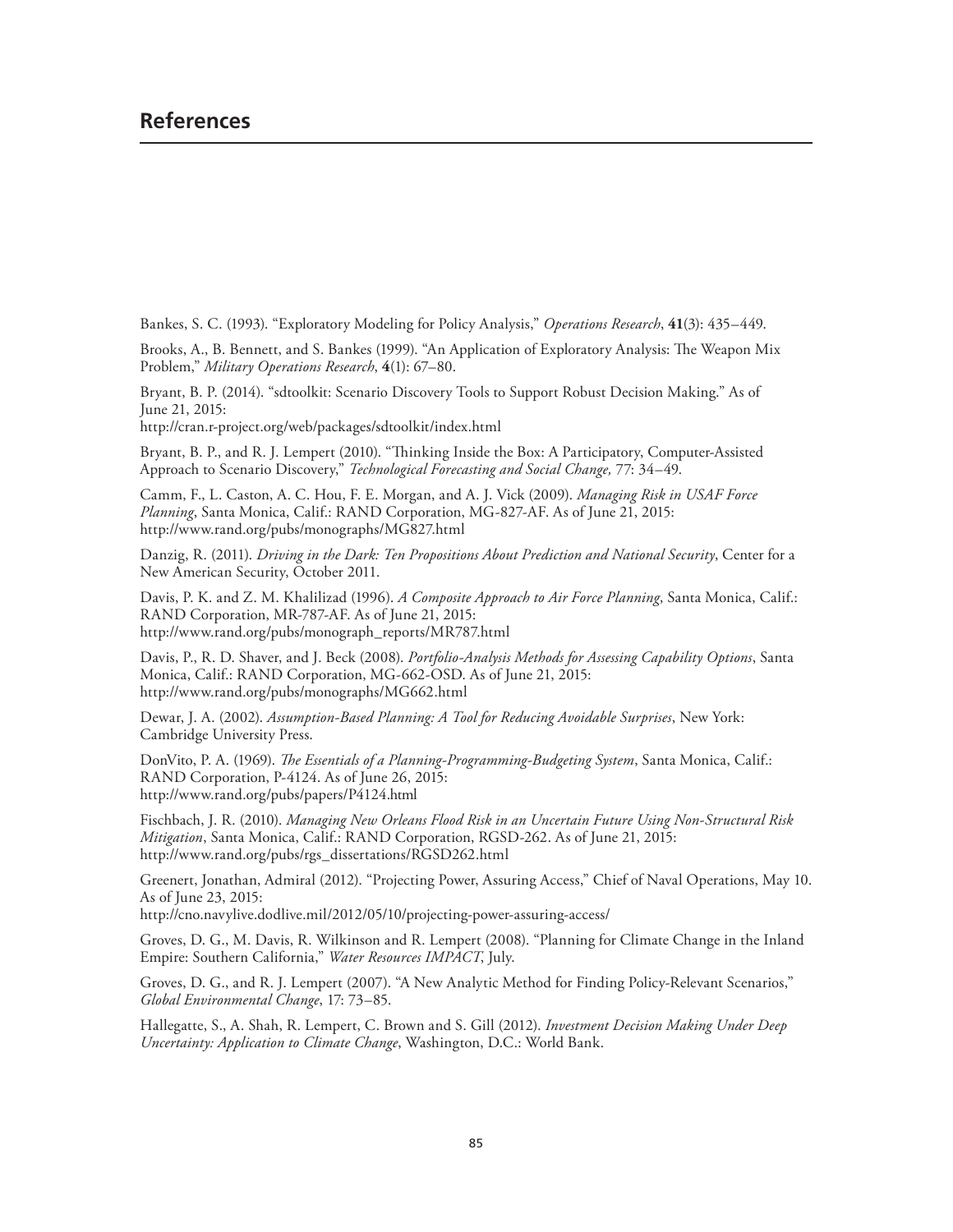Lempert, R. J., and S. W. Popper (2005). "High-Performance Government in an Uncertain World," in R. Klitgaard and P. Light (eds.), *High Performance Government: Structure, Leadership, Incentives*, Santa Monica, Calif., RAND Corporation, MG-256-PRGS. As of June 21, 2015: <http://www.rand.org/pubs/monographs/MG256.html>

Lempert, R. J., and M. Collins (2007). "Managing the Risk of Uncertain Threshold Responses: Comparison of Robust, Optimum, and Precautionary Approaches," *Risk Analysis,* **27**(4): 1009–1026.

Lempert, R. J., S. W. Popper, and S. C. Bankes (2003). *Shaping the Next One Hundred Years: New Methods for Quantitative, Long-Term Policy Analysis*, Santa Monica, Calif.: RAND Corporation, MR-1626. As of June 21, 2015:

[http://www.rand.org/pubs/monograph\\_reports/MR1626.html](http://www.rand.org/pubs/monograph_reports/MR1626.html)

Lempert, R. J., D. G. Groves, S. W. Popper, and S. C. Bankes (2006). "A General, Analytic Method for Generating Robust Strategies and Narrative Scenarios," *Management Science*, **52**(4): 514–528.

Lempert, R. J., N. Kalra, S. Peyraud, Z. Mao, S. B. Tan, D. Cira and A. Lotsch (2013a). *Ensuring Robust Flood Risk Management in Ho Chi Minh City: A Robust Decision Making Demonstration*, Washington, D.C.: World Bank.

Lempert, Robert J., Steven W. Popper, David G. Groves, Nidhi Kalra, Jordan R. Fischbach, Steven C. Bankes, Benjamin P. Bryant, Myles T. Collins, Klaus Keller, Andrew Hackbarth, Lloyd Dixon, Tom LaTourrette, Robert T. Reville, Jim W. Hall, Christophe Mijere, and David J. McInerney (2013b). *Making Good Decisions Without Predictions: Robust Decision Making for Planning Under Deep Uncertainty*. Santa Monica, Calif.: RAND Corporation, RB9701. As of September 22, 2015: [http://www.rand.org/pubs/research\\_briefs/RB9701.html](http://www.rand.org/pubs/research_briefs/RB9701.html) 

Loeb, S. (2005). *Zeroing In: A Capabilities-Based Alternative to Precision Guided Munitions Planning*, Santa Monica, Calif.: RAND Corporation, RGSD-195. As of June 25, 2015: [http://www.rand.org/pubs/rgs\\_](http://www.rand.org/pubs/rgs_dissertations/RGSD195.html)dissertations/RGSD195.html

Means, E., M. Laugier, J. Daw, L. Kaatz, and M. Waage (2010). *Decision Support Planning Methods: Incorporating Climate Change into Water Planning*, Water Utility Climate Alliance: 76.

Simon, H. A. (1956). "Rational Choice and the Structure of the Environment," *Psychological Revie*w, **63**(2): 129–138.

Tetlock, P. E. (2006). *Expert Political Judgment: How Good Is It? How Can We Know?* Princeton, N.J.: Princeton University Press.

U.S. Department of Defense (2006). *Quadrennial Defense Review Report,* Washington, D.C., February 6. As of February 10, 2014:

<http://www.defense.gov/qdr/report/Report20060203.pdf>

——— (2010). *Quadrennial Defense Review Report,* Washington, D.C., February 1. As of February 10, 2014: <http://www.defense.gov/qdr/QDR%20as%20of%2029JAN10%201600.pdf>

——— (2013), *Defense Budget Priorities and Choices, Fiscal Year 2014,* Washington, D.C., April. As of February 10, 2014:

<http://www.defense.gov/pubs/DefenseBudgetPrioritiesChoicesFiscalYear2014.pdf>

——— (2014). *Quadrennial Defense Review Report,* Washington, D.C., March 4. As of March 18, 2014: [http://www.defense.gov/pubs/2014\\_Quadrennial\\_Defense\\_Review.pdf](http://www.defense.gov/pubs/2014_Quadrennial_Defense_Review.pdf) 

U.S. National Research Council (2009). *Informing Decisions in a Changing Climate,* T. N. A. Press. Washington, D.C.: Panel on Strategies and Methods for Climate-Related Decision Support, Committee on the Human Dimensions of Climate Change, Division of Behavioral and Social Sciences and Education.

University of Michigan (undated). "Random Number Generation; Biostatistics, 615/815, Lecture 14. As of July 5, 2013:

<http://www.sph.umich.edu/csg/abecasis/class/2006/615.14.pdf>